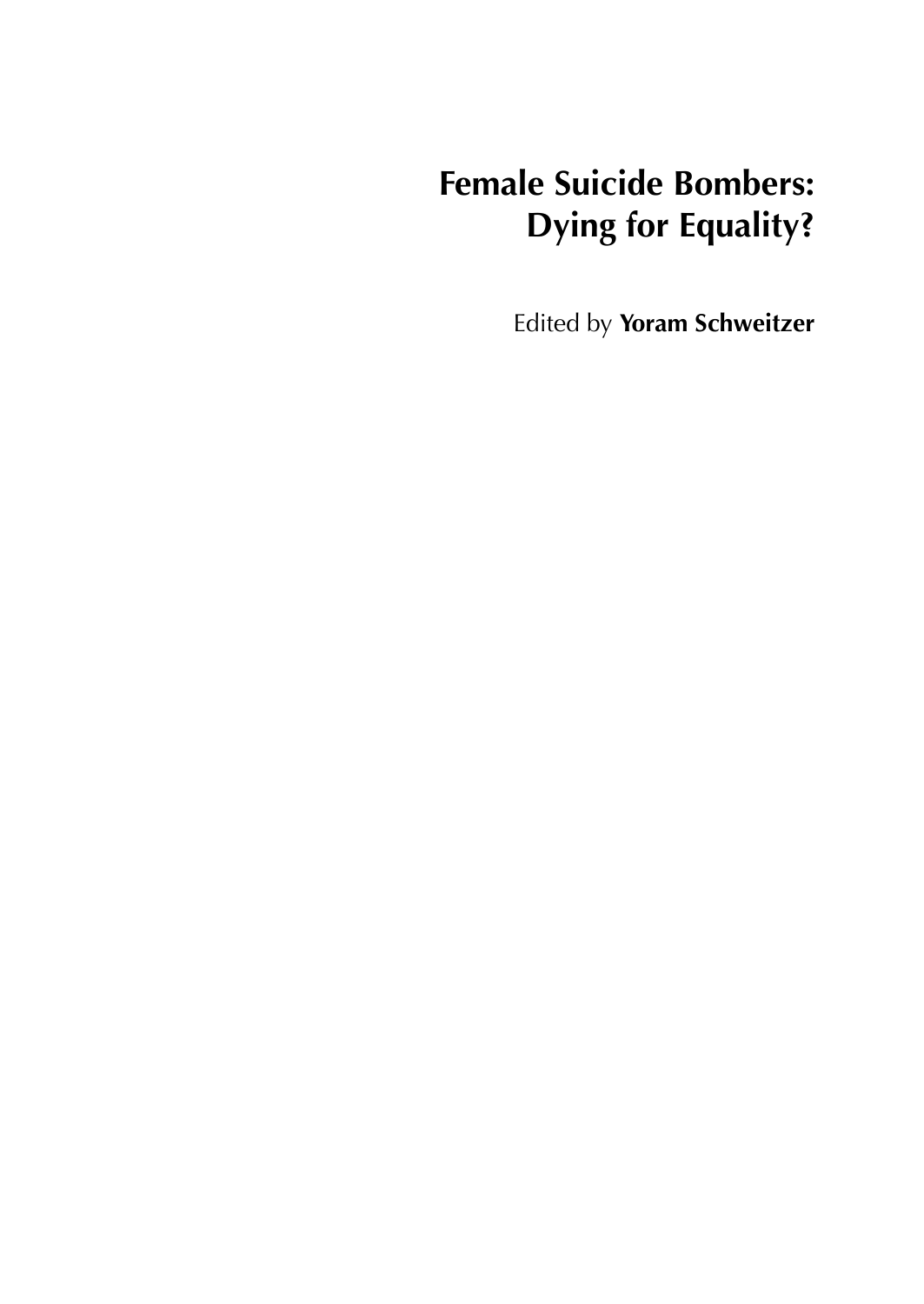

### **The Jaffee Center for Strategic Studies (JCSS)**

JCSS was founded in 1977 at the initiative of Tel Aviv University. In 1983 the Center was named the Jaffee Center for Strategic Studies – JCSS – in honor of Mr. and Mrs. Melvin Jaffee.

The purpose of the Jaffee Center is, first, to conduct basic research that meets the highest academic standards on matters related to Israel's national security as well as Middle East regional and international security affairs. The Center also aims to contribute to the public debate and governmental deliberation of issues that are – or should be – at the top of Israel's national security agenda.

The Jaffee Center seeks to address the strategic community in Israel and abroad, Israeli policymakers and opinion-makers, and the general public.

The Center relates to the concept of strategy in its broadest meaning, namely the complex of processes involved in the identification, mobilization, and application of resources in peace and war, in order to solidify and strengthen national and international security.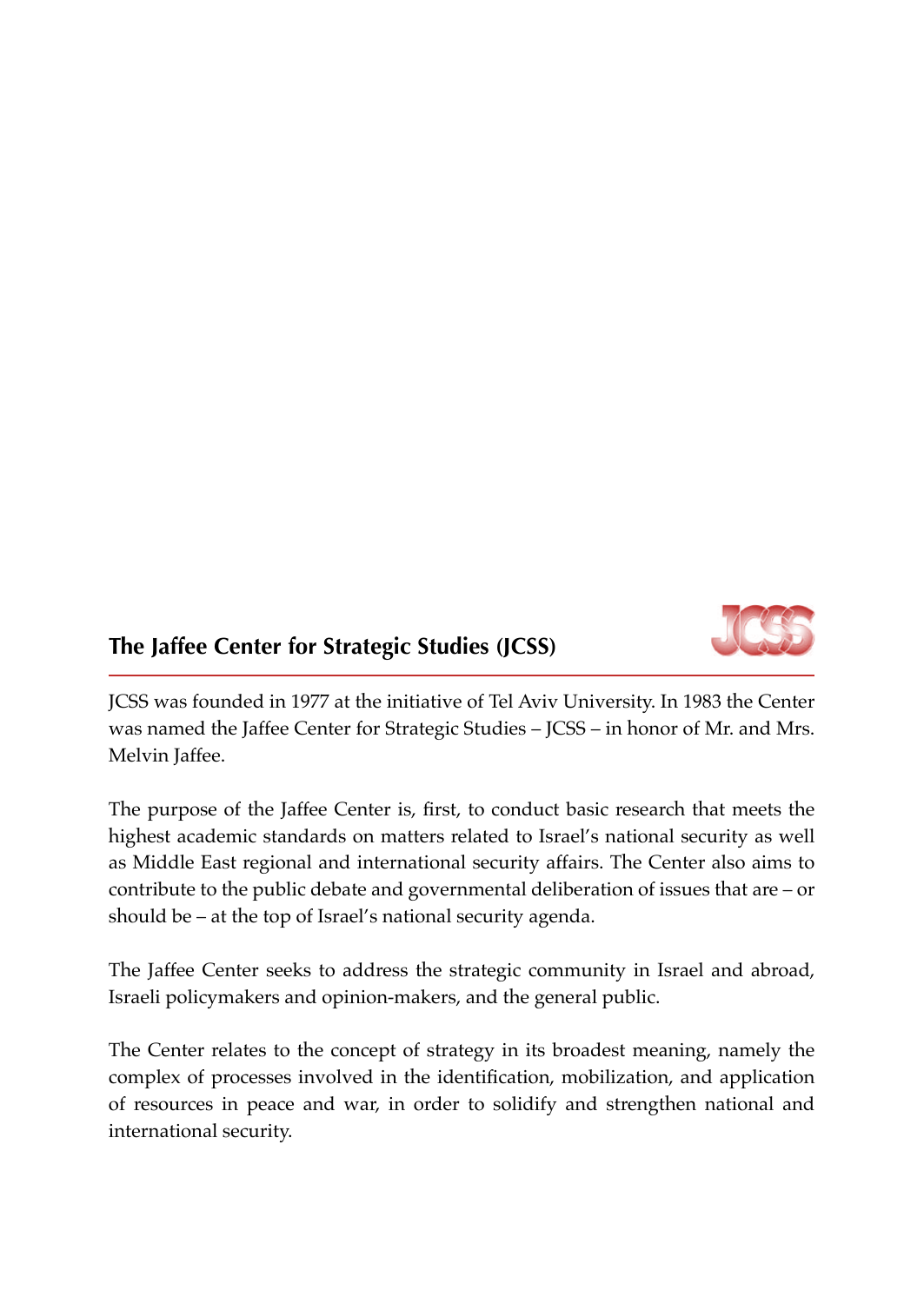# **Female Suicide Bombers: Dying for Equality?**

Edited by Yoram Schweitzer

Memorandum No. 84 August 2006



**Jaffee Center for Strategic Studies**

**TEL AUIU UNIUERSITY**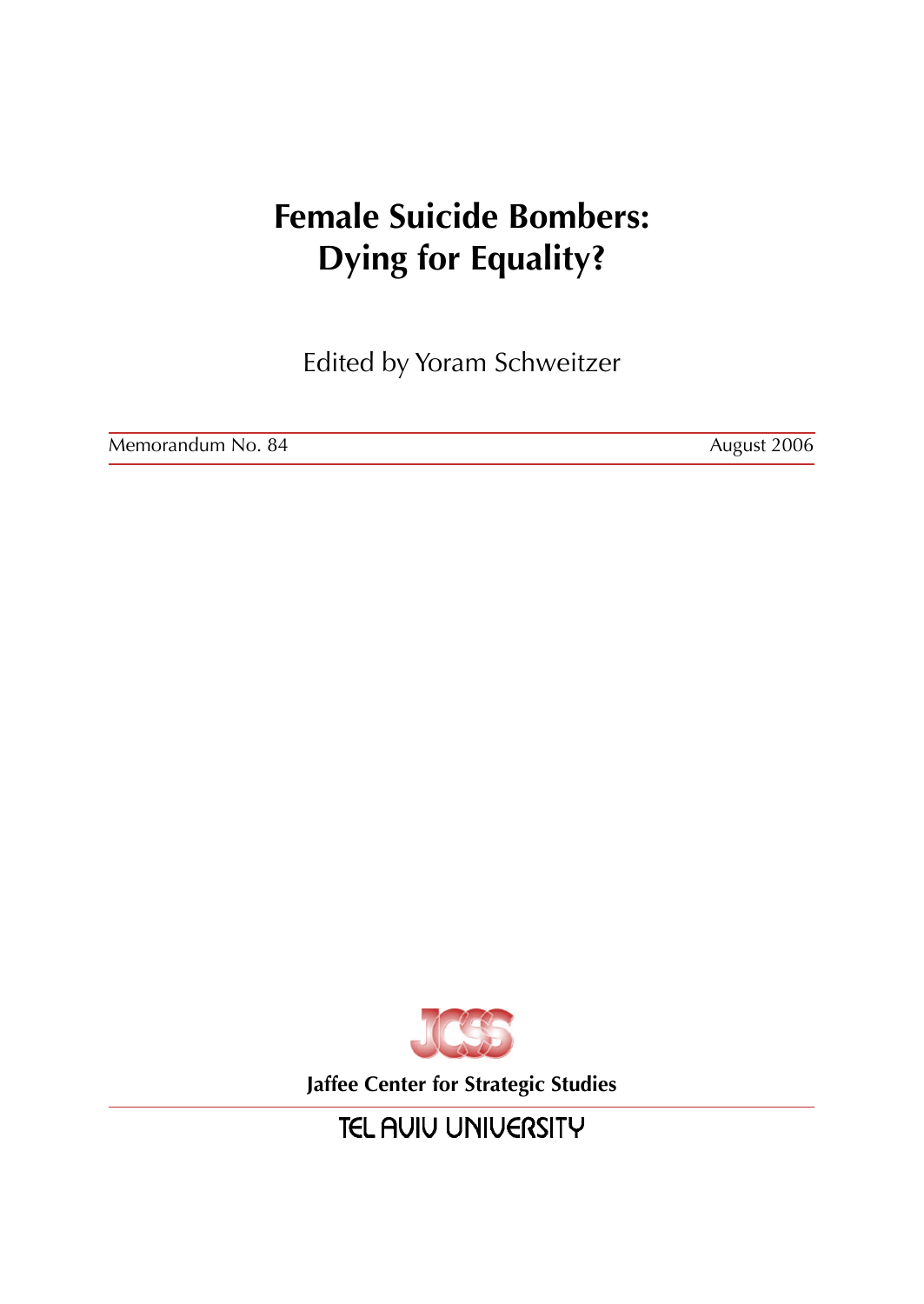#### **טרור המתאבדות: מתות לשוויון?**

יורם שוייצר, עורך

*This study is published with the assistance of the gift of the late Esther Engelberg*

Editor: Judith Rosen Graphic Design: Michal Semo Cover Design: Yael Kfir Printing House: Kedem Printing

**Jaffee Center for Strategic Studies**

Tel Aviv University Ramat Aviv Tel Aviv 69978 Israel

Tel. +972-3 640-9926 Fax. +972-3 642-2404

E-mail: jcss2@post.tau.ac.il http://www.tau.ac.il/jcss/

ISBN: 965-459-066-2 © All rights reserved August 2006 Jaffee Center for Strategic Studies Tel Aviv University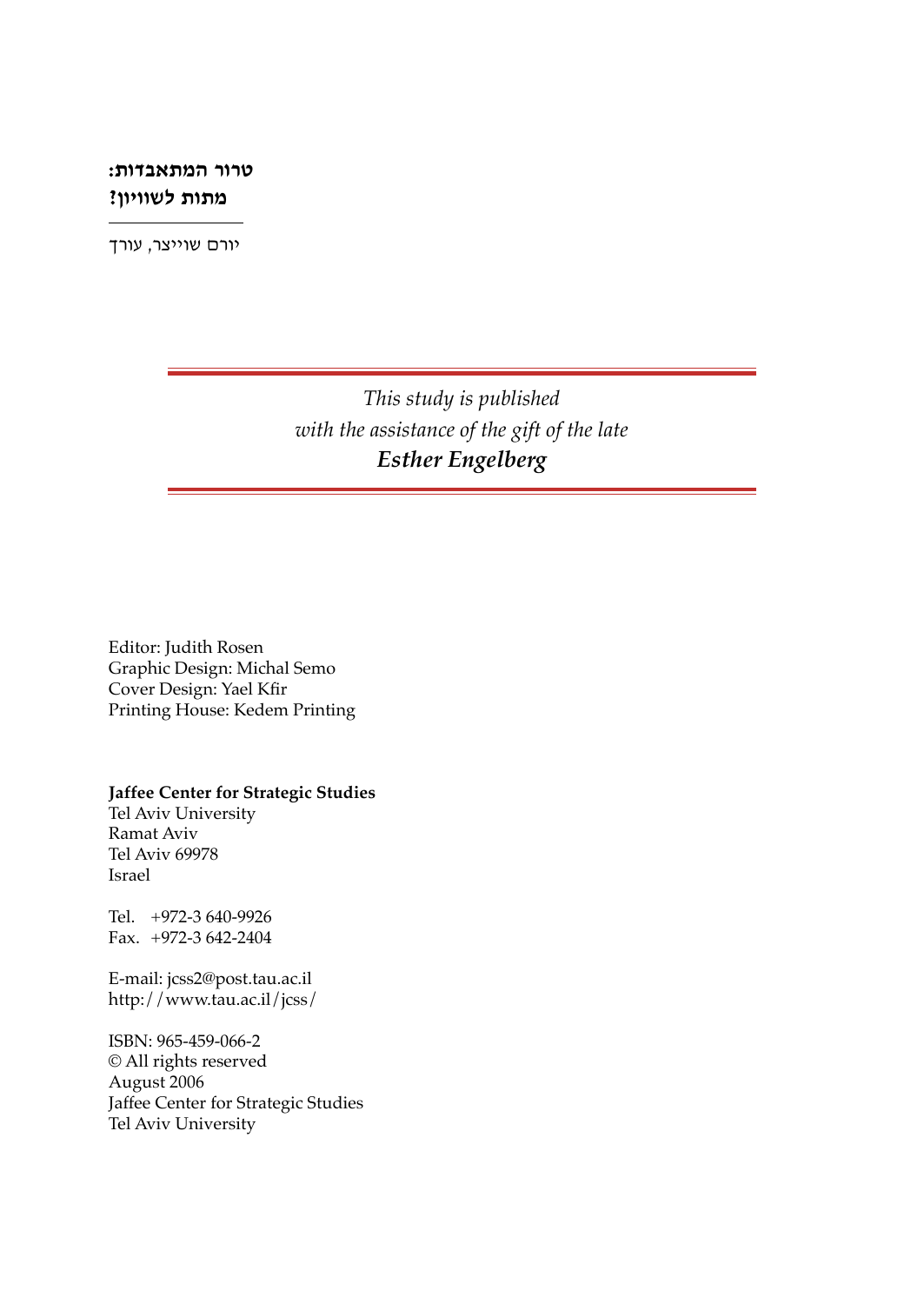# **Contents**

| Introduction                                                                     |  |
|----------------------------------------------------------------------------------|--|
|                                                                                  |  |
| The Israeli-Palestinian Conflict                                                 |  |
| The Palestinian Shahida: National Patriotism, Islamic Feminism, or Social Crisis |  |
| Palestinian Female Suicide Bombers: Reality vs. Myth                             |  |
| The Palestinian and Israeli Media on Female Suicide Terrorists                   |  |
| Female Martyrdom: The Ultimate Embodiment of Islamic Existence?                  |  |
| The Russian-Chechen Conflict                                                     |  |
| Black Widows: The Chechen Female Suicide Terrorists                              |  |
| The Sri Lankan-Tamil Conflict                                                    |  |
| Female Black Tigers: A Different Breed of Cat?                                   |  |
| Criminology and the Study of Female Suicide Terrorism                            |  |
| Criminological Perspectives on Female Suicide Terrorism                          |  |
|                                                                                  |  |
|                                                                                  |  |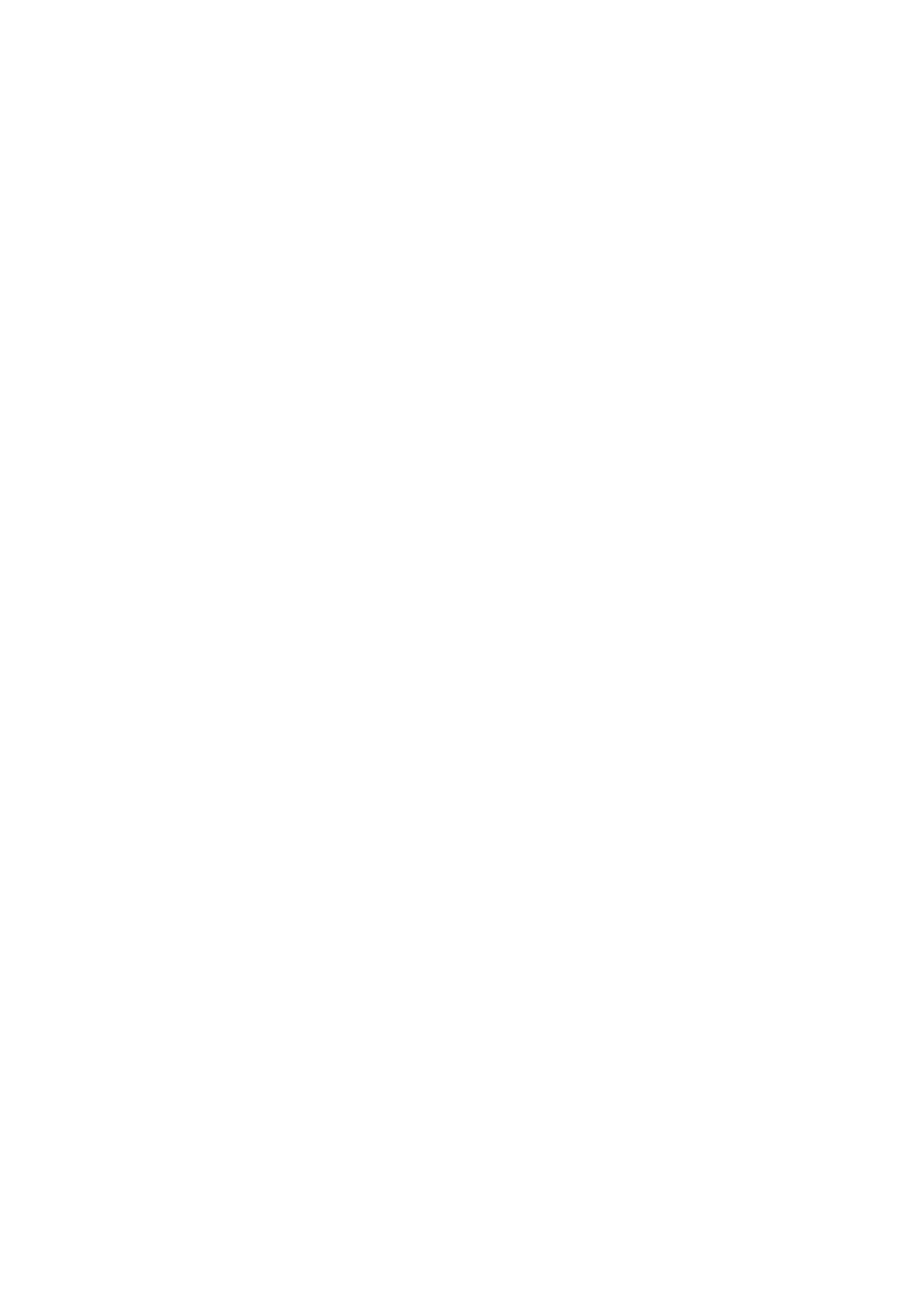### **Introduction**

### **Yoram Schweitzer**

Over the last few years, women suicide bombers have earned the dubious distinction of appearing more newsworthy than their male counterparts. While investigative reporting on a male suicide bomber is often extensive, coverage of a female suicide bomber seems to result in more widespread media exposure. This may serve as another expression of the prevailing belief that women, unlike men, must have unique and excessively abnormal reasons for committing what is deemed as a distinctly non-feminine act.

The media's fascination with women suicide bombers is a curious phenomenon. In our contemporary era, one might not expect the excessive attention to female suicide bombers, certainly not when it is not an isolated phenomenon. Moreover, the very participation of women in terrorism and even the phenomenon of women suicide bombers is hardly a recent development. Women have taken part in terror attacks since at least the nineteenth century, and have played a role in the modern terrorism that has gained momentum since the 1960s. Prominent examples include the female participants in the campaign waged by the FLN during the Battle of Algiers in the late 1950s and early 1960s; the terror campaigns of the Baader-Meinhof gang in Germany and the Italian Red Brigades in Italy from the 1970s to the mid-1980s; and the Palestinian hijackings at the end of the 1960s to the mid-1970s.

Nor is female participation in suicide bombings a new phenomenon, as women have numbered among its ranks almost since it first appeared in the Middle East in the early 1980s. The first female suicide bomber, Sana Mekhaidali, was sent by the Syrian Social Nationalist Party (SSNP/PPS) in 1985 and successfully targeted an IDF convoy in Lebanon, killing five soldiers. Dubbed "the bride of the south," her act was followed by five other women dispatched in Lebanon, all acting on behalf of a secular pro-Syrian agenda. Subsequent decades witnessed the spread of female suicide bombers to other areas around the globe. Groups from Sri Lanka, the Palestinian territories, Chechnya, Turkey, India, Pakistan, Uzbekistan, Iraq, and elsewhere emulated the Lebanese example and operated female suicide bombers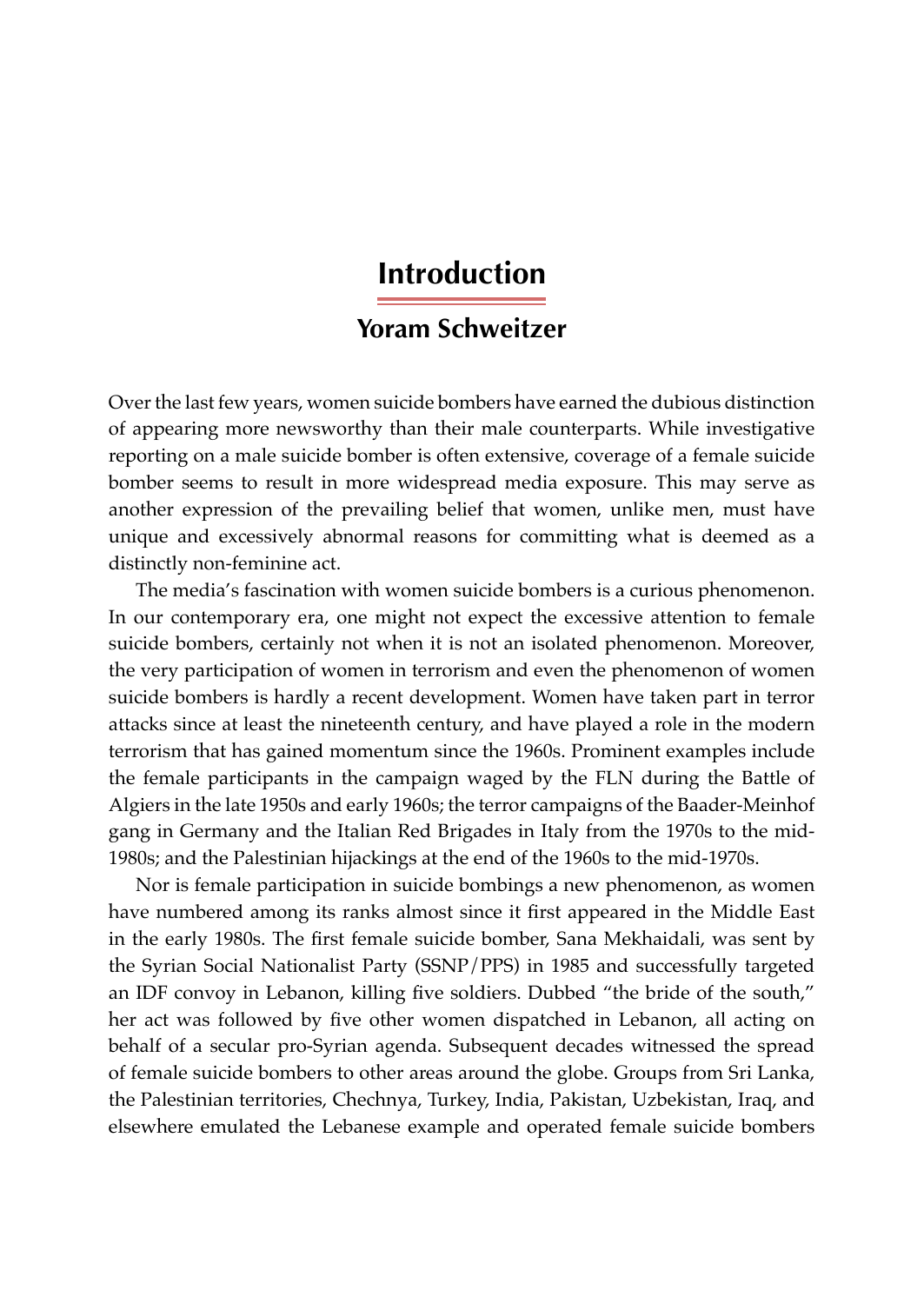along with their male counterparts. Recent examples of women suicide bombers include a member of TIKKO (the Turkish Workers Villagers Independent Army) who detonated her bomb at the entrance to a mosque in April 2006; a Sri Lankan woman who blew herself up near a Colombian army base on April 25, 2006, wounding the commander of the Sri Lankan armed forces; and Sonja B, a German convert to Islam who was seized in Germany on June 2, 2006 to foil her planned suicide attack in Iraq.

Between 1985 and 2006, there have been more than 220 women suicide bombers (figure 1), representing nearly 15 percent of the overall number of actual suicide bombers around the world and those intercepted in the final stages before the attack. A suicide attack is defined here as a violent, politically motivated action intended consciously and with prior intent – even if thwarted in its final stages – by one or more individuals who kills him/herself in the course of the operation together with his/her chosen target. The guaranteed and preplanned death of the perpetrator is a prerequisite for the operation's success.1 The enlistment of women from Belgium, India, Iraq, Turkey, and the West Bank territories for suicide attacks in 2006 indicates that their role continues, and may in fact represent a growing phenomenon.

Yet notwithstanding the familiarity of the phenomenon – or at the very least, its lack of singularity – there seems to have been a disproportionately large interest in women suicide bombers, and the question is why. Certainly the dominance of



**Source**: Database compiled by Yoram Schweitzer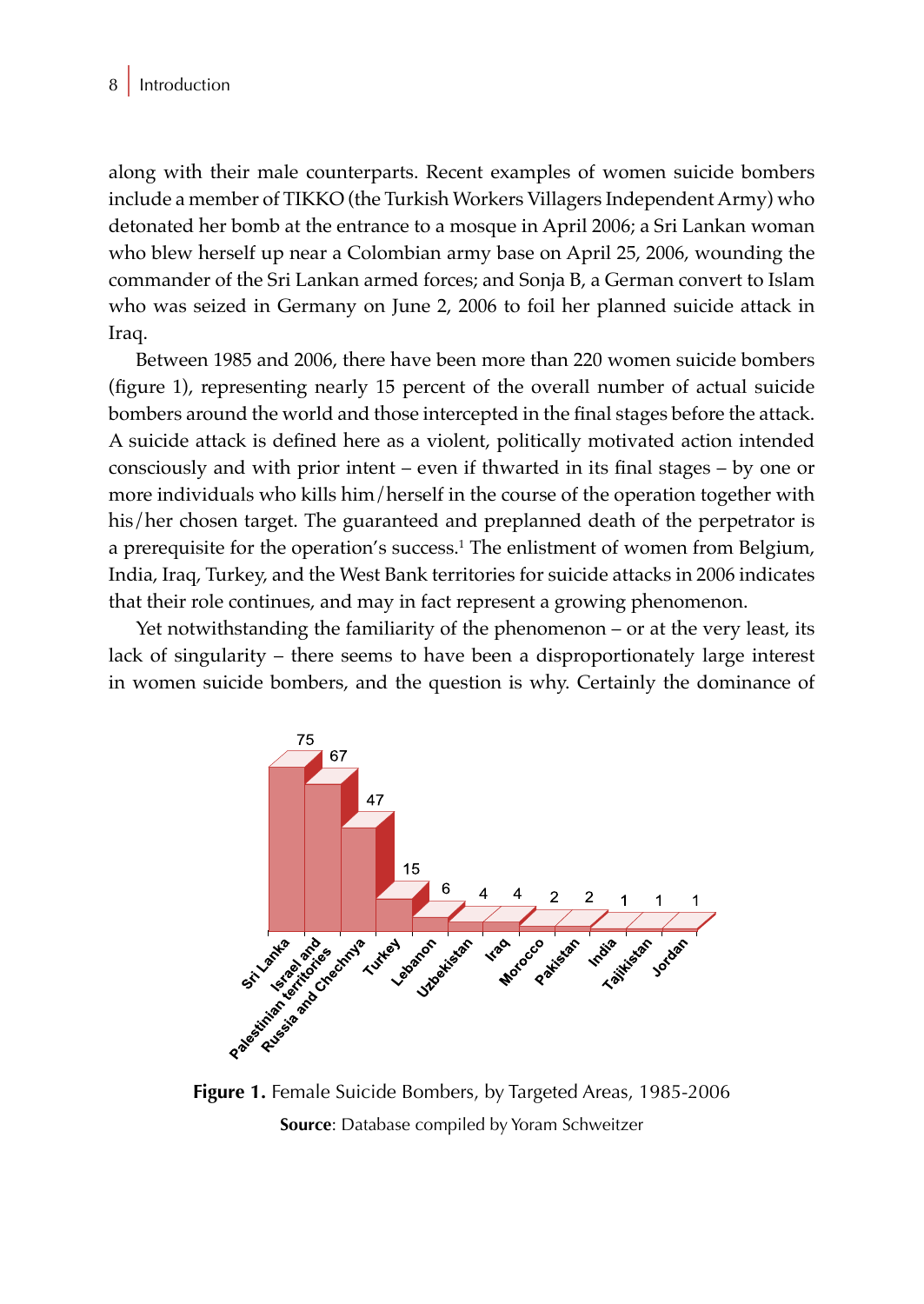traditional gender stereotypes is a factor: despite whatever social and political advances they have made, women are still overwhelmingly regarded as the gentler sex, whose innate maternal nature makes them far less likely candidates for suicide bombers. Their role in the suicide bombing arena has been characterized as shocking, if not outright inconceivable. Since in many cultures women are perceived as the gentle and naive creators of human life, their participation in acts of carnage and devastating pain has aroused a mixture of surprise and repulsion and elevated the level of public interest.

The involvement of women in suicide bombings spawns a host of related questions. Are women's motivations and performances different in comparison to those of their male counterparts? Are they more (or less) determined and dedicated to the cause? Are they more radical or extreme than the men in their perceptions towards the path their struggle has taken? Are they more emotional about it? Do they need a longer or shorter period of preparation for the mission? Are they involved in the operational decision-making process? Do they aspire to be more involved in determining the strategy of their mission?

Examination reveals that despite their high profile, women play a marginal role in their organizations, both numerically and in the corporate structure (even if in some areas such as Turkey they comprised around 40 percent of all the suicide bombers, in Sri Lanka, 20-25 percent, and in Chechnya, 43 percent). They are definitely not the leaders in their organizations, but serve rather as pawns and sacrificial lambs. They are not responsible for the planning of the operations and are actually dispatched to the missions with barely a say as to their targets, the timing of the bombing, and the way the operation should be conducted. For the most part they have not otherwise been trained as fighters, and a suicide mission in itself requires little investment in job training, in terms of either time or money. Indeed, for many of the women, the contribution of a suicide mission to their national or religious struggle is precisely that: a form of employment in the male-dominated domain of suicide bombing.

Furthermore, there are operational exigencies that have dictated the use of female suicide bombers, despite religious or cultural constraints. Women arouse less suspicion and are better able to clear checkpoints and other security obstacles. In addition, they do not have to undergo special training or possess specialized combat skills, and therefore they offer an efficient use of human resources. Moreover, the fact that a woman attracts greater media attention is an asset in and of itself to the organization that sent her. The organization and its particular cause or grievances will almost automatically enjoy greater exposure, which in large measure is an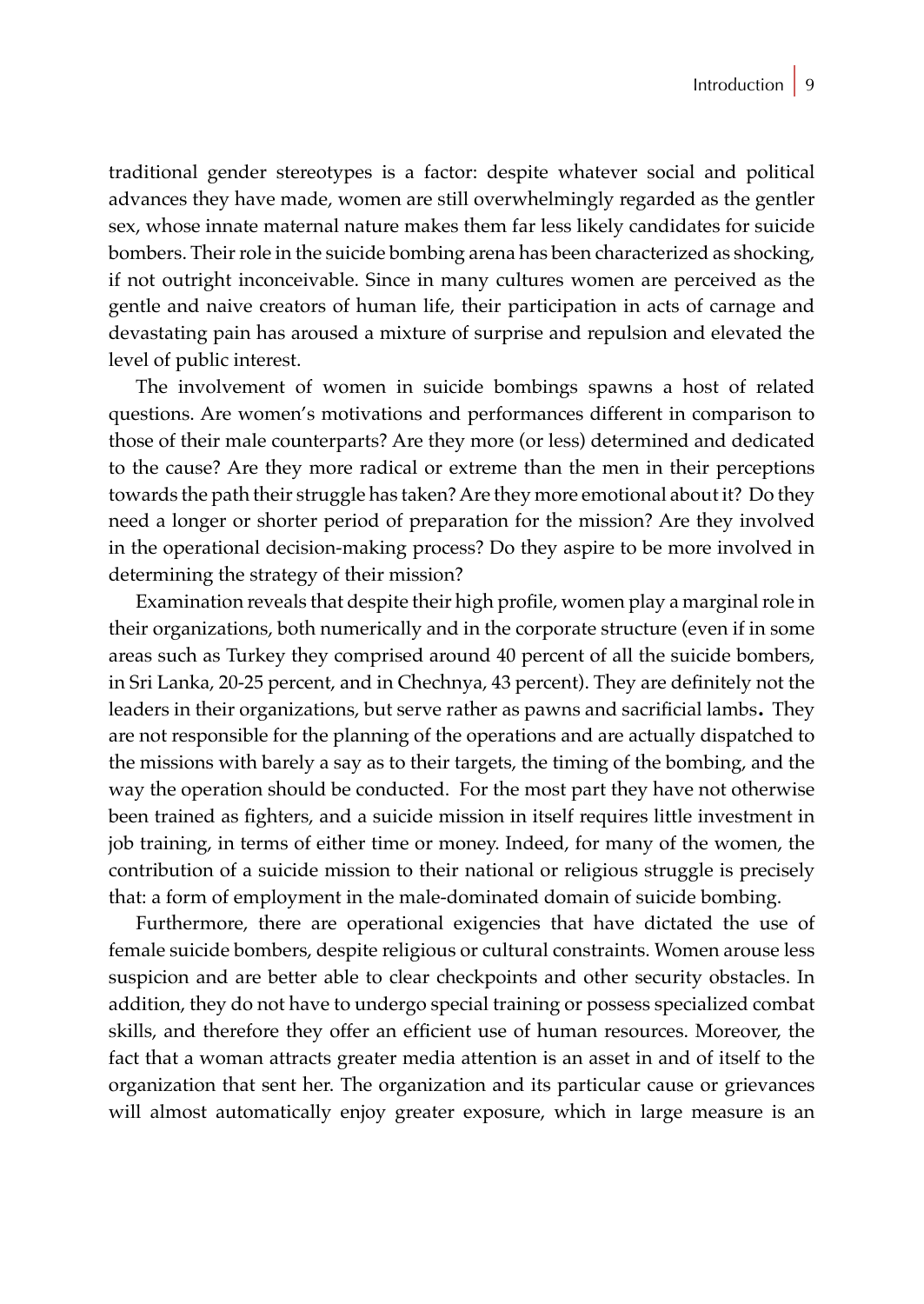immediate aim of the bombing itself. In turn, morale and enthusiasm among the rank and file are heightened

These parameters are illustrated by a Fatah operative in charge of a terrorist cell who dispatched two female suicide bombers. He stated that he eventually sent one of them on her mission after rejecting her request several times previously because it was nearly impossible to have a man bypass security arrangements. In the second case, the woman worked with a male partner. As such, she served as both a human bomb and as a cover, lending the two suicide bombers an innocent appearance of a romantic couple. The handler, however, also mentioned his propaganda considerations, knowing his choice of bombers would demonstrate to the Arab world and the world at large that even women are active participants in the Palestinian struggle aspect. Not only did the women arouse the usual excessive media attention, but he noted that there was even a *katsida*, a traditional Islamic ballad, written by a Saudi prince in their honor.<sup>2</sup>

And finally, the question arises: how much is this gender-related phenomenon in fact a function of gender-related issues? More specifically, to what extent is feminism on the agenda of the women themselves or those who send them? Are these bombers in fact dying for equality? Alternatively, is this feminist agenda primarily a Western prism artificially imposed on a non-Western context?

The questions are complicated and multi-dimensional. Female suicide bombers appear almost exclusively in societies that are heavily traditionalist and conservative, where women lack equal rights and their status in society is much lower than that of their male counterparts. In some of the dispatching organizations such as the Kurdish PKK and the Sri Lankan LTTE, leaders promised that women participating in such operations would pave the way for other women to enjoy an equal status and to be emancipated. Although women were already integrated into the army, they did not earn commanding positions, and hence the promise – ultimately empty – of gender advancement for their female colleagues if they volunteered for suicide operations. Thus, those sending the women may be exploiting the modern cry for emancipation of women: proving that women are equally eligible to die alongside men for a nationalist or religious cause ostensibly indicates an equivalency of value.

How much have the women themselves seen their actions as acts of feminism, designed to advance the cause of women's equality in their societies? While operators may have used the bombings to proclaim their would-be progressive gender outlook, do women themselves see their act as their contribution to the feminist cause? Are there feminist overtones, beyond the nationalist / religious motivations? Evidence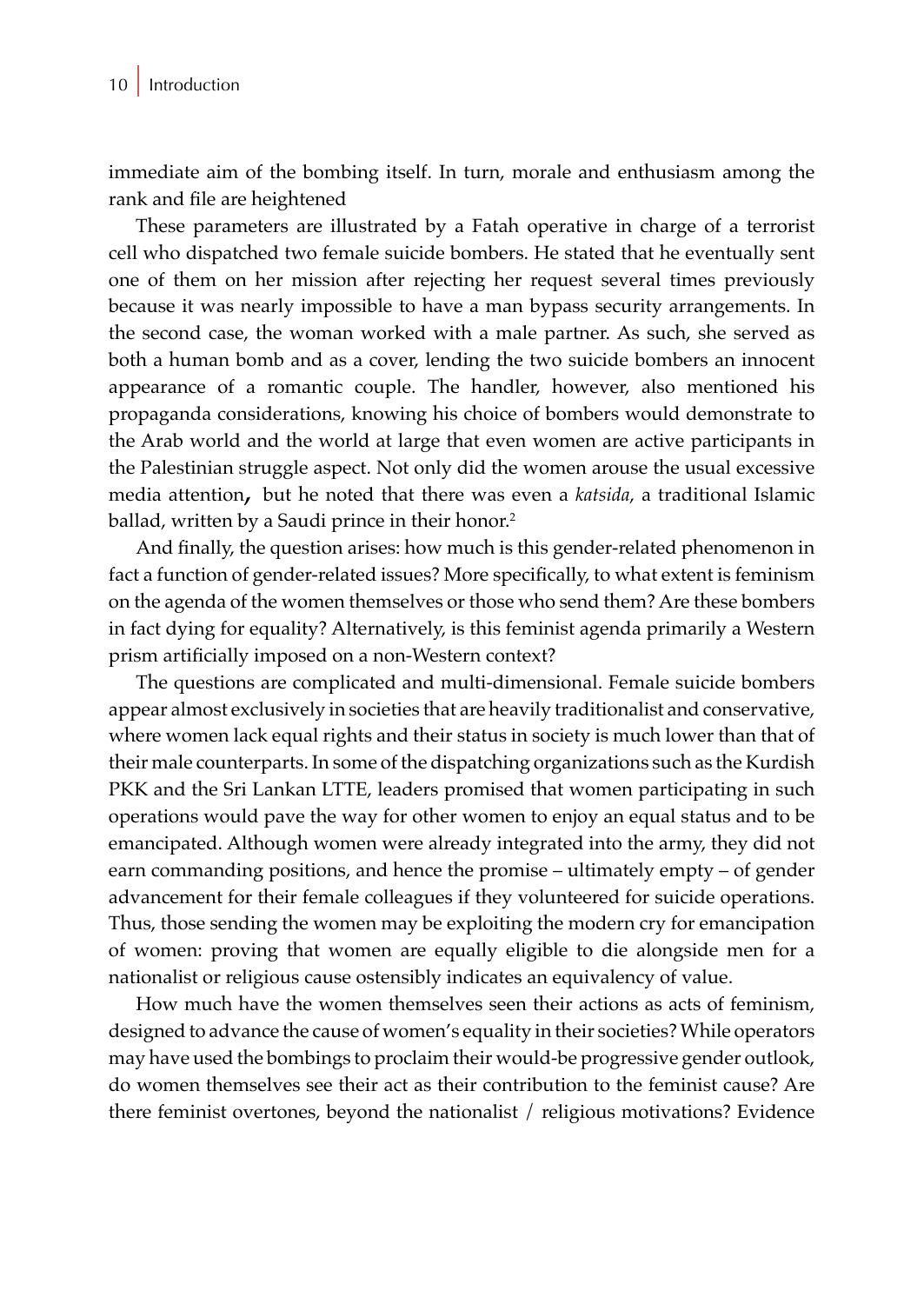suggests that if the women themselves attribute any feminist goals to their actions, this is a rationale imposed after the fact. Far from the primary catalyst that launched them on their mission, advancing gender interests is sometimes an imported cause meant to redeem – if not glorify – the aberration of a female suicide bomber.

Thus, along with a smart utilization of human resources, women's participation in suicide bombings has been used as a propaganda tool by their organizations and served the dispatchers' drive to project an image of participation by all segments of their respective societies in the ethno-national and/or religious struggles. Yet despite the rhetoric and the temporary honor these women enjoy in implementing their tasks, they have not succeeded in promoting any of the egalitarian agendas that hovered around them. Therefore, the concept of dying for equality translates into negative gains on both levels: it was neither achieved nor apparently was it the main purpose of the volunteering participants, albeit it was at times explicitly or implicitly attributed to the deed by those who sent them.

The question of a feminist agenda is a thread that runs throughout the articles below, which deal with women suicide bombers in three conflict arenas: the Israeli-Palestinian conflict, the Russian-Chechen conflict, and the Sri Lankan-Tamil conflict. The collection of articles was launched following a seminar at the Jaffee Center for Strategic Studies in May 2005, "Female Suicide Bombers: Dying for Equality?" Some of the articles are based on the authors' presentations at the seminar.

Palestinian female suicide bombers are the subject of the first four articles. Not only do they command the interest of analysts in this part of the world, but Israel's media openness has allowed interviews with many unsuccessful women bombers, which provides a unique channel of information. In the opening article, Mira Tzoreff studies the phenomenon of suicide bombing within the context of the Palestinian social agenda, and suggests that suicide bombing may represent a distorted effort by women who differed from the normative Palestinian woman to achieve a legitimate status of their own. In the second article, Yoram Schweitzer cautions against relying on one-time media exposure or quick and short interviews, where packaged answers are spouted by prepared interviewees. Based on his interviews with several dozen jailed women, Schweitzer also argues that while feminist mantras were chanted loudly and proudly after each event by external supporters, they were hardly evident from the beginning. Thus at issue here is the questionable presence of authentic feminist motives, as well as the effort by both the Western press and by the Arab media to use these women as tools for the purposes of their own propaganda.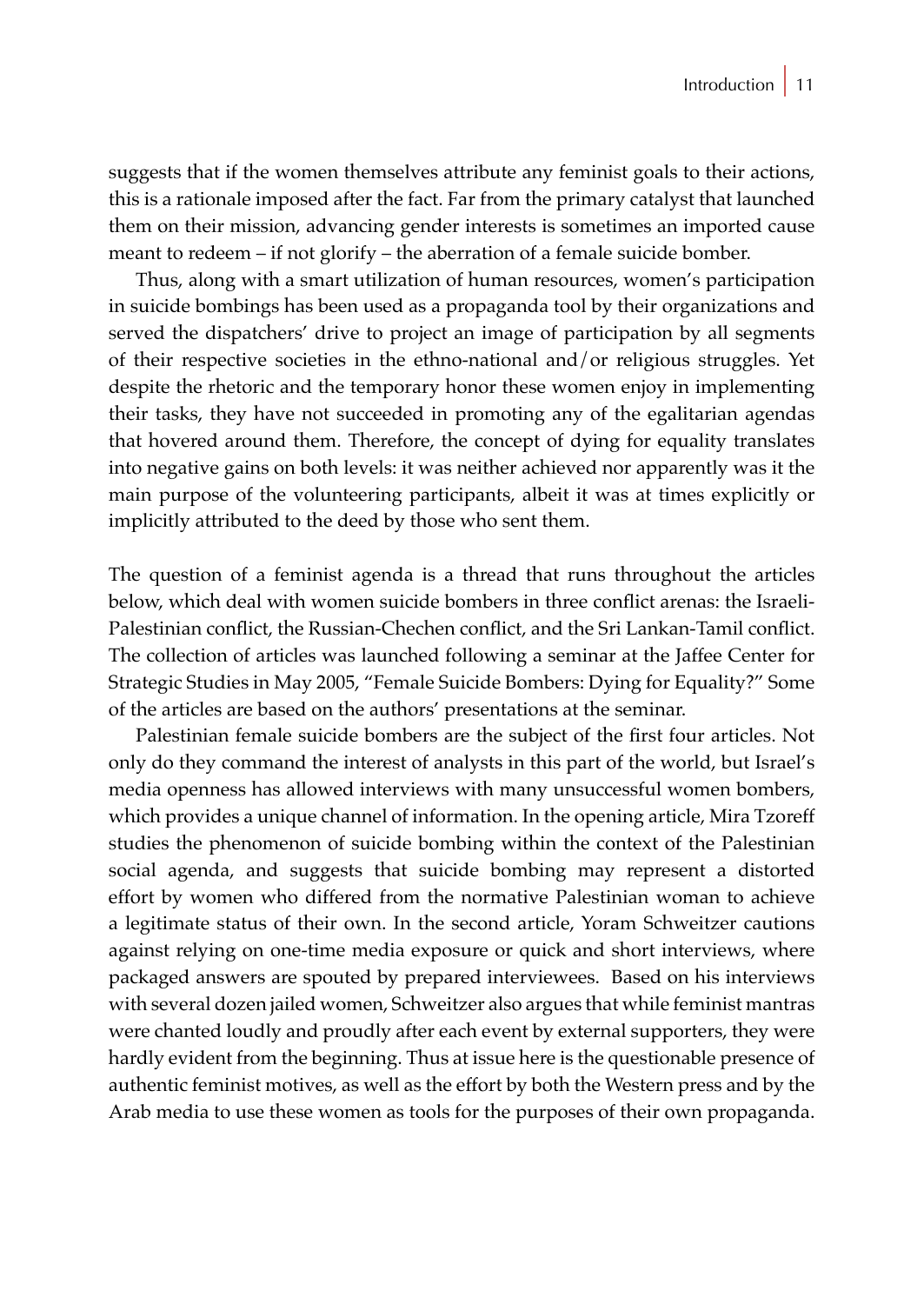This divide between Western and Arab portraits of the women and their feminist contribution is documented by Avi Issacharoff. And yet, as Rivka Yadlin shows in the fourth article, what constitutes feminism is in itself open to cultural debate, with many Muslim women rejecting the Western feminist recipe and choosing their own version of feminist expression.

The three other articles in this monograph explore additional aspects within the phenomenon of suicide bombing. Anne Speckhard and Khapta Akhmedova study the Black Widows, the suicide bombers who have earned a prominent, albeit hierarchically subordinate, role in Chechnya's terrorism campaign. The fact that their conflict is primarily a nationalist one, rather than a religious one, has certain policy ramifications. In his article on Tamil women suicide bombers, Arjuna Gunawardena suggests that once having become combatants the female Black Tigers are already emancipated to a certain extent, and therefore do not need to die to achieve equality in this respect. However, the women's role in the Tamili national struggle has not bequeathed them with a higher status in the Tamili society. In the final article, Maria Alvanou urges the study of female suicide terrorism through the lens of criminology, which can join gender studies and yield important insight on this phenomenon.

According to conventional wisdom, women as the bearers and nurturers of life lack the natural inclination to carry out violent acts resulting in death. Recent decades have proven that under certain circumstances women can behave and fight in as deadly a fashion as their male counterparts. Whether driven by society, exploited by organizations, or obeying or defying patriarchal norms, the fact remains they are no longer only the mothers of those who dare to give up life killing others; now some, and not even in marginal numbers only, have become emissaries of death.

#### **Notes**

- 1 Based on the definition in Yoram Schweitzer and Shaul Shay, *The Globalization of Terror: The Challenge of Al-Qaida and the Response of the International Community* (New Brunswick, NJ: Transaction Publishers, 2003), pp. 154-55.
- 2 Interview by Yoram Schweitzer with A.M., October 26, 2005.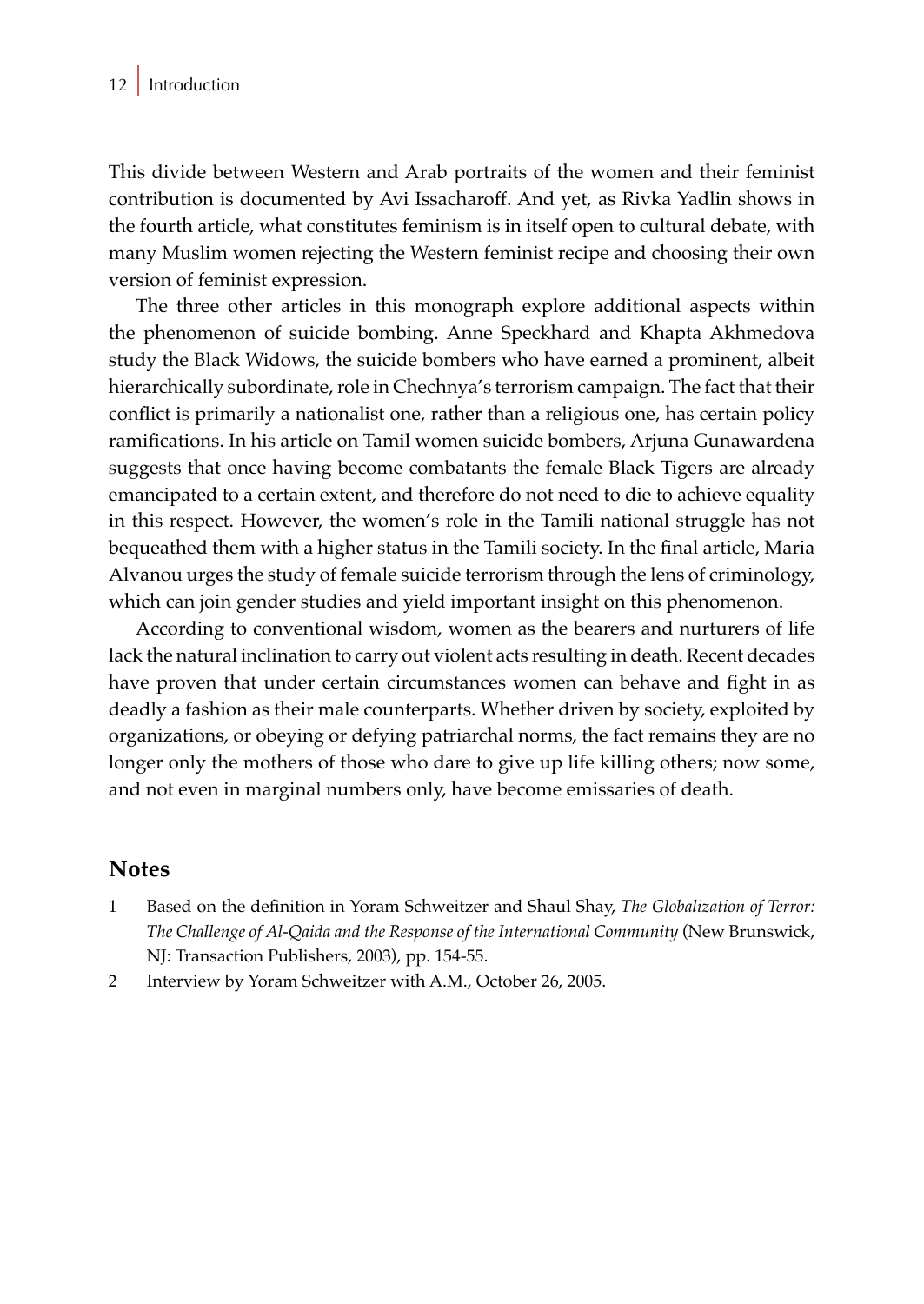## **The Palestinian** *Shahida***: National Patriotism, Islamic Feminism, or Social Crisis**

### **Mira Tzoreff**

Is it purely by chance that the phenomenon of Palestinian female suicide bombers occurred only during the height of the second intifada and not at all during the first one? In order to answer this question, two main factors must be considered**:**  developments within the Palestinian national-political arena and gender phenomena in Palestinian society.

It is generally understood that the appearance of the women suicide bombers (*shahidat*) cannot be separated from the internal national-political developments within the Palestinian public during the nearly thirteen years between the outbreak of the first intifada in December 1987 and the eruption of the al-Aqsa intifada in October 2000. However, the most significant period in this respect was actually the seven or eight intervening years, bordered by the end of the first intifada in 1992 and the year preceding the onset of the al-Aqsa intifada in October 2000 – years marked by the evaluation of successes and failures, and of deep moral stocktaking. As to gender-related developments, there are strong claims that the appearance of Palestinian *shahidat* is but one element in the broader spectrum of gender phenomena evident within Palestinian society, both during the intifadas and between them.

At the beginning of the first intifada, the leadership of the Palestinian national movement called upon Palestinian women to take an active part in the national struggle. However, rather than allowing the women to choose how to serve their nation, it urged them to fulfill particular goals – goals that were part and parcel of their gender. One of the obvious duties laid upon them was to become "mothers of the nation." In one of the intifada leadership's flyers, Palestinian mothers, sisters, and daughters are described as Palestinian *manabit* – plant nurseries<sup>1</sup> – or as menproducing factories, and the woman's womb, now "nationalized," so to speak, was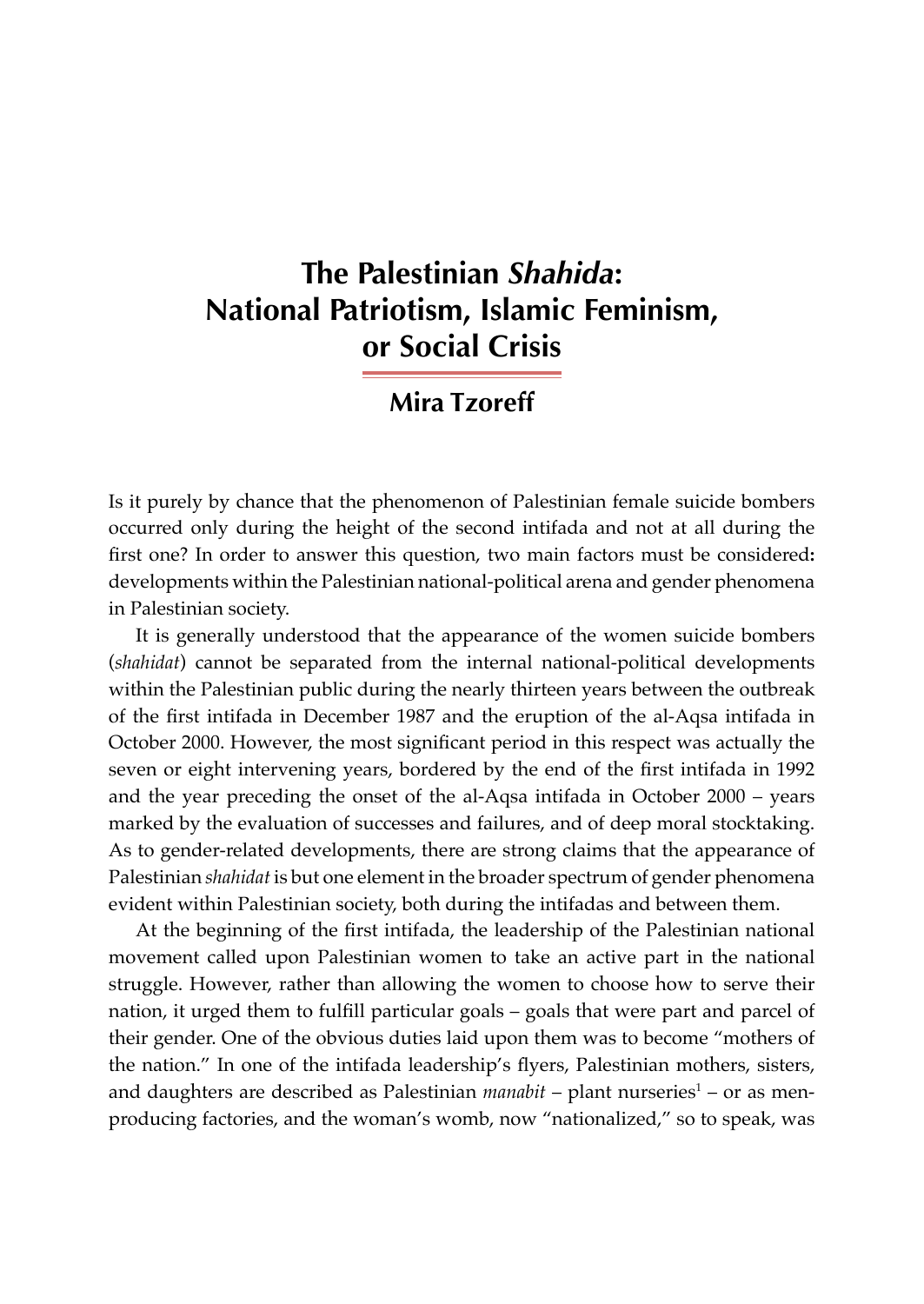termed a *batn askari* – a "military womb."<sup>2</sup> Article 17 of the Hamas charter, published on August 18, 1988, echoes the sentiment: "The Muslim woman has a role in the struggle for liberation that does not fall from that of the man in that she is the one who produces the men."

Thus, in the framework of the national discourse, women's contribution to the Palestinian cause was measured by their degree of productivity, in its purest and most basic meaning of re-productivity. This discourse, which turned Palestinian women's fertility into a nationalist patriotic subject in every way, recycled a similar refrain that had been common in Palestinian newspapers during the 1930s, and especially during the years of the Arab rebellion of 1936–39. At that time it was claimed, *inter alia*, that "the woman who rocks the baby's cradle with one hand, rocks the nation with the other."<sup>3</sup> Conversely, the woman who refrains from bearing children harms the nation. Not only did this discourse nationalize the body of every Palestinian woman; it also unequivocally ascribed her place to within the private domain of the home. It predetermined the continuation of her traditional duties of giving birth to, caring for, and educating children, and in doing so, excluded her from what was considered the loftiest possible contribution to the national struggle: participation in military activities against the enemy, which sometimes ended in the sacrifice of one's life. The danger that she might be killed is inherent in the participation in military actions, and her womb would then no longer be able to serve the nation's need.

Indeed, the climax of the process of nationalizing motherhood in the first intifada was the bestowal of the exalted status of "Mother of a *Shahid*" upon the Palestinian woman. Whereas their own self-sacrifice was categorically prescribed for them via common Palestinian rhetoric, Palestinian mothers were urged to sacrifice their sons willingly. Moreover, they were expected to do so with equanimity and even with joy. This demand changed Palestinian motherhood into "other mothering." Official flyers declared: "We salute the Mother of the *Shahid* and we stand at attention to the sound of the joyful ululation (*zaghalit*) emitted from her mouth, which she will ululate twice: once on the day that her son leaves to fight and to fall and become a *shahid*, and the day on which the [Palestinian] state will be declared."<sup>4</sup> The joyful ululation to be voiced by the mothers of *shahids* during their funerals symbolized the public sanction of the link between mother-son*/shahid* and the nation-to-be. The Hamas movement, which wanted to turn this into political capital and Islamicize the intifada according to its goals and needs, created an uncompromising link between the norms of feminine modesty (*'ard*) and the honor (*ard*) of the national *shahids*. This was the call for women to cover their heads with a scarf, *tahajabi*. 5 Hamas chose the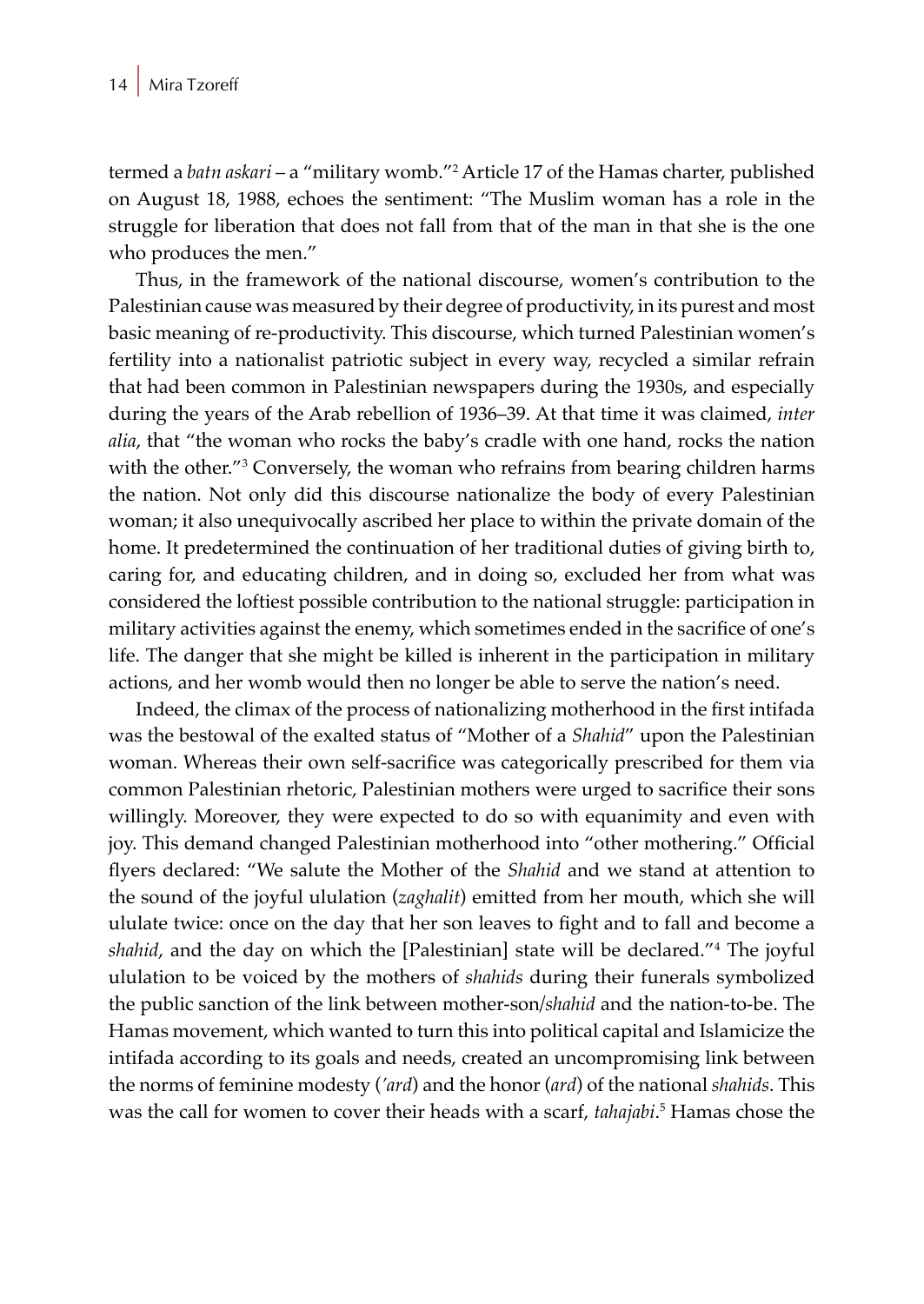*tahajabi* as a sign of identification with the sanctified dead sons, and it quickly became a norm, mainly in the Gaza Strip where Hamas was a more dominant force.

The negative imbalance of the uprising for the Palestinians became obvious even during the height of the first intifada, especially after Yasir Arafat sided with Saddam Hussein in the 1991 Gulf War, as a result of which the Palestinians lost the support of the international community. This intifada saw an increase in the number of those killed, injured, imprisoned, and expelled, a greater number of Palestinian homes demolished, and a further decline of the economic situation in the occupied West Bank and Gaza Strip. The general disillusionment escalated following the Oslo accords (September 1993) and the establishment of the Palestinian Authority six months later; there was also more and more violence among the Palestinian populace, more frequent closures of schools, and greater limitations in freedom of movement.

There were several causes for this disillusionment, including revelations of corruption within the Palestinian Authority's leadership. There were also growing realizations that this leadership had failed to establish either the institutions necessary for the imminent Palestinian state or the infrastructures for education, health, and welfare services, or even workplaces that would relieve the Palestinians' dependence on Israel for jobs. All of these, separately and together, ate away at the feeling of solidarity and led to the erosion of the readiness among Palestinian women to adhere to the tasks designed for them by their leadership. This was expressed in 1995 by Suha Barghouti of the Institute of Women Studies at Birzeit University in the following way:

In the past, sectarian divisions prevailed amongst us . . . nevertheless, we had many common denominators because of our clear-cut attitude regarding the struggle against the occupation. At present, our shared political and national interests have decreased significantly and the situation that has been created is one of deadlock and controversy.<sup>6</sup>

The climax of the situation described above found its expression in the al-Aqsa intifada, which lacked the widespread enthusiasm and support of the first one: it had been forced upon the populace in order to divert attention from the failures of the first intifada and to plant new hopes within the general public.

Along with the differences in the situation that prevailed in October 2000 compared to that of 1992, there was the concomitant steady (if slow) decline in the readiness of Palestinian women to bear the full weight of the national goals imposed upon them. The agenda of this intifada thus included three characteristics that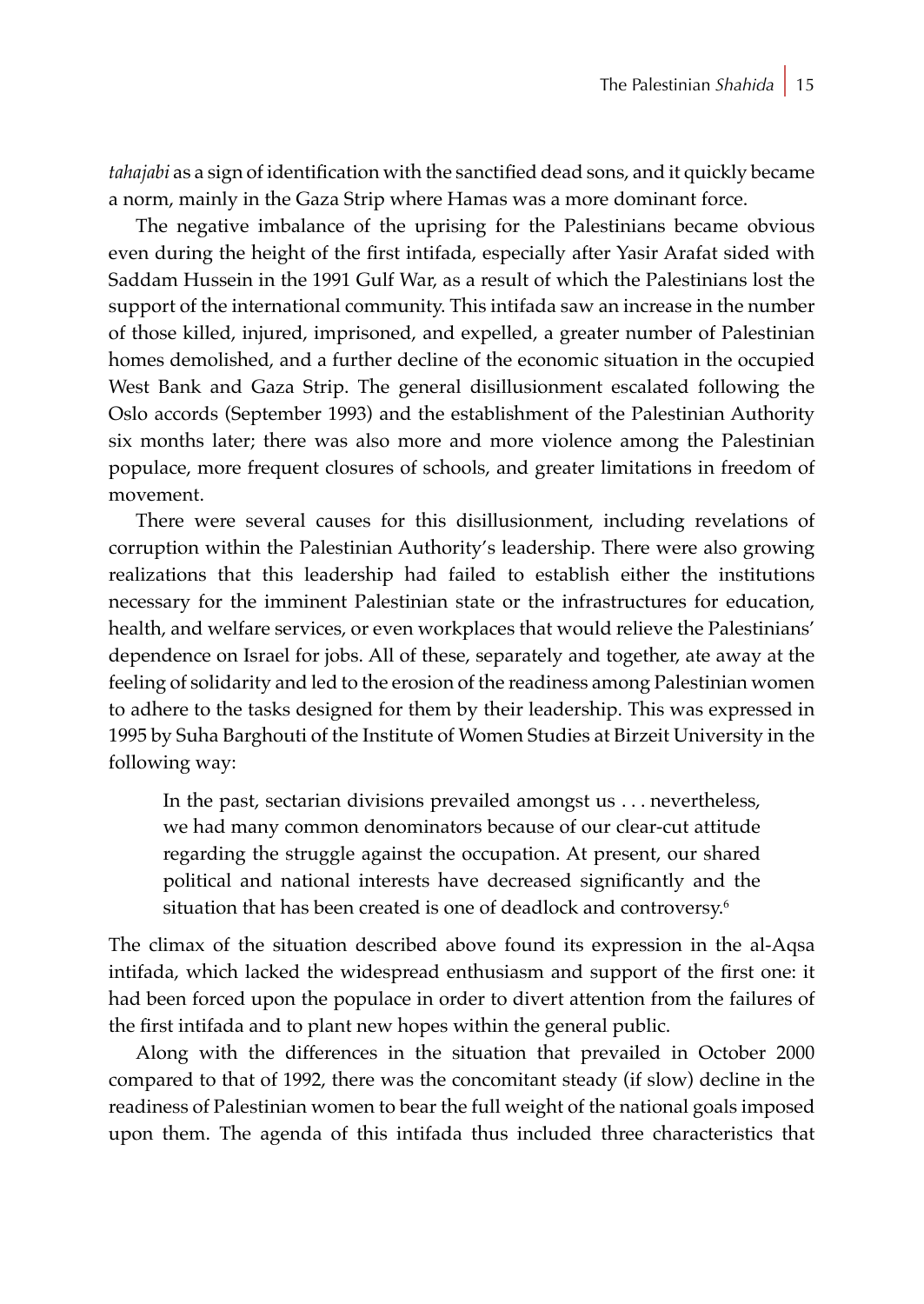differed from those of the first one: a gender-oriented (feminist) social agenda as an alternative to the national agenda of the hegemonic male-dominated leadership; an alternative motherhood, along with the previous recruited national motherhood; and the phenomenon of women suicide bombers (*shahidat*).

The first signs of gender discourse had already begun to appear in 1992. The women who took part in it were adamant in bringing discussions regarding gender and social issues to the forefront of the national discourse, even at the cost of outright confrontation with the Palestinian leadership – which preferred to marginalize any discussion of social issues, including those regarding women. As far as elevating the national struggle above the social one, the women's earlier forgiving tone was replaced by a still apologetic but now defiant and even challenging one. Representative of this is an article written by Ilham abu Ghazalla, also of Birzeit University, which appeared on November 1, 1992 in the Jerusalem-based newspaper *al-Quds*. The title of the article was *"al-Maraah wal-Watan Yakun Takun*," translated here very freely as, "As its women, so too the homeland." Underlying the article is the author's claim that the national struggle has only a meager chance to succeed unless the social struggle is promoted:

Due to the intifada many groups have come to understand that there cannot be a successful national struggle without an open-minded and creative young generation, [and] without workers free of deprivation. Women have also realized that the homeland is not only the ground itself, but those that live on it. For how can a person whose society oppresses him defend it and his country? Our women have begun to realize that family sorrow upon the birth of a girl directly affects the life of that girl as she grows up and when she becomes a woman – a woman constrained by dictates of attire and social behavior whenever she leaves her home: studies, work, social life, reading of books, finding a husband – she may not, she can not, initiate anything. And a nation half of whose population is shackled – how will it become liberated?<sup>7</sup>

One notable event in this direction was the August 1994 signing of an accord that united all of the women's organizations that had arisen in the occupied territories as of the late 1980s. These included the various centers for women's issues in Nablus, Jerusalem, and Gaza, and the Center for Legal and Social Counseling. The accord called for the removal of the obstacles blocking the way for the equalization of the status of Palestinian women with that of Palestinian men and was heralded by the slogan, "There can be no democracy without women's representation."<sup>8</sup>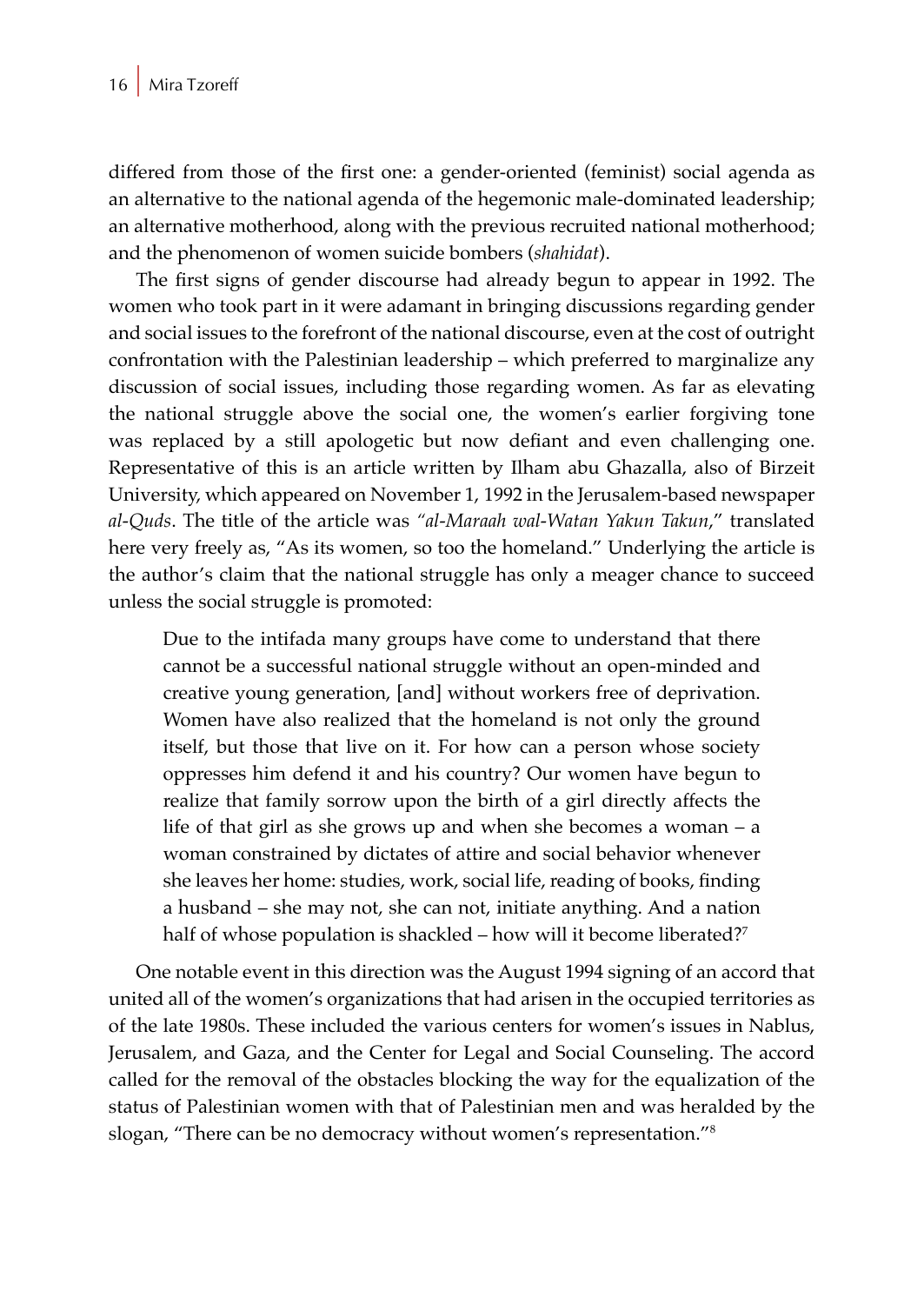An immediate step in this direction, initiated by the women's umbrella organization, was the establishment of a shadow parliament whose role was to formulate a social and gender-oriented agenda. In a newspaper interview in September 1994, upon the occasion of the establishment of this parliament, Eileen Kuttab, the head of the Ramallah-based Bisan Center for Research and Development of Palestinian Society, stated the following:

The issue of the woman [in Palestinian society] is a purely social issue, and the role of non-government organizations is to work together as a group to put pressure on the Palestinian Authority to adopt the issue of civil rights – as a strategy – but, along with this, these organizations must also propel the society forward towards democracy. Our goal is to cause a change in the status of women as a guarantee for civil equality. And since the Palestinian women's umbrella organization is a nongovernment organization, it should be the one to put this process in motion.<sup>9</sup>

That same year, at the initiative of the Center for Legal Assistance for Women in Jerusalem and al-Haq, a Palestinian organization for civil rights, a congress dealing with women, justice, and legislation was convened. At the congress concrete demands were made for changes in the personal status law regarding the status of women, one of which was to raise the age of marriage for girls to eighteen. (This demand was based on statistics gathered by the Center for Women's Issues in Gaza, which indicated that 41.8 percent of the girls in the areas of the Palestinian Authority were between the ages of 12–17 when they were married.) Other demands included repealing the laws allowing *talaq* divorce (unilateral repudiation of a wife by her husband) and the concomitant transfer of the divorce procedure to the civil courts, and the cessation of polygamy.10

These organizations were not content with sterile theoretical discussions for changes at some indefinite future time, but were active in the field, where they offered women advice in such matters as family planning, childrearing, and integration in the workforce. The Islamic organizations did not allow this to go on without responses of their own, and within one year (1997–98) two organizations of Islamic women appeared*,* al-Huda and al-Khansa, each of which presented a platform that shaped the secular feminists' gender demands according to the commandments and laws of Islam  $11$ 

The peak of this process was reflected by an outpouring of women's achievements in cultural matters, this in the heat of the most critical period of the al-Aqsa intifada.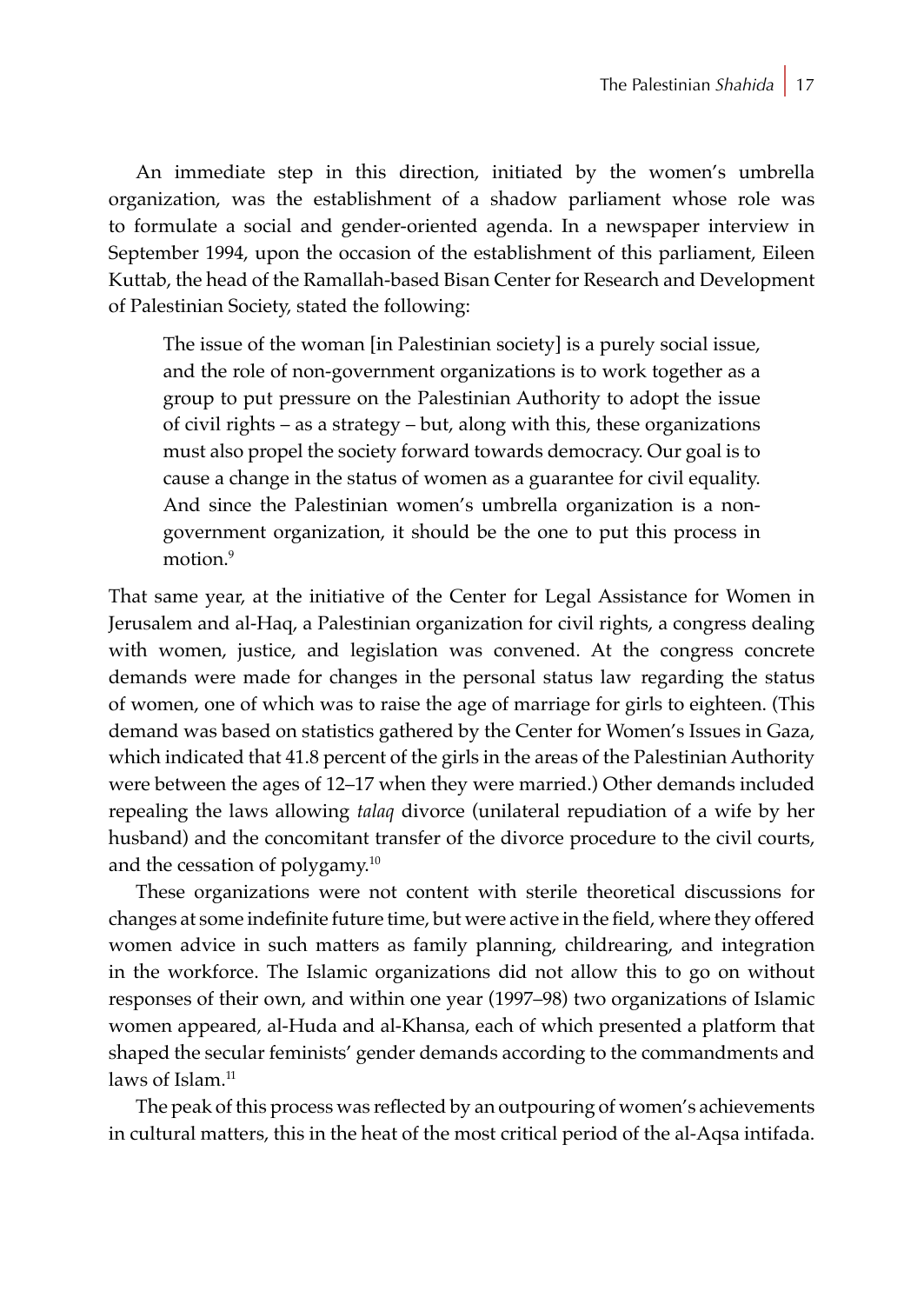For example, in October 2002, at the initiative of Fikra, a Gaza cultural association, an original play *al-Sayyd Perfect* ("Mister Perfect") was staged and performed in Gaza City. The play, written by the twenty-nine year old Palestinian playwright 'Aatef Abu Sayf, deals with the phenomenon of violence in all of its forms in Palestinian society, but especially with the status of divorced women and society's attitude to them. Engagement in the knotty question of divorced women reflects a real crisis that Palestinian society was undergoing, a crisis borne out by data presented by Mona al-Shawa, the head of the Center for Civil Rights in the city of Gaza. For example, in 2001, when 1427 couples ended their relationships with divorce, most of the women were unable to bring their cases before the *shari'a* courts because they could not afford the financial cost of arguing for their legal rights as divorcees, among them to be awarded custody of their children. The play crossed virtually all possible red lines: from the very matter of the discussion of so sensitive a subject during the political whirlwind in which Palestinian society and its leadership were swept up; through the prominent dominance of the fundamentalist Islamic movements in the Gaza Strip; through the fact that the cast of the play were all women, this in a patriarchal society in which such a vocation, or even avocation, is considered taboo; and, finally, that the target audience of the play were high school students – "boys and girls in whom the play would awaken doubts," and preferably sooner than later, according to the playwright:

I do not believe that we must wait for the end of the occupation; on the contrary, we have to discuss internal-social issues – for such discussion is necessary for the continued existence of our society. The occupation is no more than an excuse to postpone such a discussion to a later stage, if at all  $12$ 

The second gender phenomenon witnessed during the al-Aqsa intifada was the flourishing of a different kind of motherhood than the earlier "mobilized motherhood." During this uprising, Palestinian mothers expressed their fierce opposition to losing their sons for the sake of the homeland, even if the deaths turned the sons into *shahids* and themselves into Mothers of *Shahids*. They wanted their sons alive, and at their sides. They expressed their feelings in a series of interviews that were reported in the London-based weekly newspaper *al-Sharq al-Awsat* of December 28, 2000. The voices of the mother of Isma'il, the mother of Samir, and the mother of Maher themselves were heard, and not the voices of designated spokesmen. The interviewed women came from all strata of the population; some were well-educated and spoke fluently and coherently, while others were poorly educated and their language was faulty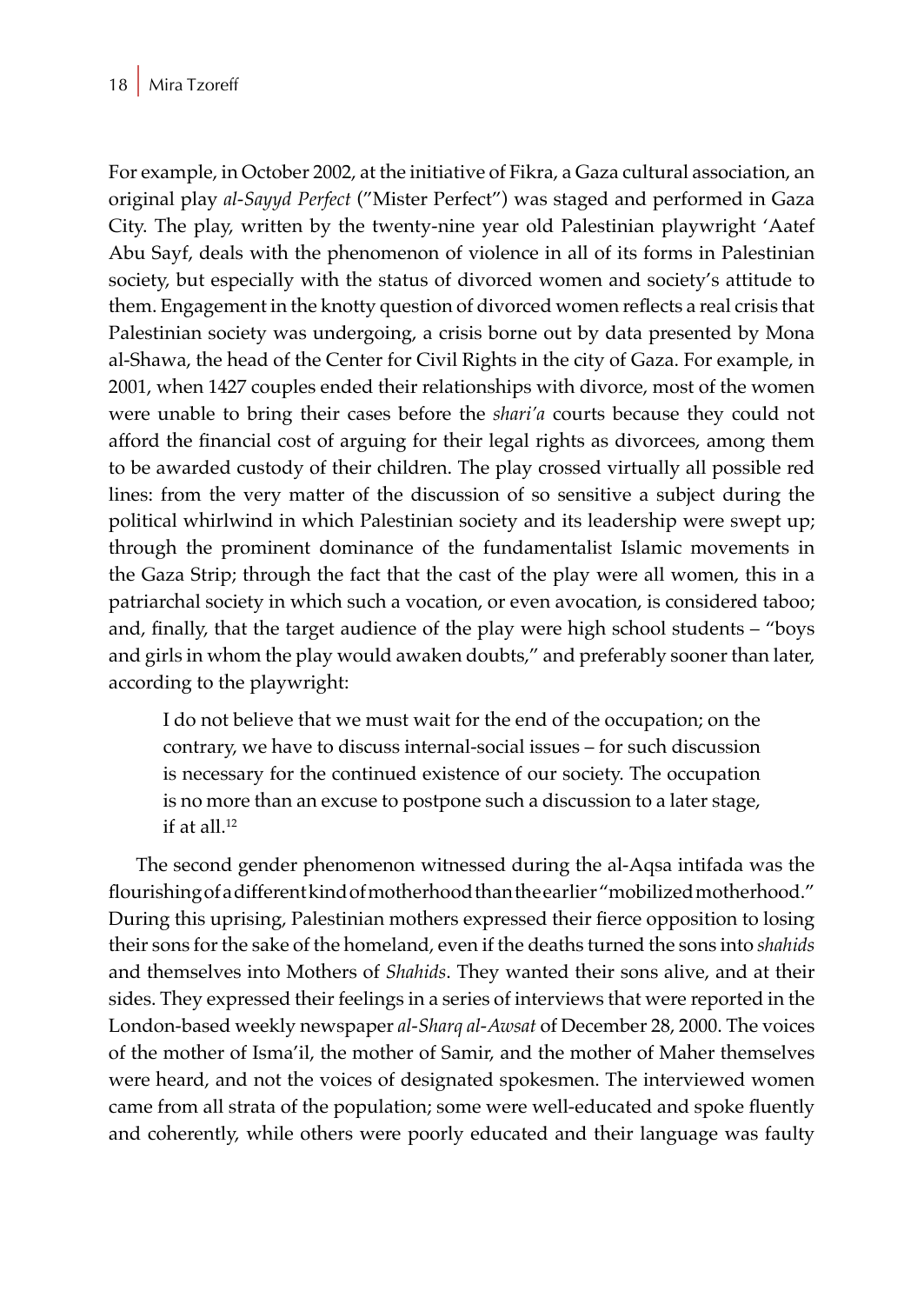and lacking. However, there was one common denominator: a perception of self as the birth-mother of her own, biological son, in which capacity she – the birth-mother – would do anything to protect her son from becoming a *shahid*. Mothers who failed in this renounced the title Mother of the *Shahid* and declared themselves "bereaved mothers" (*thukal'a*). In this vein, grief and mourning gradually replaced the mother of the *shahid*'s publicly expressed joy: "If only I was a mother, simply a mother and not the Mother of the *Shahid*,"<sup>13</sup> or, "I wanted to be a mother that no one knows, an anonymous (*nakira*) mother."14 Support groups for mothers suffering from the trauma of having lost a son began to be active during the second intifada, and this allowed women to express their grief despite the patriarchal proscription that tried to stifle this sentiment: "I was forbidden to kiss him and to weep over him; the sheikh told me that my tears would cause him pain and defile him."15 Most of the women expressed their longing to see their sons: "I couldn't sleep during the entire past month. Today I visited his grave and I called out to him, 'Arise, awaken, son; don't remain there buried under the earth.'" Or, "I don't want a son who is a hero; I want my son back again. He is mine!"<sup>16</sup>

The process of the privatization of motherhood was accompanied by trenchant criticism of the Palestinian leaders who, while exhorting the sacrifice of the nation's sons, did their utmost to keep their own sons safe from all and any dangers. "Is the Palestinian Authority aware of the pain and suffering I am going through? Does any one of them realize what it means for a mother to sleep in her bed while her son is buried under stones in an ugly graveyard?"<sup>17</sup> asked the mother of Riyyad defiantly. The voices of these Palestinian mothers thus express the process of privatization, from the nationalized motherhood that prevailed and had exhausted itself in the first intifada, to individualized motherhood that, step by step, separates itself from national responsibility.

The third prominent gender-related dimension to the al-Aqsa intifada was the appearance of the *shahidat* – young women suicide bombers – a phenomenon that was glorified but, conversely, also demonized. On January 27, 2002, Wafa Idris blew herself up on a main street in Jerusalem. While much has been written explaining her deed ideologically, testimony of her friends and family strongly suggests that the motivation for her suicide was personal rather than national or religious: Wafa Idris was twenty-five years old, divorced by her husband (who was also her cousin) after some eight or nine years during which she failed to bring offspring into the world. Her status as a divorced and barren woman, and her return as a dependant to her parents' home where she became an economic burden, put her in what is a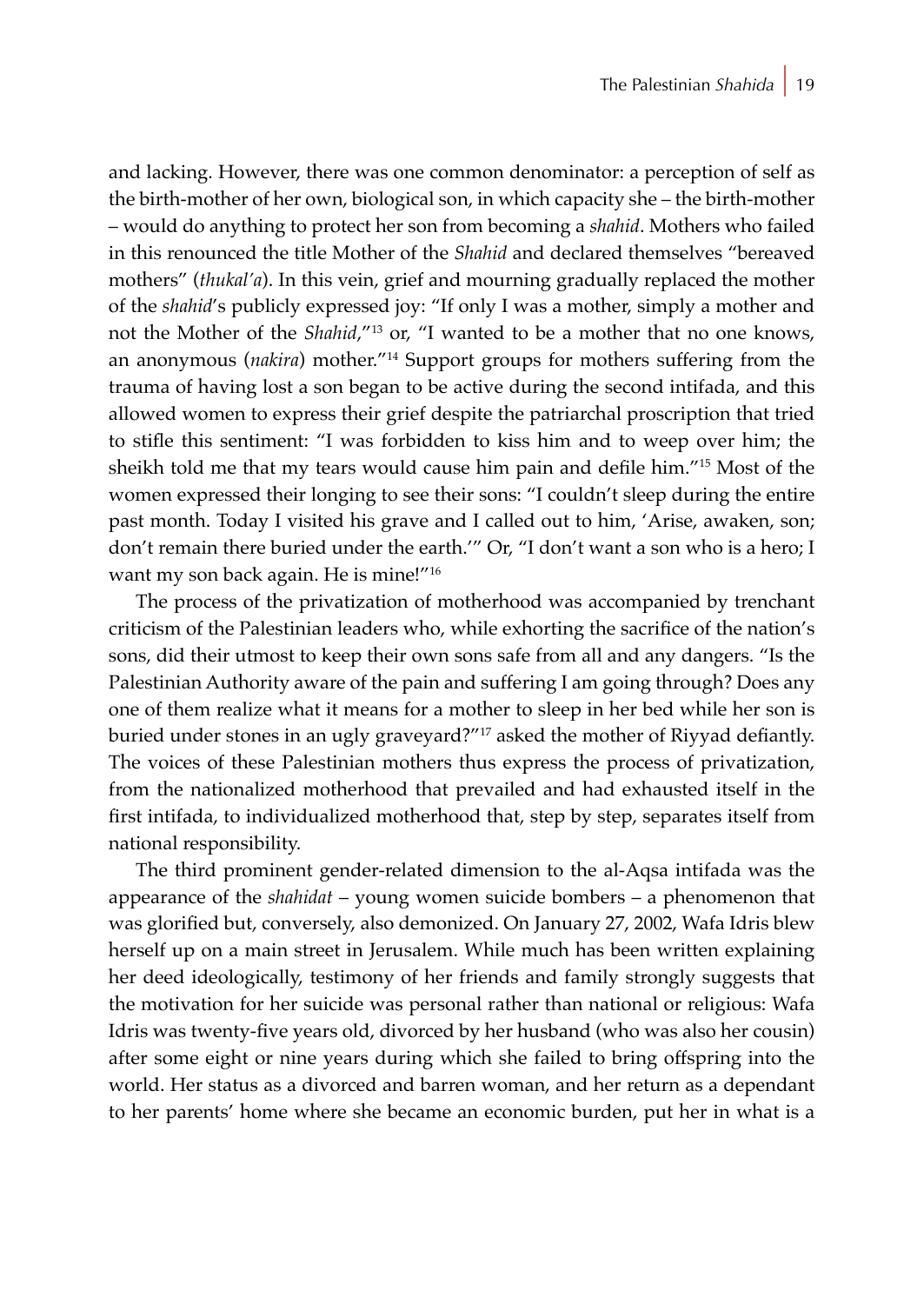dead end situation in a traditional, patriarchal society. She was non-normative in Palestinian society and her chances of building a new life for herself were close to zero. Wafa Idris's only way of redeeming herself from the inferior status ordained by her surroundings was by choosing to become a *shahida* for the sake of her nation.

Idris was the pioneer; others followed soon after. In February 2002, Darin Abu Issa, a twenty-two year old student from a village near Nablus blew herself up at the Maccabim roadblock. Abu Issa, after having been divorced by her husband, was a student at al-Najah University in Nablus, where she was a member of the Islamic Students Union. According to Palestinian sources, her former husband and her brother had both been killed in a clash with Israeli military forces just months after her divorce, and this is what motivated her to become a *shahida*. After Hamas rejected her request to carry out a suicide bombing, PLO activists from the Balata refugee camp near Nablus granted it.

Hanadi Garedat, a young lawyer from a village in the Jenin area who carried out a suicide attack in a crowded restaurant in Haifa in October 2003, represents a different sub-group of women suicide bombers. At the age of twenty-seven and still unmarried, Garedat was in an untenable position in a society that sanctifies marriage. Her non-normative status exposed her to its supervisory apparatus, which refused to recognize her as an educated and economically independent woman, and continued to scrutinize her every move, especially her sexual behavior. Becoming a *shahida* rescued her from the lifelong spinsterhood dictated by her advanced age. Moreover, it bestowed upon her the title "Bride of Haifa," for as a *shahida* she has been, as it were, married to the soil of Haifa, while prior to this it was only the male *shahid* who in his death wedded the soil of the homeland. This title represents the feminization of the national metaphoric conjugal bond: the soil of Haifa is the substitute for a flesh and blood husband in Hanadi Garedat's unrealized marriage.

Women like Idris, Abu Issa, and Garedat were easy targets for recruiters who preferred childless divorced or separated young women, or unwed and apparently "unbetrothable" women.

Another sub-group comprises much younger women who carried out suicide acts after they were seduced by Tanzim activists and, whether or not they had become pregnant, whose virtue was suspect. They had violated the norms of honor and modesty dictated by their society's mechanism of supervision – namely, rumor and gossip, *kalam al-nas*. They had lost their own honor and had betrayed that of their families – and only by their deaths could the honor of both be regained. Becoming *shahidat* and national heroines could achieve this, as well as expiation for themselves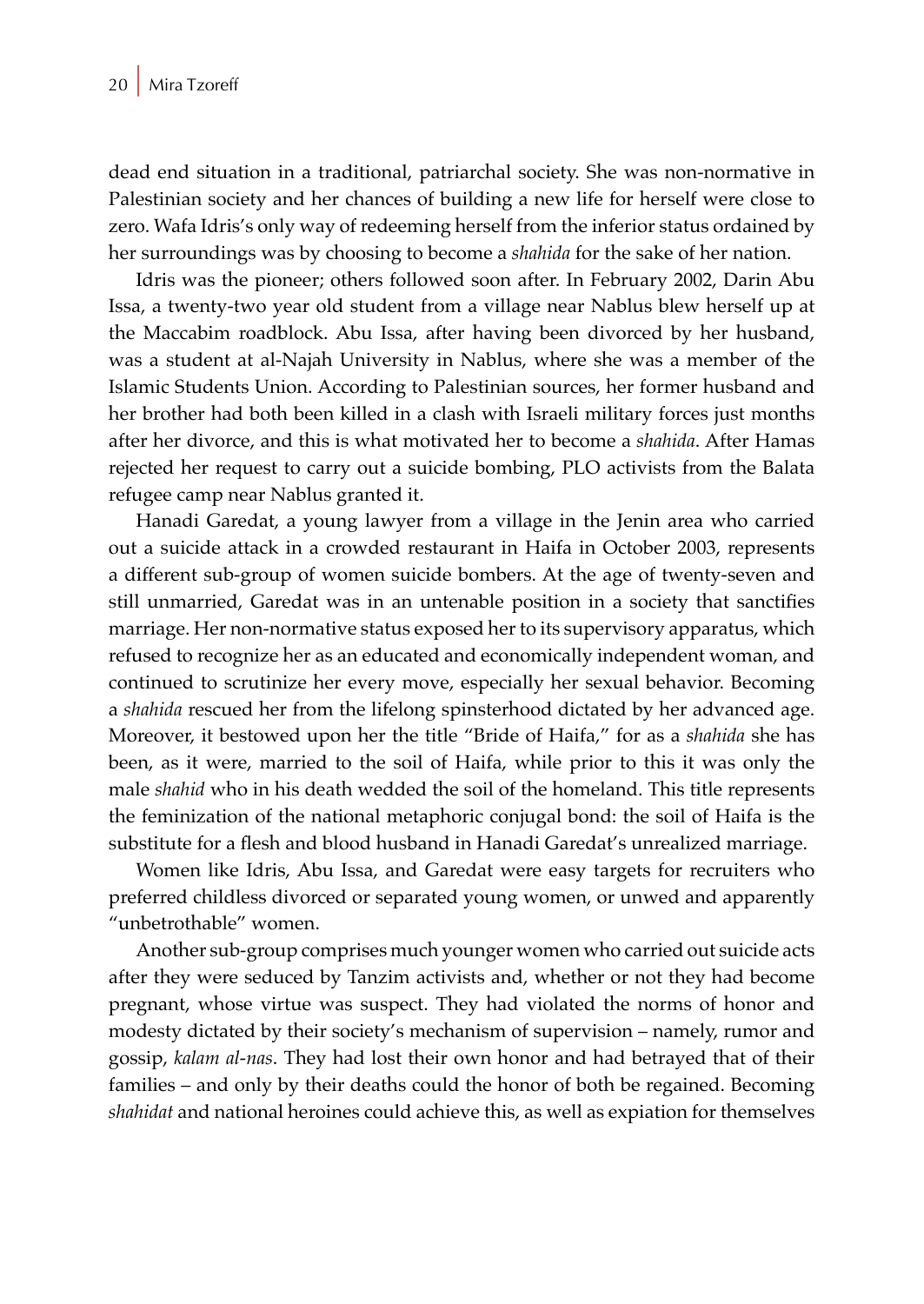and an upgrading of their own and their families' social status. Thus, Aayat al-Ahras, an eighteen year old excellent high school student from the Deheishe refugee camp not far from Bethlehem, and Andleeb Takatka, a twenty-one year old student at Bethlehem University, both carried out suicide bombings in Jerusalem, the first in March 2002, the second the following month. Although through their behavior they had defiled their families' honor ('*ard*), which could lead only to social death, both – by self-sacrifice through suicide, *istishhad* – escaped the humiliating deaths they would otherwise have suffered.

Among the women who attempted to carry out suicide acts but were apprehended en route is another set of non-normative women. Such for example was Faiza 'Amal Juma'a, an unmarried thirty-five year old woman from the 'Askar refugee camp near Nablus, who was known as Ahmad. She was one of those called *mutarajilla*, manly-women. "Only God knows whether I am really Faiza, as is written in my identity card, or Ahmad, which is who I feel I am."<sup>18</sup> Faiza-Ahmad's fate was sealed, as she herself was well aware: "Who will want to marry someone like me? Have you forgotten that I am Ahmad?" Even Faiza's brother-in-law recognized her predicament – "I feel pity for her" – and admitted that her trans-sexuality was exploited by her recruiters: "Evil people used her personal problem and sent her to put an end to her life." Women such as Faiza neither have the necessary funds to pay for a sex change operation nor, even if they do and have such an operation, will they be accepted in their society, in which there is no freedom of choice. She was expected to resign herself to her God-given female sexuality, and to live according to it. Unable to do this, the only way for Faiza-Ahmad to redress her sin of refusing to do so was by death as a *shahida*.

An intensification of the *shahidat* phenomenon is represented by the suicide of Rim Riashi at the Erez check post, not only as the married mother of two small children, but also because of the sanction she received by Sheikh Ahmad Yassin. Yassin had previously ruled that "in our society there is a tendency among women to cleave to Jihad and holy death, but the woman is unique and at this time, we have no need of acts of suicide by women; ensuring the nation's existence is important many times over."<sup>19</sup> At the same time, unofficial sources confirmed that he would sanction suicide actions by women who had stained their family honor. Indeed, it was not long before it became clear that Rim Riashi had requested Yassin's sanction only after her relationship with a lover had, via *kalam al-nas* (gossip), become a known matter. Thus, the act of *istishhad* was the only way to remove the stain of dishonor from both herself and her family.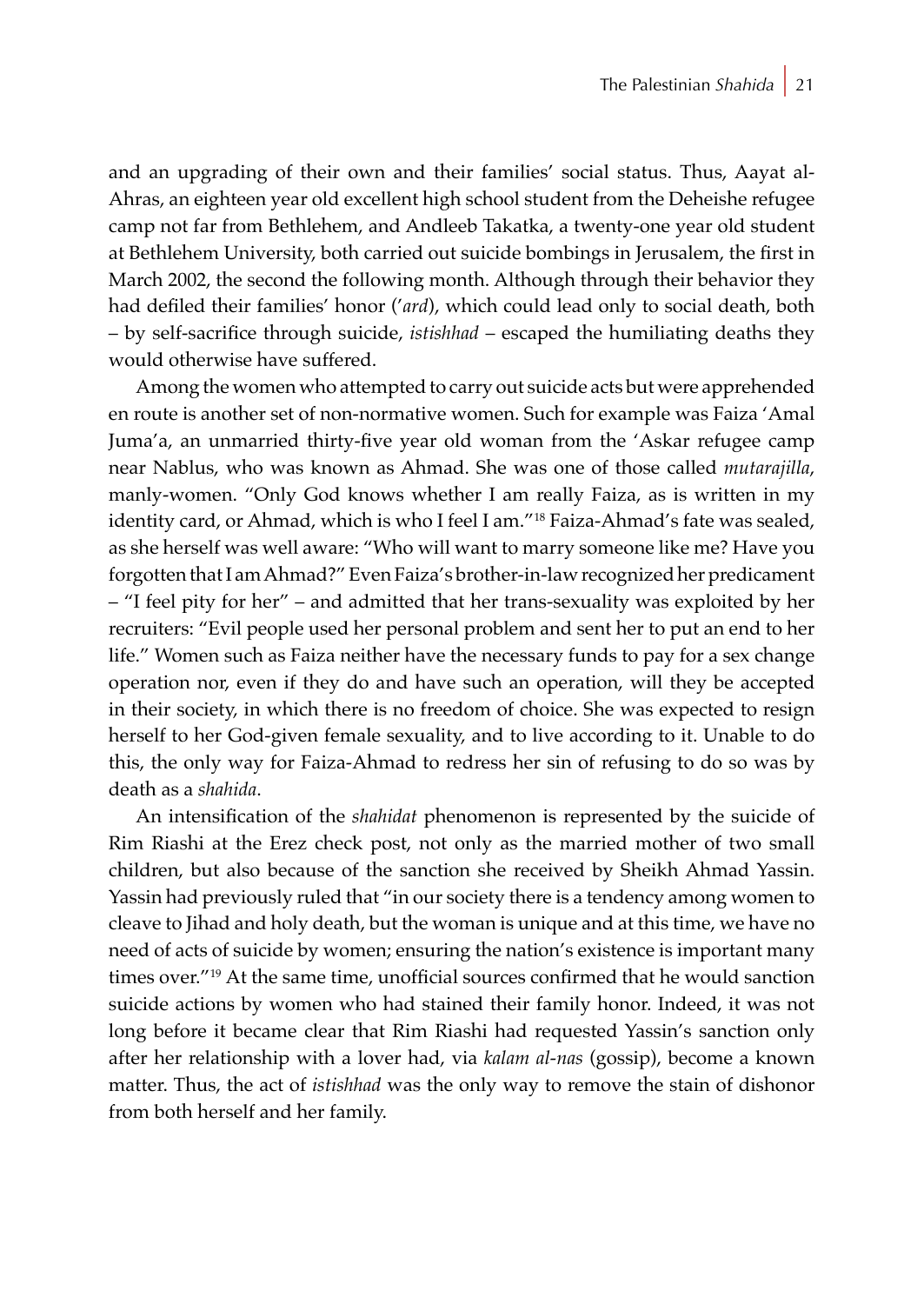Both the Palestinian national leadership and the Islamic movements' women recruiters made cynical use of the suicides of young Palestinian women. The former tried to embellish them with a feminist slant by presenting the phenomenon as evidence of the trend towards equality insofar as Palestinian patriotism was concerned, a subject that permeated the national discourse. Thus, for example, in a eulogy at the funeral of Wafa Idris: "The martyrdom of the 'flower Wafa' proves that all sectors of our people, men and women, side by side, are joined together in the war of liberation and in the confrontation with the aggression."<sup>20</sup> A female member of the Fatah Revolutionary Council went even further and determined that "Wafa's martyrdom has restored honor to the national role of the Palestinian woman; [she] has presented us with one of the most awe-inspiring portrayals in the long struggle for national liberation."<sup>21</sup>

The Islamic movements adopted a similar claim but dressed the women suicides in a cloak of authentic Islamic feminism and claimed that women were permitted to take an active part in a jihad. To validate this they brought a *hadith* (a saying that is not in the Qur'an but is attributed to the Prophet Mohammed): "If even one centimeter of Muslim soil is conquered, then all are commanded to take part in a jihad: a child without his father's permission, a woman without her husband's permission, and a slave without his owner's permission." Basing herself on this *hadith*, Jamilla Shanti, in charge of recruiting women for the Islamic Jihad movement, has claimed that "there is no difference between the martyrdom of the Muslim sisters and that of the Muslim brothers."22 We are witnessing a process in which the Islamic term *shahid/shahida* itself is undergoing a process of nationalization and Palestine-ization. And in this way, the Islamic "holy war for the sake of Allah" [*jihad fi sabil 'allah*] is being turned into an Islamic "holy war for the sake of the homeland" [*jihad fi sabil al watan*].

And yet, neither Islamic rhetoric nor nationalistic eloquence has succeeded to date in proving that the phenomenon of *istishhad*, self-sacrifice in the name of Allah, is truly a matter of gender equality. And if the question we are trying to clarify is whether the *shahidat* are dying for equality, the answer is yes, very much so – but they are dying to *be* equal, through the living of their lives and not through the sanctification of their deaths.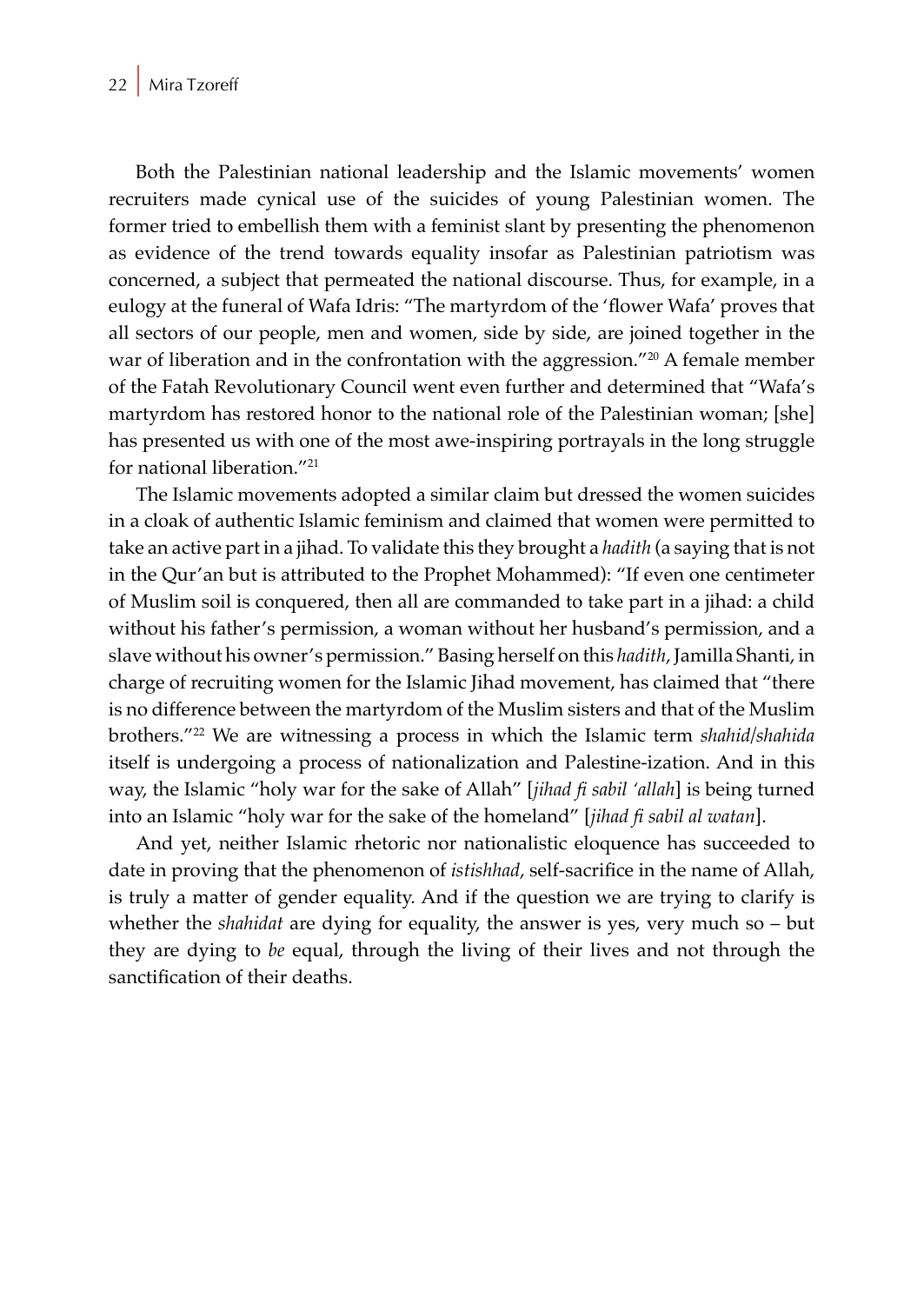### **Notes**

- 1 Joseph Massad, "Gender and Palestinian Nationalism," *Middle East Journal* 49, no. 3 (1995): 474.
- 2 Islah Jad, "From Salons to the Popular Committees:Palestinian Women, 1919-1989," in Shlomo Swirski and Ilan Pappe (eds.), *The Intifada: An Inside View* (Mifras, 1992), p. 118 [Hebrew].
- 3 Ela Greenberg, "The Cradle in One Hand, the Nation in the Other: The Portrayal of Women in the Palestinian Press, 1920s-1930s" in *Hamizrah Hehadash* 43 (2002): 61 [Hebrew].
- 4 Massad, "Gender and Palestinian Nationalism."
- 5 Rema Hammami, "Women, the Hijab and the Intifada," *Middle East Report*, May- August 1990, p. 26.
- 6 Anan Ameri, "Challenges Confronting the Palestinian Women's Movement," in Asma Afsaruddin (ed.), *Hermeneutics of Honor* (London: Harvard University Press, 1999), p. 45.
- 7 *Al-Quds*, November 1, 1999.
- 8 Amal Jamal, "Engendering State-building: The Women's Movement and Gender-Regime in Palestine," *Middle East Journal* 55, no. 2 (2001): 261-62.
- 9 "The Women's Document: A Tool for Women's Empowerment and Struggle," interview with Eileen Kuttab, in Suha Sabbagh (ed.), *Arab Women between Defiance and Restraint* (New York: Olive Branch Press, 1996), pp. 121-26.
- 10 Lynn Welchman, "In the Interim Civil Society: The Shar'i Judiciary and Palestinian Personal Status Law in the Transitional Period," *Islamic Law and Society* 10 (2003): 57-58.
- 11 Islah Jad, Penny Johnson, and Rita Giacaman, "Transit Citizens: Gender and Citizenship under the Palestinian Authority," in Suad Joseph (ed.), *Gender and Citizenship in the Middle East* (Syracuse: Syracuse University Press, 2000), p. 150.
- 12 Orli Halperin, "Feminism Gaza Style," *Haaretz,* October 22, 2002.
- 13 Nadera Shalhoub-Kevorkian, "Liberating Voices: The Political Implications of Palestinian Mothers Narrating their Loss," *Women's Studies International Forum* 26, no. 5 (2003): 397.
- 14 Ibid.
- 15 Ibid.
- 16 Ibid.
- 17 Ibid., p. 398.
- 18 Smadar Perry, "A Terrorist Woman Suicide Bomber," *Yediot Ahronot*, June 18, 2004.
- 19 *Al- Sharq al-Awsat*, January 31, 2002.
- 20 *Al-Ayyam*, February 1, 2002.
- 21 Ibid.
- 22 *Al-Sha'ab*, February 1, 2002.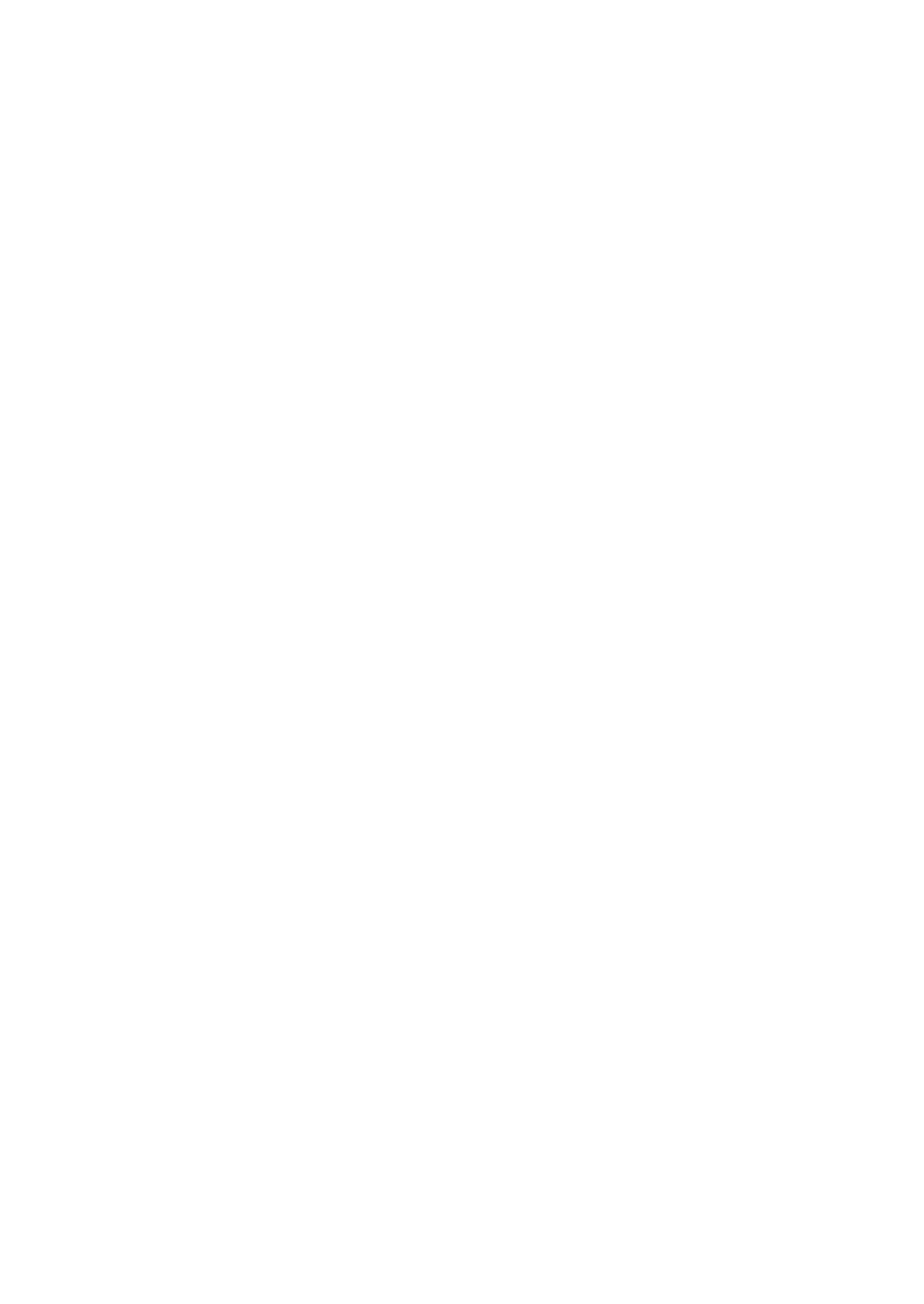## **Palestinian Female Suicide Bombers: Reality vs. Myth**

### **Yoram Schweitzer**

On January 27, 2002, a terrorist bomb exploded in the handbag of Wafa Idris, a woman in her late twenties, on Jaffa Street in Jerusalem. The bomb killed Idris herself and an Israeli citizen, and wounded approximately fifty people. Idris, cast by the media as the first female Palestinian terrorist, was not intended to kill herself with her victims, according to the original plan of those who sent her. For some unknown reason, however, the bomb went off unexpectedly.<sup>1</sup> Nonetheless, as part of the suicide terrorist cult that was greatly strengthened in Palestinian society during the al-Aqsa intifada, Idris was crowned a hero throughout the entire Arab world and was portrayed as a symbol of the new Muslim feminism. She became famous as a noble and heroic expression of the collective desire of Muslim women in general, and of Palestinian women in particular, to enlist in the struggle against the enemies of the nation of Islam, chief among them Israel.<sup>2</sup>

The cult fostered by the Arab media around the image of Idris and the expressions of identification with her among the Palestinians have created a new model for Palestinian girls and women, as well as for Muslim women beyond the theater of the Israeli-Palestinian conflict seeking to follow the same path.<sup>3</sup> Thus, between Wafa Idris's action in January 2002 and the end of May 2006, sixty-seven Palestinian women were counted as planning to carry out suicide attacks (figure 1). Eight of the women blew themselves up; of these, five of the women were sent by the Fatah organization, two by Islamic Jihad in Palestine, and one by Hamas. The other women were arrested at the attacks' various stages of planning.

Most of the women (58 percent) were unmarried, and many were in their early twenties (figure 2). Thirty-nine percent were in the 18-25 age bracket, 16 percent were in the 26-35 age bracket, and 11 percent were under eighteen (figure 3). Almost half were educated: 22 percent had more than a high school education and 26 percent had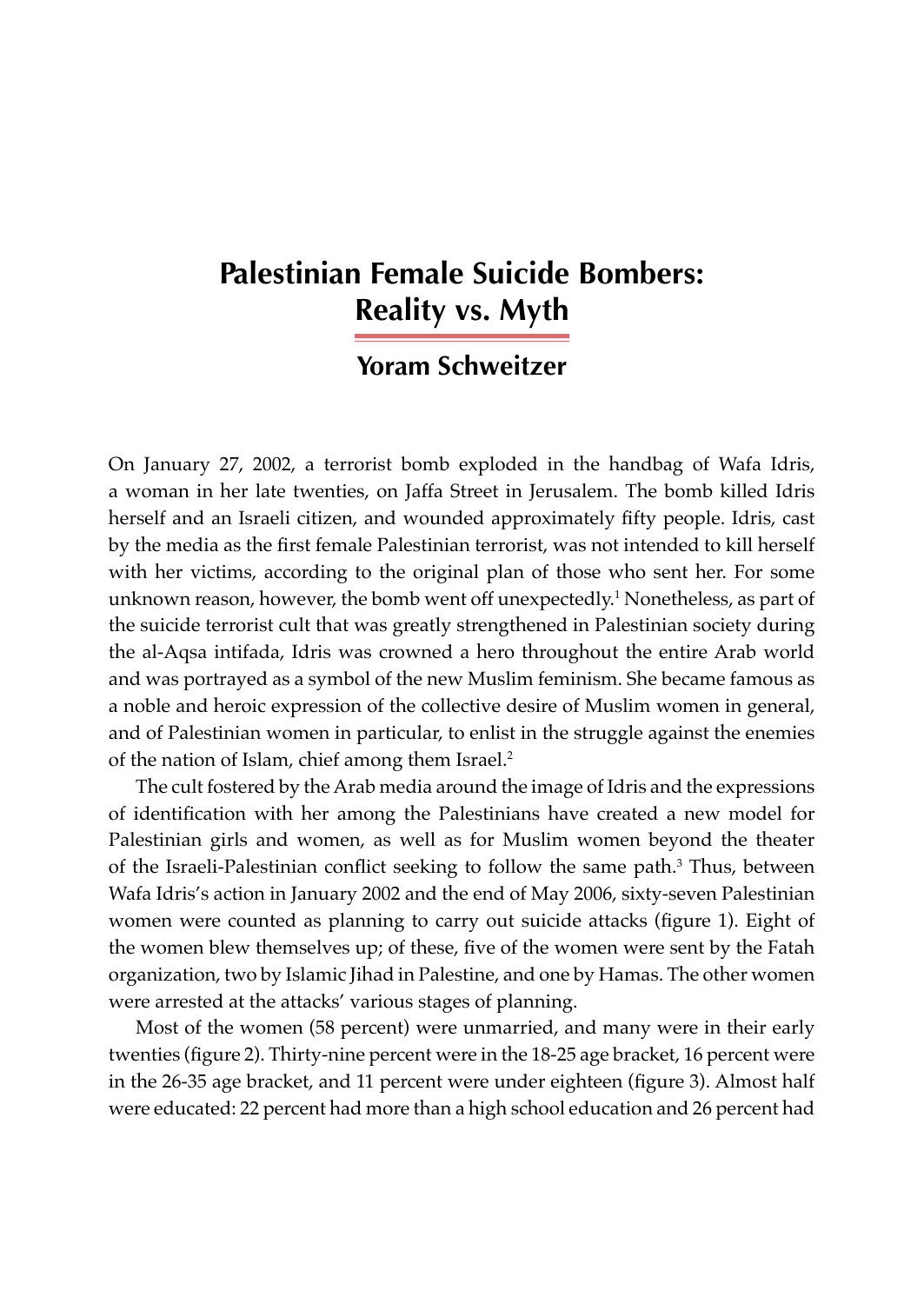

**Figure 1.** Female Suicide Terrorists: Organizational Affiliation



**Figure 2.** Female Suicide Terrorists: Marital Status

a high school education and were qualified for non-skilled labor (figure 4). Others were very young women with no high school education or profession.4

The highly emotional parades in the West Bank and Gaza Strip in memory of the female suicide terrorists who blew themselves up, together with hymns of praise for them in the Arab media, have created the impression in the global media that the female suicide terrorists were a band of independent women, fully aware of what they were doing, who were trying to take an active and equal part in the armed struggle and were fully supported by Palestinian society, as well as elsewhere. The question arises whether this one-dimensional image portrayed in the media is grounded in fact. Or, does a gap exist between the myth surrounding female Palestinian suicide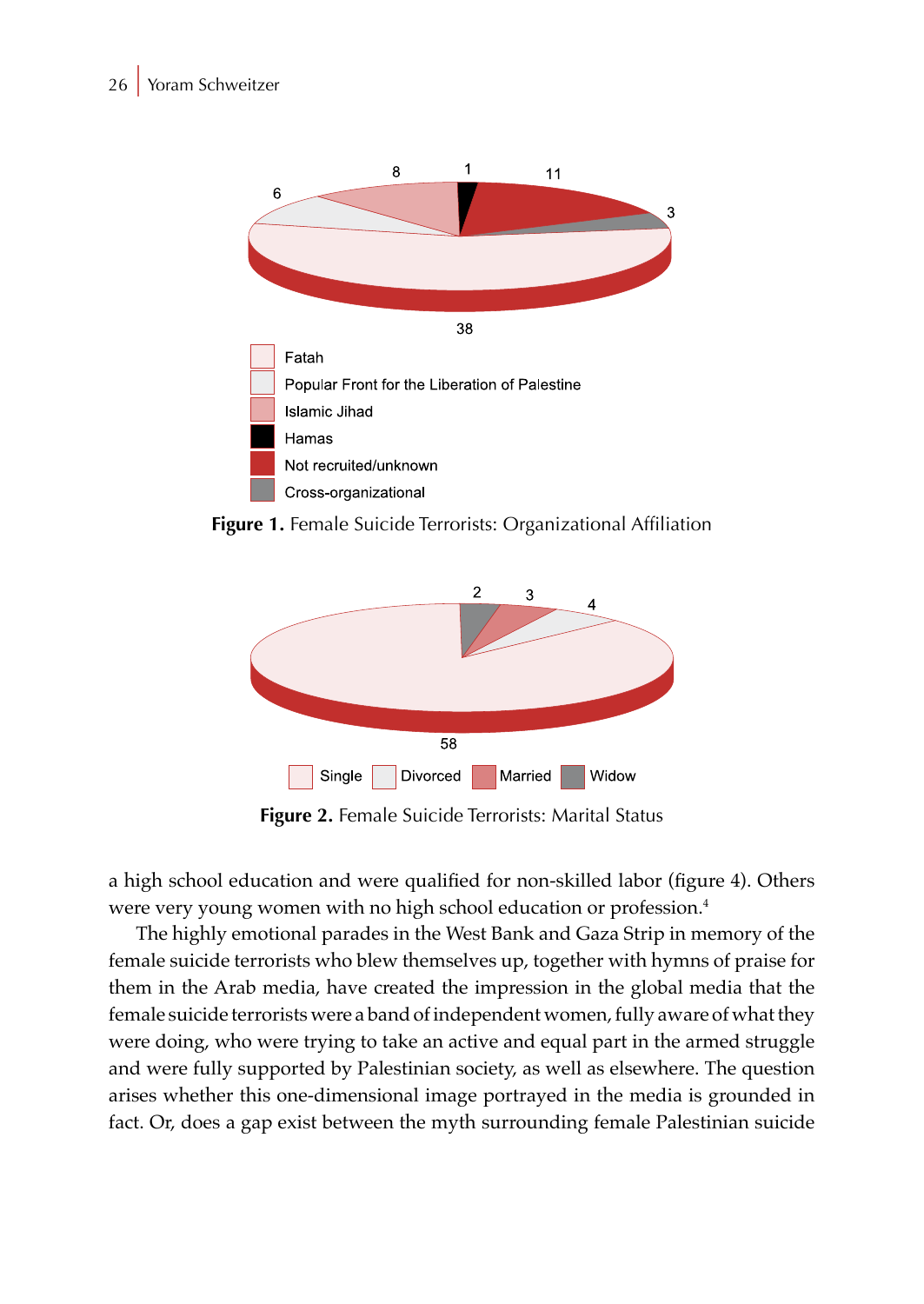

**Figure 3.** Female Suicide Terrorists: Breakdown by Age



**Figure 4.** Female Suicide Terrorists: Education Level

terrorists and the personal and social reality in which they operated, which may have pushed many of them into volunteering for their missions.

The large number of imprisoned female Palestinian suicide terrorists, compared with the number under arrest in other places around the world, has created a demand for interviews with them among those wishing to study the motivation of female suicide terrorists. Israel's policy of media openness has acknowledged the fascination with the phenomenon of female suicide terrorists and made possible many interviews with those who did not complete their missions. These interviews with the women themselves have provided a critical dimension beyond the posthumous hype surrounding the women who blew themselves up. The interviews have thus constituted a key resource for drawing conclusions and attempting to understand the global phenomenon of female suicide terrorism.

I have conducted many personal interviews<sup>5</sup> and conversations with Palestinian male and female political prisoners, including intended suicide terrorists and those who sent them, about their motives and the background to their actions. In the course of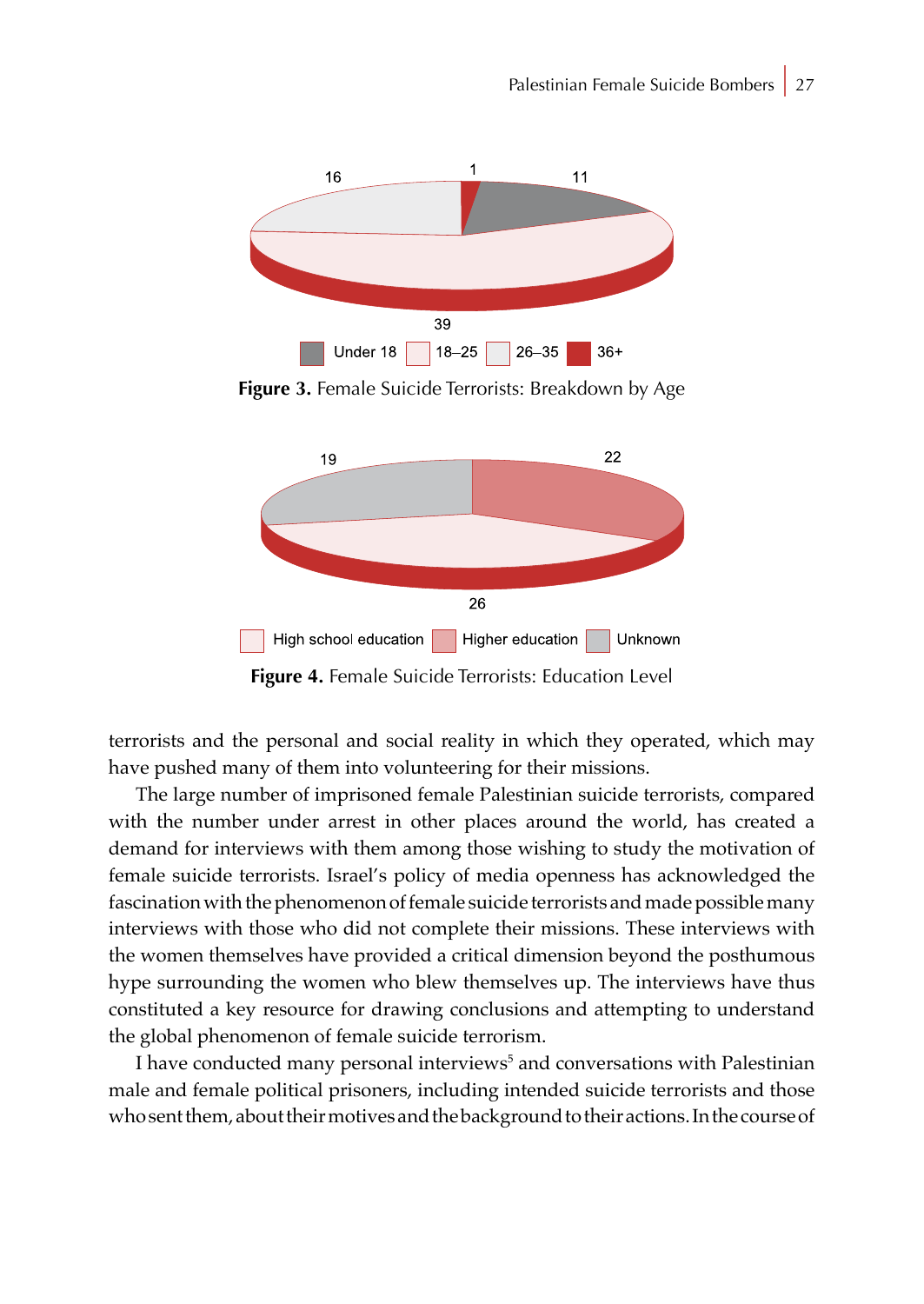these conversations, their position concerning the involvement of Palestinian women in suicide terrorist attacks was examined specifically. In contrast to the enthusiasm with which they defended the right and duty of men to volunteer for actions against Israel, a decisive majority of the men interviewed by me contended that there was no need to employ women as suicide terrorists, and expressed opposition to women's involvement in this type of action. Their opposition was not due to a principled moral denial of the religious and national right of women to carry out the action. It mostly reflected their fear of possibly degrading of the honor of Palestinian women, which as such would be personally damaging to their honor as men. The principal anxiety concerning the honor of women lay in the conditions of their imprisonment, interrogation by men, body searches, improper language about them and in their presence, and so forth. Those interviewed expressed concern about insensitive Israeli behavior towards all Palestinian women and lack of proper consideration for their honor in the future. It was also asserted that there were enough men to carry out the work, and that there was no need for women to do it for them.

This dissenting opinion is also reflected in the stance of the Palestinian organizations, which for a long time refrained from employing women as suicide terrorists. In the first wave of thirty-eight suicide terrorist attacks by Hamas and Islamic Jihad during the Oslo process in 1993-2000, all the perpetrators were men. When the al-Aqsa intifada broke out, the organizations' reservations about sending women began to moderate, but the operational change occurred only fifteen months after this intifada began. The first to include women in suicide terrorist attacks was Fatah in early 2002, followed by Islamic Jihad and finally Hamas, which was "forced reluctantly" to surrender to difficult field conditions and individual operational considerations in getting through Israeli roadblocks.

Nasser Shawish<sup>6</sup> of Fatah was personally involved in sending three suicide terrorists, including a woman named Dareen Abu Aisha. Shawish reiterated during all my conversations with him that in principle he opposed sending women, and had even continuously tried to persuade Abu Aisha to abandon her determination to carry out a suicide mission: "I felt that she was a pretty and successful girl studying at the university, a future mother, who should marry and bear children, and help her people in other ways. But she wouldn't stop pressuring me." With Obeyda, his fiancée and Dareen's best friend, he tried to dissuade Dareen from carrying out the suicide attack and thereby protect her. For her part, Dareen threatened Shawish that unless he helped her become a *shahida*, she would buy a knife, go kill soldiers at a roadblock, and die that way. Shawish eventually changed his stance in this specific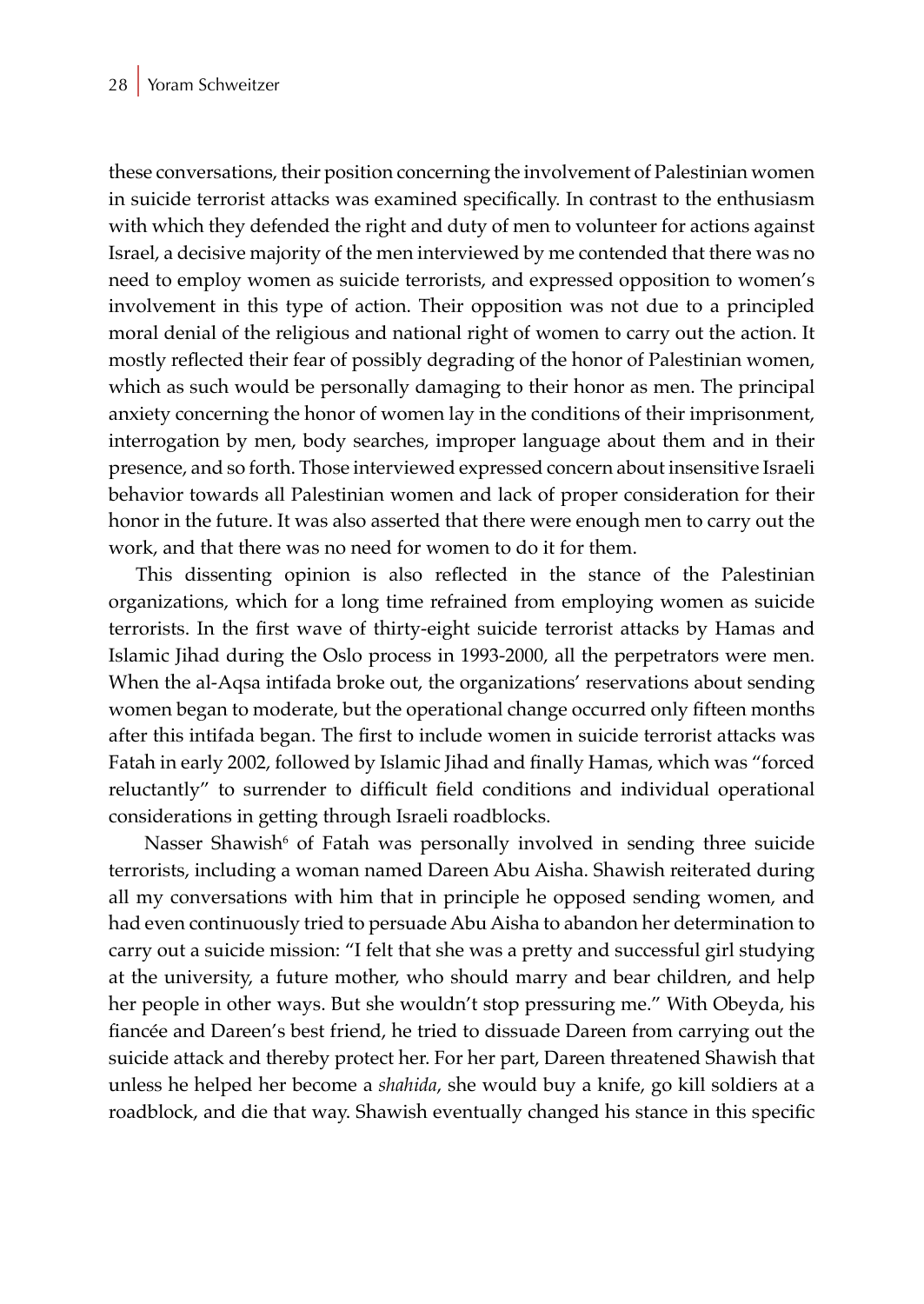case, after his closest friend, Muhanad Abu Haliwa, was killed and, he said, after he witnessed the killing of the family of wanted terrorist Nabil Quake in Ramallah when they were hit by a missile fired at his car. These events pushed him into surrendering to her entreaties. "I looked for vengeance, and I wanted it to be special. Enough! I felt that a woman would be able to carry out this special attack that we planned more easily, and pass through the roadblocks, because of her innocent appearance."<sup>7</sup>

Sharif, a Fatah operative responsible for sending the terrorist who perpetrated the attack on the Seafood Market Restaurant in Tel Aviv (which the Palestinians consider to be a suicide terrorist attack with light weaponry), said in an interview that he had also been asked at some point to send women on suicide missions. He said that in principle he had opposed sending women. He commented on both the practical side, and the limitations in sending women. He was asked to arrange a safe house for women who had volunteered to carry out suicide terrorist attacks, so that they would not be seen in public before they were sent. Though he arranged the safe house as requested, he did not want to deal with them, because he was afraid of what would be said about him as a single man entering an apartment together with two women. He was concerned that the good name of his family would also be affected, and was particularly anxious about the reactions of the families of the girls, who would have held him responsible for sending their daughters.<sup>8</sup>

Abd al-Raouf Kawasme, a failed Hamas suicide terrorist from a group of soccer players on a Hebron team who volunteered as a group to carry out suicide terrorist attacks also expressed opposition to the involvement of women in this type of activity "because there are enough men who will do it, and this is men's work. Women should concentrate on social and other activity."<sup>9</sup> Indeed, in interviews I conducted with Hamas members, they all expressed unequivocal opposition to the involvement of women. In support of their view, they said that their organization had not sent women as suicide terrorists, except for the case of Rim Riashi, which they did not regard as a change in policy by the organization but as a "temporary constraint of tough reality on the ground." A Hamas prisoner from the Gaza Strip expressed strong opposition to his organization's sending of Riashi, a mother of two small children. In a moment of candor, he confessed that as asserted by Israel, he had heard from trusted sources from his hometown that Riashi had had an affair with a senior Hamas operative, and expressed horror that matters had deteriorated to the point where people in his organizations were having intimate relations with a married woman and sending her to blow herself up.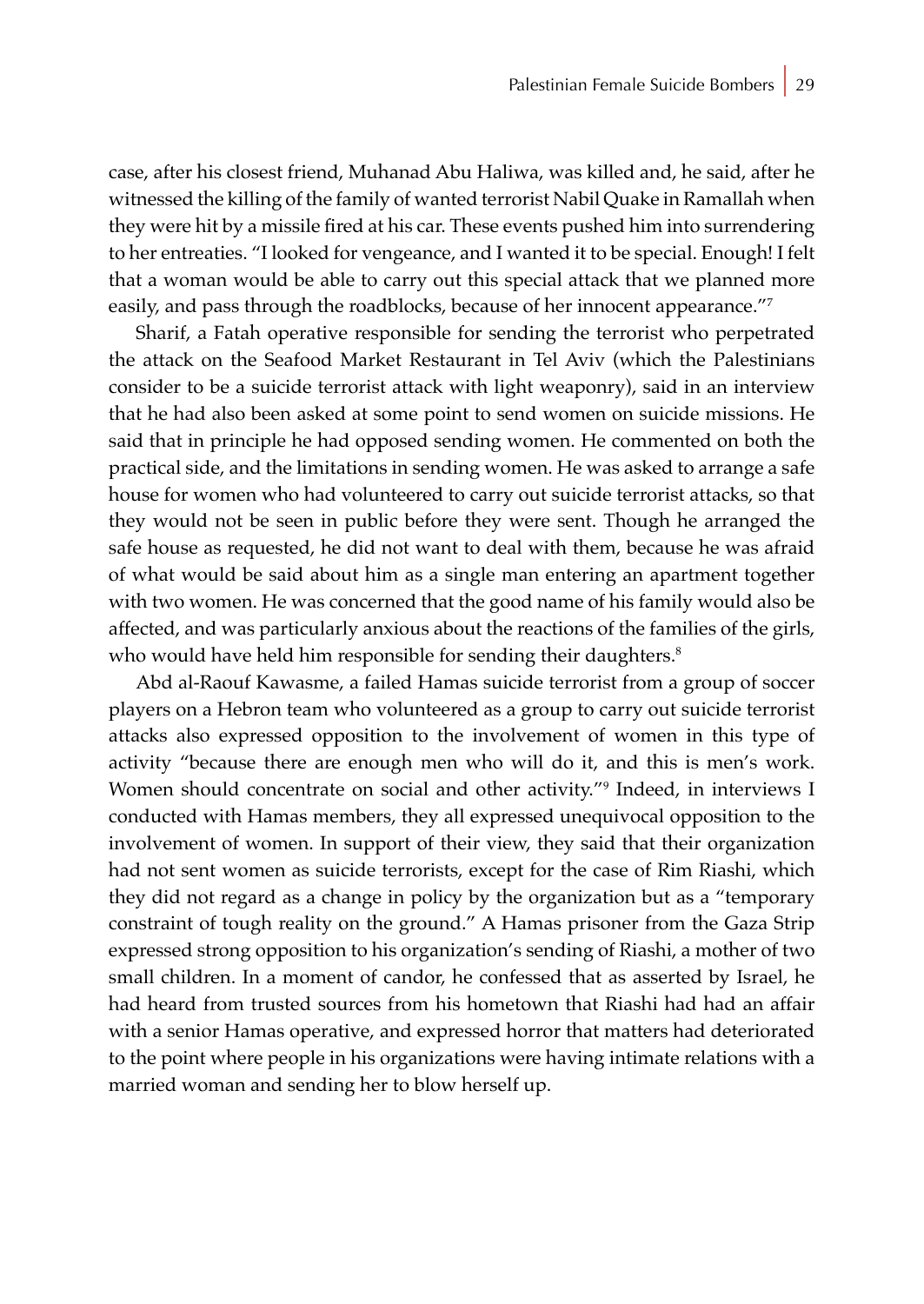It should be emphasized that most of those interviewed did not dispute the right of any Palestinian to act in defense of his or her people. To them, however, the correct way for women to act was different – not through suicide terrorist attacks. Interestingly, this included many who opposed sending women on suicide missions but nonetheless claimed that they saw no difference in principle between male and female suicide terrorists. Some had themselves sent women on such missions. Amjad Ubeidi is an Islamic Jihad senior operative responsible for sending Nihadi Jardat on October 4, 2004 on an attack against the Maxim restaurant in Haifa, which killed twenty-one people and wounded fifty, in revenge for the death of her fiancé and his best friend. He claimed that he had tried to persuade her not to go on the mission, but that her determination and reasons for carrying it out had convinced him to help her.<sup>10</sup> In an interview broadcast by al-Jazeera, Ubeidi proclaimed that "in our society, the death of a son is much more difficult for the parents than the death of a daughter. The grief for the loss of ten daughters will not match the grief of the loss of one boy, because his role in society is much greater."<sup>11</sup> In a later interview he clarified his statement as referring specifically to a bomber's family that lost the only son it had, with no implication that girls are worth less than boys.

Muatez Haimouni, who sent Andalib Taqtaqah to the Mahane Yehuda market in Jerusalem where she killed six people and wounded dozens more (on April 12, 2004), also claimed that in his view, there was no difference between men and women as suicide terrorists. He said that the combination of the woman's determination to volunteer for the mission and the urgent operational need to strike against Israelis, which for tactical purposes required the use of a woman instead of a man in order to bypass obstacles, had convinced him to send her without hesitation. Loyal to his purportedly egalitarian stance, Haimouni also recruited an Israeli Arab girl to assist in the plot following a friendship/romance they developed over the internet.<sup>12</sup>

Beyond these observations, special insights are gleaned from the disclosures of the women themselves. Presented below are interviews with three female suicide terrorists who were caught before they carried out their plans. Two of the women were en route to their target, and a third was arrested at home a short time before going into action. The three women were young and unmarried, aged twenty to twenty-six. They related different and sometimes contradictory versions of their motives and the circumstances in which they volunteered for their missions.

The specific women have been portrayed here because they granted a number of interviews at different times, some public and some personal, to various people from the media and to academic researchers. In contrast to the interviews with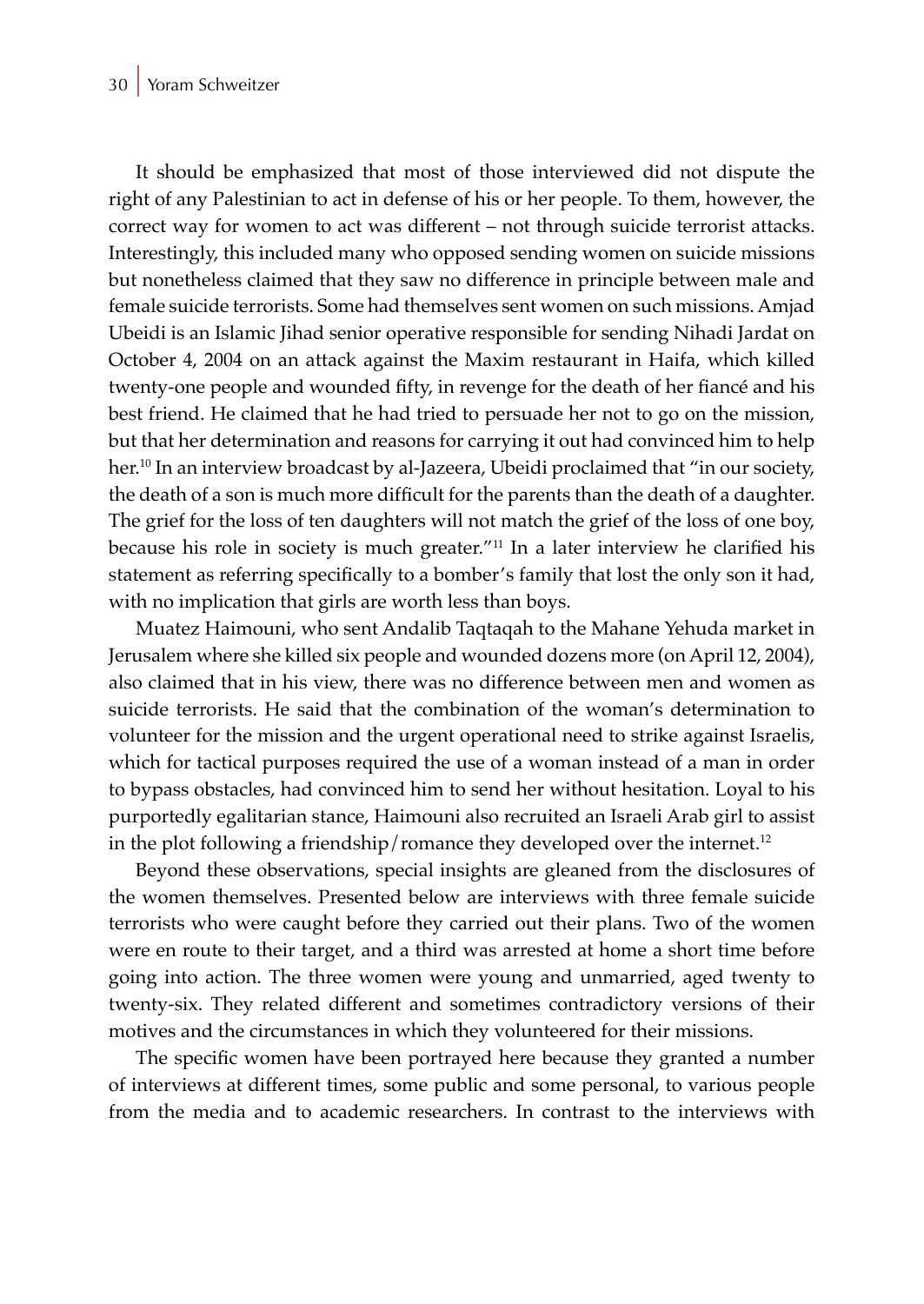people from the media, the conversations with academics were conducted as personal conversations and included a number of meetings. Predictably, the media interviews were of a more declarative character and were filled with outspokenly nationalistic and sometimes also religious messages that they or their organizations wished to deliver to viewers and readers. Such messages were not completely absent from the personal interviews, but the number, length, and context of the messages differed. More personal aspects also emerged in the one-on-one interviews, which helped clarify some missing particulars that were obscured by all the nationalist pronouncements. These aspects made it clear that their motives were more complex than those outwardly declared.

Most prominent was the women's contradictory versions of their stories, and the general effect that collective time with fellow political prisoners had on their autobiographies. This aspect emerged especially in the personal interviews but in some of the media interviews as well, conducted in the earlier stages of their imprisonment, before they were briefed by their domineering cellmates. In these personal interviews, the women expressed a strong feeling that their difficult personal situation had been exploited to lead them to volunteer for their mission, without their having fully thought through the deed they planned to commit. In contrast, personal remarks were generally absent from the media interviews conducted with them after they had already spent time in prison. The latter interviews were primarily products of an indoctrination process, formal or informal, in prison. They bore a dominant nationalistic character, and reflected the uniform dogmatic messages that the organizations wished to deliver.

#### **Thouria Khamour**

Thouria Khamour, born in 1976, lived in Jba in the Jenin area. She was arrested on May 19, 2002, one day before she planned to leave to carry out a suicide terrorist attack in Jerusalem. She was arrested at home, before embarking on the mission she had volunteered for two weeks previously.

Thouria was interviewed a number of times in 2002-4. In these interviews, she gave different versions of her motives and the way she was recruited for her mission. As more time passed in prison, she changed her description of the circumstances under which she volunteered and the motives she declared. She recast herself from a girl whose personal motives dominated to a flag bearer for the Palestinian and Islamic national struggle against the Zionist enemy.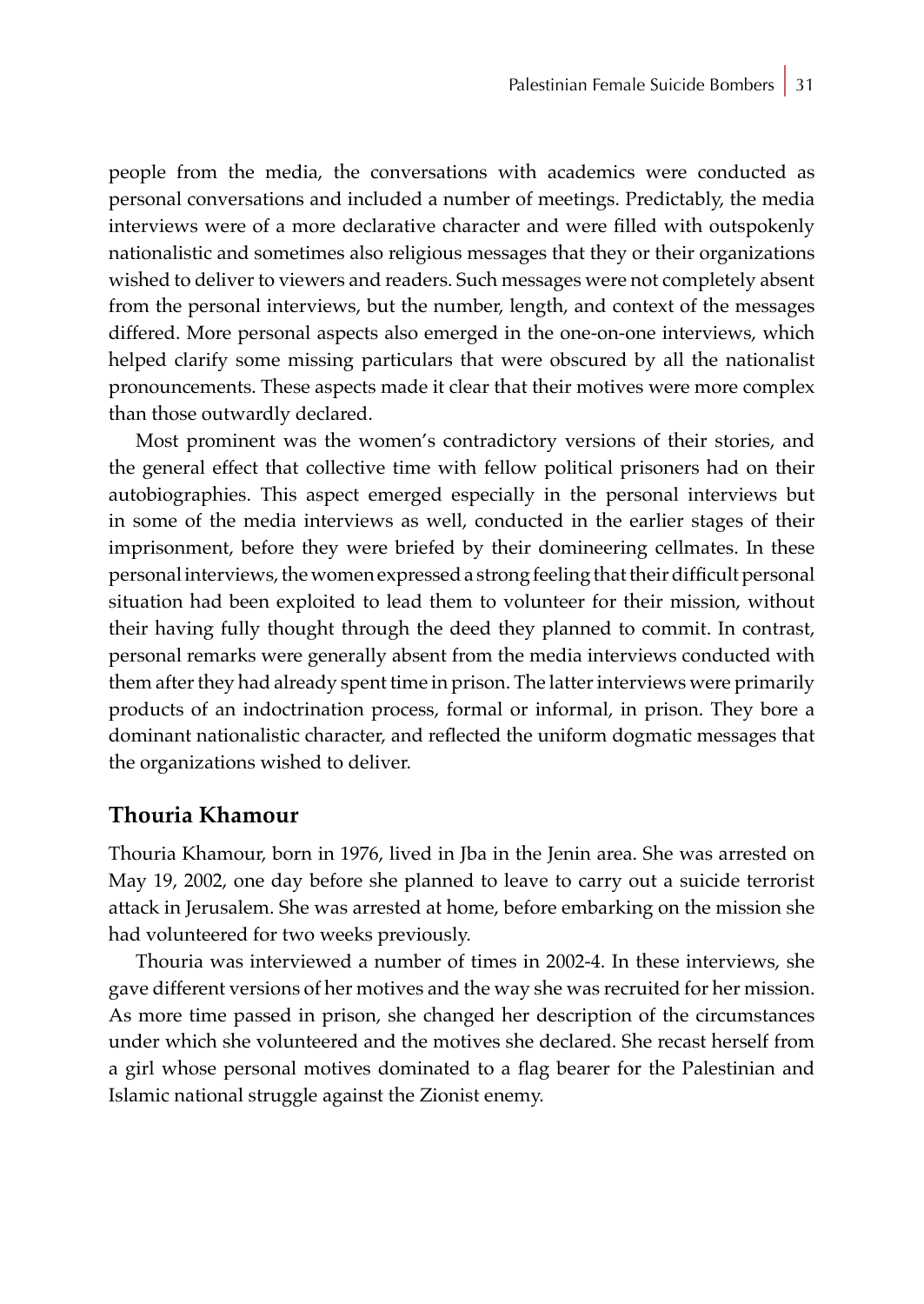#### 32 Yoram Schweitzer

The first interview took place ten days after her arrest. She said that she had volunteered for the mission out of personal motives, explaining, "sometimes a person is subject to such great pressure and mental distress that it leads to an explosion." Thouria said that she had volunteered for the operation mostly because of rejection by society and her family's objections to a man who wished to marry her. She claimed that she had in any case never intended to carry out the mission. "I regretted it," she said, and gave three reasons for her decision that she would not act. "I began to think that I was killing people, babies, women, and sick people, and to imagine my family sitting in a restaurant, and someone blowing them up," she explained. As another reason, she said that she feared "that God would not regard it (her personal circumstances) as a worthy motive, and would therefore not consider her a *shahida*." The most significant reason she gave, however, was the order that her handlers gave her that she must blow herself up in any event, even if it was not in the middle of a mass of people. "I felt that they were trading in the blood of *shahids*," she stated.<sup>13</sup>

In other conversations in prison with an academic researcher, Thouria talked about the personal problems that had led her to take her life into her hands. "I was 25 years old, unmarried, and my situation at home wasn't good. At age seventeen, I already tried to harm myself twice, but they stopped me."14 According to her account, at age twenty, after looking for personal and social fulfillment, and after her parents rebuked her for the way she dressed and her tomboyish behavior and warned her that she would be unable to find a husband, "I started returning to religion, wearing traditional clothing, and behaving like a girl. I very much wanted to get married."<sup>15</sup>

She stayed in school only until the tenth grade. She was a mediocre student, and did not continue her studies. She went to work, but did not apply herself there and changed jobs several times. Due to her unstable way of life, her family considered her a weak and difficult person who should be watched carefully so that she would not dishonor her family. When she finally found a prospective groom to share a new life with her, a man who was disabled, and the two agreed to marry, her family strongly opposed the match because of his disability and because of a disagreement over the price that the groom's family would have to pay to her father. As a result, the marriage was called off. Thouria related that the young man had been her only chance of getting married, which her father had destroyed, and that she had therefore decided to take revenge on him by becoming a *shahida*. From this point, the road to her assignment to a suicide mission was short. She met with a young man she knew to be a recruiter of suicide terrorists. Through him, she began a process that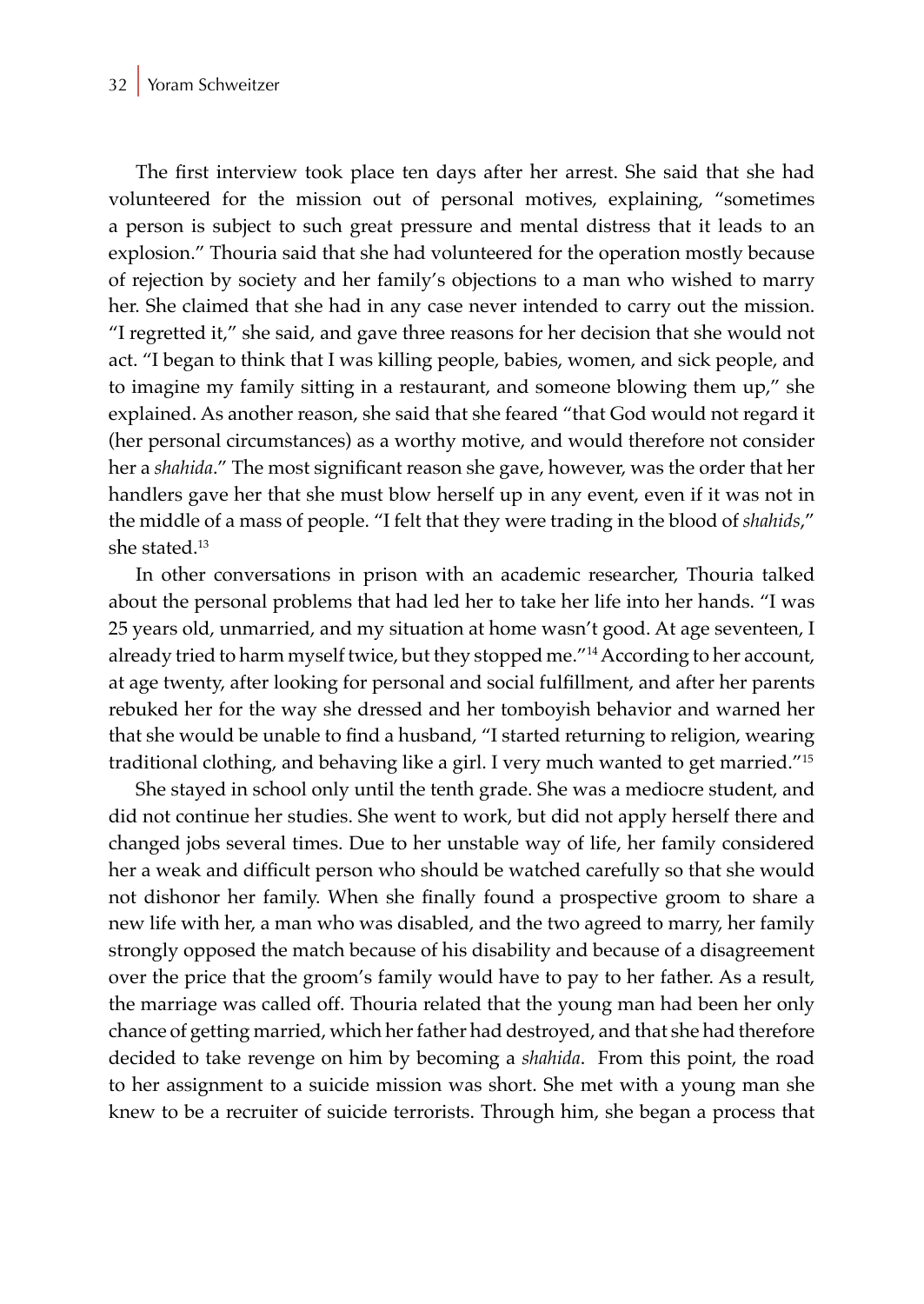was interrupted with her arrest by the Israeli security forces upon their receipt of intelligence information. "The minute I decided to become a suicide terrorist, I knew that I had to do it. Perhaps then my father would have understood me… they used me… I'm so sorry."<sup>16</sup>

In a later interview granted to *Maariv* magazine in September 2004, after spending a long time in prison with her cellmates, a more belligerent Thouria appeared, telling a completely different and altruistic story, with no trace of personal motives. She said that the main theme of her life was the struggle against Israeli occupation. She declared that she had volunteered for her mission

because I wanted to become a *shahida* and sacrifice myself for Palestine by killing many Jews… I calculated how many Jews I should kill for it to be considered a success, and for it to be worth my death. How many? As many as possible – wherever there was a crowd… I closed my eyes, and dreamed of injuring more than 100 or 200 Jews. A large number. I thought only of that. To sacrifice myself, and that hundreds of Jews would die.

She later explained that although as a Muslim she knew that there were four acts forbidden by her religion (uproot a tree, kill a child, kill an old person, and kill a woman),

the Jewish baby who would have died in the attack would become a soldier tomorrow, and would do what your soldiers are doing now. He would murder Palestinians and occupy Palestine, so I felt comfortable with the decision I finally made, that I was going to do something good for the fatherland. It wasn't something I did spontaneously; it came after long thought. I was proud of myself, because it required a lot of willpower. It wasn't easy to make such a decision, but my faith in God and my love for Palestine and Jerusalem helped me.

She finished on a selfless, socially conscious note: "I asked that if I succeeded in carrying out my mission, my reward would go to Palestinian orphans. I wanted to sacrifice myself for my country and God."<sup>17</sup>

In an interview that she granted to the German newspaper *Der Spiegel* in September 2004, Thouria portrayed herself as a fearless warrior who initiated the terrorist attack and collected intelligence for it before joining the Tanzim members who planned to send her on the mission. She said that she had turned to them only because she needed a sponsor. She attributed her volunteering for the mission to her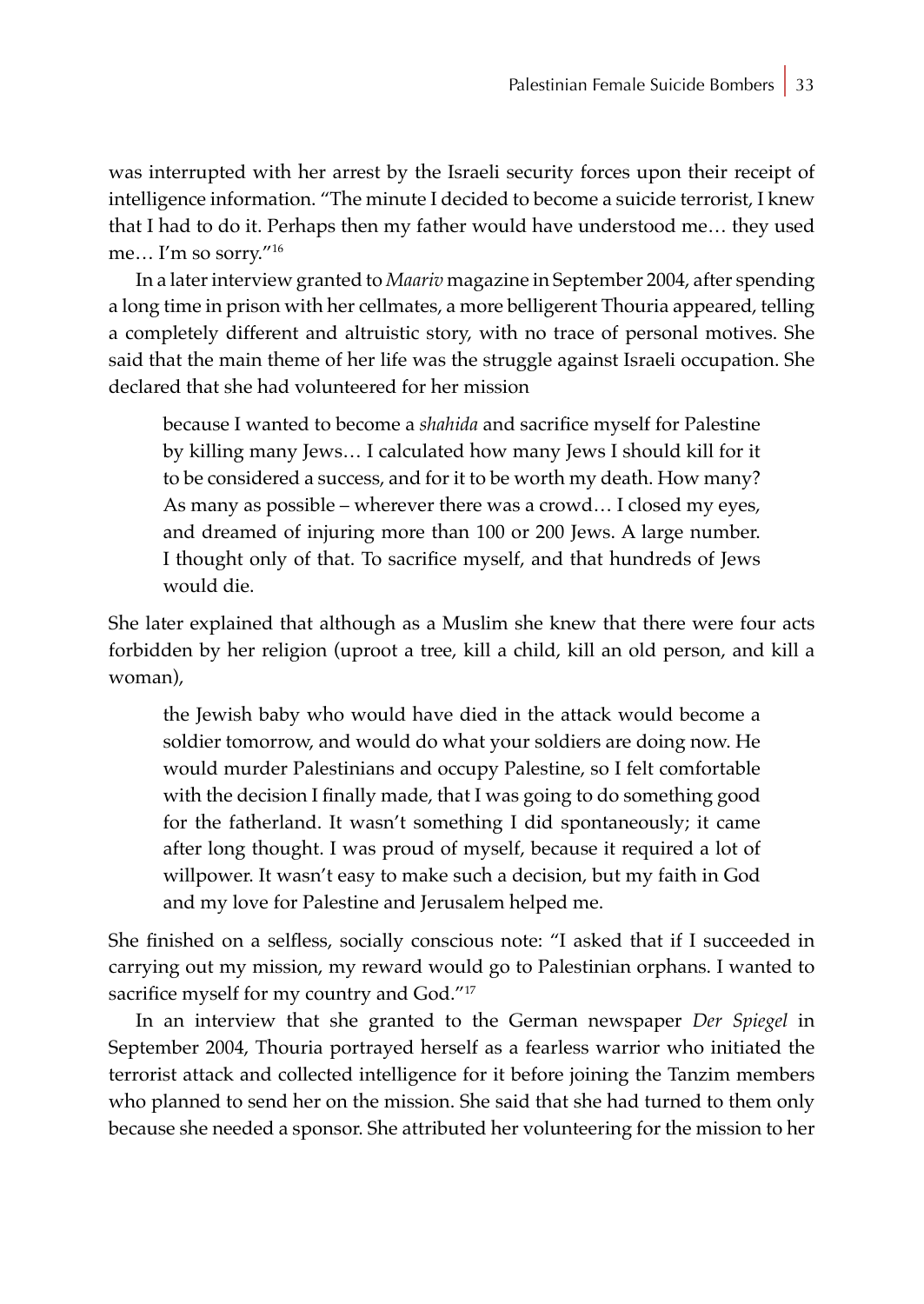family who had educated her "to oppose the occupation," and to the humiliation that her father had undergone at the hands of the Israeli army. Thouria described the preparations for the missions, which amounted to a conversation in which her seriousness was evaluated, and forty-five minutes of instruction about how to activate the bomb in the bag that she was to have carried. She said, "I began to feel close to the Garden of Eden, and that the belt with which I had practiced [before she was given the bomb-filled bag] had become part of my body." Later in the interview she said that her forthcoming marriage had been deliberately calculated because she had wanted to mislead the Israelis and not be suspected by them, as somebody who is engaged doesn't volunteer for this kind of operation.

Thouria's interviews demonstrate in an extreme way the phenomenon of female suicide terrorists undergoing indoctrination in prison. During their imprisonment, they construct, accept, or adapt the national and religious narrative, and shape their story to explain their motives for volunteering for their missions. Sometimes, they go from personal explanations for suicide terrorism to adopting national and religious explanations, full of altruism and heroism against a demonized enemy, whose deeds justify every kind of action, including indiscriminate murder of innocent people.

### **Arin Ahmad**

Arin Ahmad, unmarried and a resident of Beit Sakhour, was arrested on the way to a suicide terrorist attack in Rishon LeZion in 2002, when she was twenty years old. Arin volunteered to take part in a double suicide terrorist attack in Rishon LeZion, but at the last minute, when she was near the target, she decided that she did not want to carry it out. She returned to her handlers and demanded that they bring her back to her home, despite efforts by the person who brought her to the scene to persuade her to persist in her mission. Another person sent with her on the same suicide mission blew himself up. Arin said that he too had regretted taking on the mission, and had returned to the man who accompanied them to their target. In contrast to her, however, he was eventually persuaded to complete the mission.

The first formal report in which Arin told about her action took place during a visit to the prison by then-Minister of Defense Binyamin Ben-Eliezer, who asked to meet suicide terrorists who had survived in order to understand their motives. In a conversation with him, Arin expressed her concern about what was in store for her, following what she termed "a momentary fall." She claimed in her defense that she had retracted her intention in the moment of truth.18 In answer to the minister's question why she had wanted to carry out a suicide terrorist attack and whether she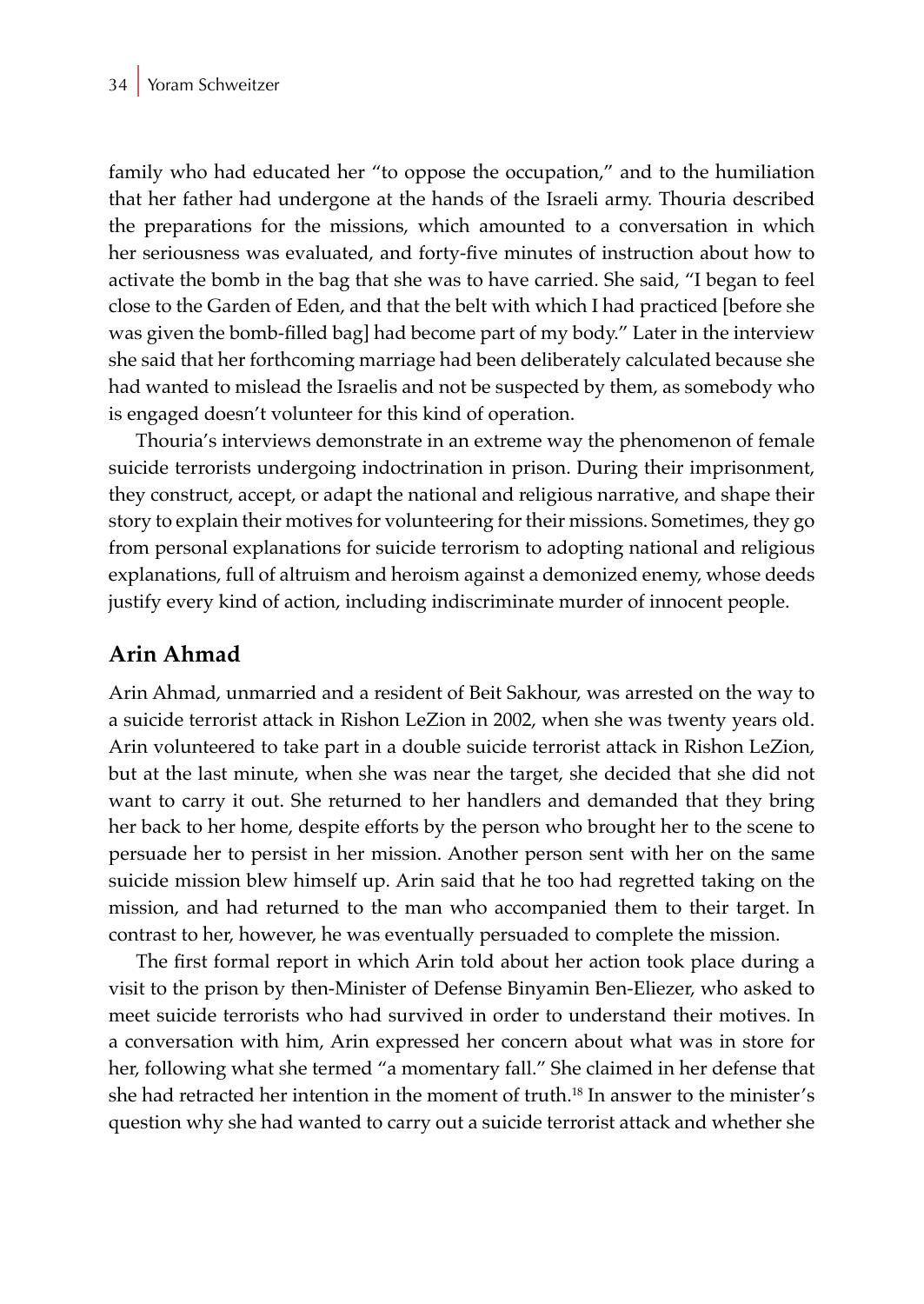had been religiously motivated, she said that her motive was personal. The Israelis had killed the man who had been her boyfriend for a year and a half. "I was in distress, and I was depressed," she said.19 When asked what she wanted to happen and whether she had wanted to kill Jews in order to avenge the death of her boyfriend, she answered, "I don't know what I wanted. I was hurt and angry. I have many friends from the university who are active in Fatah Tanzim. We sat together one evening, and they talked about how they wanted to organize revenge for the operations that Israelis were carrying out in the territories. I sat and listened in silence, and thought about Jad, my boyfriend, and I suddenly told them, 'You know what? I'm going to carry out a suicide terrorist attack, and that's that.' A minute before that, I hadn't thought of such a thing."20 Arin assumed that the process of volunteering would take a long time, during which they would gradually prepare her for the mission. Instead, however, the process moved ahead at a dizzying pace. After only four days, they called her up, blessed her, and told her that the organization had approved sending her on the mission. "They didn't give me enough time to think about what was happening. They pushed and encouraged me. I did everything they told me," she said. When she was asked about what her action would do to her family, she answered that she didn't think about them, but rather about her boyfriend.<sup>21</sup>

In a number of personal interviews that I conducted with Arin in prison in early 2005, she came across as an articulate educated young woman with very strong opinions. Like many suicide terrorists whom I interviewed in prison, she did not refrain from describing the plight of the Palestinians, and asserted that Israel bore exclusive responsibility for their volunteering for suicide missions. Arin strongly opposed the claim that the main trigger for her volunteering for the mission had been the death of her boyfriend. When I told her that I had understood this from what I had read in her interviews and what I heard veiled in her words, she stated,

The goal of my going on the mission was not vengeance; it was to deliver a message to people in Israel to stop the occupation, and to make them feel the pain that the Palestinians felt. We tried to stop our suffering many times, in various ways, but no one listened to us. As a Palestinian girl, how can I stop the suffering if my home is constantly under occupation, and there are tanks surrounding my home, while everyone in the world is enjoying music, and the only melody I can hear is the sound of bullets. Had I carried out my mission, I would have made Israeli society think twice about why I had blown myself up. The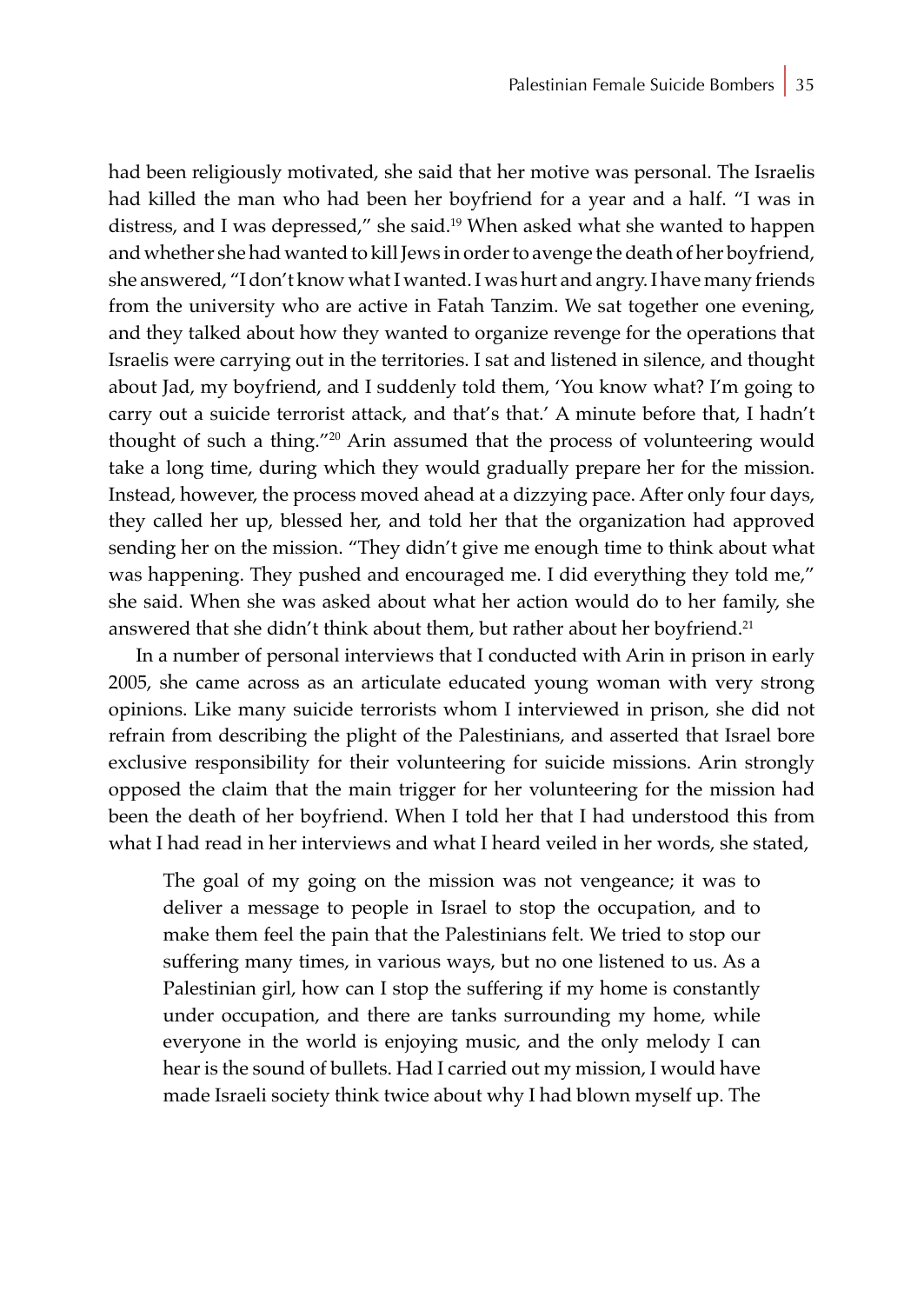Israelis who voted for Sharon are to blame for the situation that has been created.

She explained the reason why she had backed out by saying, "I eventually realized that both I and the Israelis I would be killing were human beings, that I had no right to take their lives, and that God would be angry at me if I assumed this right myself."<sup>22</sup>

In these conversations, Arin was hesitant to say explicitly that her handlers had exploited her unhappy personal situation to lead her to go through with her slip of the tongue and send her to her death. When I told her that our conversations had made this as clear as daylight to me, she smiled in assent, and said that when she got out, she would have something to say to several people.23 Arin expressed anger at those who had sent her for not honoring her decision to avoid killing women and children, and especially for trying to persuade her to retract her decision not to carry out the suicide attack, and later trying to send her on another terrorist mission. In my conversations with the handler who had been responsible for sending her on the mission, he denied that he had tried to persuade her to go on another mission.<sup>24</sup> This denial was echoed by the person who drove her to and from the site of the operation.25

Arin is one of a relatively rare type of suicide terrorist (female and male): those who changed their minds after reaching their target, because they decided, out of moral principle, not to kill innocent people. In conversation, Arin gave an impression of credibility, maturity, and articulateness, which are not typical characteristics of suicide terrorists. In her interviews, she took care to project a tough nationalistic line, which she regarded as completely justified. Yet there were nonetheless elements of uncertainty and questioning. Although she refrained from explicitly condemning suicide terrorist operations and linked the rationale for them to the prevailing military and political situation in the region, she ended one of her interviews with the rhetorical question, addressed mostly to herself, "How can I condemn suicide terrorist attacks when I myself went on such a mission?"

#### **Wafa al-Bas**

On the morning of June 20, 2005, Wafa Samir Ibrahim al-Bas, aged twenty-one, a resident of the Jabalya refugee camp in the northern Gaza Strip, came to the Erez roadblock with ten kilograms of explosives hidden in her underclothes. She was en route to the Soroka Medical Center in Beersheva, where she planned to blow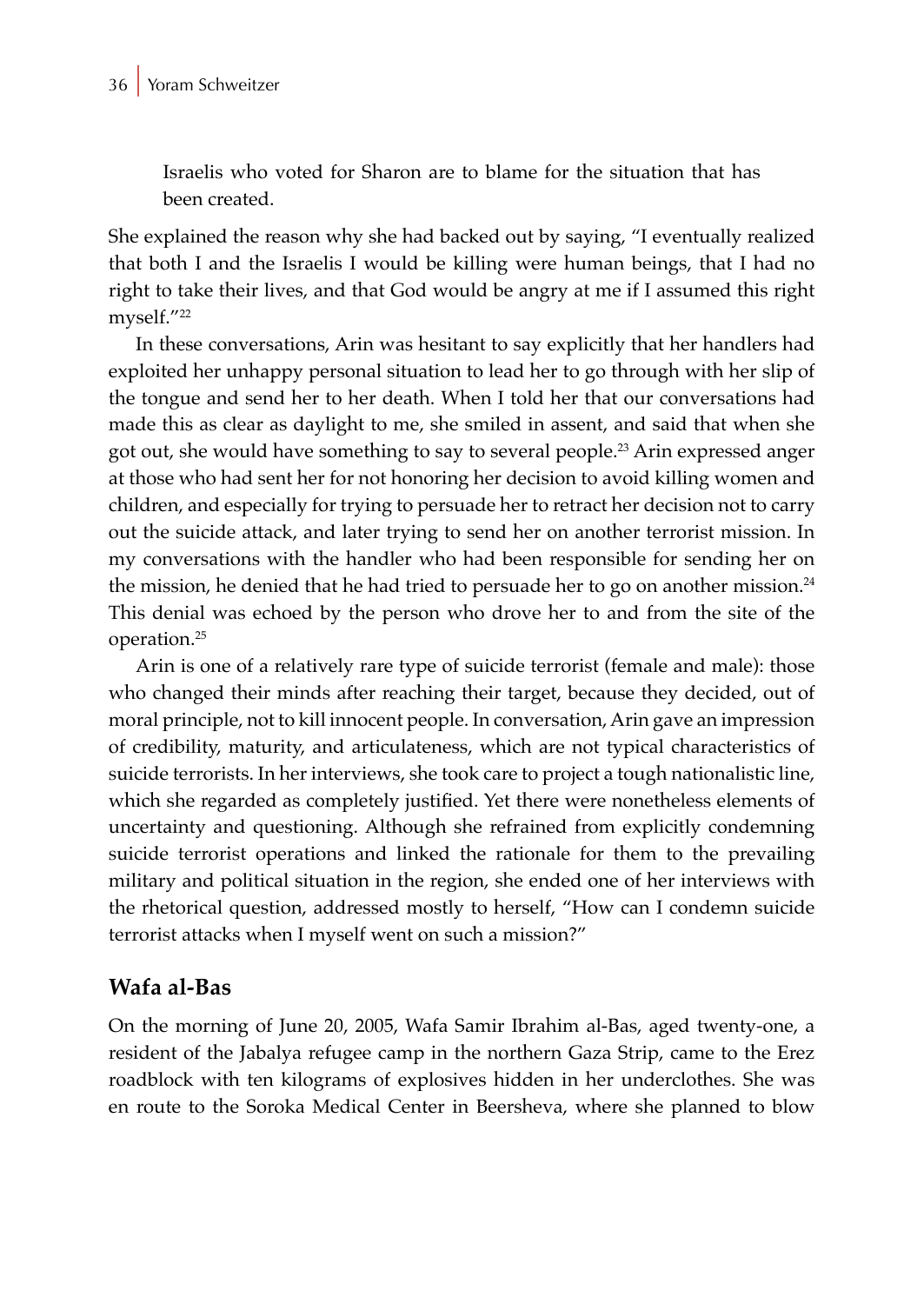herself up. Al-Bas had been badly burned in an accident in late 2004 when a heater in her family's home exploded, seriously injuring her. She was treated at the Soroka Medical Center. Seizing this opportunity, the people who sent her attempted to have her carry out a suicide terrorist attack at the hospital where she had a medical checkup scheduled.

The Erez roadblock is located on the border between the Gaza Strip and Israel. When al-Bas neared the place where security checks were conducted, she aroused the suspicion of the Israeli security forces. Realizing that her plan had been discovered, she unsuccessfully tried a number of times to activate the explosive device on her person. After the explosives were neutralized, she was arrested and brought for questioning

Shortly after, the print and broadcast media were allowed to conduct interviews with al-Bas. In contrast to the two cases discussed above, all the interviews with her were conducted during a single day, before she was brought to the prison facility with her compatriots and before she underwent any process of indoctrination and preparation for interviews. In contrast to her compatriots, who were more personal in their initial interviews, al-Bas's initial interviews were of a demonstratively belligerent nationalistic character. She presented an inflexible and uncompromising stance regarding her motives and the reason that she had enlisted for her mission. Only in later interviews on the same day, when her demonstrative single-mindedness begin to dissipate, did she express her realization that her handlers had exploited her disability and resulting poor mental state.

The contrast between interviews was stark. In her initial interviews, al-Bas declared, "I wanted to kill forty to fifty Israelis. I didn't care whether children would be among them. Our children also died. I had no personal reasons. All my motives were nationalistic, coming from my heart and stemming from my beliefs. I believe in death. This is a privilege for us, especially death in the way of Allah. I'm also a victim of my country. I'm willing to sacrifice myself a thousand times."26 In another interview, she said that ever since she had been a small child, she had wanted to die for Allah, and that her dream had been, and still remained, to be a *shahida*, and to die for Allah. "I enlisted from nationalistic and religious motives in order to defend the people and the land, and for no other reason…I'm a daughter of al-Aqsa Martyrs Brigades, and I wanted to carry out a suicide mission in order to participate in the freedom struggle."<sup>27</sup> At this point, she still denied that her volunteering had been connected with her difficult external appearance caused by the many burns and scars on her body: "All my motives are nationalistic, coming from my heart and stemming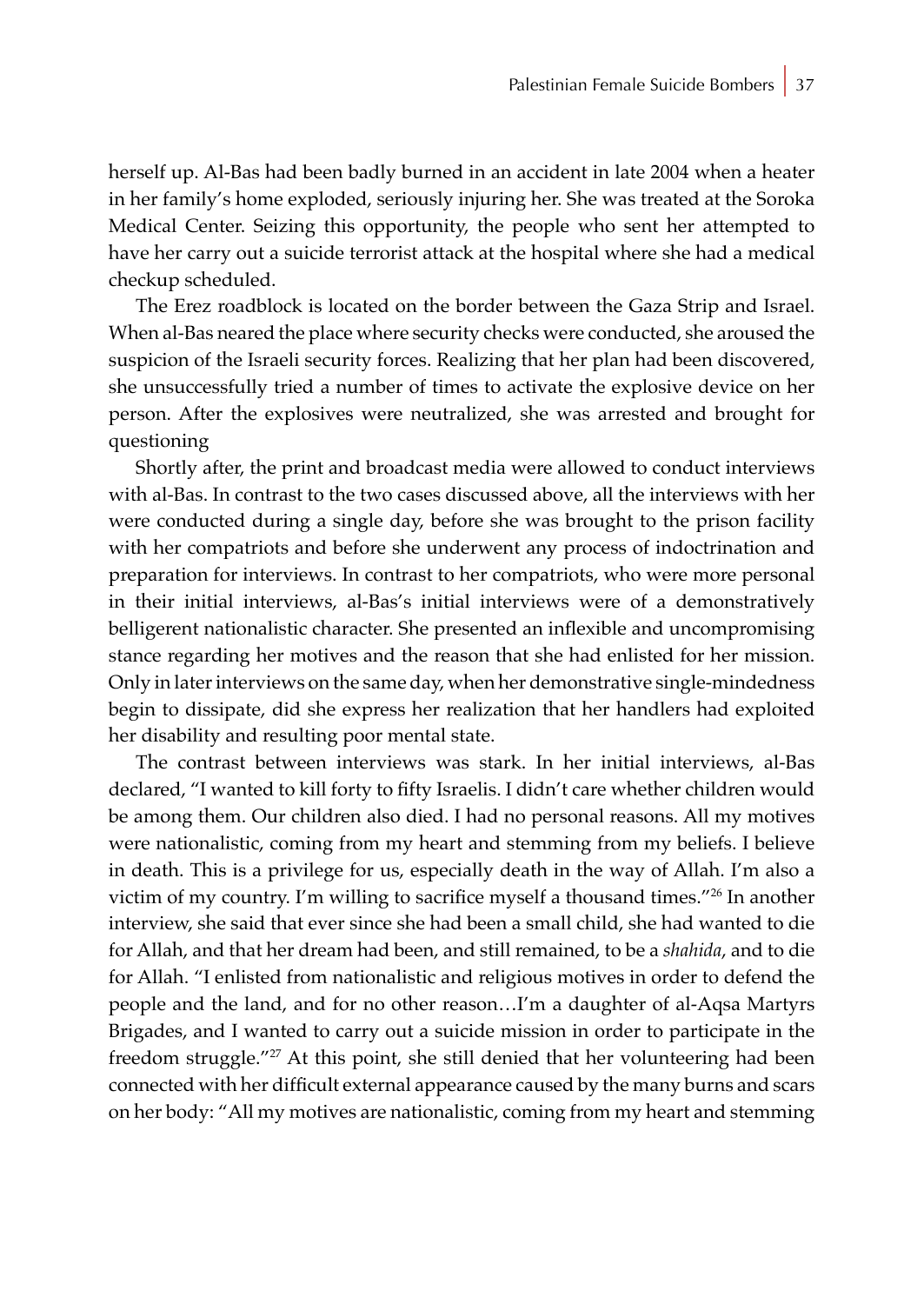from my beliefs. I believe in death. This is a privilege for us, especially death in the way of God. I'm also a sacrifice of my country, and I'm willing to sacrifice myself a thousand times."<sup>28</sup>

In later media interviews, however, she claimed that the explosives had been planted on her without her knowledge, when she was under the influence of drugs in a Palestinian hospital. In one interview, she even burst into tears and wailed, "Yesterday, I was free. I remember how I was yesterday, and I see how I am today." In this interview, it seemed that she had suddenly been struck by the recognition that those who sent her may have exploited her: "Forgive me, Mother, I wish I hadn't done this to myself, I wish I had listened to you." At the end of the interview, al-Bas said that her parents, who had known about her intention, had attributed her deed to her fears that she would be a burden to her family and that her death would help them through the financial compensation that they would receive from Fatah.<sup>29</sup>

Some time later, I saw Wafa for a short while in prison but was not allowed by her protective associates to converse with her, under the claim that she was still in a difficult emotional state. Still, we exchanged a few words when she entered a cell where I was interviewing her friends. She seemed quite happy, smiled, and greeted me, and I told her that I was glad to see her alive. Later one of her fellow inmates confided that she had pressed Wafa about her recruitment and especially, why she tried to blow herself in the Erez zone after she was quarantined, even though it was obvious she couldn't hurt any Israeli. Wafa confessed that she was solicited by her friend – the sister of the dispatcher – to volunteer. She agreed, but when she subsequently had second thoughts, she was threatened so that she would fulfill her mission. Her senders told her to blow herself up even if she was spotted by the Israelis and she attempted to do so because this was the order; in other words, she followed the orders out of her overwhelming fear.<sup>30</sup>

The many versions given by al-Bas to the media during a brief period represented the typical fluctuating and contradictory versions of their motives given by female suicide terrorists. In this case, she went within a short period of time from stressing declared ideological nationalistic motives to a public pondering of her personal motives that had been cultivated and exploited by those who sent her. Her transition from belligerent nationalistic statements and predominantly religious arguments to a realization that her handlers had taken advantage of her by encouraging her fears regarding her social disability and unfortunate physical and cosmetic state to recruit her for a deed that would bestow national fame on her and economic benefit to her family was rapid and intense. At the same time, it will come as no surprise if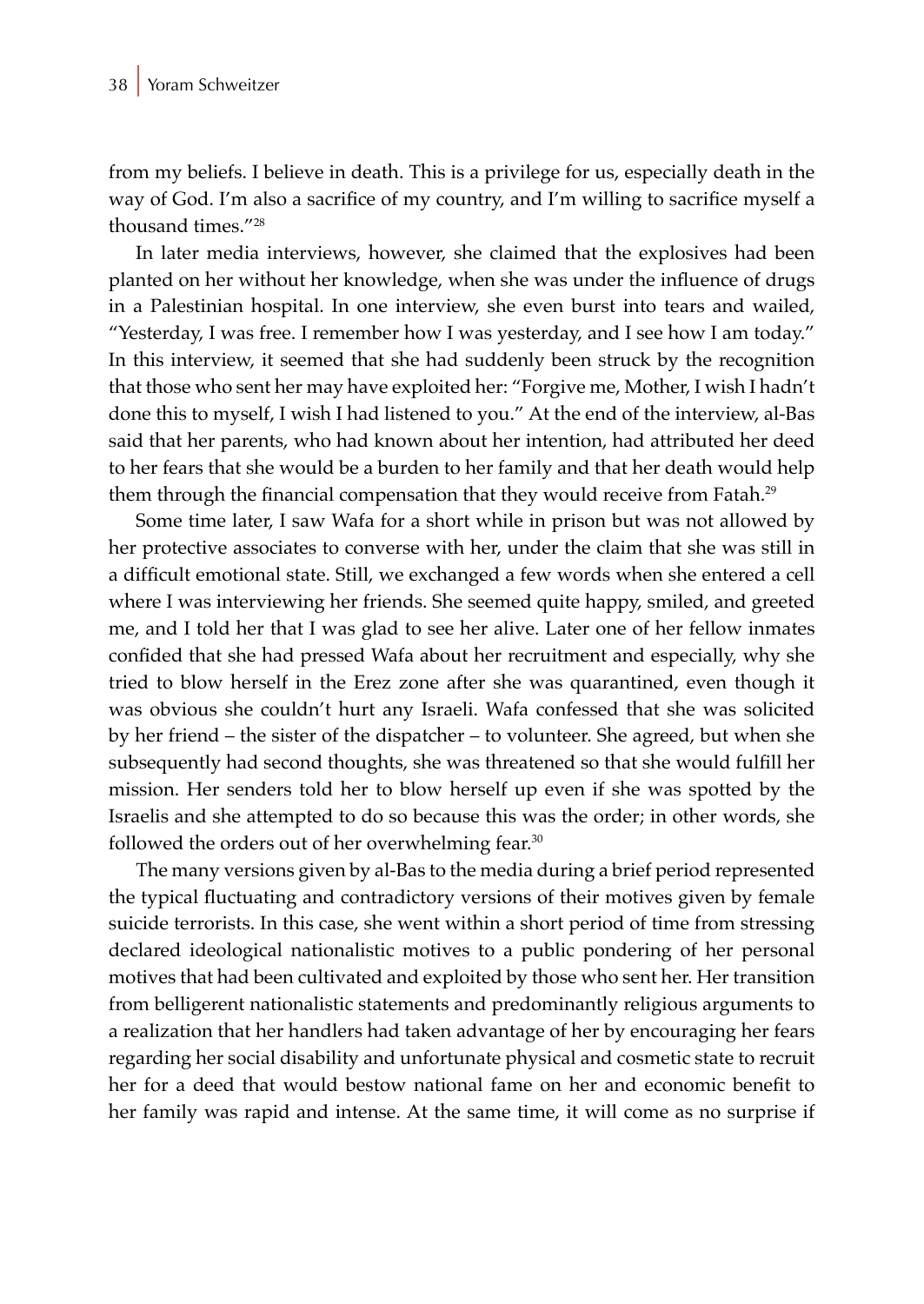during her imprisonment (she was sentenced to fourteen years in prison), she will undergo an indoctrination process by her cellmates that will lead her too to present once again a nationalistic and religious version to the media as her sole motive for volunteering for her mission.

### **Conclusion**

The involvement of women in suicide terrorist attacks carried out by various organizations around the world is an established fact. At the same time, even though women are an integral part of the phenomenon, their numbers are still small, compared with the number of male suicide terrorists, and their role in the suicide terrorist apparatus is limited. They do not manage the organizations, hold command positions, or send other people on suicide terrorist missions. Among the Palestinian organizations, the status of female suicide terrorists does not differ from those of their counterparts around the world. The female Palestinian suicide terrorists do not take part in the decision making process in their organizations, and their opinions are not the determining factor even in the suicide missions on which they are sent, except for their volunteering or expressing agreement to take part in these missions.

The media image of the female Palestinian suicide terrorists as independent women with strong opinions and a key role in the process that led them to their deaths in the service of a national or religious ideal fades away when sincere personal conversations are held with them. This feeling is reinforced by conversations with male suicide terrorists, and particularly with those who sent the women on their missions and say that the use of women in suicide missions is a matter of tactical necessity, dictated mainly by operational difficulties. In the absence of these factors, they would have avoided including women in this type of action, which is not accepted in the conservative societies in which they operate. They admit that, to a great extent, Palestinian society continues to embrace the traditional image of women as responsible for educational and social functions, or at most helpers of male warriors – definitely not leaders of divisions into battle, or fighters sacrificing their lives on their own.

In the many interviews granted by female suicide terrorists to the various media, some of which were conducted after they underwent indoctrination by their cellmates, they indicated that they regarded themselves as fulfilling the function of publicizing nationalistic messages. This theme often comes in stark contradiction to the personal interviews that they granted soon after their arrest. They explained their volunteering for missions in terms of equal participation in the national struggle of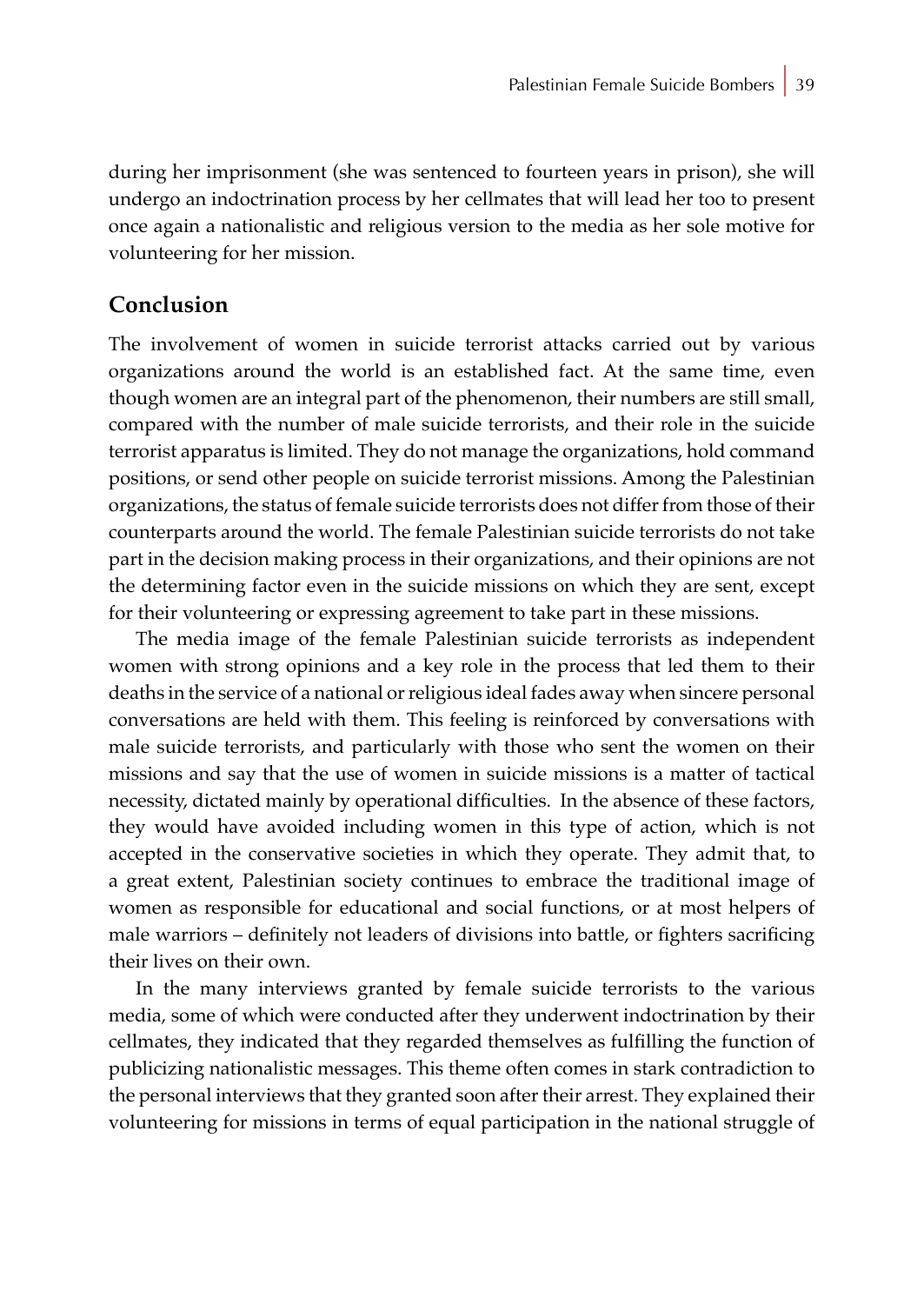their people. Particularly in the Arab media, they are thus marketed as independent and determined women with strongly held opinions, who decided to take their fate into their hands with a feeling of completeness and destiny – rather like a modern version of Joan of Arc. They are portrayed as having special, noble personal qualities, and are also used to motivate men to follow their example. Yet more thorough probing and examination of the interviews with the female Palestinian suicide terrorists, which to a large extent has defined the image of female suicide terrorists around the world, is likely to paint a more complete, complex picture of reality.

Accordingly, a more critical reading of what the female suicide terrorists have said and an examination of the changes in their interviews over time is warranted. Particular attention should be paid to the time when the interview was conducted, relative to the date when the person interviewed was arrested. The reader should be aware of the process of socialization and organizational and national conformity reflected in many of the later interviews. The statements as to their motivation to be a martyr, made by both Palestinian and other female suicide bombers worldwide, may reflect their authentic need to take part in fighting against their people's enemy, but it does not in any way change their unequal and inferior social status as well as the reluctance of their traditional societies to include women in these operations.

### **Notes**

- 1 Interview with Nasser Shawish, affiliated with Fatah, January 19, 2005.
- 2 Raphael Israel, "Palestinian Women: The Quest for a Voice in the Public Square through 'Islamikaze Martyrdom,'" Truman Institute for the Advancement of Peace, Hebrew University, Spring 2004, p. 83.
- 3 MEMRI, "Leadership of the al-Qaeda Women's Organization: Suicide Attacks by Women on the Way," March 13, 2003.
- 4 The figures charted in the graphs were provided by the General Security Services in Israel, and were accurate as of mid-September 2005.
- 5 From early 2004 through June 2006, I conducted approximately one hundred formal interviews, in addition to numerous informal conversations.
- 6 Interview by Yoram Schweitzer with Nasser Shawish of Fatah on January 19, 2005.
- 7 Interview by Yoram Schweitzer with Nasser Shawish of Fatah on January 19, 2005.
- 8 Interview by Yoram Schweitzer with Sharif Naji of Fatah on February 27, 2005.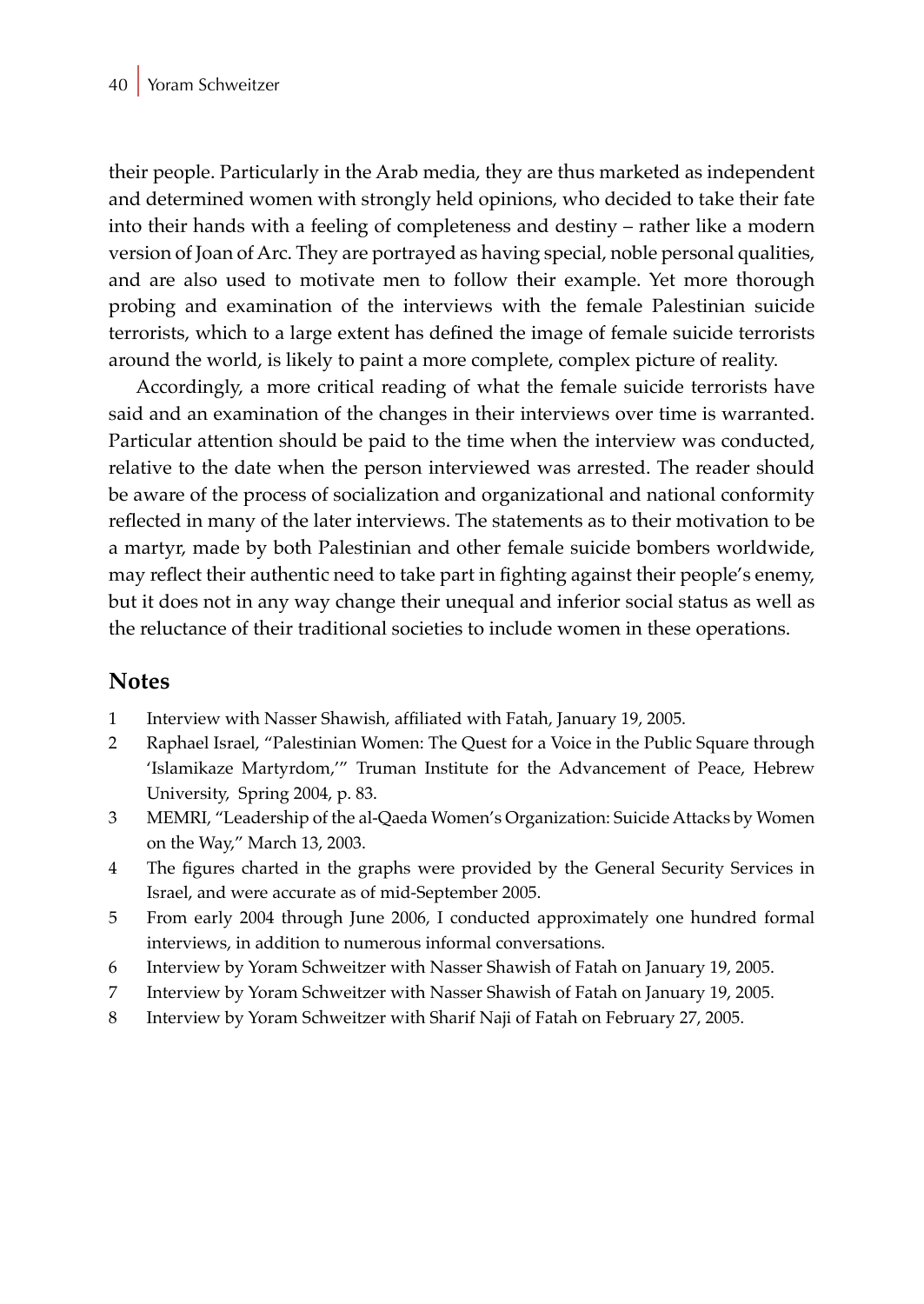- Interview by Yoram Schweitzer with Abd al-Raouf Jihad Kawasme of Hamas on September 27, 2005.
- Interview by Yoram Schweitzer with Amjad Ubeidi on January 24, 2005.
- Al-Jazeera, interview with Amjad Ubeidi, August 16, 2005.
- Interview by Yoram Schweitzer with Latifa Saadi of Fatah on April 18, 2006.
- Yoav Limor, "I Felt Rejected," *Maariv* internet site, May 30, 2002.
- Anat Berko, *On the Way to the Garden of Eden The World of Female and Male Suicide Terrorists and Their Handlers* (Yediot Ahronot Press, 2004), p. 130.
- Berko, p. 130.
- Berko, p. 131.
- Chen Kost-Bar, "I Dreamed of Killing over 100," *Maariv* magazine, January 23, 2004.
- Vered Levy Barzilai, "An Experience of Near-Death," *Haaretz*, June 2002, p. 1.
- Barzilai, pp. 5-6.
- Barzilai, p. 6.
- Barzilai, p. 6.
- Interview conducted by Yoram Schweitzer with Arin Ahmad on March 22, 2005.
- Interview conducted by Yoram Schweitzer with Arin Ahmad on March 2, 2005.
- Interview conducted by Yoram Schweitzer with Ahmad Mugrabi on October 6, 2005.
- Interview conducted by Yoram Schweitzer with Ibrahim Sarakhne on November 14, 2005.
- Eli Bohadana and Amit Cohen, "A Patient in the Service of Terrorism," *Maariv*, June 21, 2005, p. 4.
- The Center for the Intelligence Heritage, The Center for Intelligence and Terrorism Information, June 21, 2005.
- Eli Bohadana and Amit Cohen, "A Patient in the Service of Terrorism," *Maariv*, June 21, 2005, p. 4.
- 29 Ibid.
- Interview by Yoram Schweitzer with an assistant to a suicide operation, January 19, 2005.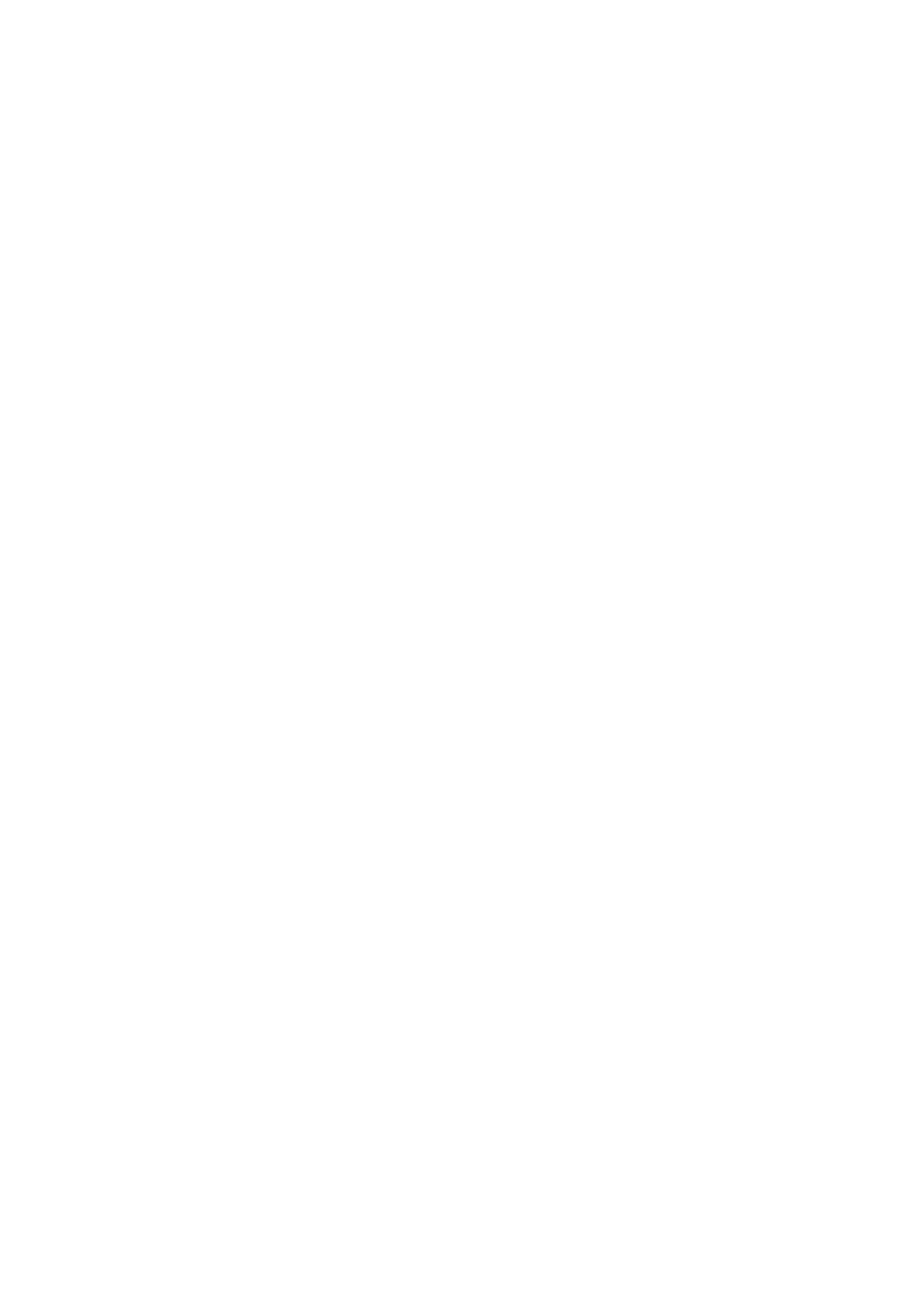# **The Palestinian and Israeli Media on Female Suicide Terrorists**

## **Avi Issacharoff**

Female suicide terrorists have consistently attracted abundant media attention. Perhaps not surprisingly, the Israeli and Arab (mostly Palestinian) media have peddled competing versions of reality. In a certain sense, the Israeli version of reality perpetuates the chauvinism in Arab Islamic society, and portrays the female Palestinian suicide terrorist in a relatively sympathetic light, compared with the male suicide terrorist. This narrative portrays her as weak and subject to manipulation by a chauvinist society. As such, it focuses on personal and social aspects, and ignores nationalist motives. The Arab media, on the other hand, develops the feminist dimension, portraying the Palestinian female suicide terrorist as a full partner in the national and religious jihad, while downplaying personal aspects.

The Israeli media likes female suicide terrorists; it takes a greater interest in female terrorists than male terrorists. The Israeli press admires and flatters female terrorists, demonstrates excessive empathy for their deeds, and hangs on every piquant detail and gossip about these women. It describes them as women with difficult social backgrounds who come from the margins of Palestinian society and have problems at home, mostly relating to their family situation. The question arises, of course, whether they are very different from male suicide terrorists, and the answer is that they are not particularly different. Male suicide terrorists also usually come from the margins of Palestinian society, and have various personal problems that make it easier to recruit them for suicide terrorism. In the case of men, however, the media mostly comments on the revenge motive – family members of the terrorist who were killed – or his difficult economic background, hinting that the male terrorist had nothing to lose. A male terrorist will not receive the same empathy and interest as a female suicide terrorist, about whom the question always arises whether she had a romantic affair, divorce, personal distress stemming from rape, for example, or,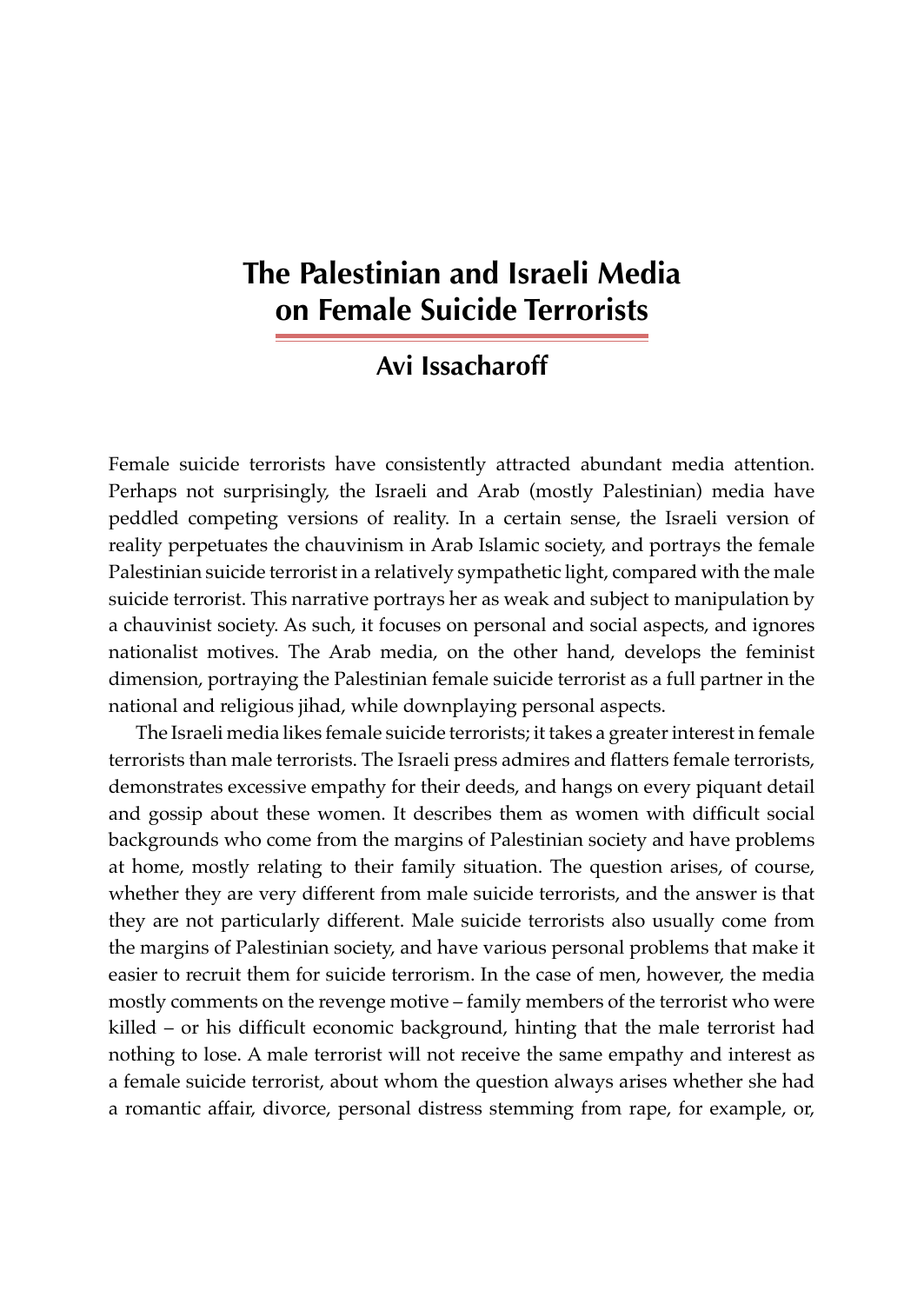needless to say, problems in having children, which pushed her to commit a terrorist attack.

For example, a report in *Yediot Ahronot* states, "This is how terrorist organizations recruit female suicide terrorists to commit suicide attacks: 'If you don't commit a suicide terrorist attack, we'll tell people you were raped.' Agents of Fatah and Tanzim in the Beit Lehem area rape young Palestinian women, or seduce them into having sexual relations. Then they blackmail them by telling them, 'Either you commit suicide attacks, or we'll tell your family.' These are reports obtained by IDF intelligence sources." According to these reports, at least as described in *Yediot Ahronot*, special units of rapists are operating on behalf of Tanzim in the Bethlehem area with the express purpose of cultivating female suicide terrorists, though the special rapist units obviously play no direct part in the terrorist attacks.

The female suicide terrorist is given preferential treatment in the Israeli media, while the man is judged harshly. Men are ostensibly driven solely by motives of security and economics, and we journalists rarely ask any questions at all about whether the man was unable to get married and whether the social status of an involuntarily unwed Muslim man is good. We pay much less attention to these matters with male suicide terrorists than in the case of a female suicide terrorist.

This approach has been characteristic of the Israeli press since the emergence of the female terrorists during the intifada. In February 2002, the local newspaper *Kol Hazman* wrote about Wafa Idris, the first female suicide terrorist: "Her father died when she was eight years old. Her brother served ten years in an Israeli prison, and founded al-Aqsa Brigades in the al-Amri refugee camp. Her husband divorced her after she had a miscarriage in the seventh month of pregnancy, and two months ago, she refused to remarry. Is it possible that Wafa Idris, a paramedic in the Red Crescent, committed suicide this week on Jaffa Street mostly because her life was so miserable?"

Other examples of excessive interest in personal details abound. In February 2004, following the killing of Hamas member Abed al-Nasser Abu-Shuka, a great deal of gossip was written about willingness of Rim Riashi, the terrorist from the Erez border crossing who was Hamas's first female suicide terrorist, to carry out a suicide attack. The *Maariv* newspaper wrote, "The terrorist killed in Gaza was the lover of the female suicide terrorist from Erez. When the illicit affair between the Hamas man and a married woman was discovered, her lover equipped her with an explosive belt, and sent her on a suicide mission at the Erez border crossing. The senior Hamas leader killed last week by a mysterious explosion in his house,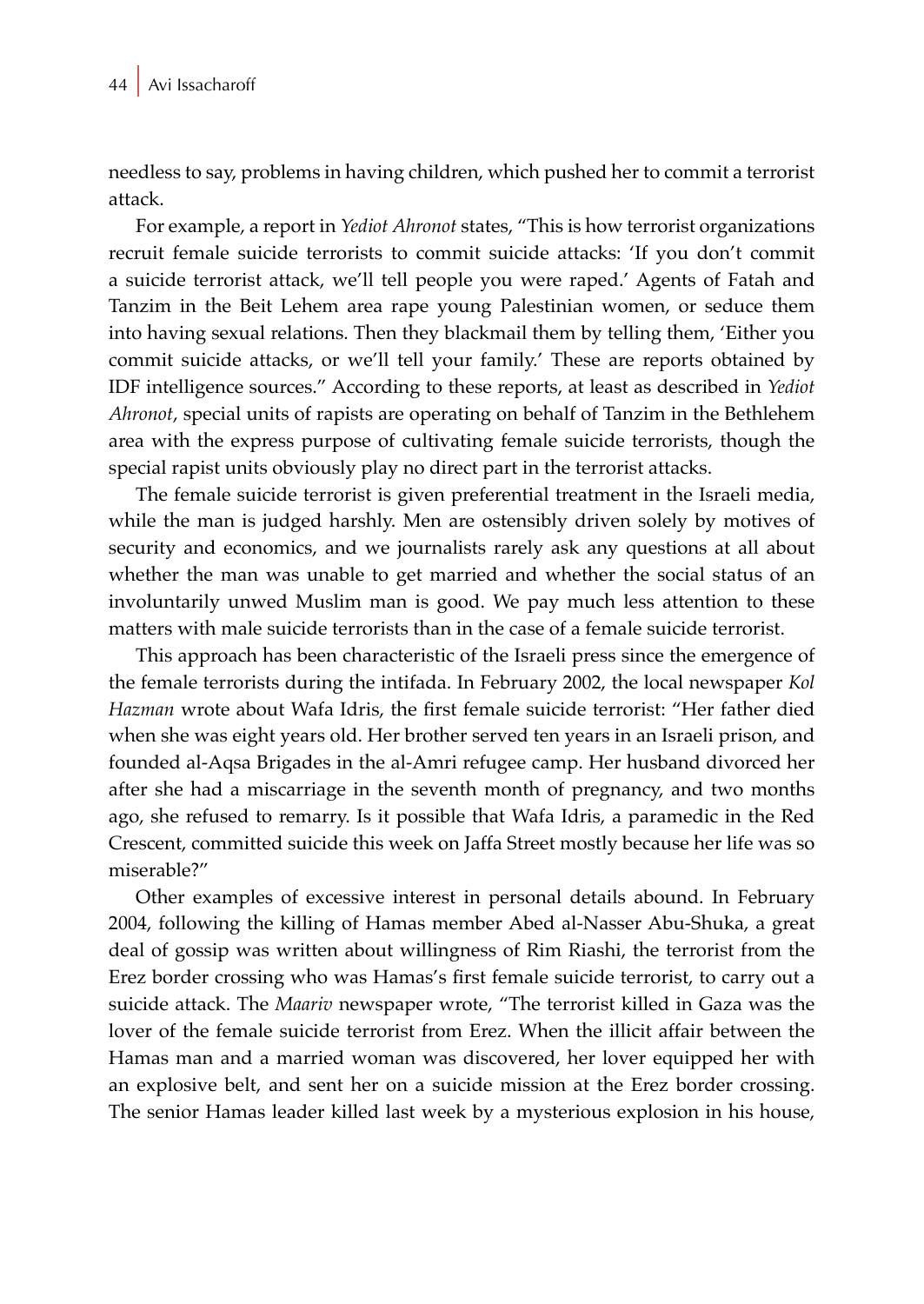Abed al-Nasser Abu-Shuka, was the lover of Rim Riashi, the suicide terrorist who committed the attack at the Erez border crossing a month ago." It is as if al-Reyashi had no say at all in the matter. We journalists tend to treat female suicide terrorists with kid gloves.

Another report in *Maariv* concerned Souad Aslan, a female suicide terrorist or, more accurately, a Palestinian woman who planned to commit a suicide bombing and was stopped before she could carry out the attack. *Maariv* reported, "In Dil 8, Souad Aslan from Gaza was critically wounded by an exploding gas canister in her home. She was hospitalized for nine months in a hospital with her entire body covered by burns, and is still in need of surgery. Her story, however, is even more tragic. In addition to the burns covering her skin, Aslan is alone. She is single, and says that she has no friends. Since she was wounded, she has stopped studying, and has neither resumed her studies nor worked. What has she done all these years? She has mostly taken care of the house, and has spent the rest of her time praying and watching children's programs on television."

A particularly pitiful story about a Palestinian woman named Rasha, who planned to commit a suicide terrorist attack and was arrested, was published in a weekend magazine of *Yediot Ahronot* in November 2004. "Rasha was born a year before the beginning of the first intifada," the newspaper wrote, and continued:

When she was born, her father, Khaled, was no longer near her. He left her mother, Mariam, when she was pregnant. Several months after the birth, Rasha's mother married another man, and gave birth to two sons – Rasha's younger brothers. Since she was born, her father, Khaled, has lived close to them in the camp, but he kept away from them. He was geographically close, but they were very far from his heart. All during her childhood and teenage years, Rasha tried to get close to him, but he avoided her. He even ordered his young children from his new wife to stay away from his beautiful daughter, Rasha. He broke her heart very, very badly, her mother repeated to me. "Not only did he keep away from her and not recognize her; he also caused her terrible problems, because young men attracted by her beauty stayed away from her. With us, when a man looks for a girl, he wants to be introduced to her parents. Her family history is no less important than her looks. Rasha had a difficult family history. There was no father to whom she could present a prospective groom. She was a wonderful daughter, a good student, and the backbone of the household," her mother said, and broke into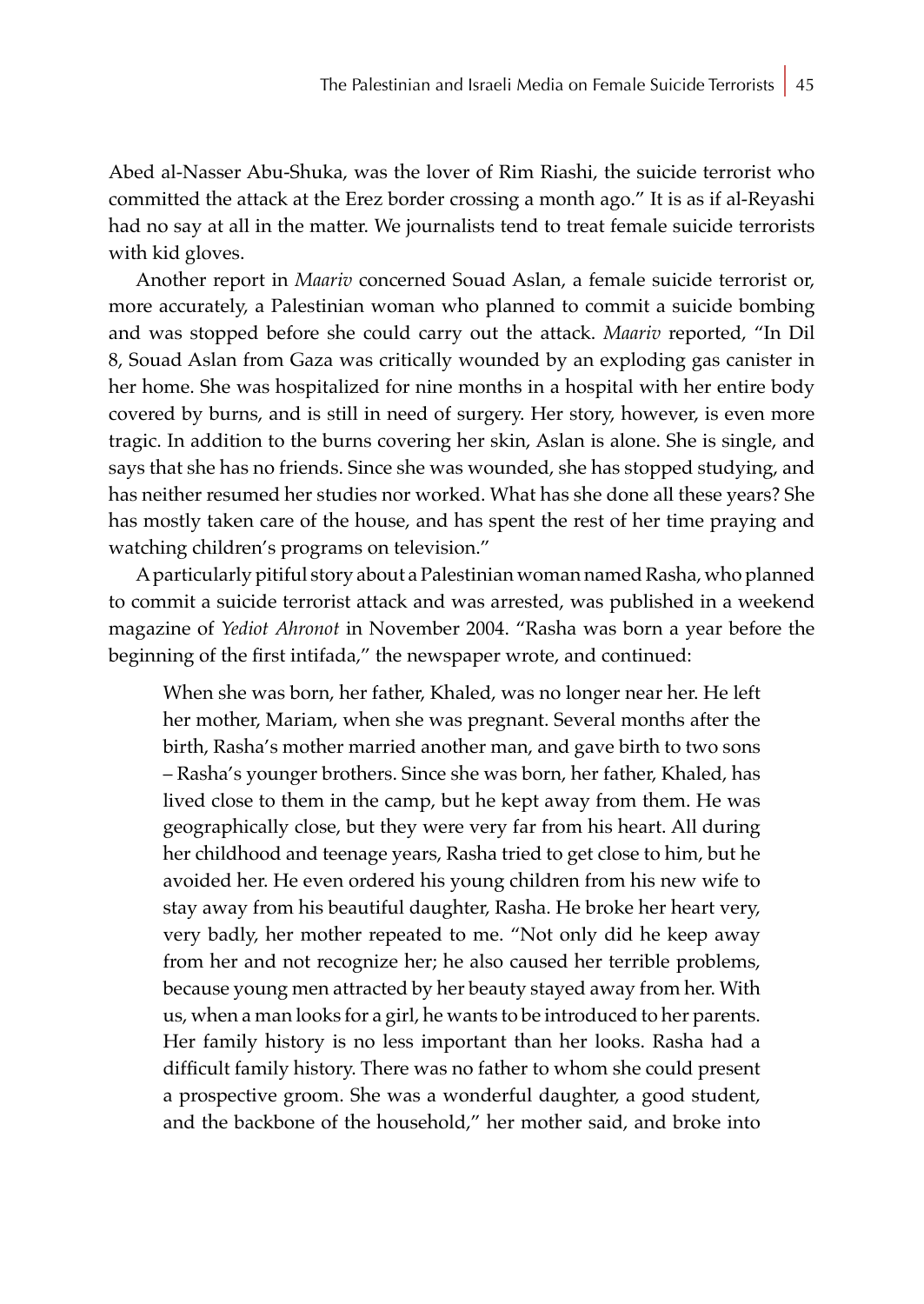tears. "She did everything to attract his attention. When he drew away from her, he marked her as damaged, and she became depressed. She, who was once so active and full of life and helped me with everything, stopped eating, and sat alone in her room. She was attracted to wanted terrorists," her mother told me. "Perhaps because she had no father, she was swept away by strong men. Perhaps she identified with people who were being hunted, whose lives were in danger."

The way Israelis perceive the status of Muslim women obvious plays a key role in the compulsive attention paid by the Israeli media to the personal family circumstances that bring Palestinian women to commit suicide attacks. Right or wrong, we journalists mostly regard a Muslim woman as someone whose role is confined to the kitchen and childbearing. Taking part in terrorist attacks and warfare is considered especially unusual. Take, for example, a story in *Kol Ha'ir*, a local Jerusalem newspaper, about suicide attacks. This is how the reporter describes the Palestinian woman: "Barring exceptional cases, women are under the tutelage of their father until their marriage. In the absence of their father, their brothers are responsible for them. After marriage, the woman obviously comes under the guardianship of her husband. In effect, in most cases, every significant movement by a Palestinian woman, such as shopping far from her home, requires the consent of her husband or father." The reporter goes on to describe Wafa Idris. "Twenty-seven year old Idris, a refugee, was among those with the lowest status in Palestinian society. She lived in the al-Amri refugee camp. Her father was dead. Her relationship with her brother was tense and stormy. Her cousin, Ahmad, divorced her after nine years of marriage with no children. All this made her abnormal. A barren divorcee who returns to her parents' home is a nightmare for most Palestinian families. Economically, she was a burden, and her chances of remarrying and leaving her parents' home were negligible."

In the first two cases of female suicide terrorists, the profile assembled by the press and defense agencies in Israel indeed matched the perpetrators. Wafa Idris and Dareen Abu Aisha were divorced and childless. However, the next female suicide terrorists were eighteen year old Aayat al-Ahras from Bethlehem, Andalib Taqtaqah from Beit Fajar, and Hiba Daraghme from Tubas, who deviated from the profile of women with problems. These young women had no unusual social problems, and perhaps therefore various writers concentrated on the storm that their terrorist attacks aroused in the Palestinian public and the great anger of their families. The writers implied that terrorist attacks by childless divorced women would be received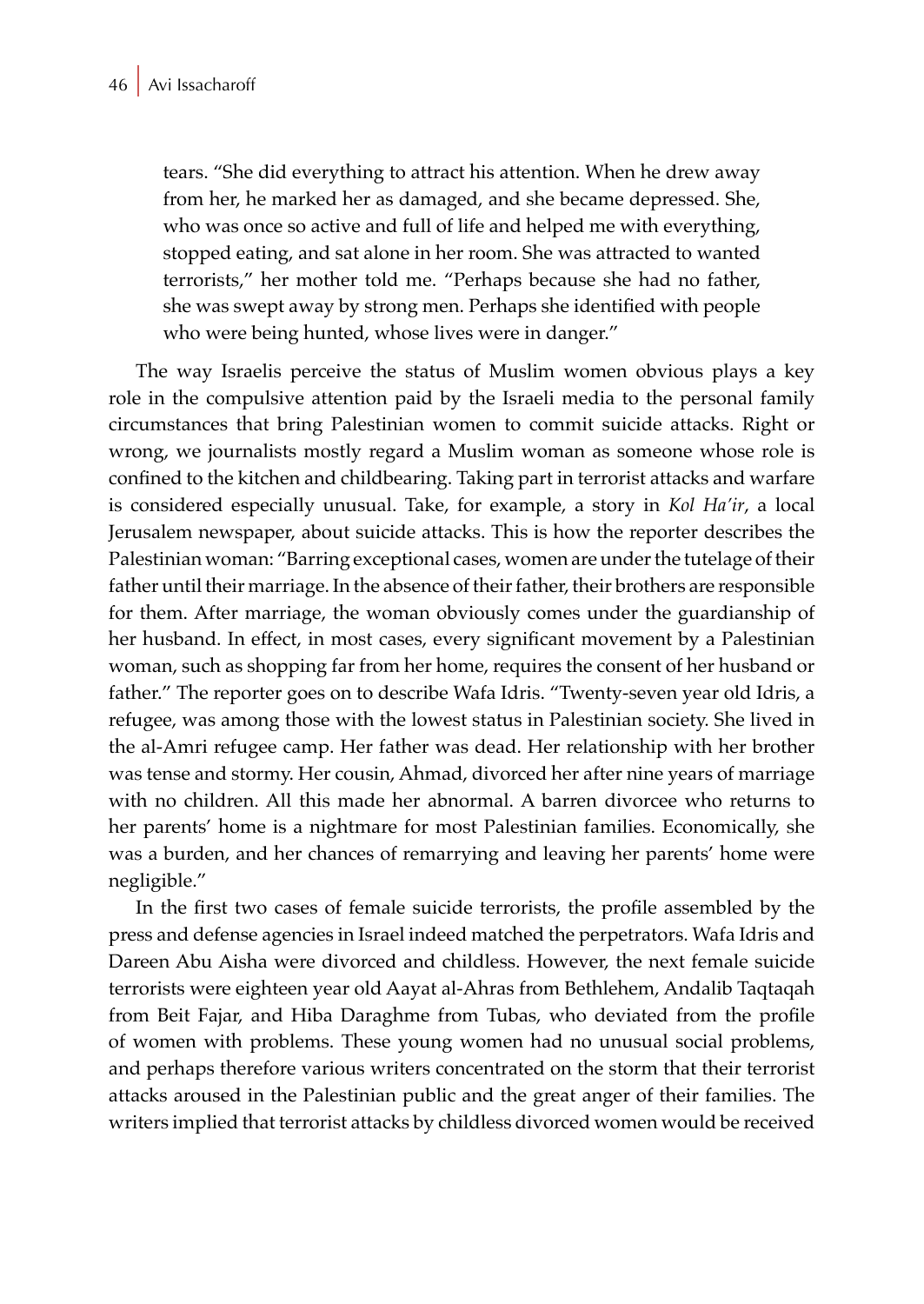with understanding by the families of female suicide terrorists. The writer of one story hinted that their families might even be glad of their deaths, because a barren divorcee who returns to her parents' home is a nightmare for most Palestinian families.

And what of the Arab media? Arab journalists usually ignore any personal details of a woman who committed a suicide terrorist attack. And to the credit of the Arab media, however, let it be said that they almost always omit the personal aspect in cases of suicide terrorist attacks committed by men as well. Media discussion of female perpetrators is confined to a dry report, with slight hints of a hostile response from the family; the terrorist organizations' need for operational assistance from women; and of course the Muslim religious and social issue of women's involvement in suicide terrorist attacks.<sup>1</sup>

On the day following the terrorist attack by Zina Abu Salem from the Askar refugee camp on September 23, 2004, the Palestinian newspaper *al-Ayyam* reported that al-Aqsa Brigades had taken responsibility for the attack. The newspaper reported that the attack was an act of revenge for the crimes of the occupation, the targeted killings, and the like. A few details about the terrorist's family were given. It was mentioned, almost in passing, that her father and mother had been taken to a hospital after feeling unwell. The national perspective is reported first, with only marginal mention made of a personal perspective.

Immediately after the first suicide terrorist attack by a woman, the January 2002 attack in Jerusalem by Wafa Idris, the Arab media debated extensively the question of the legitimacy of women's involvement in suicide attacks. For example, the Arab newspaper *al-Quds*, published in London, quoted the Fatah Revolutionary Council as saying, "The martyr's death of Wafa restored honor to the national role of the Palestinian woman, who has carried out the most remarkable exploits in the long struggle for national freedom. The Palestinian woman reiterates that she stands at the side of the men in the struggle for freedom." Qais Abdul Karim from the Democratic Front for the Liberation of Palestine added, "The martyr's death of that flower, Wafa, proves that all sectors of our people, men and women, each at the other's side, are united in the struggle for freedom, and in the confrontation with aggression."

While the responses of the secular terrorist organizations were enthusiastic, Hamas leader Sheikh Ahmad Yassin, head of the most prominent religious terrorist organization, sounded more ambivalent, at least initially. He explained why, from a religious standpoint (or, if not from a religious standpoint, at least from an operational standpoint), there was no need for women to be involved in terrorist attacks,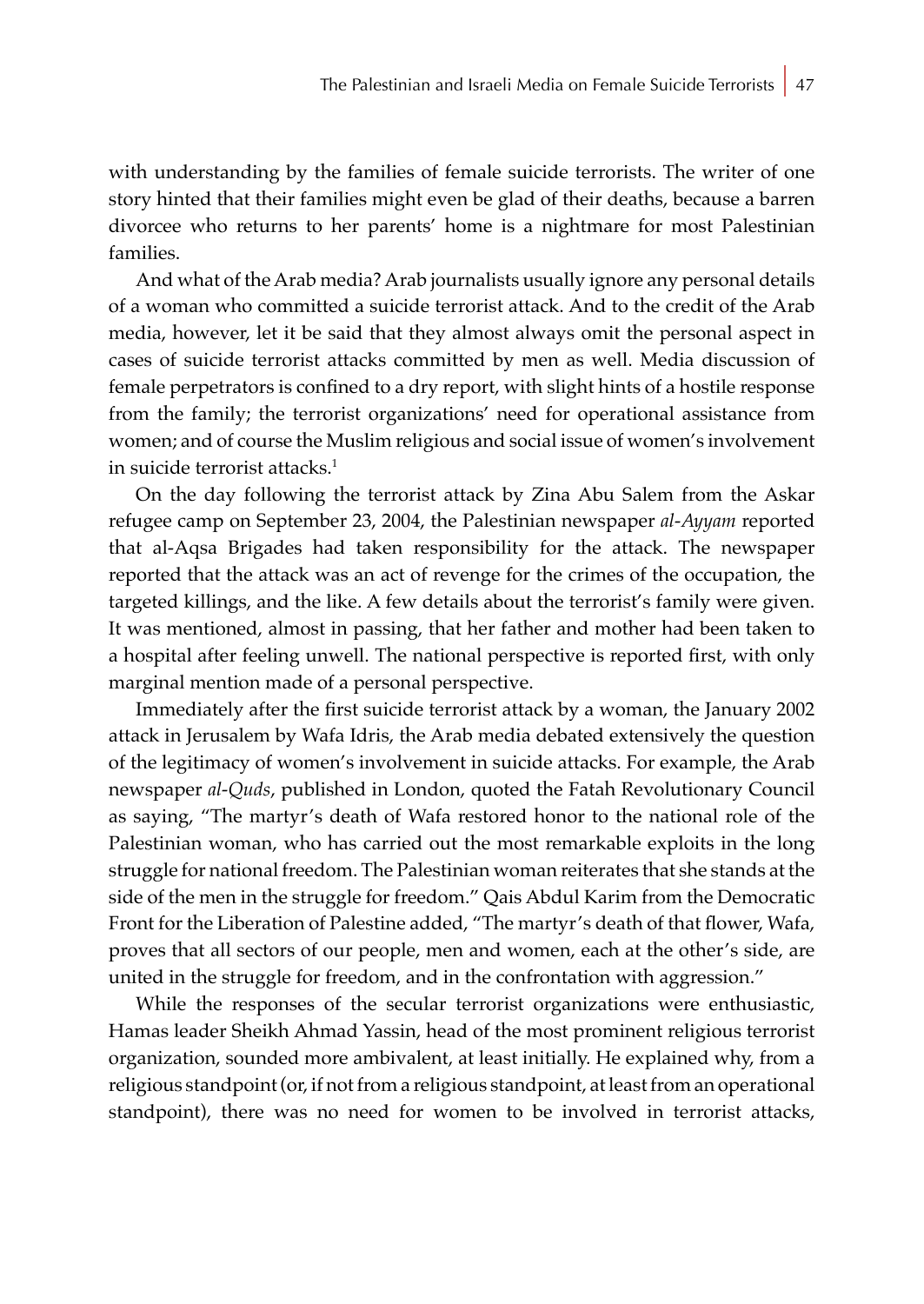and why such involvement was completely undesirable. He said, "The Islamic movement cannot absorb all the Palestinian men demanding to participate in jihad and acts of self sacrifice." He continued, "A time will come in the future of decisive confrontation with the Israeli occupier, and then men, women, and old people will take part in the jihad. Meanwhile, however, there is no military organization for women under the auspices of the movement, and we have no real need for them." Yassin elegantly rejected the involvement of women in suicide terrorist attacks, although his colleagues in Hamas justified it. Two years later, Yassin himself gave religious approval for Rim Riashi to commit the first suicide terrorist attack by a woman under Hamas sponsorship. Similarly, other leaders of Hamas also support the involvement of women in terrorist attacks, Sheikh Hassan Yusef, one of the leading Hamas figures in the West Bank, told me in an interview in Ramallah. It is permissible for a Muslim woman to fight against occupation and take part in the jihad, he said.

The feminist perspective was featured in the Arab and Palestinian media. For example, the Egyptian newspaper *al-Akhbar* wrote about Idris, "The body parts of the *shahida* outlined the change on the earth of the fatherland, and in the ideology of the struggle. Palestinian women have torn the gender classification out of their birth certificates, declaring that sacrifice for the Palestinian homeland would not be for men alone; on the contrary, all Palestinian women will write the history of the liberation with their blood, and will become time bombs in the face of the Israeli enemy. They will not settle for being mothers of martyrs. The intifada is continuing, and its coals will burn until victory is born," obviously from the womb of the intifada.

At the same time, this attitude has also drawn some criticism. The sympathy expressed by some of the Arab media has also sparked dialogue and debate on the issue. For example, following the action of Rim Riashi, Fatah personnel and representatives of the secular terrorist organizations wrote in a Fatah publication,

A 22 year old girl, mother of two children, one of them a baby and the other a little girl, carried out an act of self-sacrifice. Who issued a Muslim religious ruling depriving the baby of its mother? Who decided to add two more orphans to the list of Palestinian orphans? On the basis of which passages in the Qur'an and the Hadith does a young mother abandon her true jihad role, which is raising two children, one of whom needs her milk? By what right do they present us to the world as lacking the most basic human feelings?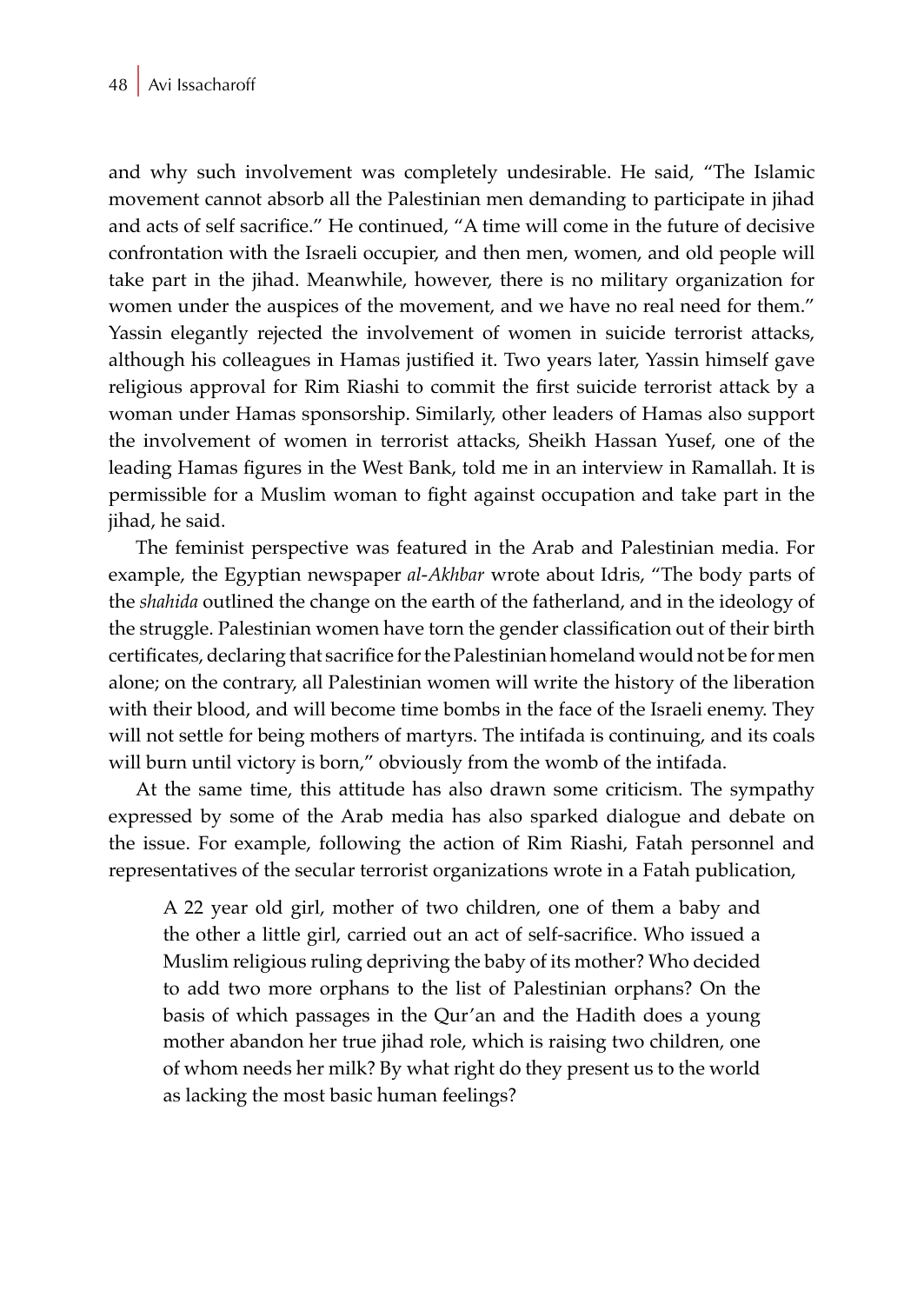In this case, the Arab press is commenting on the principle of the participation of married women and mothers in suicide terrorist attacks, certainly not romantic affairs.

In an article published in *al-Quds* in January 2004, Abd al-Aziz Rantisi responded to reports that Rim Riashi was having an illicit affair. He wrote, "I ask forgiveness from you for not permitting my pen to write the substance of what the Zionists and their agents devised in the interpretation that they gave to this colossal act, and other acts carried out by women." He continued, "All the things that were said in the Zionist press concerning the motives that made a woman in the flower of her youth, the mother of two children, sacrifice herself, are a figment of the Zionist imagination, biblical, fraudulent, and disgraceful." Rantisi's claim was that all those who attributed these terrorist attacks to personal motives were serving the Zionists, which may account for the scarcity of comments on personal aspects in the Arab media.

In summary, there are those on both sides who present a different perspective. For example, in January 2002, the newspaper *al-Sharq al-Awsat*, published in London, discussed the biography of Wafa Idris extensively, and theorized that her divorce and barrenness had led her to commit a suicide terrorist attack. In the Israeli press, the best description (in my opinion) was by a senior military source in the weekend *Maariv*. He wrote,

Keep in mind that women aren't the only ones who commit suicide. The men who commit suicide also have personal problems. The terrorist organizations look for weak people, sometimes with difficult backgrounds and distress. More than once, this distress is of romantic origin. For example, there was a terrorist whom we caught in Haifa, who wanted to commit suicide because of unrequited love. Some of the girls also suffered from unrequited love – crises with a romantic background. Most of them had personalities that made them an easy target for the terrorist industry. They were introverted, easy to influence, and had lost interest in life. I wouldn't say that all the female suicide terrorists and attempted suicide terrorists to date have had something in common, other than the desire to commit suicide. There are profound discussions about the role of the Palestinian woman in publicizing Palestinian terrorism. Up until a certain stage, their job was to be mothers, to supply sons, to be a supporter. Later, women received other roles, like those of women in our army. Their women have also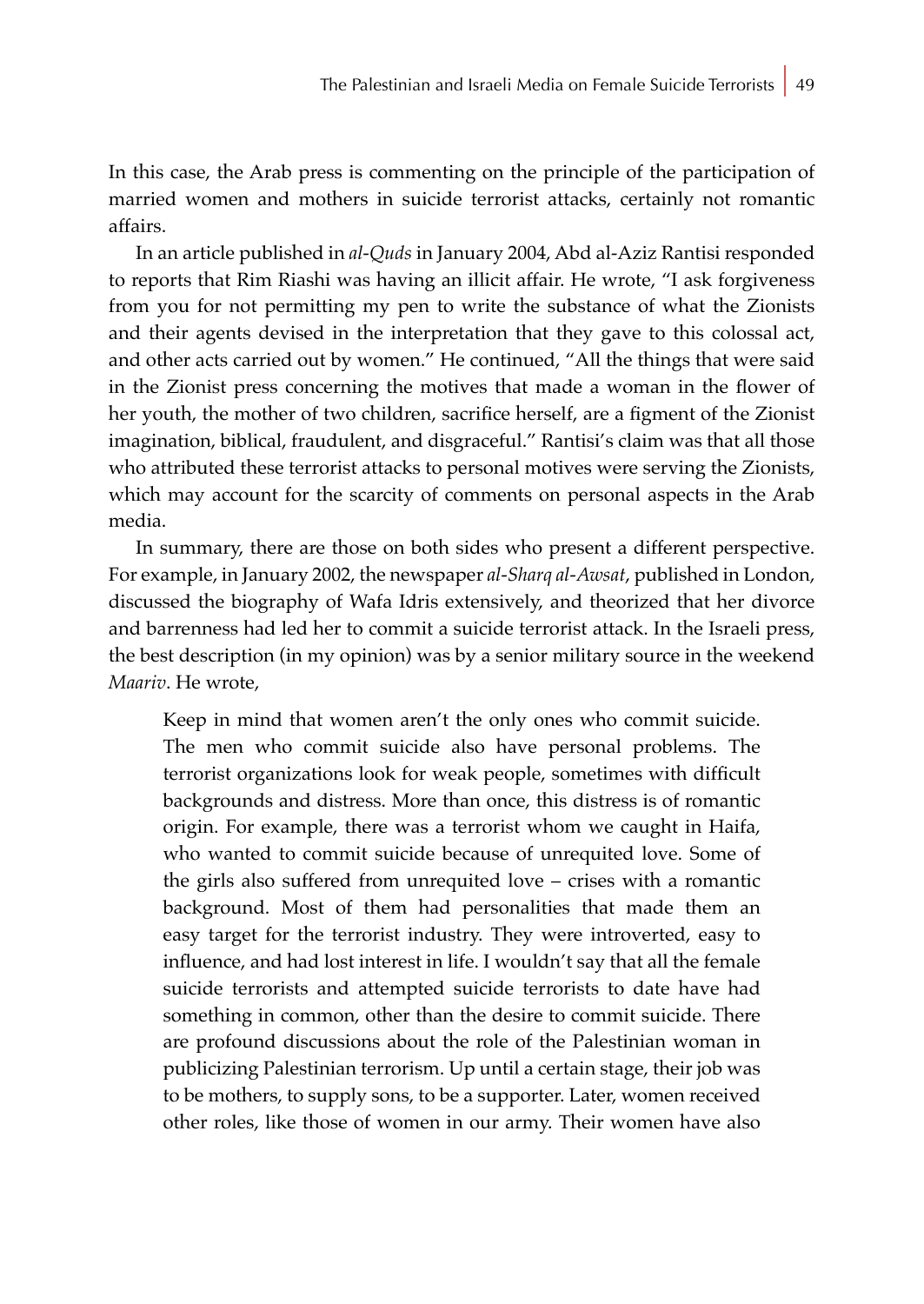had other jobs since late 2001 and early 2002, which is when it began, more or less. The question that the terrorist organizations are asking is how to kill as many Israelis as possible. Their main issue is not in favor or against women. For them, a woman is just a vehicle for bringing the bomb to its target, just like a man. In the case of the Erez border crossing, the female terrorist also very much wanted to commit the attack, and they may have found it difficult to carry the attack using a man, so they chose her. The point is not the personal background of the female suicide terrorist, but the fact they succeeded in creating another bomb in their suicide terrorist factory.

### **Notes**

1 My thanks to the Middle East Media Research Institute (MEMRI) for translating some of the reports.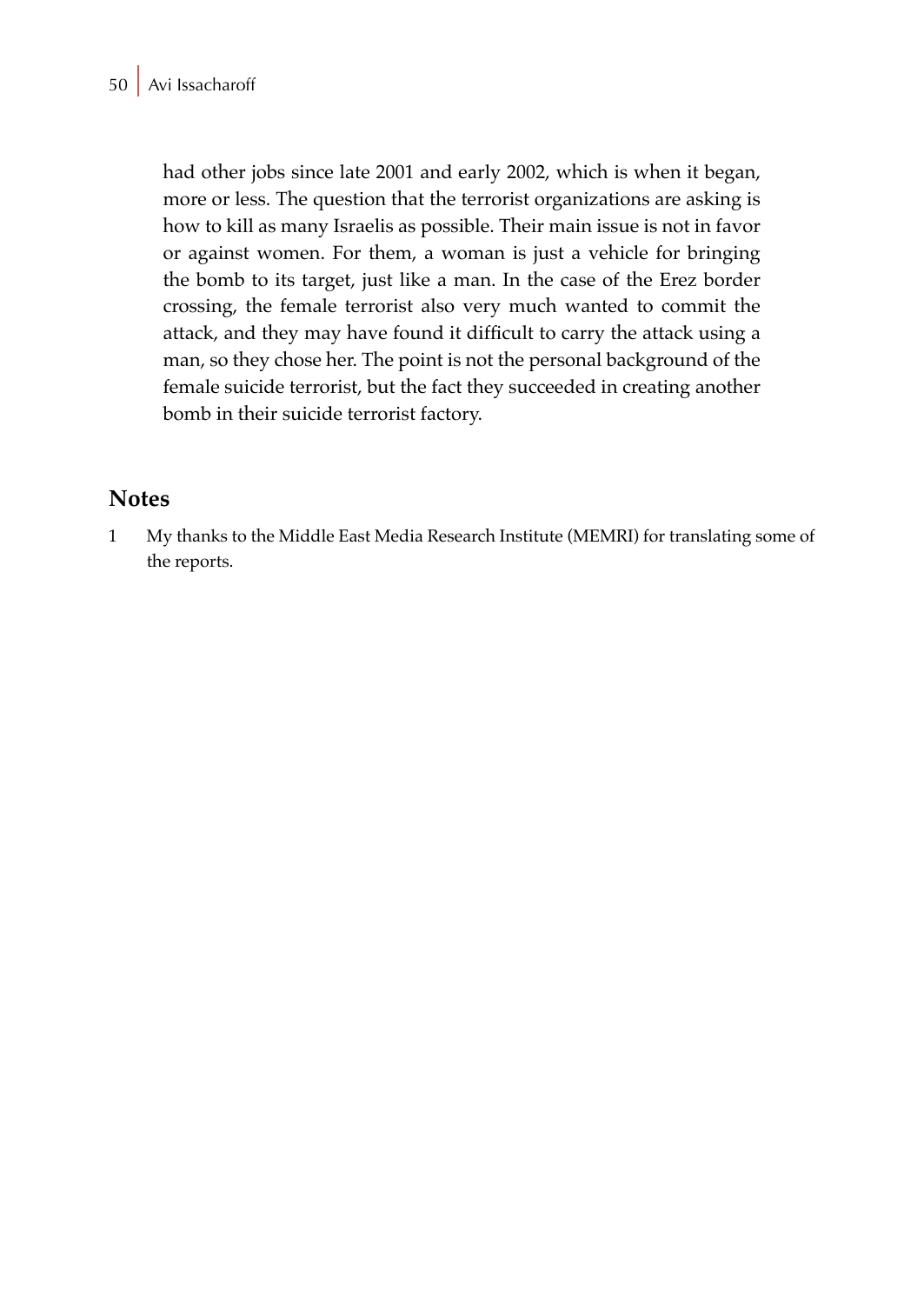# **Female Martyrdom: The Ultimate Embodiment of Islamic Existence?**

# **Rivka Yadlin**

In January 2002, Wafa Idris, a young Palestinian woman from the al-Amri refugee camp adjacent to Ramallah, blew herself up on a crowded Jerusalem street. The Israel Defense Forces, Israeli public opinion, and many in the West were taken by surprise, if not outright astounded. Conversely, the Arab press, and to a greater degree the Islamic press, reacted with elated jubilation. "It's a woman!" cheered *al-Sha'ab*, an Islamic Egyptian newspaper, in a headline that played on an "It's a boy!" greeting card announcement for the felicitous birth of a son.<sup>1</sup> *Al-Ahram*, a leading Egyptian establishment newspaper, saw in Wafa with her dreamy eyes and the mysterious smile on her lips the likeness of Mona Lisa.2 Some Islamic voices indeed took exception to the novelty, such as Sheikh Tantawi of al-Azhar in Cairo, or Hamas's Sheikh Ahmad Yassin, who faulted a woman leaving home improperly clad and unaccompanied by a male family member for breaching the boundaries of modesty. Ultimately, however, both relented and gave approval to such otherwise immoral conduct if the goal is as sublime as martyrdom.<sup>3</sup>

It was little wonder that the West was taken by surprise. Not only was the phenomenon of a Palestinian female suicide bomber practically unprecedented; it also departed from the universal feminine stereotype of women as gentler, softer, and certainly less prone to physical aggression than men. In a traditional Muslim society (and the majority of Muslim societies are traditional) women are perceived moreover as timid, modest, and sexually pure, all of which preclude free inter-gender mingling. Whether by free will or social pressure, they are mostly confined to the private realm, home, and family; to serving and satisfying their husbands' needs; and to childbirth and childrearing. They are thus associated with the myth of the gift of life rather than that of death. Moreover, not only are Muslim women marked stereotypically by those feminine traits – as are Western women to a great extent,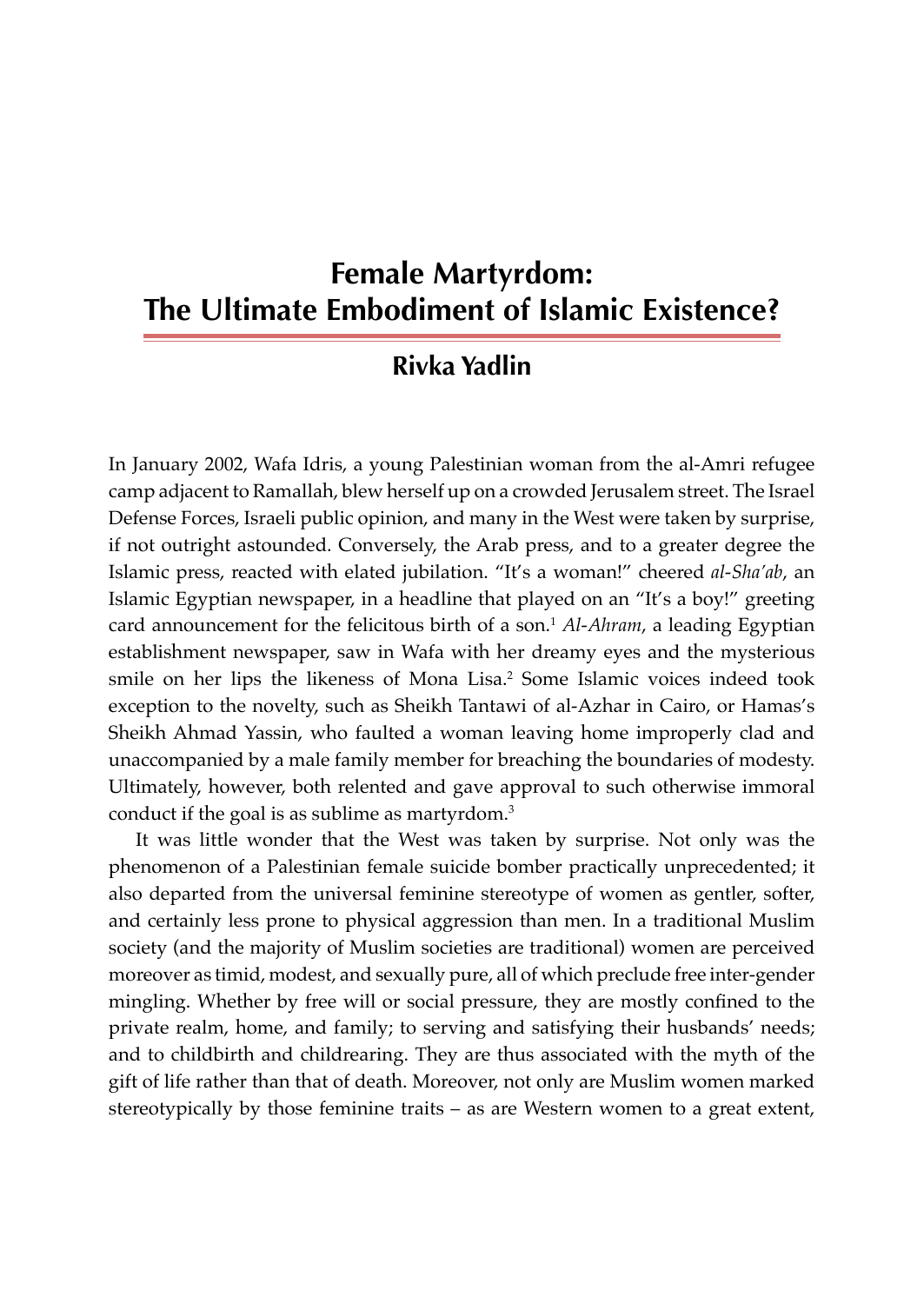even in the days of the emerging Alpha Woman – but such traits and roles are also perceived as a social and religious commandment, which has been both internalized by women and harshly enforced by their social environment.

Thus, the chorus of responses to this watershed event, which no sooner became a phenomenon as more women followed in Wafa's footsteps, both as planners of attacks and as suicide bombers themselves, showed a marked tendency to cast it as an aberration. This phenomenon involved women ostensibly unable to marry or give birth, or who went astray and were bound to die in any event – in short, such as were marginalized by normative society. Typologies that emerged from research conducted in Israel on suicide bombers have highlighted the prototype of the exploited individual (with women figuring frequently among the ranks of the exploited), whereby deviations from society's behavioral norms are singled out as leading to suicide bombing.<sup>4</sup> Miriam Cooke of Duke University, a prominent feminist researcher and activist for the emancipation of women in the Middle East, concluded that female martyrdom must be accounted for by a total despair of the Arab woman in the struggle to empower herself against the US, the old colonial forces, and her husband. Shibli Telhami of Maryland University and the Brookings Institute found evidence in the participation of women in suicide terrorism (prior to the participation of Hamas women) for the secularization of the phenomenon. In any event, suicide bombers, especially female, are portrayed as coming from an aberrant and marginal background.<sup>5</sup>

All this, however, is in the eye of the Western analyst. A largely different perspective emerges when the case is viewed from the other side, examined within the existential environment of these young women. Some of the points linking the female martyrdom phenomenon to the background of the women have also been cited in Israeli research, namely, that the foremost condition facilitating martyrdom is a favorable social environment and sympathetic media that disseminates favorable information within the supportive society.<sup>6</sup> Societies as a rule will support a certain conduct when it is consonant with the relevant normative mindset and consciousness. This mindset, represented today by the principal spokespersons of Muslim societies, increasingly propounds an Islamic way of life that may be unassociated with political motives and is merely promoting piety and following the religious laws for daily conduct. Oftentimes, however, it is interwoven with support for the war effort, with the Palestinian dimension at the center joined by the campaign against those hostile to the interests of the Islamic nation. Within this atmosphere of destiny and a holy war, death gains an aura of inspired creativity, glorified in the context of expressions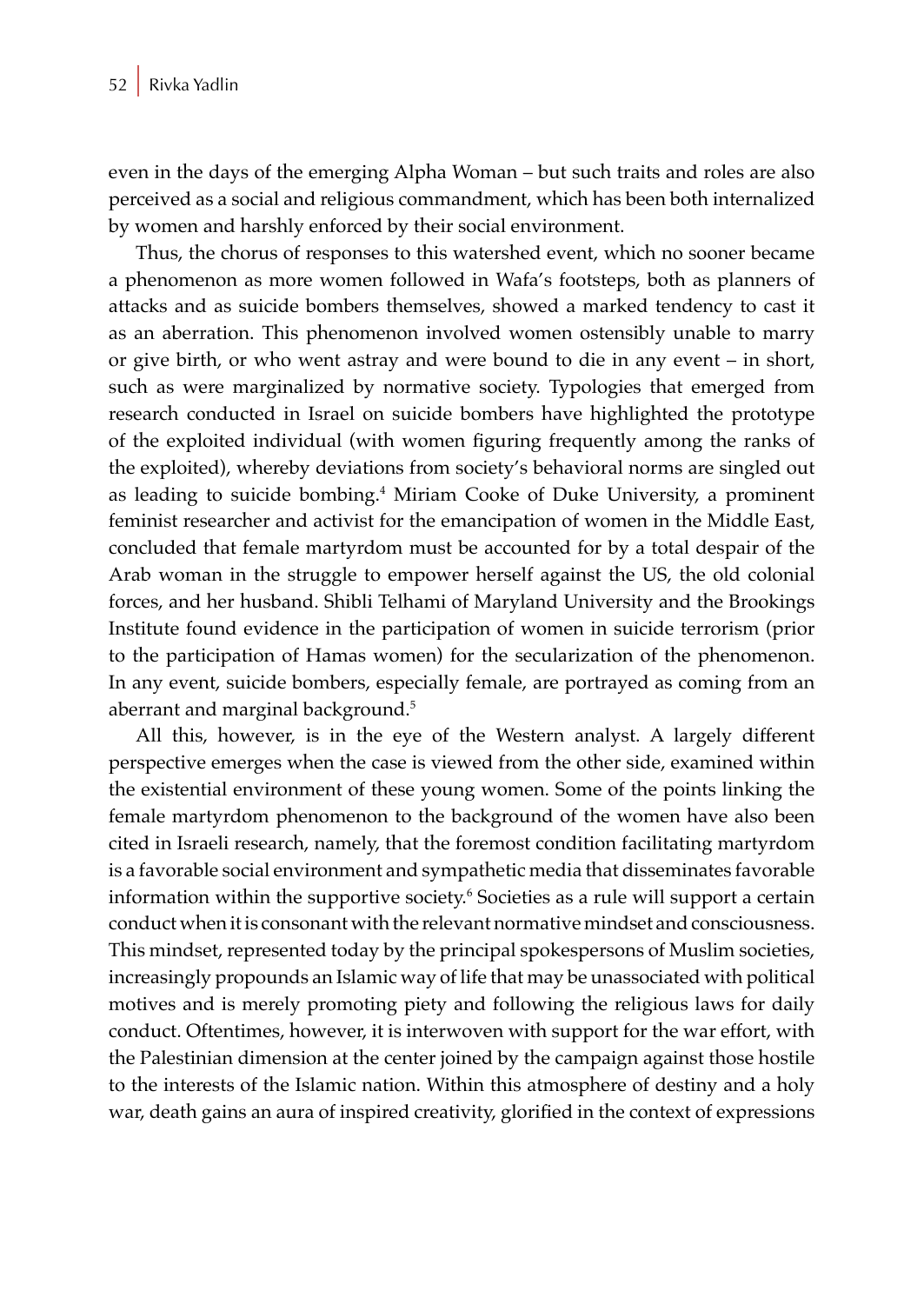such as "the art of death," "the death industry," "the death aspiration," or "betrothal in death." A culture of self-sacrifice is constructed with the martyrs as culture-heroes, the *shahid* and his family thus enjoying great prestige and admiration (not to speak of material reward) within both their immediate surroundings and broader circles informed by the media all over the Arab/Muslim world.<sup>7</sup>

The emergence of women martyrs caused no difficulty in the narrow Muslim social liberal circles, since the war effort is of supreme importance on their agenda, and men and women should in any case be equal participants. Nawal al-Sa'adawi, an anti-Islamist Egyptian pan-Arab activist and feminist, has supported female suicide bombers in the course of the current dispute over the definition of terrorism:

Israel and the West call resistance operations "terrorism." . . .Are we to castigate those who fought with their own bare hands and died [doing so]? Are we to criticize a woman who loads herself up with explosives, blows herself up, and dies? Are we to castigate her for having blown herself up after having seen her father and her brothers killed? If I were in her place I would load myself up with dynamite and blow myself  $up. \ldots$  How can I castigate the victim?<sup>8</sup>

More significantly, however, Islamic gatekeepers from various circles and countries (e.g., Sheikh Ali Abu al-Hassan, head of al-Azhar's Religious Ruling Committee – "Fatwa Committee"; the Tabligh Movement; and the al-Qaeda mouthpiece) soon joined in supporting women martyrs under the religious ruling that all of Islam's wars are just and holy wars.9 Evidence is brought forth from the Qur'an, which addresses men and women as one (33:35), and the legacy of the prophet, who said that if a Muslim country is attacked by an enemy, the obligation to wage war – the jihad – applies to each and every Muslim (*fardh 'ayn* – an individual obligation, rather than *fardh kifaya*h – a collective obligation). Accordingly, a person does not fulfill his/her duty through the actions of the Muslim collective, and a woman is obligated to go to war, even without permission from her husband. Further evidence and legitimization is drawn from the example of women in early Islamic history, such as 'Aishah, wife of the prophet, who led tens of thousands in the Battle of the Camel; Safiyyah, his cousin, who killed and beheaded a Jew from the Qurayzah tribe; and several other daring brave women who took part in holy warfare.<sup>10</sup>

The phenomenon of Palestinian female suicide bombers is hence relatively new, somewhat problematic, and calls for special reasoning, but nevertheless widely accepted and endowed with legitimacy. Can this be taken as an indication of the penetration of Western values into Muslim society, and a step towards the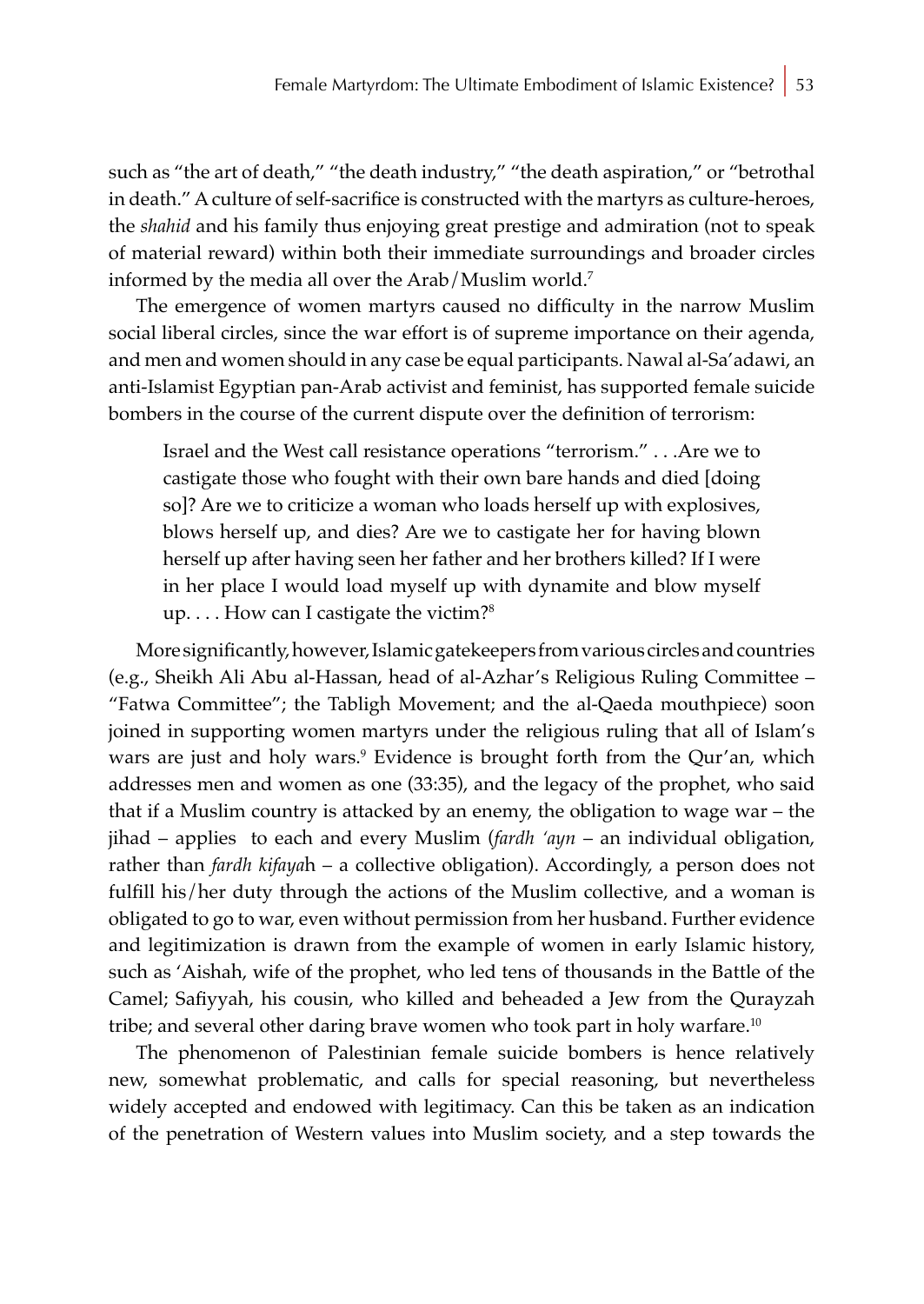empowerment of women according to Western criteria, as stated with satisfaction by Western observers? If a woman can choose her death, can she henceforth also be free to choose the way she lives?<sup>11</sup>

Further consideration of *al-Sha'ab*, the Islamist publication cheering under the headline "It's a woman," indicates otherwise. What was the jubilation about? Was it merely about a victory and reinforcement of the ranks, as might indeed be concluded from the newspaper's words: "It's a woman who taught you today a lesson in heroism, that taught you the meaning of jihad; it's a woman who wrote in letters of fire the war of a holy sacrifice, which struck fear into the heart of the enemy entity." Reading on, however, the cardinal message presents itself: "It's a woman who is showing you today, Muslim women, the meaning of true freedom, with which women's rights activists have tempted you…It's a woman who has now proved that the meaning of women's liberation is to free their body from this world's trials, and to accept death with a powerful brave embrace." An Egyptian sociologist linked with the Muslim Brotherhood expands on this theme (note the mirror image of Western views concerning marginality):

The West has already grasped that all the money it spends in order to distort the consciousness of the Muslim woman, and to make her think that her body and needs are the most important thing… is money wasted. Women mobilized by the West… are unable to influence women in any Arab country. All their talk about women's liberation, equality with men, and their right to libertine conduct, exposing their bodies, flaunting their feminine allure, and similar matters discussed at symposia funded by America and the West falls on deaf ears, except for a small marginal group of superficial women who have lost all hope.<sup>12</sup>

Even the establishment Jordanian newspaper *al-Dustur* echoes this line: "The Arab woman has taken her place and her dignity. It is the women's rights activists in the West who robbed women of their right to be human, and viewed them as bodies without souls. . . . Wafa Idris, like the rest of the young women of her generation . . . did not carry makeup in her suitcase, but enough explosives to fill the enemies with horror . . . . Wasn't it the West that kept demanding that the Eastern woman become equal to the man? Well, this is how we understand equality."<sup>13</sup>

Hence the approval and support extended to female suicide bombers is not merely blessing the enhanced war effort. The jubilation is about the confirmation of the path outlined for women by Muslim society, and the emergent proof that Muslim women reject consistent Western pressure that they be given Western-style freedom.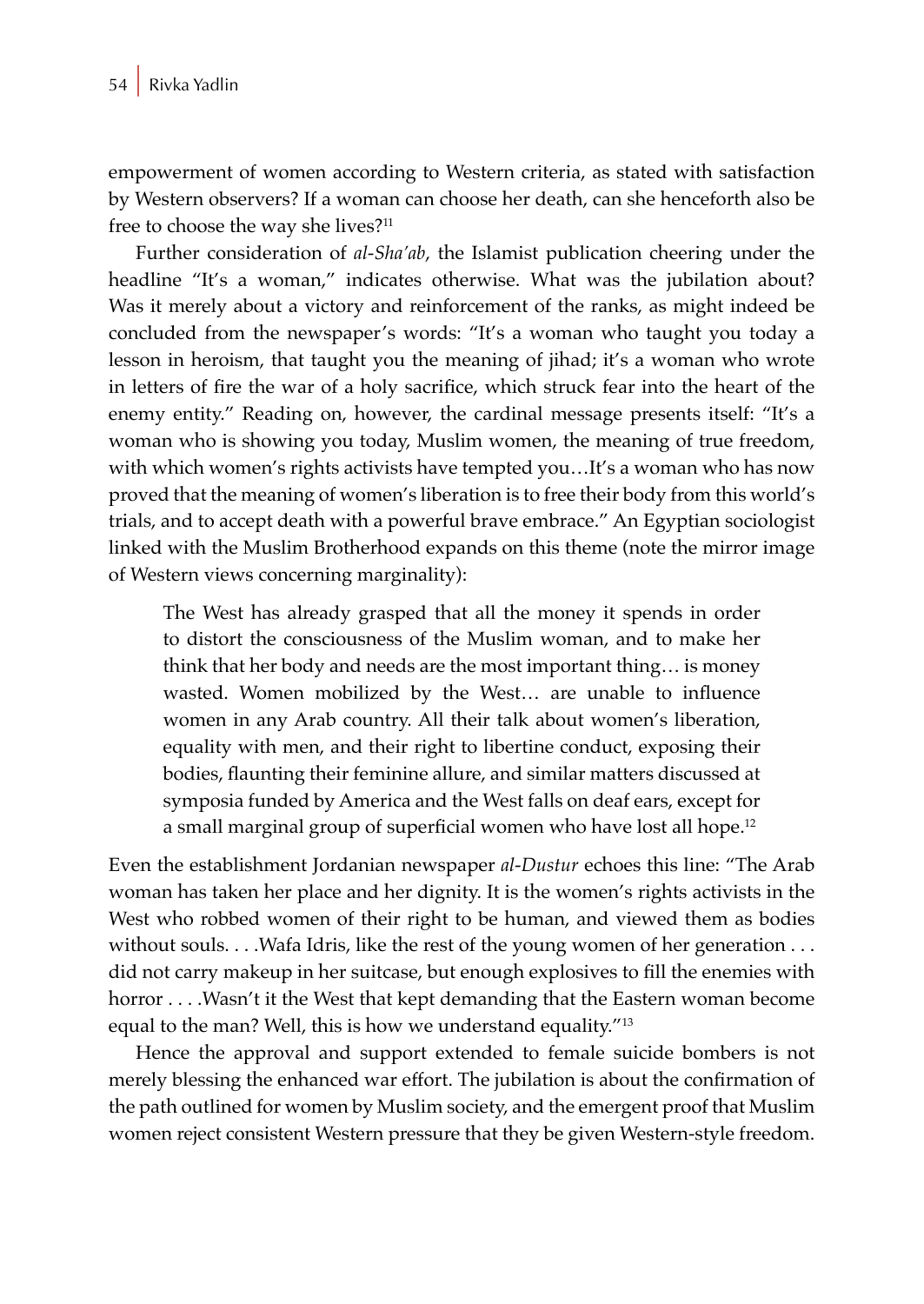A demand of this sort is widely considered not only as despicable and corrupting, but moreover as an attack on the Islamic order – a Western imperialist assault on the Muslim mind and its value system.14 The majority of female Muslim activists are aware of the prevalent aversion in society to Western feminism and are even party to this aversion, and therefore maintain that the way to improve women's status within society and the family is within the dominant normative order. This is done by introducing into Muslim annals the "Her Story"15 – history viewed through the role of women, thus magnifying that role; and through an alternative interpretation of the canonical sources and biographies of Muslim women, a method notably pursued by Fatima Mernissi, an activist feminist professor of sociology from Morocco.<sup>16</sup> Following a similar strategy, Islamist female activists exhibit in the conduct of their daily life both a principled rejection of Western values and the internalization of their role as guardians of Muslim authenticity.17 What Muslim women say by embracing the existing order is: we don't want to – or cannot – adopt your way. We have our own way that is superior as well as effective, based on rational causality that derives from our basic principles and is accepted by society.

Their strategy has proven effective. Accepting the injunctions of Islam, whether in theory or in practice – such as adopting the hijab, the new version of Islamic dress – lifts the ban on female visibility in non-familial male society, frees women of their exclusive assignation to the private sphere, and affords them a foothold, freedom of movement and activity, and even authority in the public sphere, though short of the ultimate top position in government. Indeed, the more groups and organizations are closer to Islam, the more they encourage their women to participate in public activities.18 Their dissent from the Western version of libertine feminism, which in addition to subverting morals positions women against men, mitigates the threat it poses both to the aspiration for cosmic purity that hinges on female conduct as well as to the patriarchal order in the family (even if this is not explicitly stated), and to the Muslim conception of the harmonious society composed of mutually complementing camps, male and female.

However, Muslim public discourse does not stop at ousting the West from its position as a benchmark for universal values. That would merely constitute parochial disavowal and limiting the validity of Western values to the realm of the Western world as a product of the specific course of Western history, falling short of its essential refutation. It would mean that it is right for them, but not for us – but not constitute a fundamental denial. Islamic spokesmen have previously attempted to refute the Western viewpoint but mostly in connection with its secularism,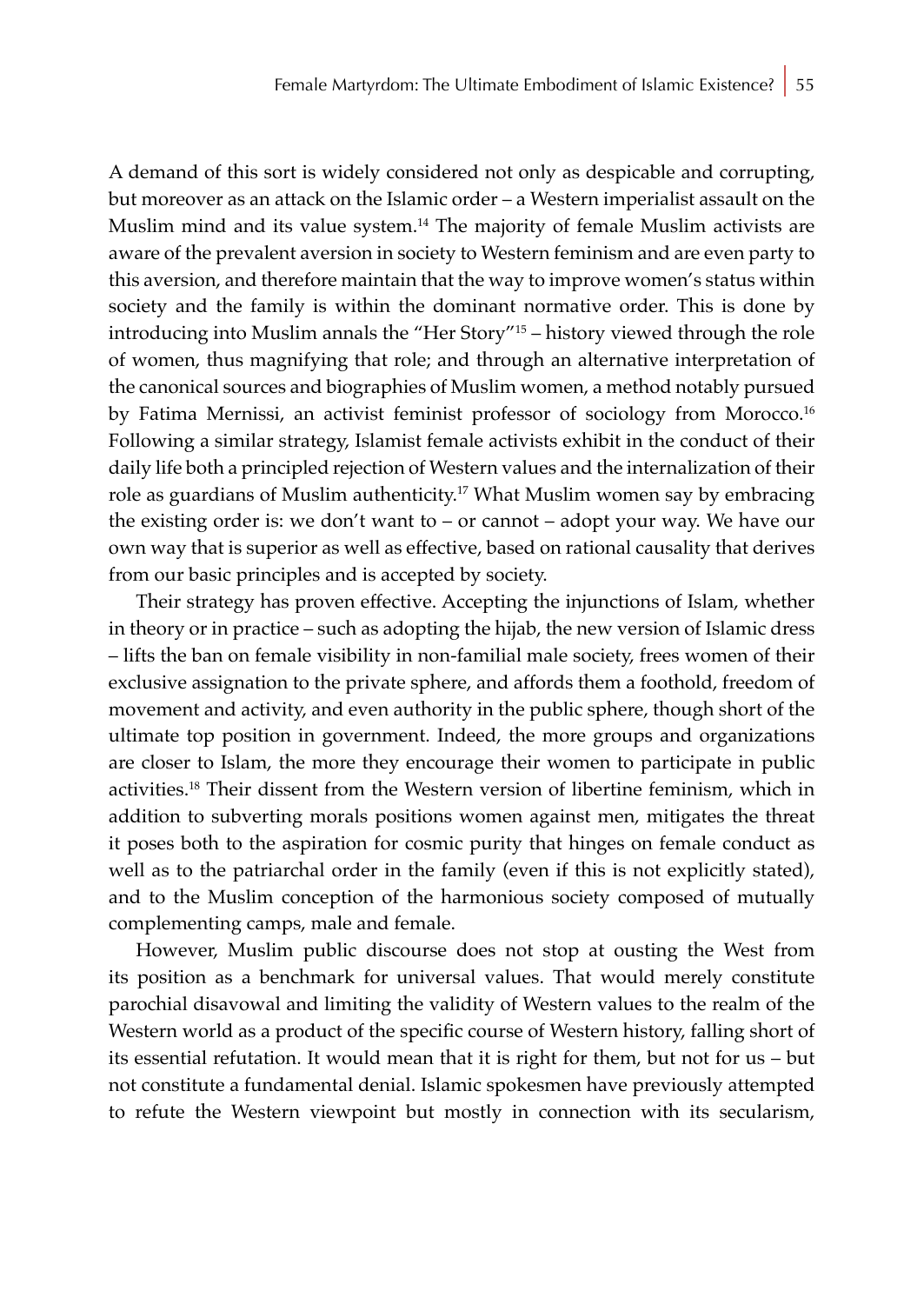claiming that it makes the entire world order dependent on man, who is fickle and ephemeral.19 Increasingly however, whether as a reaction to the Western "assault" or the confidence gained by subaltern cultures in the time of multiculturalism, Muslim (not necessarily Islamic) discourse now pushes further, and tries to debunk Western liberalism and its claims concerning Muslim women, not merely through the use of the limited parochial rationalization of Islam, but also on the home court of Western discourse, using the latter's own tools. This method poses a more defying challenge to a broader public, including the Western world.

A model example of this trend is Saba Mahmood, an Egyptian-born Muslim feminist, anthropologist, and scholar of religious movements, well-regarded and highly active in the top level of Western academe (Princeton, Chicago, and Cambridge). Mahmood challenges Western liberalism on the whole, $20$  asserting that it is a mistake to assume that human agency (a sociological term connoting the ability of autonomous human action to achieve self-fulfillment – a cornerstone of the definition of freedom in Western liberal philosophy) necessarily means an internal personal and natural aspiration of an individual for freedom and quasi-Promethean self-construction. It is a mistake to assume that human agency is the drive to rise up against authority and, as far as women are concerned, defy the structures of male control.

This mistaken assumption triggers deprecatory reactions by feminists across the political spectrum regarding the support and participation of women in the Islamic movements. A common allegation is that these women are held captive in a widespread patriarchal plan, and that if they were released from their shackles, they would naturally express their instinctive abhorrence of the traditional Islamic practices by which they are bound, particularly at a time in which the opportunities for freedom are so great. The fact is, according to Mahmood, that at the heart of Muslim women's conduct lies the principle of *sabr* – the well-known concept of patience.Thus accepting polygamy, for example, is not considered by pious Muslim women as submission to injustice, but rather a demonstration of the virtue of *sabr*. Even more conspicuous is the issue of the hijab. Many studies, including those by Muslim feminists, define the desire to wear it according to the researchers' own criteria, hence reaching the conclusion that the motive is social protest, economic need, alienation, or utilitarian strategy. The reasons cited by most veiled women – morality, religion, and values – are dismissed as the imageries of oppressed people.

Wrong, says Mahmood. These responses are based on the assumption that in order for an individual to be free, her actions must be the consequence of her own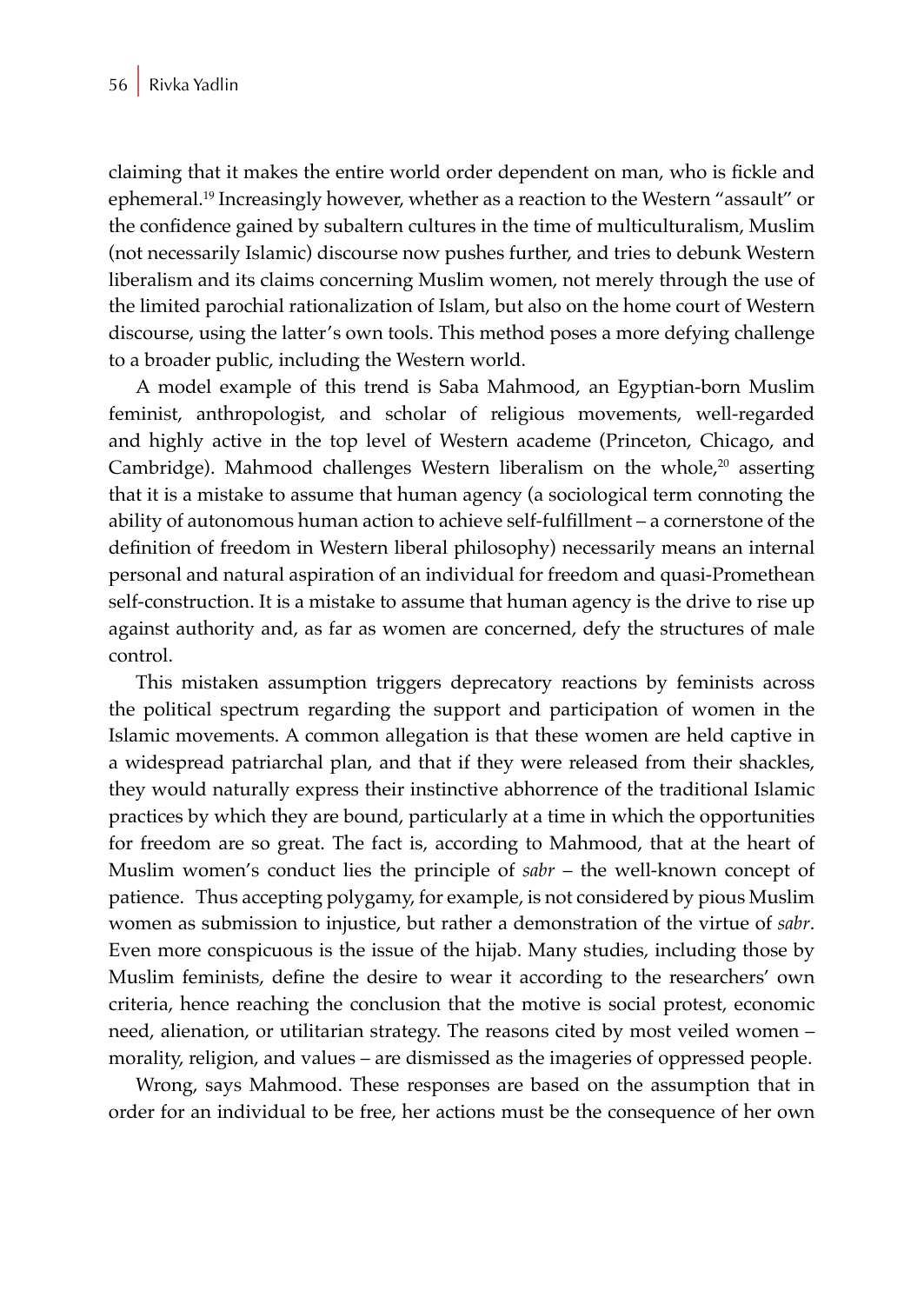will, not of customs, tradition, or plain enforcement. However, she argues, it is logical to assume as well that it is possible that the autonomous will of an individual and its self-realization are directed towards non-liberal goals that are consistent with customs and tradition. It is likewise logical to assume that it is possible that an active and autonomous human agency aspires not necessarily to progressive goals of change and rebellion against social conventions, such as wearing jeans and dying one's hair blue, but to finding purpose, value, and pride in an effort to preserve tradition and stability and embody them in the appropriate way of life.

The liberal view regards this as the internalization by women of their (oppressive) socialization. It is possible, however, to regard it as an active will to adopt the standards set for women by divine commandment, and make them their own through both external behavior and the construction of a coherent spiritual stance that is entrenched and integral to the point where women feel true discomfort when values relevant to women are not applied. This discomfort applies not only to the conduct of the individual herself, but also to the behavior of the surrounding society, behavior that reduces the meaning of Islam to an abstract system of beliefs that does not directly affect the daily life of the individual – how to dress, how to speak, which hobbies are proper, how to invest money, and what form public discourse should take. It can be a process of a conscious effort to reorient aspirations by creating harmony between internal motives, external actions, tendencies, and emotional states through repeated practice of moral deeds.

Furthermore, drawing on Michel Foucault, Mahmood argues that power should not be understood merely according to the simplistic binary model of domination/ submission. The ability to act is created and made possible by given relationships of submission that are not necessarily passive. It is composed of struggle, effort, and achievements. Power in this sense is the way in which someone carries out acts on his/ her thought, body, behavior, and modes of existence in order to achieve a certain state of happiness, purity, wisdom, soundness, or eternal life. According to this definition, resisting a relationship of domination is only one form of appropriating an active human agency; forms of accepting domination and hierarchy may also achieve such a state. The Muslim piety movement, researched by Mahmood in Egypt, assumes the existence of a divine plan for human life, as expressed in the Qur'an, its exegeses, the model of the prophet and his companions, and the moral laws derived from them, and every individual must strive, with no legal or other compulsion, to realize this plan. In a context in which there is no separating line between the aspirations of the individual and the conduct enjoined by society, submission to certain forms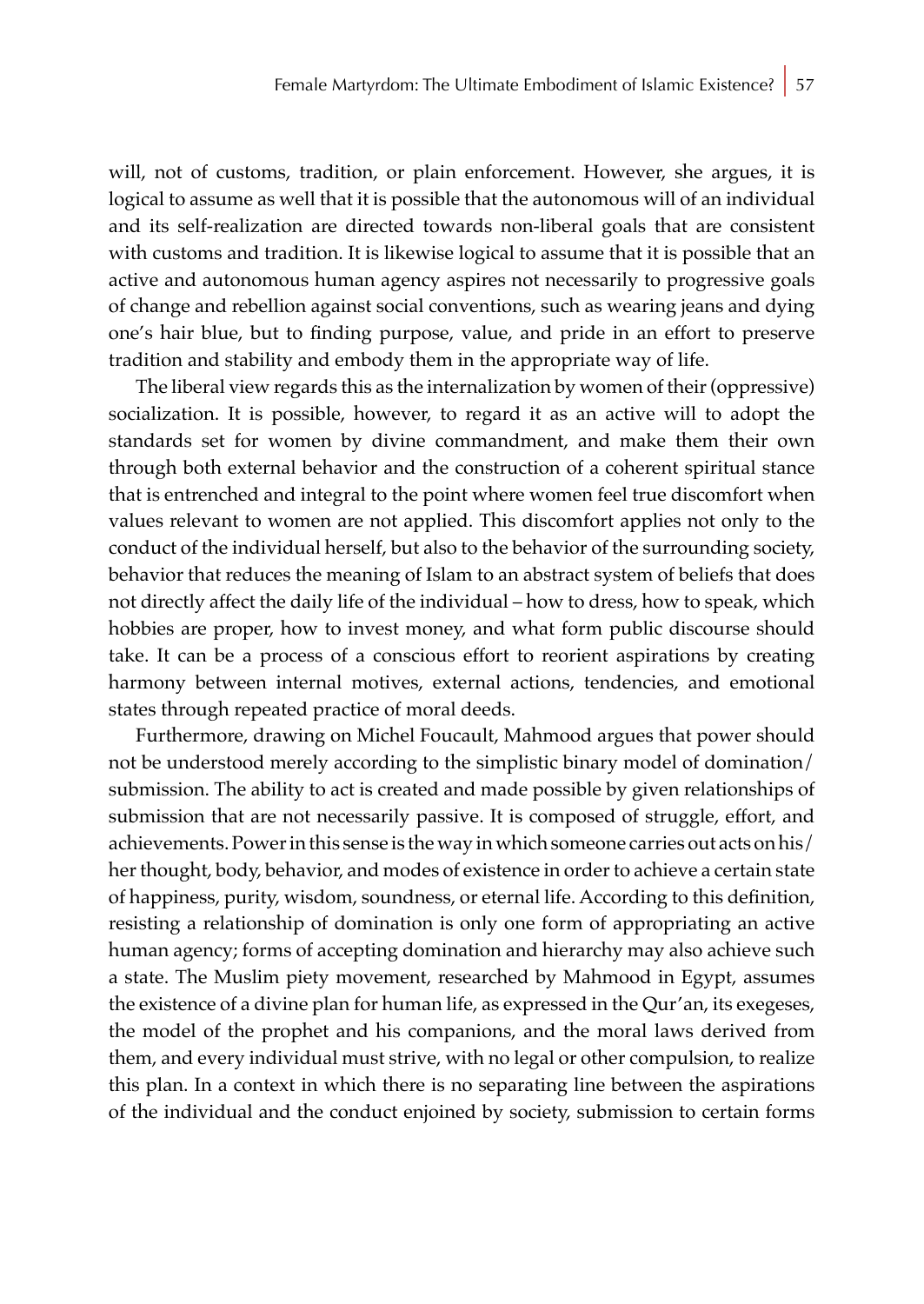of external authority is a necessary condition for realizing an individual's potential, i.e., constituting an active human agency.

Mahmood furthermore suggests that the formative role of the social context of the individual should be considered in a major way. The individual and her conduct are themselves a product of sanctioned traditions that far exceed in their logic and power the consciousness of the individual formed by them. It is not possible to identify a universal range of a human activity – such as "resistance" – outside the framework of the ethical and political conditions where such activities gain their particular meaning.

Mahmood's argument does not directly address the phenomenon of female suicide bombers, but neither does it restrict its conclusions to the researched group of the Egyptian Piety movement and may be applied to the issue at hand and offer an additional angle for analysis. First, in Palestinian society, as in Arab/Muslim society in general, religious devotion is an organizing norm for the ideals the society uplifts. The ideal of women's status and proper conduct, especially when intertwined with a strong national sentiment and intense mobilization to glorified warfare for a concrete and immediate goal, situates female martyrs in the center of the social consensus, rather than the margins. Second, the aspiration for the embodiment of the Islamic ideal of existence that emerges in Mahmood's research may be applied as well to the Palestinian martyrs, who perform the ultimate embodiment – the sacrifice of their body. The plausibility of their act as an autonomous choice for self-realization through acceptance of the prevalent norms in their society, and perhaps most importantly the formation of their autonomous consciousness by their society, further situates them in a consensual position, rather than in one motivated by aberrancy.

The Western liberal view may find it difficult to accept Mahmood's claim concerning its own relativity and the partial role of its secular morality and rationalism in containing the modes of worthy human creativity, even when it relies on Western philosophers such as Pierre Bourdieu, Foucault, and a number of the most prominent Western feminists.21 This liberal view, however, should take notice of this trend as a demonstration of the firm tendency in Muslim discourse to reject Western views on women's liberation, as well as other liberal Western views – such as democratization – and the ensuing Western demands and pressures for social and political change. It should also take notice of the fact that this rejection is intensifying and becoming more self-confident, no longer challenging out of the periphery of Muslim orthodoxy, using Islamic parochial rationale, but rather in the heart of the Western public sphere, using what the West considers to be universal terms.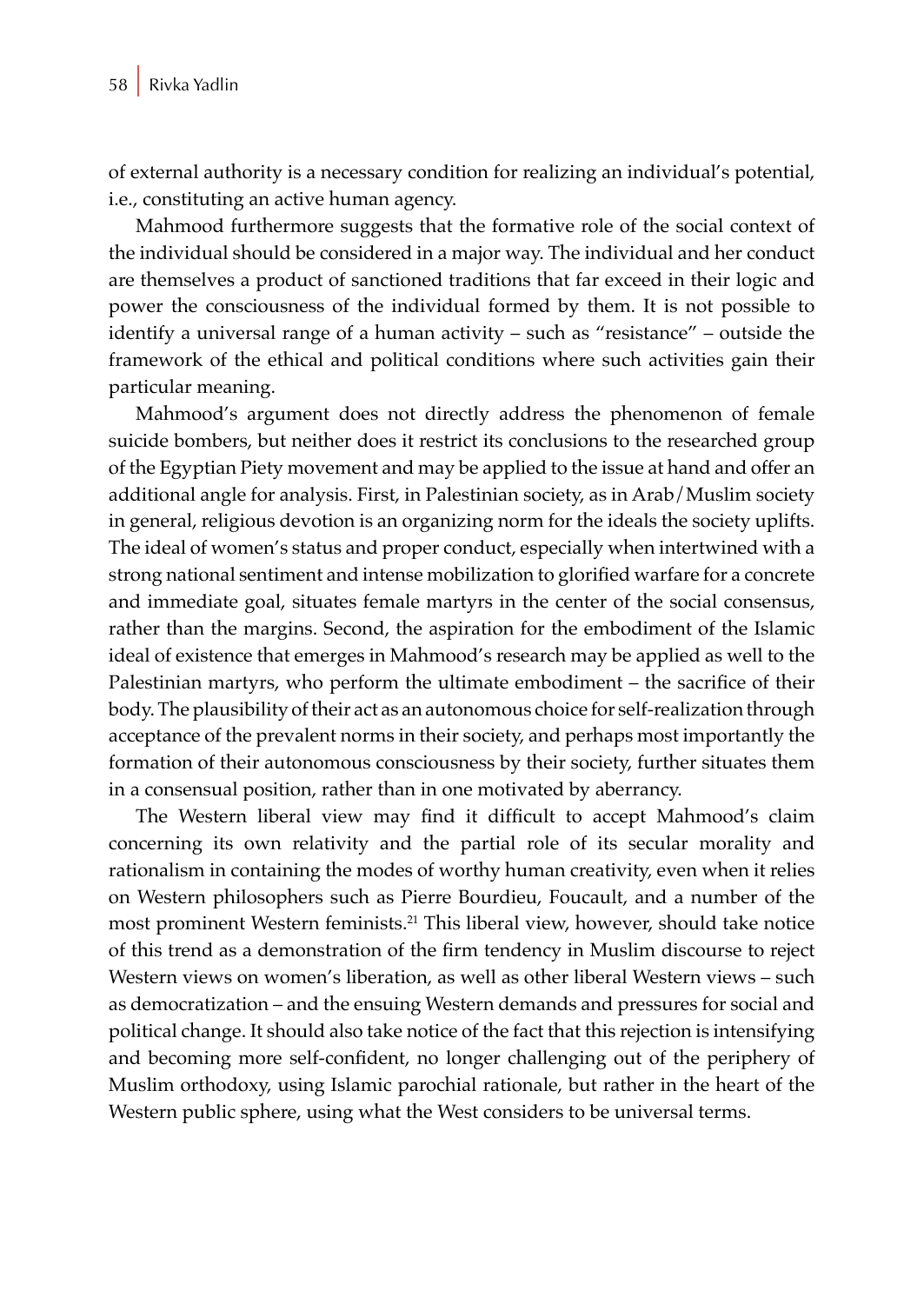Western researchers may find it easier to accept the claim made by subaltern cultures as well as by certain Western researchers, specifically anthropologists,<sup>22</sup> that in order to observe in an informed way the conduct of the "other," even if "lacking" according to their Western judgment, one must relate to the formative surroundings of the individual as a major factor in understanding her conduct. Furthermore they may not find it difficult to agree that if the individual in question were formed by her surrounding culture, it would include what she may consider as her autonomous choice. The ability of Western researchers to observe traditions that are different from their own from within those "other" traditions, while putting aside their own entrenched traditions and logic, may be an important contribution to a better understanding of action and political processes in those cultures.

### **Notes**

- 1 *Al-Sha'ab*, February 1, 2002, quoted in MEMRI, *Inquiry and Analysis Series* no. 84, February 13, 2002.
- 2 *Al-Ahram*, February 10, 2002, quoted in MEMRI, *Inquiry and Analysis Series* no. 85, February 14, 2002.
- 3 *Al-Sharq al-Awsat*, February 2, 2002.
- 4 See Anat Berko, *The Path to the Garden of Eden* (Tel Aviv: Mishcal, 2004) [Hebrew] and Shaul Kimhi and Shmuel Even, *Who are the Palestinian Suicide Bombers?* JCSS Memorandum no. 73, Tel Aviv: Jaffee Center for Strategic Studies, 2004 [Hebrew]. In addition to the examples of the particular women brought there, women can be viewed under the prototype of the exploited individual, the second of the four typologies in the latter study.
- 5 Arts @ Sciences and Trinity College News, June 30, 2003, www.aas.duke.edu/news/ faculty/cooke.php; and Libby Copeland, "Female Suicide Bombers: The New Factor in the Mideast's Deadly Equation," *Washington Post*, April 27, 2002.
- 6 Kimhi and Even; and Reuven Paz, "Suicide and Jihad in Radical Palestinian Islam: The Conceptual Side," Tel Aviv: Moshe Dayan Center for Middle Eastern and African Studies, August 1998.
- 7 Barbara Victor, "Equality in Death," *The Observer*, April 25, 2004; Paz, "Suicide and Jihad in Radical Palestinian Islam," and Special Information Bulletin, *C.S.S*., March 2004; *Palestinian Media Watch Bulletin*, July 10, 2005; *al-Ayyam*, August 25, 2005, quoted in al-Jazeera special on female suicide bomber Hanadi Jaradat, MEMRI, *Special Dispatch Series* no. 966, August 22, 2005; *Palestinian Media Watch Bulletin*, August 22, 2005. Cf. also Kevin Toolis: "Why Women Turn to Suicide Bombing," *The Observer*, October 12, 2003; Avishai Margalit, "The Suicide Bombers," *The New York Review of Books*, January 16, 2003; Joyce Davis, "Women Suicide Bombers – Equality in Terror?" *The Globalist*, October 21, 2004;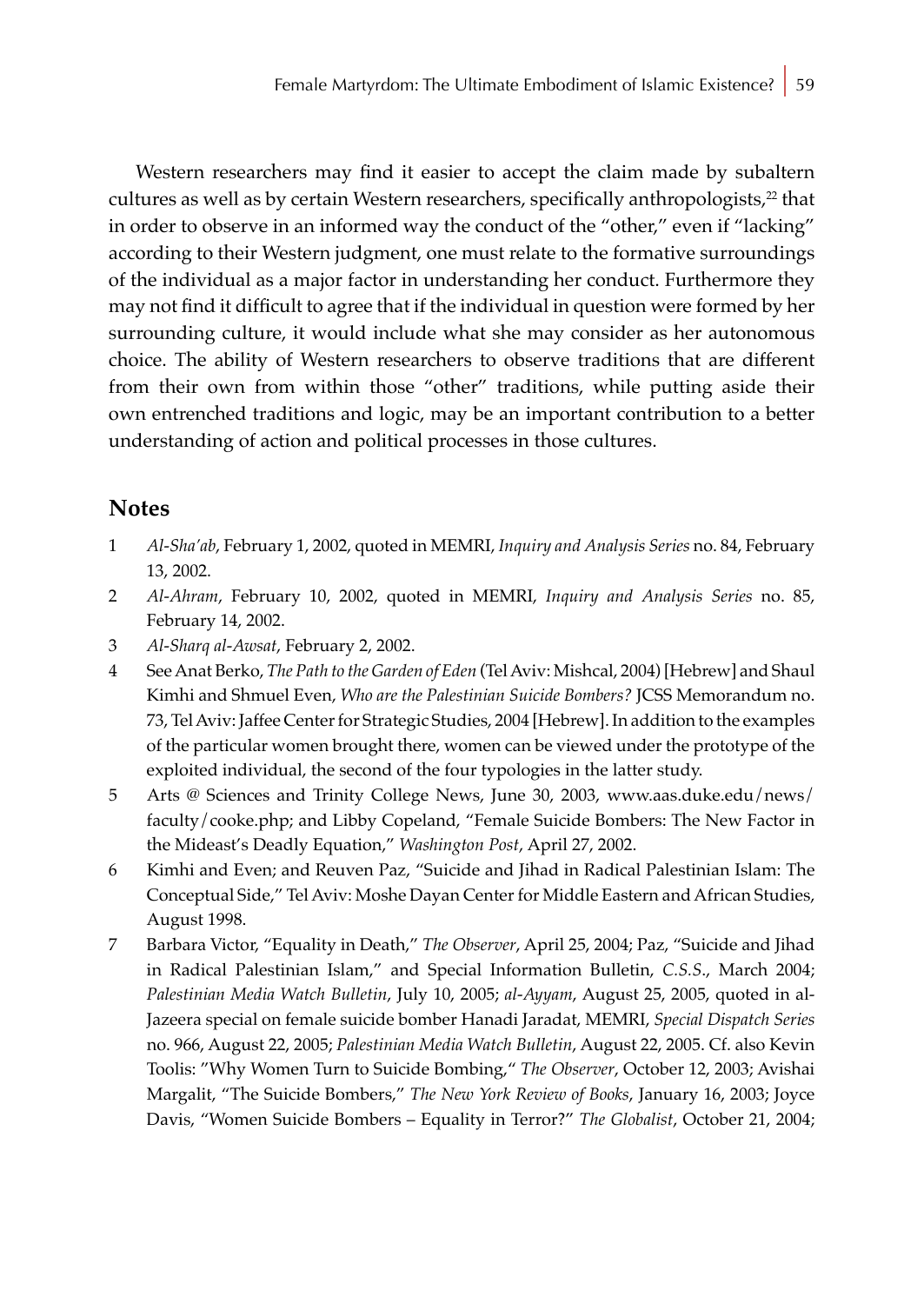Inigo Gilmore, "Palestinian Women Volunteer to be Martyrs: After the death of first suicide bomber, dozens of women are signing up for military operations against Israel," *The Sunday Telegraph*, February 4, 2002; www.lexis-nexis.com/universe/document; Itamar Marcus, "Encouraging Women Terrorists," *Palestinian Media Watch Bulletin*, March 12, 2002.

- 8 *Kul al-'Arab*, December 24, 2004, in MEMRI, *Special Dispatch Series* no. 876, March 10, 2005.
- 9 In the religious ruling by Sheikh Abu al-Hassan, head of al-Azhar's Religious Ruling Committee, and as rationalized by 'Itaf 'Alayan, who was apprehended before she completed her mission, *al Sharq al-Awsat*, February 2, 2002, quoted in MEMRI, *Inquiry and Analysis Series* no. 83, February 12, 2002. See also *al-Khansa'a*, quoted in "Intelligence and Terrorism Information Center," August 2004, and in MEMRI, *Special Dispatch Series* no. 779, September 7, 2004; and Barbara Metcalf, "Islam and Women: The Case of the Tablighi Jamaat," *SEHR* 5, no. 1 *Contested Polities*, February 27, 2996, www.stanford. edu. 'Abdallah 'Azzam, "Defence of Muslim Lands: The First Obligation after Imam," *Religioscope*, www.religion.info; the ruling on jihad for women, "Islam Question and Answers," n.d. www.islam-qa.com.
- 10 See also for example in Afaq 'Arabiyyah, January 30, 2002, in *al-Quds al-'Arabi*, January 31, 2002, quoted in MEMRI, *Inquiry and Analysis Series* no. 83, February 12, 2002; and "Courage of Muslim Women," n.d., www.inter-islam.org.
- 11 Laura Ann Trombley, "Female Suicide Bombers: The Newest Trend in Terrorism," May 8, 2002, http://www.nyu.edu/classes/keefer/joe/tromb1.html; Barbara Victor, "Equality in Death," The Observer, April 25, 2004; and Copeland, "Female Suicide Bombers."
- 12 *Afaq 'Arabiyya*h, in *al-Quds al-'Arabi*, quoted in MEMRI, *Inquiry and Analysis Series* no. 84, February 13, 2002.
- 13 *Al-Dustur*, February 5, 2002, quoted in MEMRI, *Inquiry and Analysis Series* no. 84, February 13, 2002.
- 14 Ayatollah Khomeini, quoted in D. Brumberg, "Islamic Rule and Islamic Social Justice," in R. S. Appleby (ed.), *Spokesmen for the Despised: Fundamentalist Leaders of the Middle East* (Chicago: University of Chicago Press, 1997), p. 41. For an expanded discussion on the assault of the mind, see Rivka Yadlin, *An Arrogant Oppressive Spirit: Anti-Zionism as Anti-Judaism in Egypt* (Jerusalem: Zalman Shazar Center, 1988).
- 15 Lila Abu-Lughod, *Veiled Sentiments: Honor and Poetry in a Bedouin Society* (California: University of California Press, 1996); and Evelyn Early, *Baladi Women of Cairo: Playing With an Egg and a Stone* (Boulder: Lynne Rienner, 1993).
- 16 Fatima Mernissi, *The Forgotten Queens of Islam* (Minneapolis: University of Minnesota Press, 1993); and Afshar Haleh, *Islam and Feminism: An Iranian Case Study* (New York: St. Martin's Press, 1998).
- 17 For more on this subject, see Rivka Yadlin, "Women and Islamic Fundamentalism: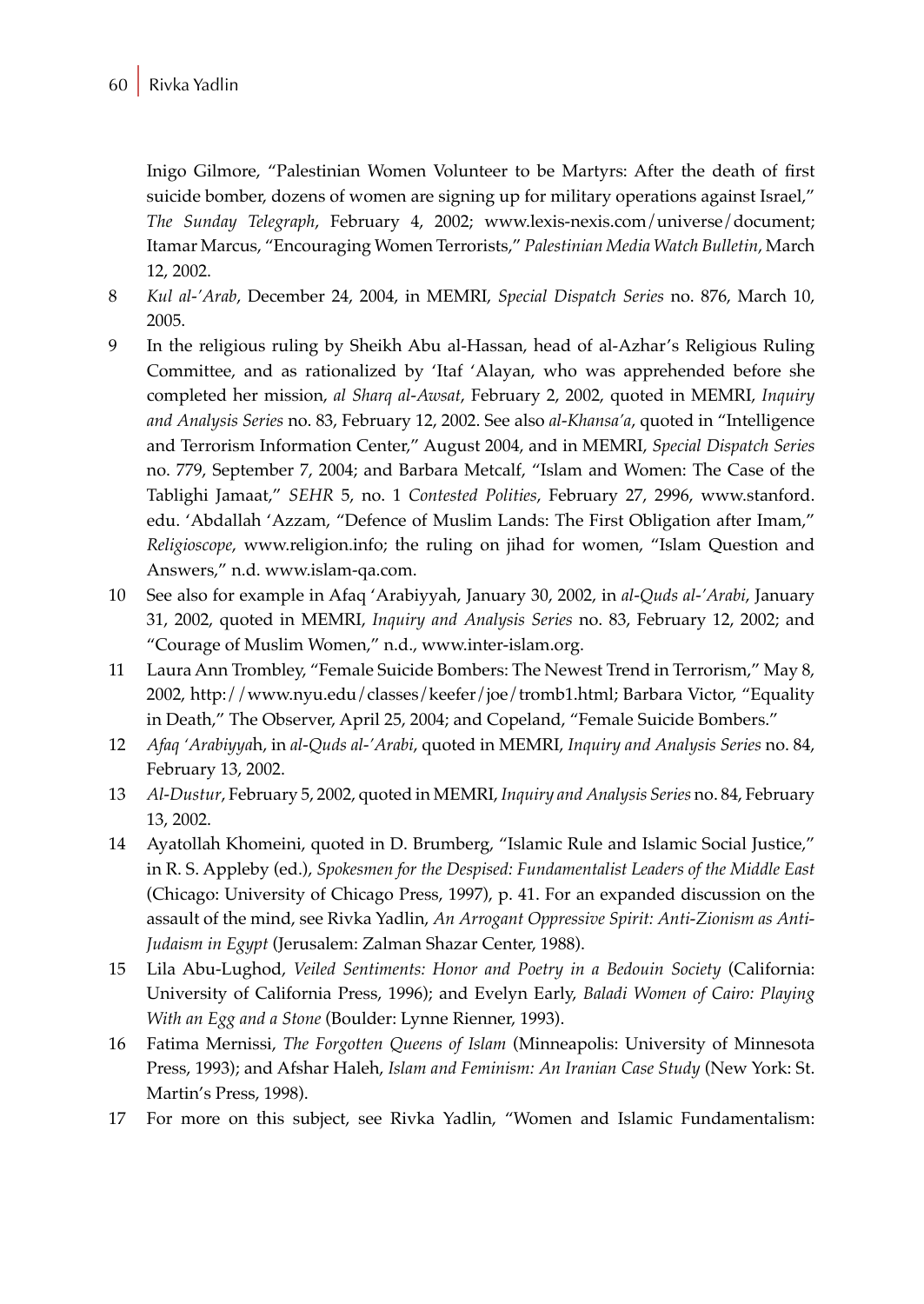Suppression or Channel for Political Activism?" in Ofra Bengio, ed*., Women in the Middle East: Between Tradition and Change*, Survey 134, Tel Aviv: The Moshe Dayan Center for Middle Eastern and African Studies [Hebrew].

- 18 Metcalf, "Islam and Women: The Case of the Tablighi Jamaat."
- 19 Cf. S. H. Nasr, *Traditional Islam in the Modern World* (London: Kegan Paul, 1990), p. 108.
- 20 The discussion of Mahmood's ideas is taken from: Saba Mahmood, *Feminist Theory, Embodiment, and the Docile Agent: Some Reflections on the Egyptian Islamic Revival*, *Cultural Anthropology* 16, no. 2 (2001):202-26; Saba Mahmood, *Politics of Piety: The Islamic Revival and the Feminist Subject*, (Princeton: Princeton University Press, 2004), chapter 1; S. Mahmood, "Questioning Liberalism, Too," *Boston Review*, April-May 2003; S. Mahmood and C. Hirschkind, "Feminism, the Taliban and the Politics of Counterinsurgency," *Anthropological Quarterly* 75, no. 2 (2002): 339-54.
- 21 Cf. Kay S. Hymowitz, "Why Feminism is AWOL on Islam," *SF Independent Media*, January 15, 2003.
- 22 Cf. B. Parekh, "The Cultural Particularity of Liberal Democracy," in David Held (ed.), *Prospects for Democracy: North, South, East, West* (Stanford: Stanford University Press, 1993), pp. 167-71; John Keane, Professor of Politics at the Centre for the Study of Democracy at Westminster University, in an interview with *al-Ahram Weekly*, no. 411, January 3-7, 1999, broadcast on MSA News, January 11, 1999; and Brian Katulis, "The Impact of Public Attitudes," in *Freedom House Report: Women's Rights in the Middle East and North Africa*, May 2005.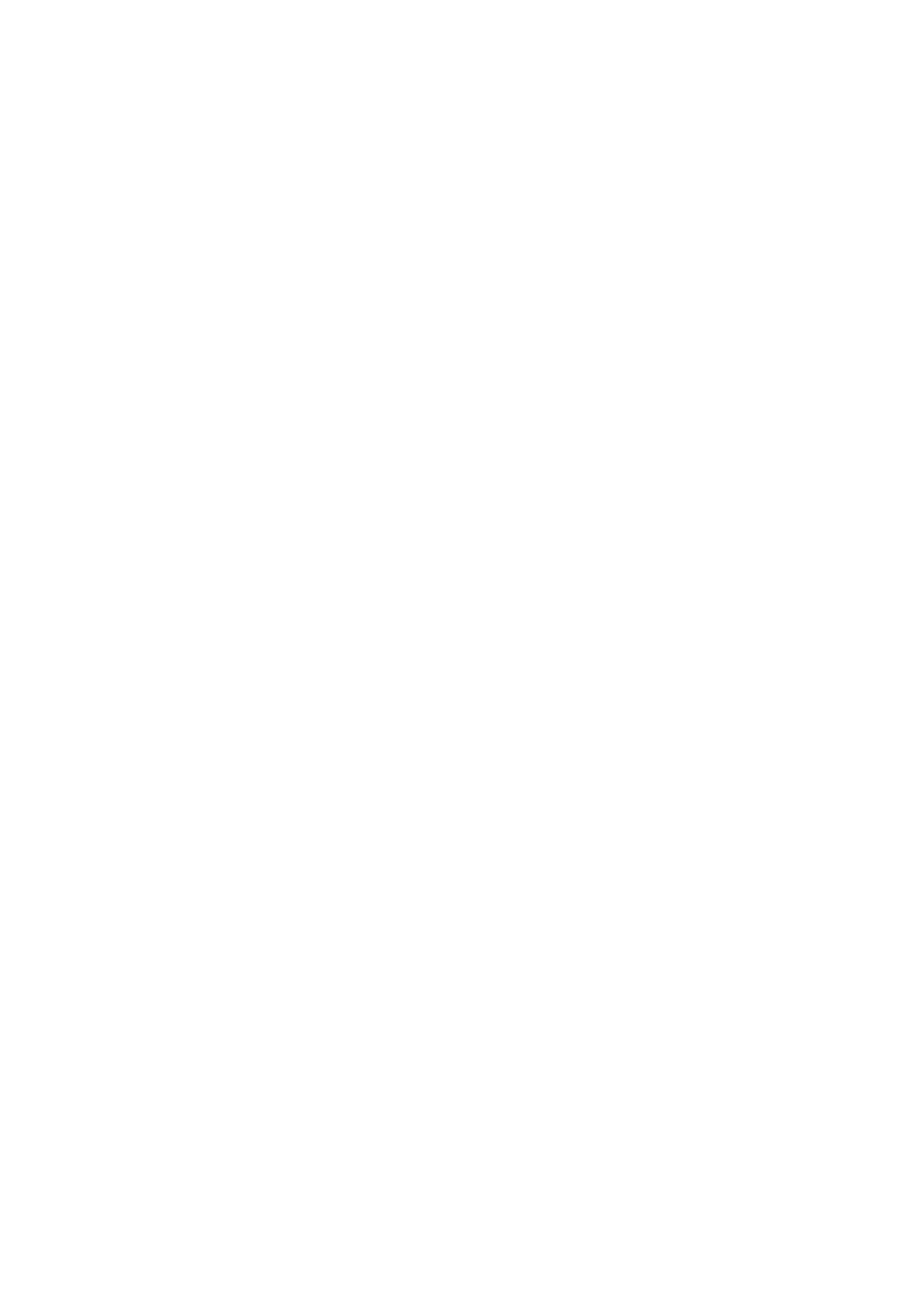# **Black Widows: The Chechen Female Suicide Terrorists**

## **Anne Speckhard and Khapta Akhmedova**

Chechnya's notorious "Black Widows" have been active since June 7, 2000 when the first Chechen female suicide bombers, Khava Barayeva, cousin of well-known Chechen field commander Arbi Barayev, and Luisa Magomadova drove a truck filled with explosives into the temporary headquarters of an elite OMON (Russian Special Forces) detachment in the village of Alkhan Yurt in Chechnya. The attack resulted in two dead and five wounded. Since then Chechen female terrorists have been involved in twenty-two of the twenty-seven suicide attacks (81 percent of the total number) attributed to Chechen rebels. There were a total of 110 bombers<sup>1</sup> in the period reviewed, forty-seven of whom were women (43 percent of the total; see table  $1$ ). $2$ 

Chechen women bombers were named Black Widows by the Russian and international press when it became clear that many were acting in revenge for the deaths of their husbands, sons, and brothers. Since the Dubrovka Theater takeover in October 2002, in which nineteen female bombers appeared in black mourning clothes with bombs strapped to their bodies, we have engaged in a particular multi-dimensional means of studying these terrorists. The first avenue involved interviewing surviving hostages who had the opportunity to observe and converse with the bomb-girded women, which provides a singular perspective on suicide terrorists. The second measure involved interviewing the women's family members and close associates in Chechnya after the death or arrest of the bombers, to construct a type of psychological post-mortem of the bomber.<sup>3</sup> The third measure was studying news reports and talking to Russian security officials involved in the investigations of such cases. To date we have a sample of forty-five interviews with family members, close associates, or former hostages of thirty-four suicide bombers, twenty-six of them Chechen female suicide terrorists.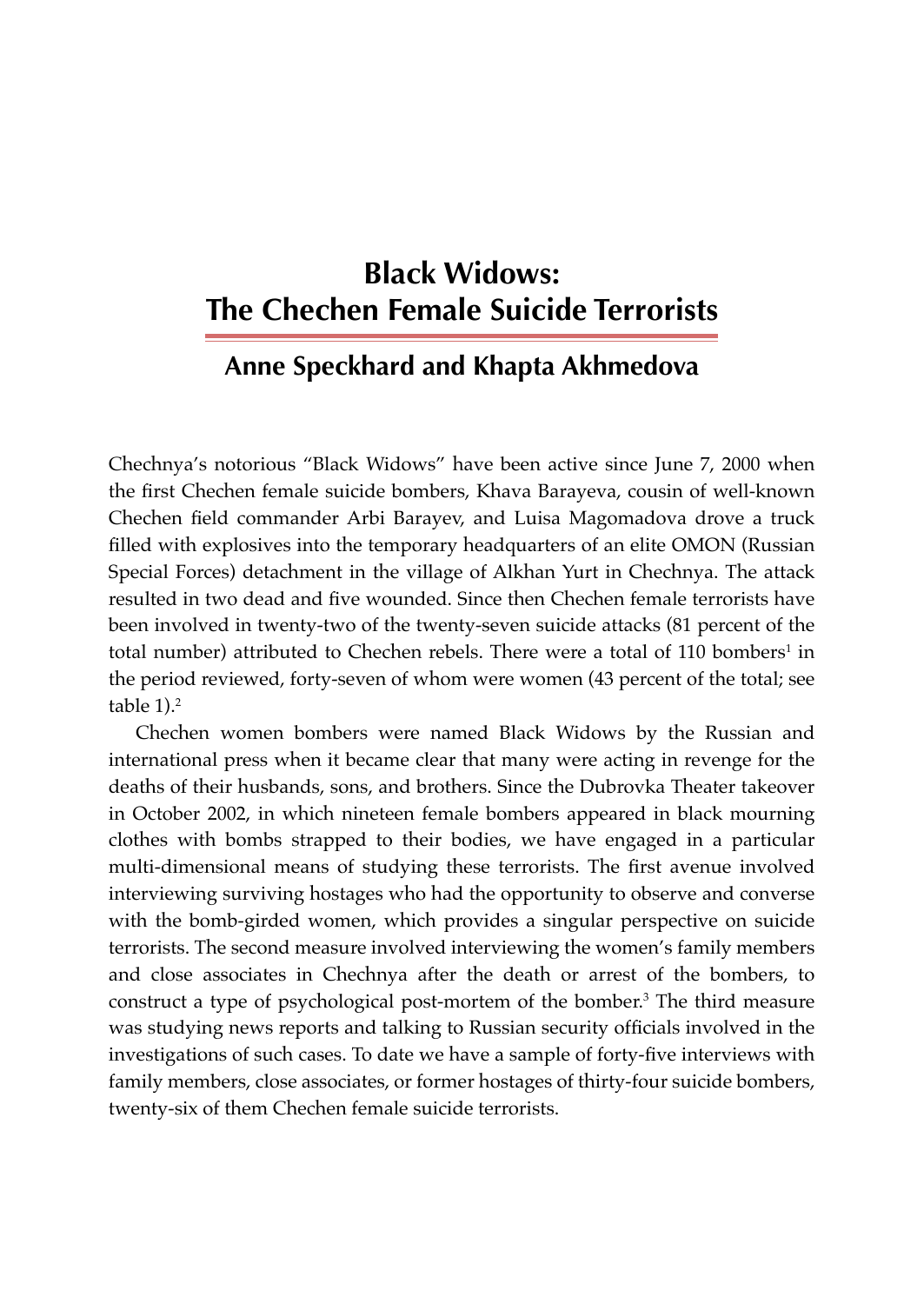|              | <b>Date</b>       | <b>Place</b>                                                                                | terrorists<br><b>Total</b> | terrorists<br>Female | terrorists<br>Male | <b>Fatalities</b> | njured<br>victims | Hostages       | Terrorists'<br>outcome |
|--------------|-------------------|---------------------------------------------------------------------------------------------|----------------------------|----------------------|--------------------|-------------------|-------------------|----------------|------------------------|
| $\mathbf{1}$ | June 7, 2000      | Chechnya, Alkhan-Yurt mlitary<br>base (Khava Barayeva, Luiza<br>Magomadova)                 | $\overline{2}$             | $\overline{2}$       | $\mathbf{0}$       | $\overline{2}$    | 5                 | $\overline{0}$ | Dead                   |
| 2            | June, 2000        | Chechnya, military checkpoint                                                               |                            | 0                    | $\mathbf{1}$       | ś,                | Ş                 | $\mathbf{0}$   | Dead                   |
| 3            | July 2, 2000      | Chechnya, military base<br>(Movladi)                                                        | $\mathbf{1}$               | $\overline{0}$       | $\mathbf{1}$       | 33                | 81                | $\overline{0}$ | Dead                   |
| 4            | Dec. 2000         | Chechnya, MVD building<br>(Mareta Duduyeva)                                                 |                            | $\mathbf{1}$         | $\overline{0}$     | Ş                 | Ş                 | $\overline{0}$ | Wounded,<br>later dead |
| 5            | Nov. 29, 2001     | Chechnya, Urus-Martan,<br>Military office (Elza Gazueva)                                    |                            | $\mathbf{1}$         | $\mathbf{0}$       | $\mathbf{1}$      | 3                 | $\mathbf{0}$   | Dead                   |
| 6            | Feb. 5, 2002      | Chechnya, Grozny, Zavodskoy<br>ROVD (Zarema Inarkaeva)                                      |                            | $\mathbf{1}$         | $\overline{0}$     | 23                | 17                | $\overline{0}$ | Wounded                |
| 7            |                   | Oct. 23-26, 2002 Moscow, Dubrovka Theater                                                   |                            | 19                   | 21                 | 129               | 644               | < 800          | Dead                   |
| 8            | Dec. 27, 2002     | Chechnya, Grozny, governmental<br>complex (Tumrievs family)                                 | 3                          | $\mathbf{1}$         | $\overline{2}$     | 83                | $<$ 200           | $\mathbf{0}$   | Dead                   |
| 9            | May 12, 2003      | Chechnya, Znamenskaya,<br>governmental complex                                              |                            | $\mathbf{1}$         | $\overline{2}$     | 59                | 111               | $\overline{0}$ | Dead                   |
|              | 10 May 14, 2003   | Chechnya, Iliskhan-Yurt, religion<br>festival (Shahidat Shahbulatova,<br>Zulay Abdurzakova) | $\overline{2}$             | $\overline{2}$       | $\overline{0}$     | 18                | 145               | $\overline{0}$ | Dead                   |
|              | 11 June 5, 2003   | North Osetia, Mozdok<br>military base (Lida<br>Khildehoroeva)                               | $\mathbf{1}$               | $\mathbf{1}$         | $\mathbf{0}$       | 17                | 16                | $\mathbf{0}$   | Dead                   |
|              | 12 June 20, 2003  | Chechnya, Grozny, governmental<br>complex (Zakir Abdulazimov)                               |                            | $\mathbf{1}$         | $\mathbf{1}$       | 6                 | 38                | $\overline{0}$ | Dead                   |
|              | 13 July 5, 2003   | Moscow, rock festival (Zulikhan<br>Elihadjieva, Mariam Sharapova)                           |                            | $\overline{2}$       | $\mathbf{0}$       | 14                | 60                | $\mathbf{0}$   | Dead                   |
|              | 14 July 11, 2003  | Moscow, Tverskaya Street<br>(Zarema Mujikhoeva)                                             |                            | $\mathbf{1}$         | $\overline{0}$     | $\mathbf{1}$      | $\overline{0}$    | $\overline{0}$ | Survived               |
|              | 15 July 27, 2003  | Chechnya, Grozny,<br>military building (Mariam<br>Tashukhadjieva)                           |                            | $\overline{1}$       | $\overline{0}$     | Ş                 | Ş                 | $\overline{0}$ | Dead                   |
|              | 16 Aug. 1, 2003   | North Osetia, military hospital                                                             | $\mathbf{1}$               | 0                    | $\mathbf{1}$       | 35                | 300               | $\mathbf{0}$   | Dead                   |
|              | 17 Dec. 5, 2003   | Southern Russian near<br>Yessentuki, train (Khadijat<br>Mangerieva)                         | $\overline{4}$             | 3                    | $\mathbf{1}$       | 41                | < 150             | $\overline{0}$ | Dead                   |
|              | 18 Sept. 15, 2003 | Ingushetia, FSB office                                                                      | $\overline{2}$             | 1                    | $\mathbf{1}$       | $\overline{2}$    | 31                | $\mathbf{0}$   | Dead                   |
|              | 19 Dec. 9, 2003   | Moscow, National Hotel near<br>Duma                                                         | $\mathbf{1}$               | $\mathbf{1}$         | $\overline{0}$     | 6                 | 14                | $\overline{0}$ | Dead                   |

**Table 1.** Summary of Suicide Terror Attacks Attributed to Chechens (June 2000-June 2005)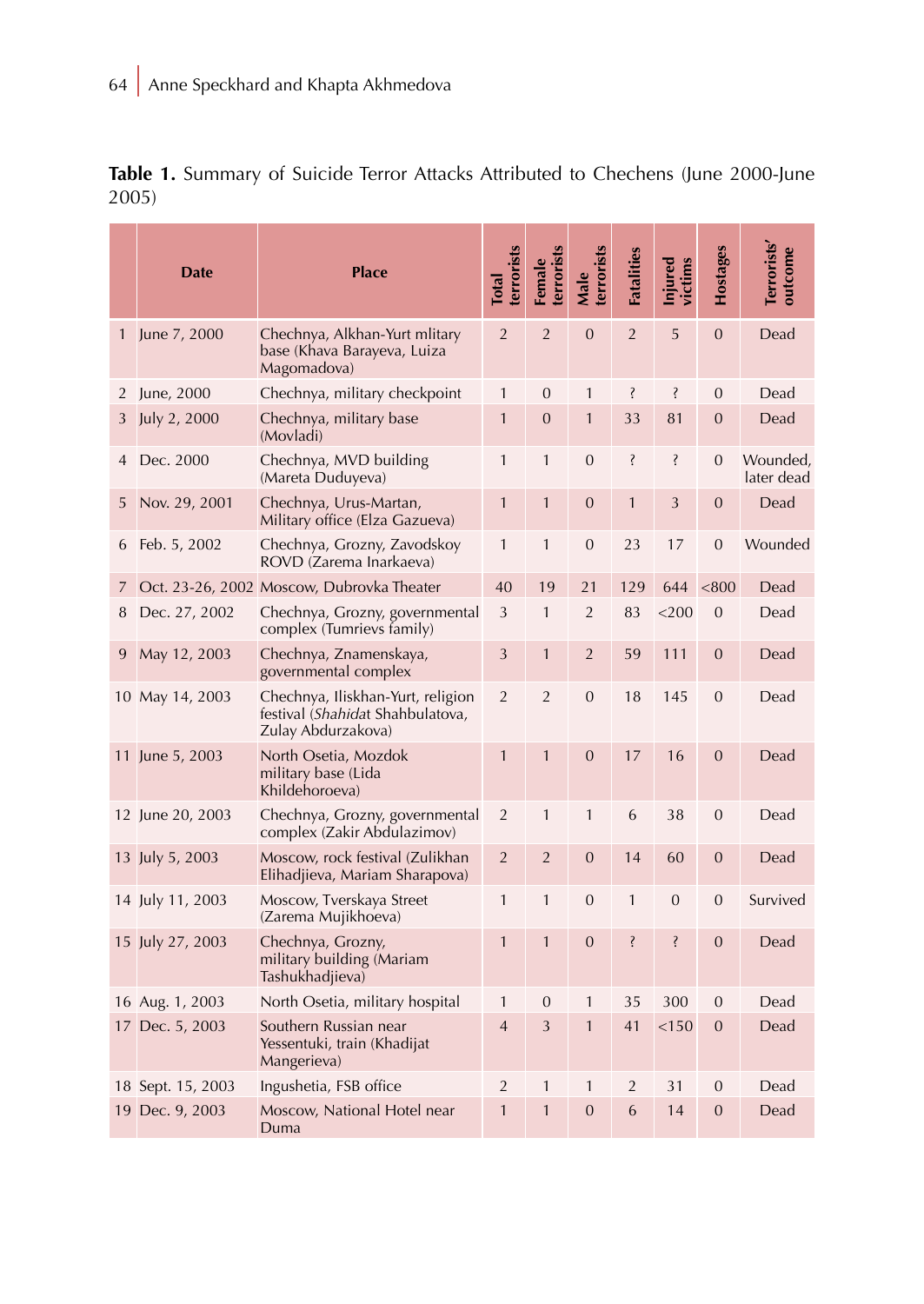|         | <b>Date</b>     | <b>Place</b>                                                      | terrorists<br><b>Total</b> | terrorists<br>Female | terrorists<br>Male | Fatalities     | victims<br>Injured | Hostages       | Terrorists'<br>outcome |
|---------|-----------------|-------------------------------------------------------------------|----------------------------|----------------------|--------------------|----------------|--------------------|----------------|------------------------|
| 20      | Feb. 6, 2004    | Moscow subway station<br>Avtozavodskaya                           | $\mathbf{1}$               | $\overline{0}$       | 1                  | 41             | < 130              | $\overline{0}$ | Dead                   |
| 21      | April 6, 2004   | Ingushetia, president's car                                       | $\mathbf{1}$               | $\overline{0}$       | $\mathbf{1}$       | $\overline{2}$ | 25                 | $\mathbf{0}$   | Dead                   |
| 22      | Aug. 25, 2004   | Airplane TU-134 Moscow-<br>Volgograd (Sazita Jebirhanova)         | $\mathbf{1}$               | 1                    | $\overline{0}$     | 43             | $\overline{0}$     | $\overline{0}$ | Dead                   |
| 23      | Aug. 25, 2004   | Airplane TU-154 Moscow-Sochi<br>(Aminat Nogaeva)                  | $\mathbf{1}$               | $\mathbf{1}$         | $\overline{0}$     | 42             | $\overline{0}$     | $\overline{0}$ | Dead                   |
| 24      | Aug. 31, 2004   | Moscow, subway station Rijskaya                                   | 1                          | 1                    | $\Omega$           | 10             | 33                 | $\overline{0}$ | Dead                   |
| 25      | Sept. 1-3, 2004 | North Osetia, Beslan school<br>(Roza Nogaeva, Mariam<br>Tuburova) | 32                         | $\overline{2}$       | 30                 | 330            | 470                | 1120           | Dead                   |
| 26      | May, 2005       | Chechnya, Grozny                                                  | 1                          | 1                    | $\overline{0}$     | $\overline{0}$ | $\overline{0}$     | $\overline{0}$ | Dead                   |
| 27      | May, 2005       | Chechnya, Assinovskaya                                            | $\overline{2}$             | $\overline{2}$       | $\Omega$           | $\overline{0}$ | $\overline{0}$     | $\overline{0}$ | Dead                   |
| Total   |                 |                                                                   | 110                        | 47                   | 63                 | 938            |                    | 2473 1920      |                        |
| Percent |                 |                                                                   | 100%                       | 43%                  | 57%                |                |                    |                |                        |

The total of forty-seven Chechen female bombers is based on reports of twentyfive successful female bombers (i.e., they detonated their bombs and died by truck, car bomb, or improvised explosive device – suicide belt or bag, including two who exploded bombs on airplanes); three unsuccessful female bombers (two exploded their devices but were wounded only; one walked away from her bomb-filled rucksack); and nineteen women who took part in the Dubrovka takeover (who wore bombs wrapped around their bodies but did not die by self-detonation). There is some controversy as to whether or not the Dubrovka bombers were indeed suicide bombers, as their plan to die by exploding themselves was interrupted by the Russian Special Forces gassing and storming the building. Instead, the females died of gunshots to the head after succumbing to the gas. We have strong confirmation from many family members, close associates, and hostages of these individuals' intent to self-detonate, as well as evidence of intent in the fact that the women were already clad with suicide belts. Thus, we take their stated intent and their behavior of strapping on bombs as strong enough evidence to classify them as suicide bombers for the purpose of this analysis. We consider this analogous to the many Palestinian bombers currently incarcerated who were thwarted in the last moments before their attempts, but who are also closely studied to understand the psychology and psycho-social aspects of suicide bombers.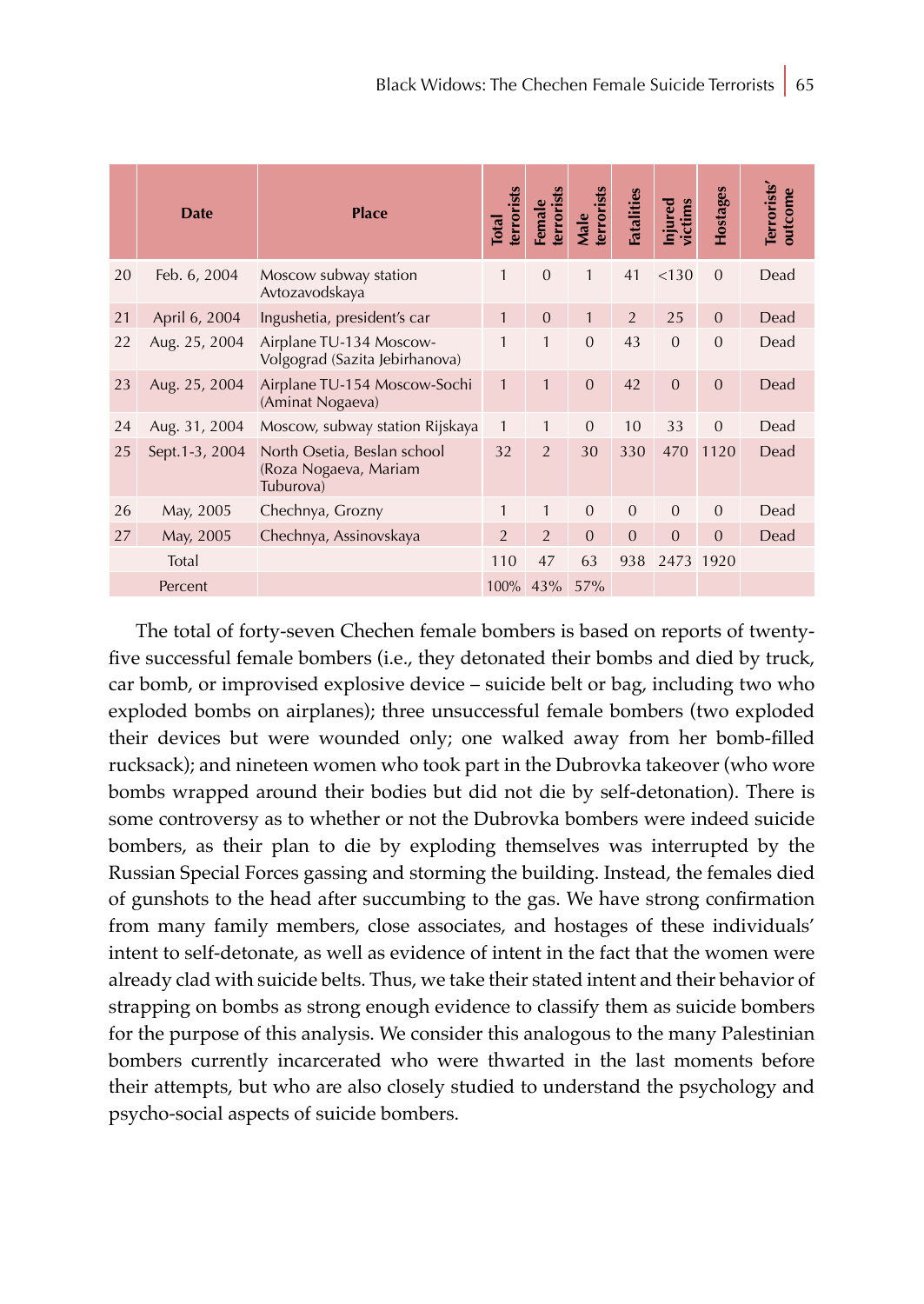We lack demographic data on all of the bombers, but of those about whom we conducted specific psychological interviews (n=34; 26 female and 8 male) the females range in age from fifteen to thirty-eight. They include both married and unmarried, and of those who were married, some were mothers while at least one suffered from infertility. Thirteen were single, three were married, four divorced, five were widows, and one was in a second marriage. As is true of suicide bombers active in other arenas,<sup>4</sup> the female bombers in our sample were as educated as their peers of the same age. More than 65 percent (65.3 percent – 17/26) had finished high school (ages 14-16, as per the Chechen system); 11.5 percent  $(3/26)$  were currently studying in college (ages 17-20); 4 percent  $(1/26)$  had finished college; and 19.2 percent  $(5/26)$ had finished their university studies (table 2).

|  |  | Table 2. Demographic Data, Chechen Female Suicide Terrorists 2000-2005 (n=26) |
|--|--|-------------------------------------------------------------------------------|
|--|--|-------------------------------------------------------------------------------|

| <b>Marital Status</b> | <b>Education</b><br><b>Completed</b> | <b>Economic</b><br><b>Status</b> | <b>Previous</b><br><b>Religiosity</b>   | <b>Relation to</b><br>Wahhabism   | $Trauma*$                                                  |
|-----------------------|--------------------------------------|----------------------------------|-----------------------------------------|-----------------------------------|------------------------------------------------------------|
| $13 - single$         | $17 - high school 2 - poor$          |                                  | $22 - \text{secular}$<br><b>Muslims</b> | $19$ – connected<br>after traumas | $12$ – more than one family<br>member killed               |
| $3$ – married         | $1$ – college                        | $14$ – middle                    | $4$ – traditionally<br>religious        | $7$ – connected<br>through family | $4$ – father or mother was<br>killed                       |
| $4$ – divorced        | $5 -$ university                     | $9 - good$                       |                                         |                                   | $6$ – brother killed                                       |
| $5 -$ widowed         | $3 - in college$                     | $1 - high$                       |                                         |                                   | $1 -$ husband killed                                       |
| $1$ – remarried       |                                      |                                  |                                         |                                   | 3 - family members arrested<br>or disappeared after arrest |
|                       |                                      |                                  |                                         |                                   | $2$ – general societal traumas                             |

\* Total greater than sample size as some individuals suffered multiple types of traumas

## **Motivational Sets**

### *Trauma*

As far as we could discern, none of the Chechen suicide bombers in our sample had a serious personality disorder prior to deciding to join a terror group. No less important, however, is that all individuals within the sample had experienced deep personal traumatization, and evidence of symptoms of post-traumatic stress disorder and dissociative phenomena as a result of direct personal traumatization were present in the entire sample. This level of psychological traumatization was very likely one of the deepest leading motivational factors that drew the Chechen bombers into embracing terrorism ideologies and, ultimately, terrorist acts.<sup>5</sup>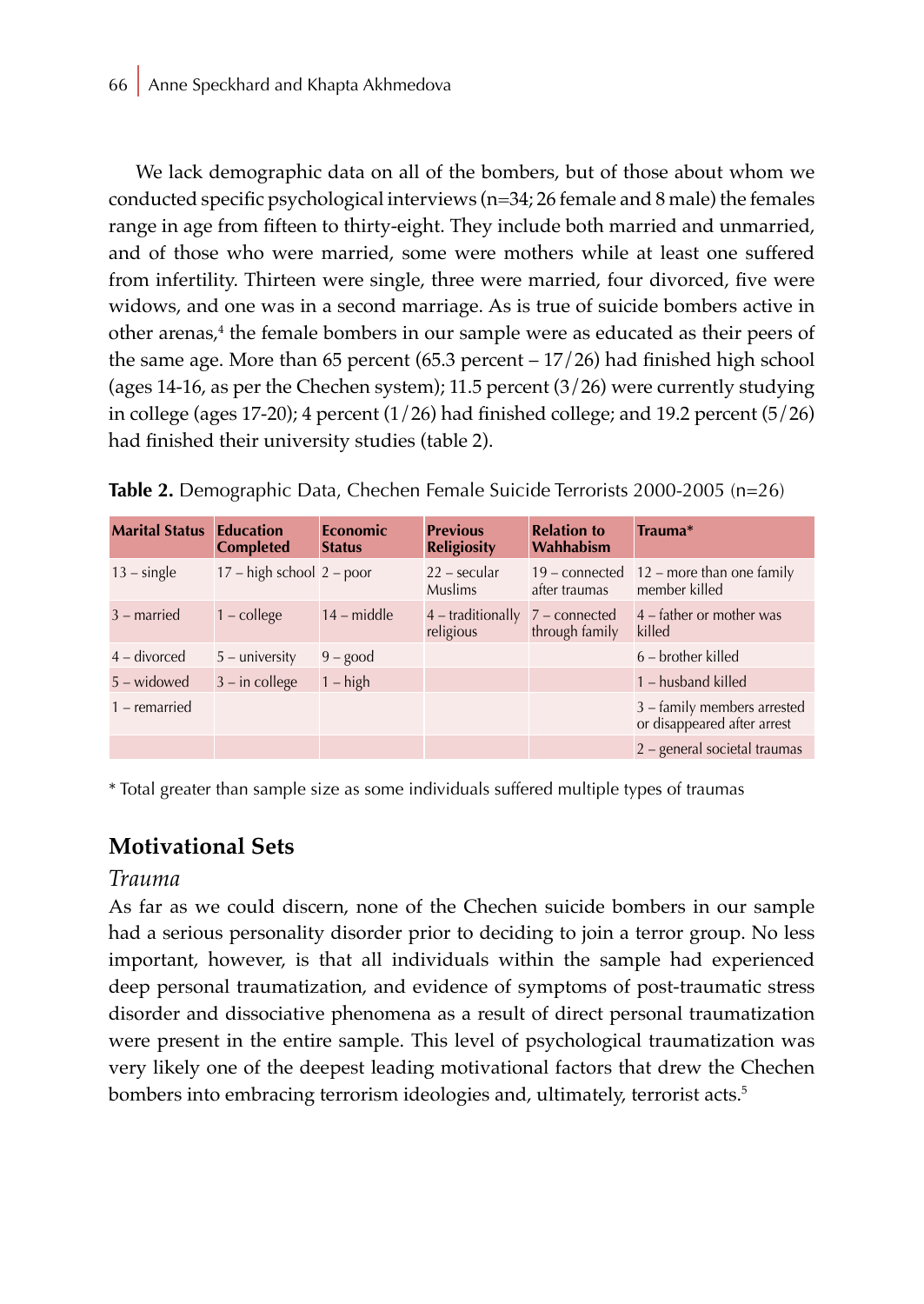As far as we are able to reconstruct, nearly all of the Chechen suicide bombers (male and female) followed a very similar path to becoming first radicalized and then eventually purveyors of violence. Nearly all of those we studied lost close family members in air raids, bombings, landmines, so called "cleansing" operations carried out by Russian forces, and in battle. Many personally witnessed the death, beating, or other mistreatment of a family member at the hands of the Russians. Family members and close acquaintances of the terrorists noticed that as the violent death of a family member or other societal trauma wrought a deep personal impact, the "soon to become" terrorist underwent a psychological crisis in which feelings of unresolved grief, anger, depression, psychological trauma, and guilt for not having done more to save the family member became obvious. According to the reports of family members and close associates, the following changes were observed in the female suicide bombers following their traumatic experiences: depression in 73 percent (19/26); social alienation and isolation in 92 percent (24/26); aggression in 23 percent (6/26); and repetitive talking about a strong desire for revenge in 31 percent  $(8/26)$ . In the majority of cases (73 percent – 19/26), those who ultimately became bombers sought a connection to Wahhabist groups<sup>6</sup> soon after the trauma and in direct reaction to it; in a minority of cases (27 percent  $-7/26$ ) they were already affiliated with the Wahhabist groups by marriage or family ties but began to become more deeply invested in seeking the terror-promoting aspects of these groups.

### *Revenge*

It appears as if answers to the psychological trauma and a means of expressing and responding to traumatic grief were sought by the bereaved and traumatized individuals through their taking on the jihadist ideology. Indeed, this ideology met needs inherent both within the Chechen tradition of seeking revenge for the killing of a family member and as defined by general traumatic stress theory.<sup>7</sup> In Chechnya the traditional concept of revenge for social injustices enacted toward families changes dramatically in trauma victims as traumatic experiences impact on the individual's views regarding the moral basis of revenge. Traditionally Chechens live by an ethos of revenge that mandates that when a loved one is harmed or killed, it is the responsibility of the family members to locate the evildoer and exact due recompense. This ideology of revenge is strictly codified and does not normally spread beyond seeking out the originator of the harm or his close family and requiting his evil deed. Recently, however, with widespread war, traumatization and bereavement, and the importation of a terrorist mentality this mindset is changing: revenge is becoming generalized in the minds of many. Akhmedova found in her study of 653 clinical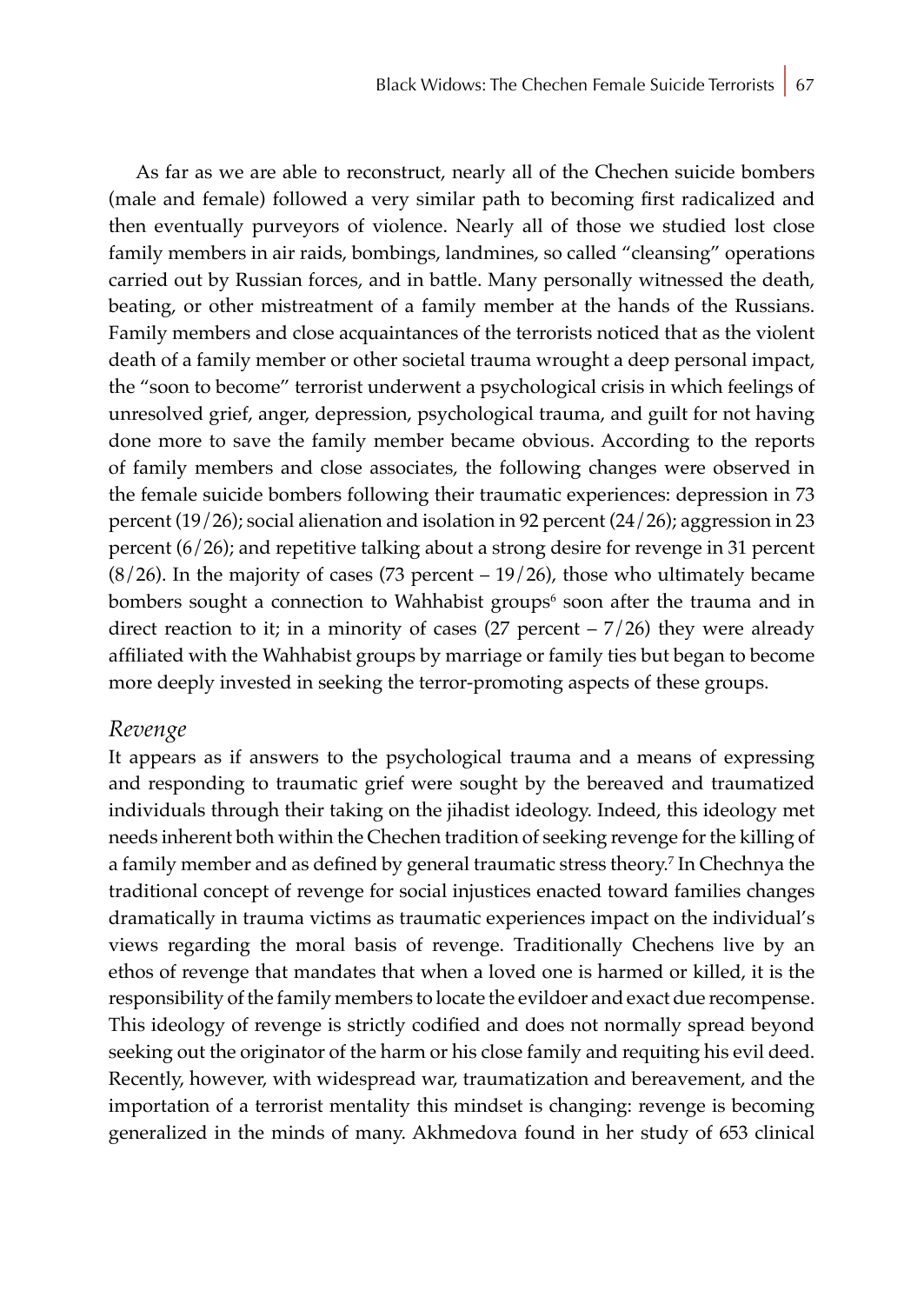subjects who had undergone war traumas that those who had the highest levels of post-traumatic effects underwent a transformation in this regard. They endorsed revenge in 39 percent of the cases and no longer considered revenge as a duty to find and repay in kind the person who had harmed their family, but instead generalized their revenge to enact harm on the ethnic sector from which the harm had originated (i.e., the Russian military or civilians). With increased traumatization generalized revenge became both sufficient and acceptable. There were also positive correlations between the endorsement for revenge and increasing levels of religiosity, aggression, suspiciousness, and negativism.8 We conclude that all of the women in our sample had revenge as a motive. Indeed, before their terror acts, 54 percent (14/26) of the women had stated spontaneously to those we interviewed that they would seek revenge for the violent death of their family member at the hands of the Russians.

### *Religious Ideology*

Generally a person who undergoes a deep personal trauma experiences a shattering of world assumptions<sup>9</sup> (for example, regarding personal safety, predictability, and goodness of the world) and often undergoes a dissociative response10 to the trauma in which certain elements are just too emotionally overwhelming and painful to incorporate at once into one's sense of self in the world. Trauma victims are often dissociative in response to their experiences, displaying amnesia, emotional numbing, and a sense of social alienation. A huge part of the healing process in response to psychological trauma is to reconstruct both a personal narrative and a worldview that incorporates the traumatic event. A religion-based terrorist ideology that incorporates national tradition and even the obligation to avenge a family member can serve this need in the short run, providing a type of psychological first aid that is necessarily short-lived if it ends in the individual becoming a human bomber as a result.

The jihadist ideology thus provides ill-fated psychological help to the trauma victim in the short run as a result of the terror-sponsoring organization's distorted use of Islam to further its political goals. In light of the two wars over the past decade, the continued conflicts, and the current violent counterterrorism measures in Chechnya, Chechens as a whole have suffered widespread psychological traumatization. No individual or family has been untouched by the effects of carpet-bombing of cities, war, violence, and death, and nearly everyone has experienced violence of some sort. Similarly, the wars effected a demographic disaster in Chechnya during this period. Chechnya lost a huge portion of its population to death and refugees fleeing the country11 – with this demographic disaster echoing past deportations, when the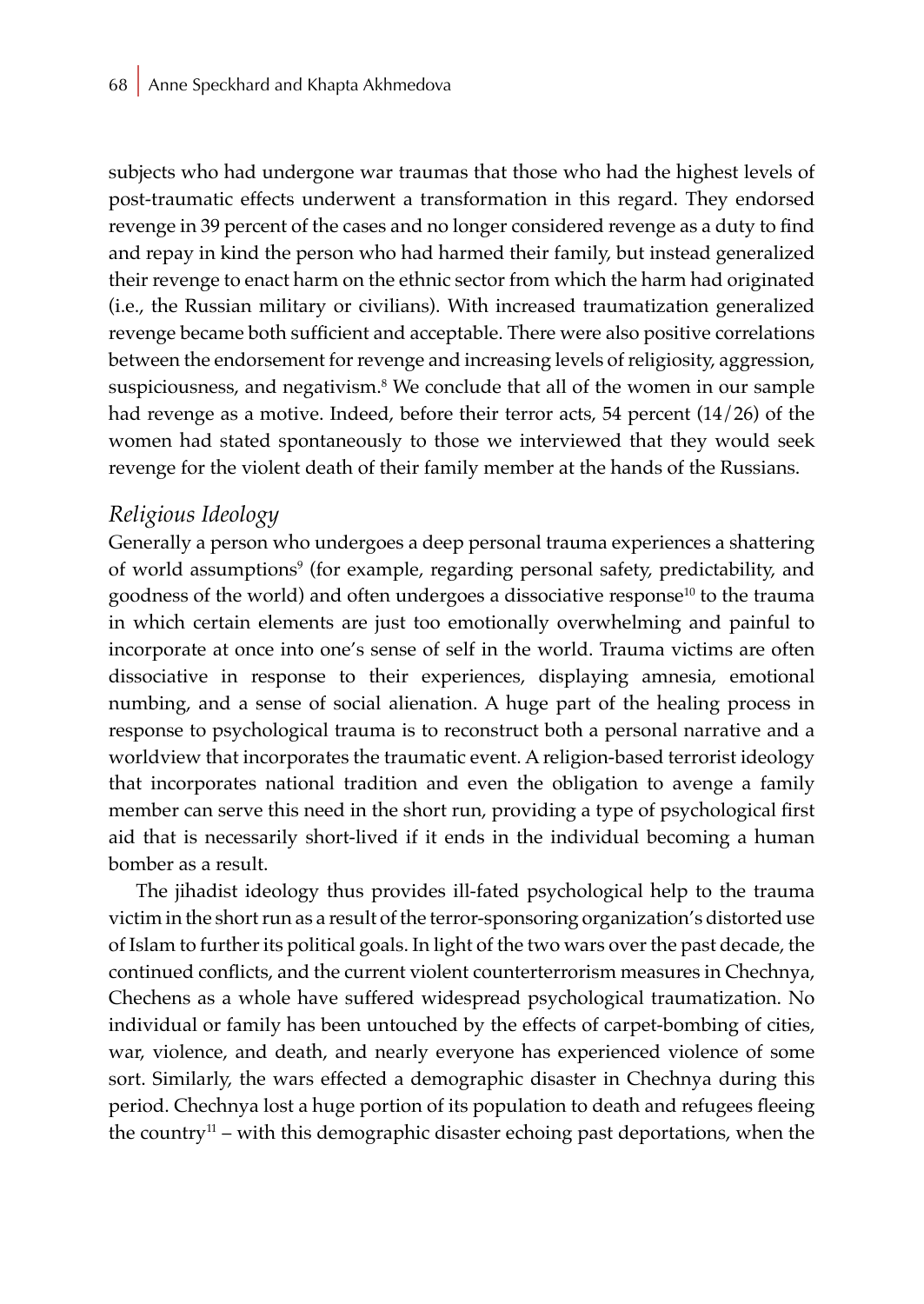Chechen nation was also decimated by Stalin's destructive deportation policies. The current widespread societal trauma provides fertile ground for some segments of society to embrace a new non-indigenous form of radicalized Islam. It is important to emphasize, however, that this occurs only in conjunction with a segment of society's acceptance of a new interpretation of Islam, one that fits a widespread societal need to respond to the violent, bereaving, and traumatic situations they have recently experienced by subscribing to a newly constructed and violent worldview.<sup>12</sup>

Thus, for those individuals whose family integrity and sense of purpose and belonging have been shattered by the violent deaths of family members, the religious aspect of the jihadist ideology assumes new prominence as it prescribes and signals through new behaviors the belonging to a group and dedication to a meaningful life commitment. Symbols of belonging include pursuing a new lifestyle and wearing clothing that signifies a new life commitment; these are important in filling a vacuum for the trauma victim who is bereaved of key family members and who has lost meaning and direction in the midst of the chaos of war and occupation. Likewise, new prayer rituals and a comforting view of an afterlife expressed in glorified terms for those who die on behalf of God (i.e., martyrs) help to calm the traumatized individual, who often in reaction to the trauma develops an expectation of a foreshortened lifespan and further violence. Similarly, turning to any religious rituals often calms states of bodily arousal and can build upon dissociative phenomena in a manner that makes the psychic numbing common in trauma victims seem like a useful measure versus an obstacle to rebuilding one's life. Turning to religion is a frequent way of comforting oneself in the face of bereavement with the belief that the person mourned lives on in some afterlife. Jihadist ideology makes use of this factor as well, stating that not only will the martyr be reunited with loved ones, but s/he can guarantee the safe passage to paradise for seventy other persons in the family – not a small feat when one feels that life is violent, chaotic, and unpredictable and death lurks everywhere.

Those in our sample as well as all other Chechen suicide terrorists whom we know of were self-recruited in the early stages of their terrorist journey. The path to terrorism nearly always begins with individuals who due to their traumatized psychological state are attracted to radical groups and seek out the jihadist ideology as they grapple with their rather extreme and violent losses. Less clear is what occurs on the side of the organization from the women's first step of joining the terror groups to actually becoming human bombers. We do know that many of the terrorists made clear to their families that in seeking out the Wahhabists, from the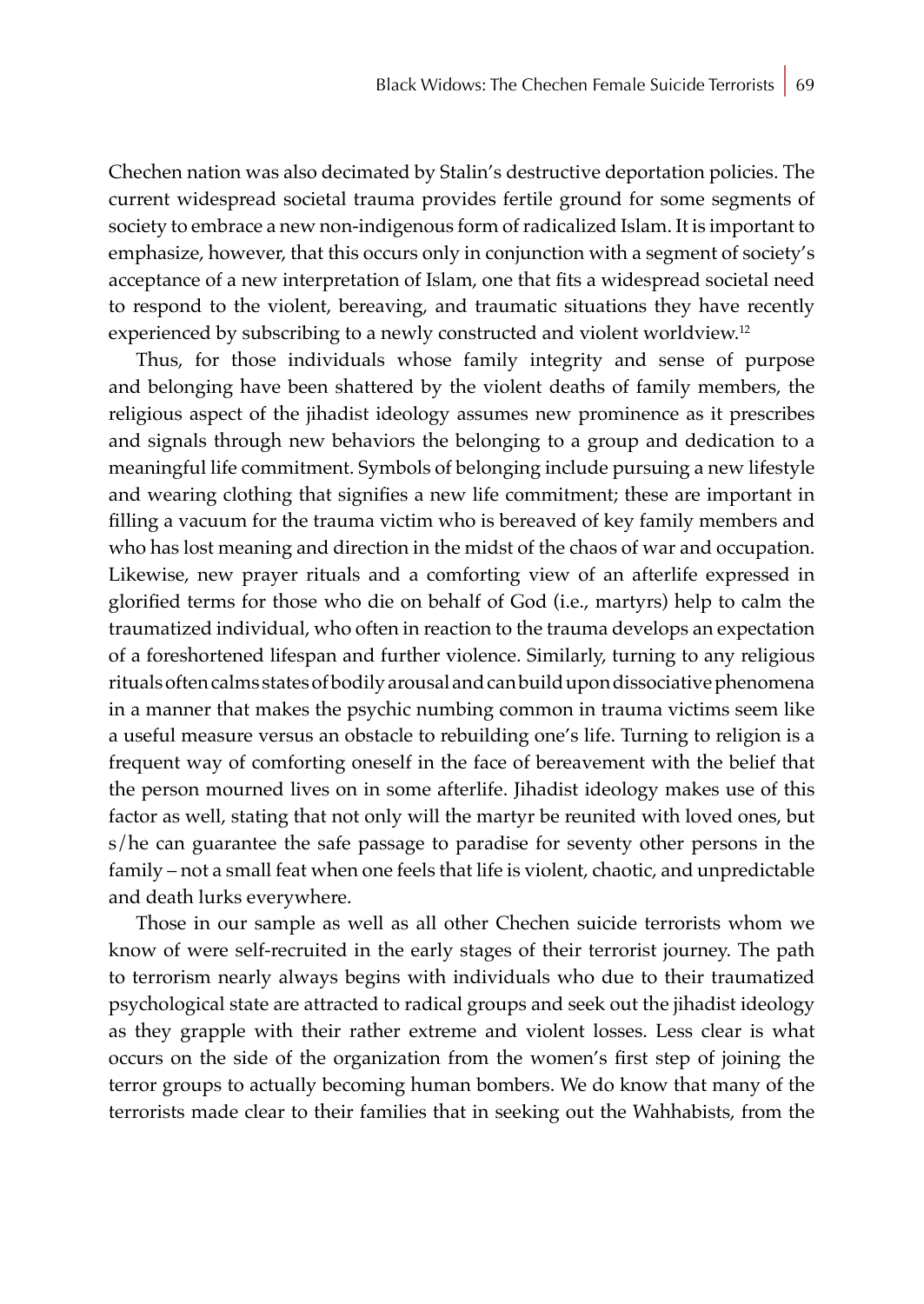outset they embraced freely and completely the jihadist ideal of becoming martyrs in the fight against the Russians. It was clear that in joining these groups and espousing the jihadist ideology, a new world view was constructed within the "would-be" bombers in which materialism was repudiated; death as a martyr was glorified; terrorist violence was justified as a means of carrying out the jihad, i.e., enacting justice (from their point of view) against the infidel invader; and the afterlife was deemed worthy compensation for sacrificing one's life. This new worldview was generally accompanied by a total change of mentality and changes in lifestyle (praying frequently, becoming strict in following Muslim codes) and in extreme changes in appearance (the hijab for women; long shirts, shorter pants, and a beard for men). According to our respondents, all of the women in our sample became more religious following their traumatic experiences and spoke increasingly about jihad, paradise, and similar religious themes.

#### *Gender*

While some, mainly Russian journalists have written that Chechen women are kidnapped, raped, and/or drugged to encourage them to take part in terror activities, we have found no evidence for this.13 On the contrary, we find strong evidence of self-recruitment and strong willingness to martyr oneself on behalf of one's country and independence from Russia, to enact social justice (in their perspective) for wrongs done to them, and to avenge for the loss of loved ones in their families. We know of only one case where a sister claimed that she was being coerced by her brother into suicide terrorism. She was from a family in which two other sisters very enthusiastically took part in suicide bombings and prior to that other terror missions. This family was split between the mother, who encouraged the children to pursue terrorism, and the father, who was angered by their activities and tried to stop them. The sister turned herself into the Russian authorities, claiming she needed protection from her coercive brother, who had already sent at least four other women as bombers – one who turned back from her mission without reprisal, and three who went very willingly (including two of her sisters). There were complicating factors in the case of some female bombers – wives whose husbands divorced them due to infertility, who perhaps as a result were more free and willing to pursue terrorism (although they still had professional lives open to them), one woman who was seriously ill, and others who were fugitives who could face fates worse than death if caught. Still, in all these cases they retained the main trauma-based motivational core and these other issues appeared to be simply supplemental motivating factors.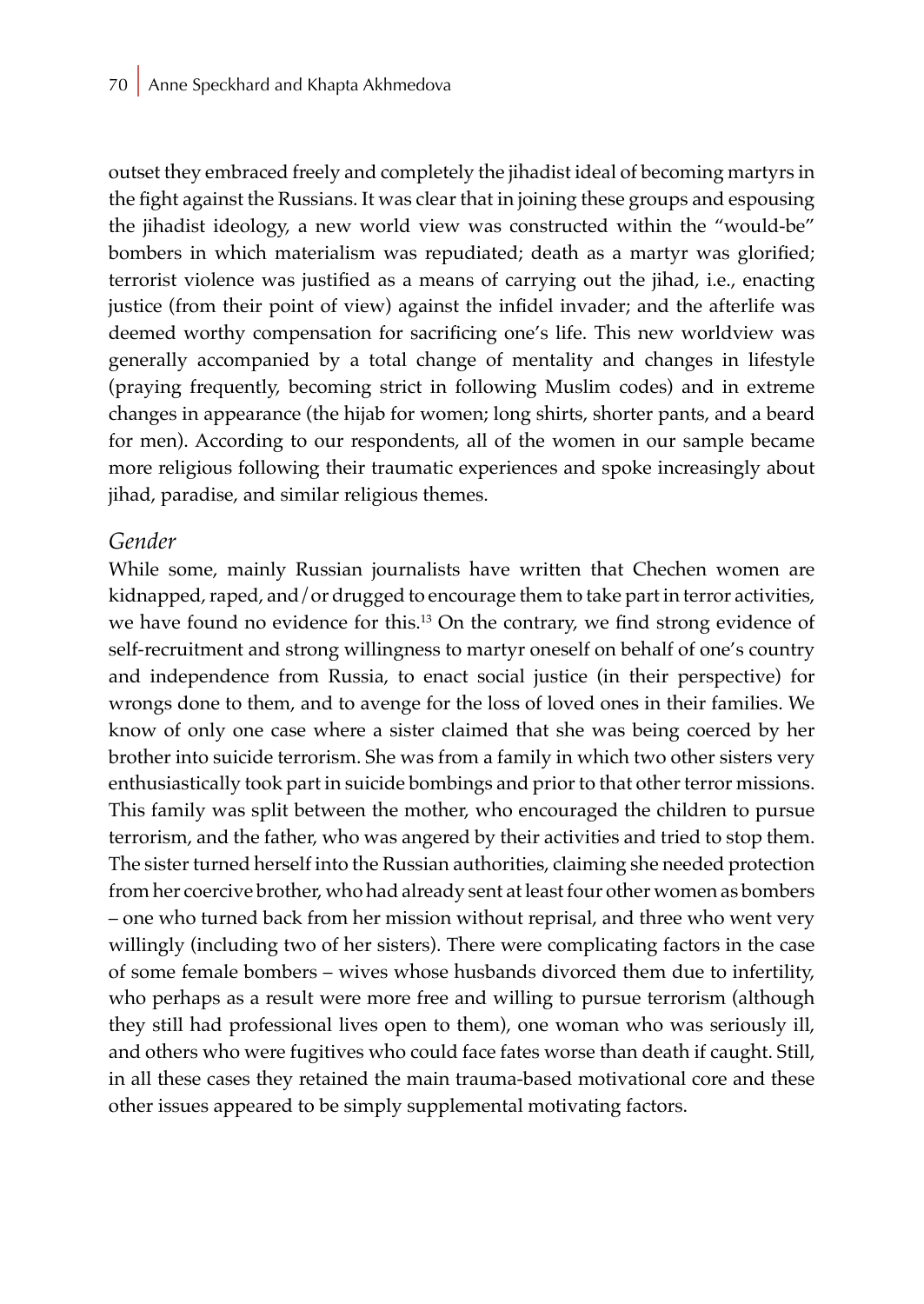As far as we can tell the motivational mechanism for seeking out a terror group generated at first by deep personal traumatization did not differ by gender in any way. Both genders in our sample had suffered violent losses of family members and were overtaken by concerns for restoring social justice, something that a religious ideology often panders to and takes advantage of. Indeed as one author wrote about the Black Widows: their desperation "allows them to be deceived into being devout."<sup>14</sup>

### **Chechen Terror Networks and Organizations**

Marc Sageman studied a select group of global salafist jihadi terrorists and wrote that one of the clearest factors inciting a potential terrorist to action is his or her relationship to a terror network: that recruitment occurs through friendship and familial relations.15 We do not see this aspect as the main motivational force for Chechens, although it is definitely a factor in who becomes a terrorist. Instead we see deep personal and overwhelming psychological trauma, traumatic bereavement, symptoms of traumatic stress, and subsequent adherence to terrorist ideology as a form of psychological first aid as the main motivational set. We do, however, strongly agree that terrorist recruitment occurs through friendship and familial relations. Indeed, many of the main terrorist leaders (some now dead) married strategically in Chechnya and Ingushetia across regions that ensured that when they needed safe houses and support from the wider familial networks of their wives, they would not be refused, by virtue of the strong Chechen tradition to help family members. In our sample we found that 27 percent  $(7/26)$  of the female bombers acted in concert with other family members in carrying out a suicide attack: there were two pairs of sisters present in the Dubrovka Theater takeover; one sister exploded herself on a plane in August 2004, with her sister shortly following her lead in the Beslan school takeover; and a father, son, and daughter detonated themselves in a governmental complex in Grozny. Twenty-seven percent (7/26) of the women in our sample were married or connected by familial ties to Wahhabists prior to becoming involved in terrorism. Proximity to already active terrorists and to terrorist ideology indeed seems to be a strong factor for recruitment.

We lack detailed information as to any military/guerrilla training the women received, as family members and close acquaintances were generally unaware of these details. It was clear to us that some though not our entire sample spent time in terrorist training camps. From family member interviews we learned that prior to taking part in a terror act some ran away to camps while others left home, ostensibly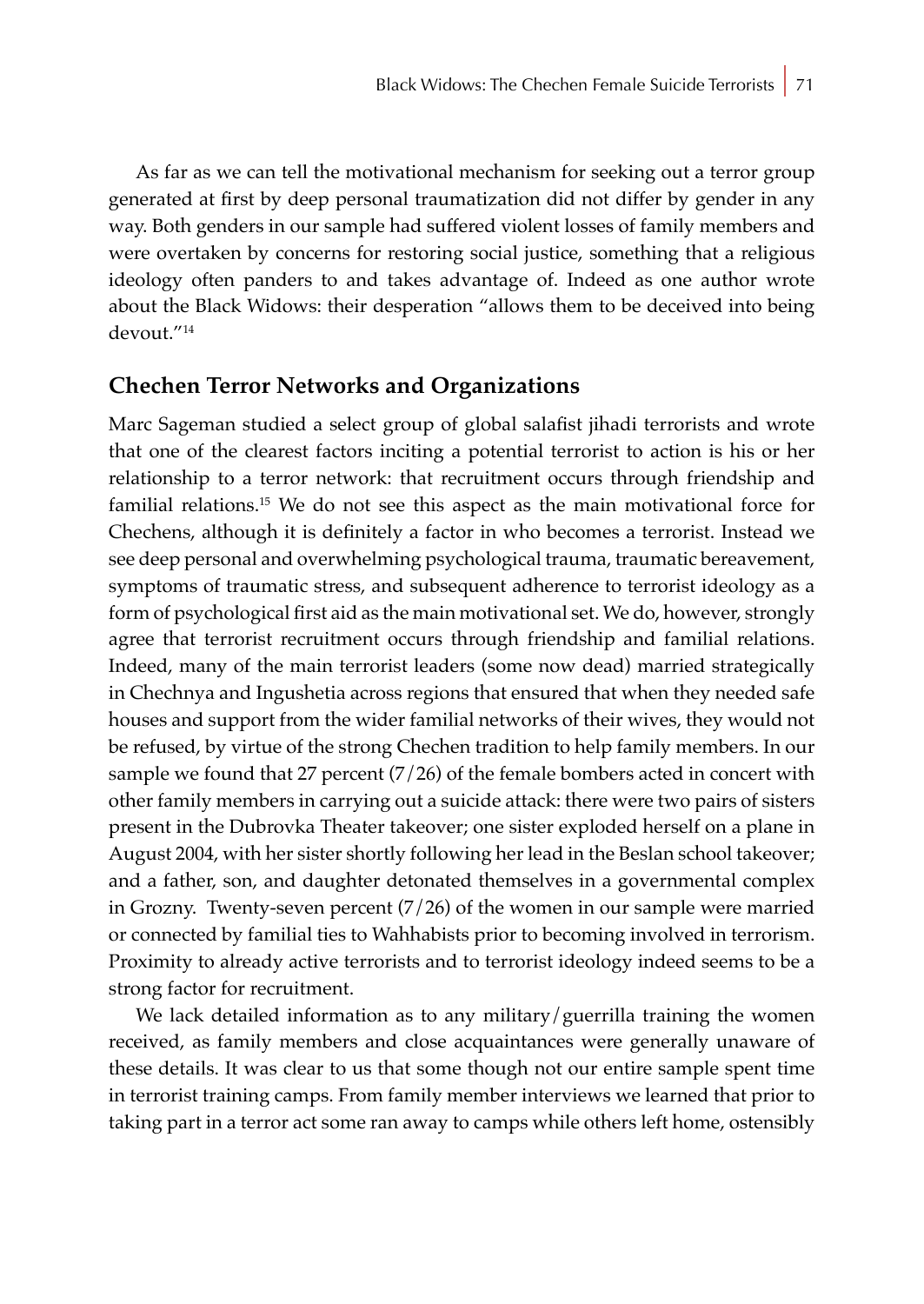to engage in a short buying/trading time in Moscow or elsewhere. We conjecture that training, if it occurred at all, was short, as most female bombers who left home prior to their actions usually left for extremely short periods of time prior – in general, two weeks. Thus while during the time between leaving home and traveling to the terror scene some time may have been spent in training, it is our understanding that very little training is done for Chechen bombers and that once the ideology is adopted it is simply a matter of equipping the woman with a bomb and sending her to her target.

Chechen women are much more emancipated than their Arab sisters. While family structure is still traditional, it is common for Chechen women to attend university and to hold full-time jobs outside their homes.<sup>16</sup> Journalist Barbara Victor writes that perhaps Palestinian female bombers choose suicide terrorism as a means of escaping the tight constraints of traditional roles to become in the short run and in history equal to men.<sup>17</sup> We do not see this as a viable explanation with Chechen female bombers. Indeed, during peacetime many non-traditional roles were open to them. Several in our sample were pursuing higher education and had the possibility of working in professional roles that were disrupted by war. One woman, for instance, was studying history in the university and planned to transfer to law and become a lawyer. However, the last two wars in Chechnya have disrupted most people's plans and hopes for economic or academic success.

In terms of power structure Chechen terror organizations are male-run, with women serving in subservient and traditional roles: cooking, cleaning, bandaging the wounded, nursing, and so on, although three female bombers did break out of these defined roles: one learned to shoot guns and drive, and another set of sisters learned to explode grenades, plant landmines, and shoot guns. Overall, however, Chechen women who join terror groups in Chechnya actually move backwards in some ways. They take on traditional Arab dress which has never been indigenous to Chechnya, including the hijab, and devote themselves to more traditional roles within the groups, except for when they undertake violent missions. Thus it was only when the women endured many traumas and the effects of war obstructed many of life's options that had been open to them previously, that they moved in dress and ideology into fundamentalist roles that did not even exist prior to the war, while at the same moment taking on the perhaps more emancipated roles of warriors.

When considering how Chechen terror organizations function in regard to the role of female bombers, one must keep in mind that terrorism is primarily a psychological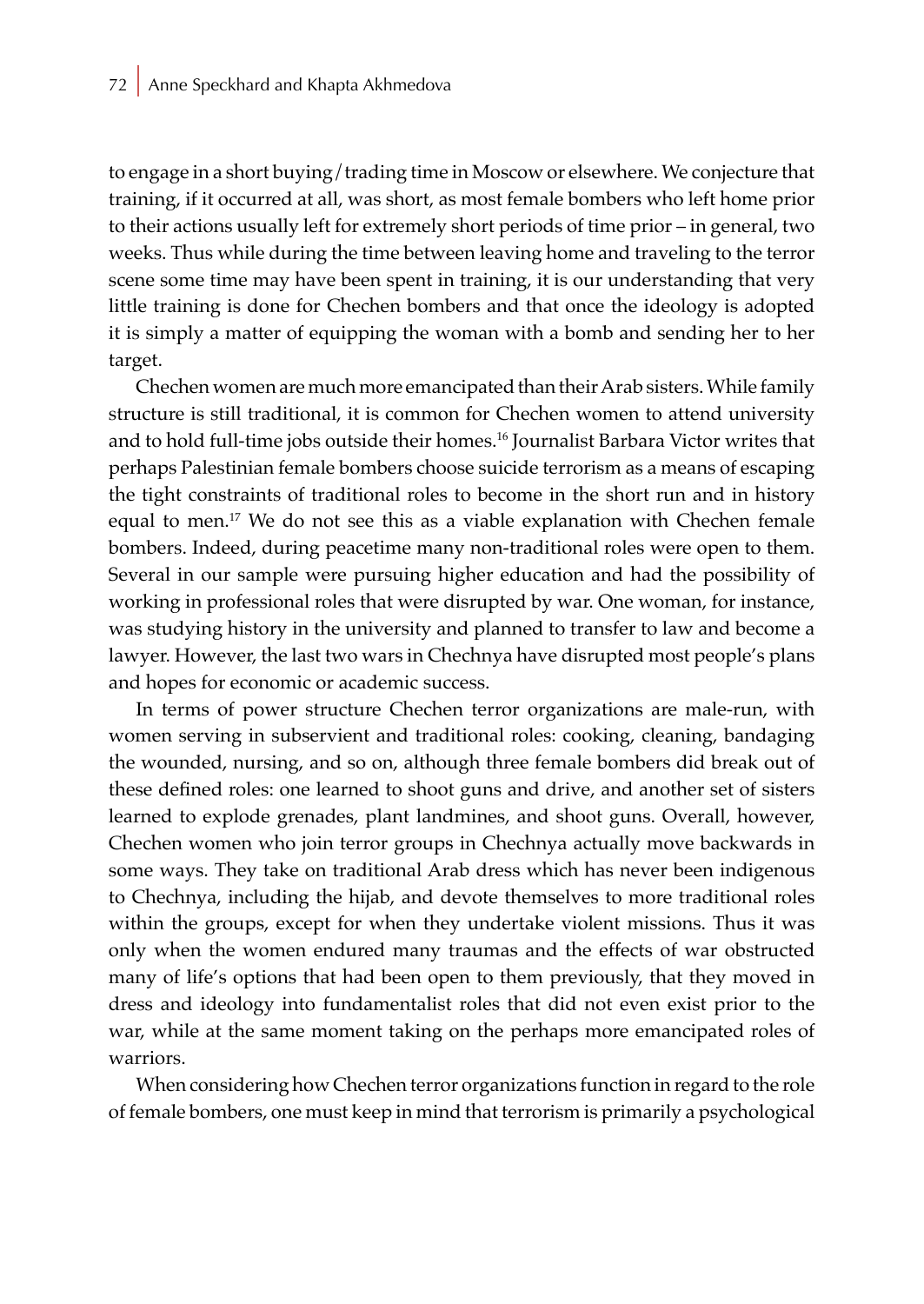weapon with the goal of spawning widespread terror in a larger audience in order to create changes in public sentiment that may aid the terror organization in achieving its political goals. Palestinians only started to use women as bombers when the checkpoints became increasingly difficult for men to cross, and women initially had more success in arousing less suspicion and undergoing less rigorous searches. This was not the case for Chechens who used women bombers from the start – most likely due to their willingness, availability, high motivational status, and greater emotional impact on their target audience. Chechen terror organizations galvanized world attention by staging a spectacular drama in the Dubrovka Theater House takeover, in which nineteen women dressed in black were shown on a pre-recorded video and in news coverage horrifyingly displaying bombs prominently strapped to their bodies. Likewise, the use of women bombers on planes, trains, and in the subways has implanted in Russians a feeling of all-pervasive danger, potentially presenting anytime and anywhere, from the gentler of genders. Not only does this create a sense of horror in the wider audience, but it has caused some to question what drives Chechen women to such desperate measures.

In terms of organizational structures, we learned that the decision-making, routes to, and motives for becoming a bomber appear to be very similar among male and female terrorists, but that the men are in charge and they give the orders. It was clear from our hostage interviews that the women terrorists in the Moscow siege were clearly in a subservient role to the men. This may have even played out in how it ended. When the Russians stormed the theater the men left the main hall to fight and the women remained behind with the bombs, which they lacked authority to detonate. Whether they were able to make this decision on their own is unknown, as they lost their chance to detonate when the gas overtook them.18 Likewise whenever Chechen women have traveled to carry out a terror act, they travel with an older woman or appropriate chaperone. In other words, traditional roles of protecting women are still preserved up to the point where she sacrifices herself for the group.

## **Religious Ideology**

Chechen suicide terrorism is bound to Wahhabist terror ideology. All but one female bomber whom we know of had deeply embraced the Wahhabist jihadist ideology, which in Chechnya is used to justify terrorism as a means of enacting revenge and social justice and acting on behalf of a nationalist separatist movement. All were extremely dedicated to their cause and successful in their mission, the exception being a woman who did not carry out her act and who appears to have been motivated by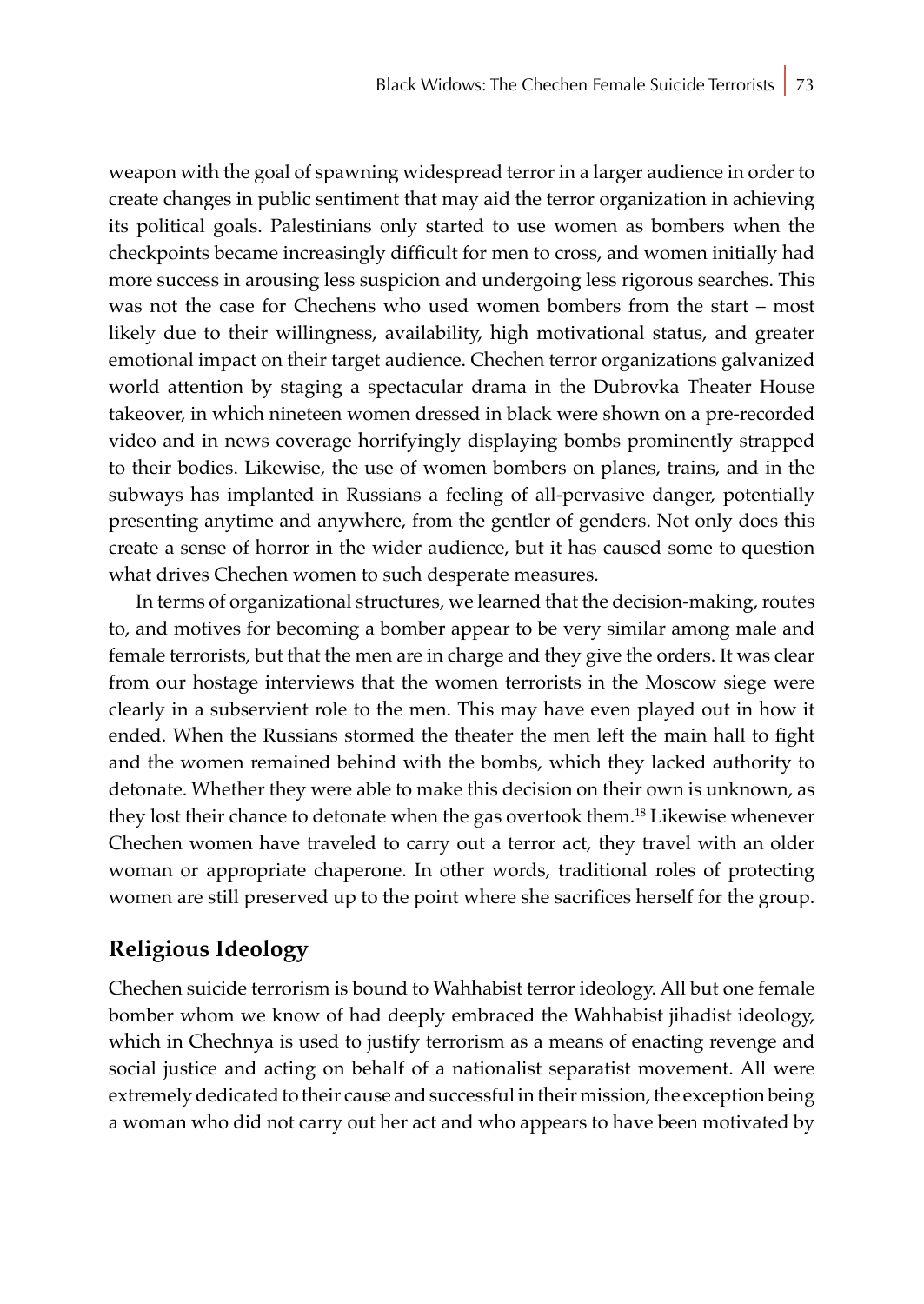criminal concerns more than terrorist ideology. This woman is Zarema Mujikhoeva who put her bomb down on a Moscow street and walked away from it. She was later arrested and told many false stories to the police and journalists about coercion in the Chechen groups that she subsequently admitted were inaccurate. Many analysts of Chechen female bombers rely solely on her accounts, despite the fact that they were in the main false and certainly not typical of other women's stories.

In accordance with the global salafi jihadist ideology promoted by al-Qaeda, Osama Bin Laden, and others, Wahhabist terrorist ideology in Chechnya glorifies martyrdom and promotes jihad on behalf of creating a global Muslim caliphate. Prior to the first war in Chechnya this type of Islam was not present. It was imported from Arab regions through al-Qaeda-type terror networks that were active in building mosques and madrassas throughout Chechnya and spreading their form of Islam.19

The Russian government often claims that the Chechen terror movement exists due to outside funding and forces, but this ignores the very real human rights abuses occurring in Chechnya that continue to fuel terror acts as well as the nationalist separatist dream.<sup>20</sup> Likewise, the separatist movement began as a completely secular one, yet when the Chechen separatists were faced with the overwhelming force of the Russian military, the carpet-bombing of Grozny, and other displays of exceptional power, they found themselves increasingly trapped into accepting help from religiously oriented groups that promoted a terrorist ideology. Hence while one sees an ideology that accords with the global salafi jihad, in Chechnya it is focused mainly on recruiting on behalf of a nationalist cause and independence from what is seen as a brutal, repressive regime, although this cause is now spreading throughout the Caucuses region as well.<sup>21</sup> As the motivations for the bombings derive in the most part from the dynamics of the conflict, and achieving worldwide Muslim domination has never been the Chechen separatist aim, it is not likely that suicide bombings would continue if Chechnya achieved a real negotiated peace with Russia, including withdrawals of troops and federal forces.

### **Community Support for Female Suicide Terrorism**

There is currently very little community support for suicide terrorism in Chechnya, male or female. While the entire Chechen population has been devastated by war and human rights violations, most Chechens still believe in civil society and hope for peace. They do not expect good results from terrorism and condemn the terror groups and bombers. This condemnation cuts across genders and there is neither more nor less support for female or male bombers, as far as we can see. The thirty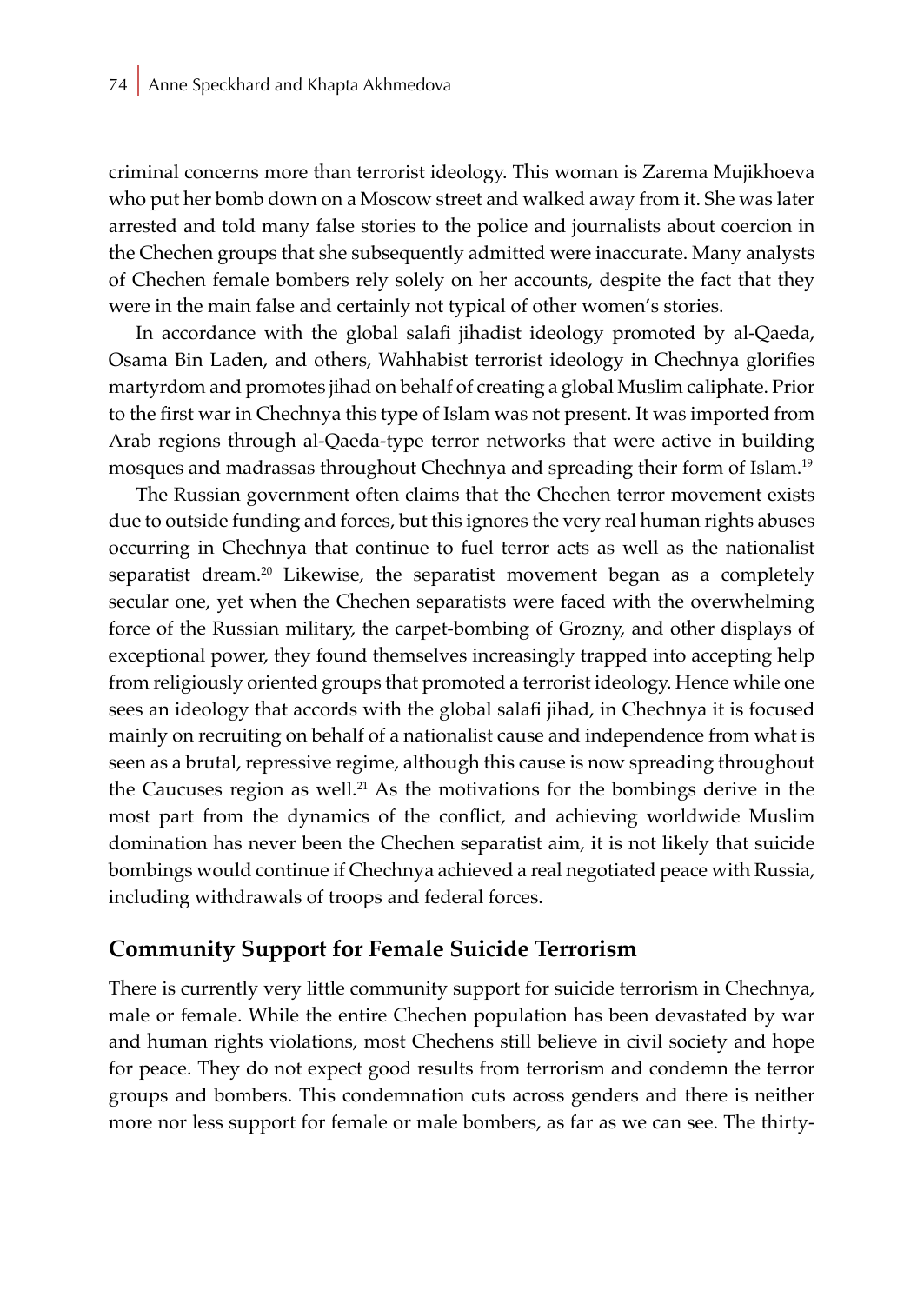four Chechen close associates and family members of the suicide terrorists were hard-pressed to support their family members and friends. Twenty-one percent  $(7/34)$  expressed pity for the suicide terrorists; 23 percent  $(8/34)$  expressed not pity but understanding of the suicide terrorists' motives; 44 percent (15/34) felt the bombers were used by terrorist organizations and/or the FSB (formerly the KGB); and 12 percent  $(4/34)$  went so far as to criticize the suicide terrorists directly. An overwhelming 59 percent of respondents (20/34, though not all of the 34 were asked specifically about hostages) spontaneously expressed pity for the hostages of suicide terrorists.

In many ways this lack of widespread community support for suicide terrorism is similar to Palestinian society during the time period between the first and second intifadas, but over time a cult of martyrdom that generated posters, videos, songs, and societal glorification grew up in Palestinian society in support of suicide terrorism. It is possible that given conditions of continued human rights violations, the same could occur in Chechnya over time. Those sectors of society that do glorify the bombers have already made a song in memory of the first female bomber, Khava Barayeva, which enjoys popularity among Chechen youth. Hence it appears that while Palestinians and other fundamentalist Muslim groups were loath to use women as bombers and only used them as a last resort when they became an expedient means of crossing increasingly closed borders, the Chechen terror groups found no barriers to using women from the start. This is likely because Chechen women prior to the war already enjoyed a Soviet-type of feminism in terms of equality in education and opportunity to work in many professions. Thus from the outset to volunteer as bombers alongside the men is in keeping with their more egalitarian occupational traditions.

### **Conclusion**

Chechen women have been active from the first as suicide bombers. They do not appear coerced, drugged, or otherwise enticed into these acts. On the contrary, they are self-recruited on the basis of seeking a means of enacting social justice, revenge, and warfare against what they perceive as their nation's enemy. All the women in our sample had been deeply personally traumatized and bereaved by violent deaths in their near families or all about them, and we believe this formed the basis for their self-recruitment into terrorist organizations. Trauma alone, however, would not have motivated them into terrorism: it had to be coupled with a terror promoting ideology espoused by an organization able to equip the women to act. Indeed, all of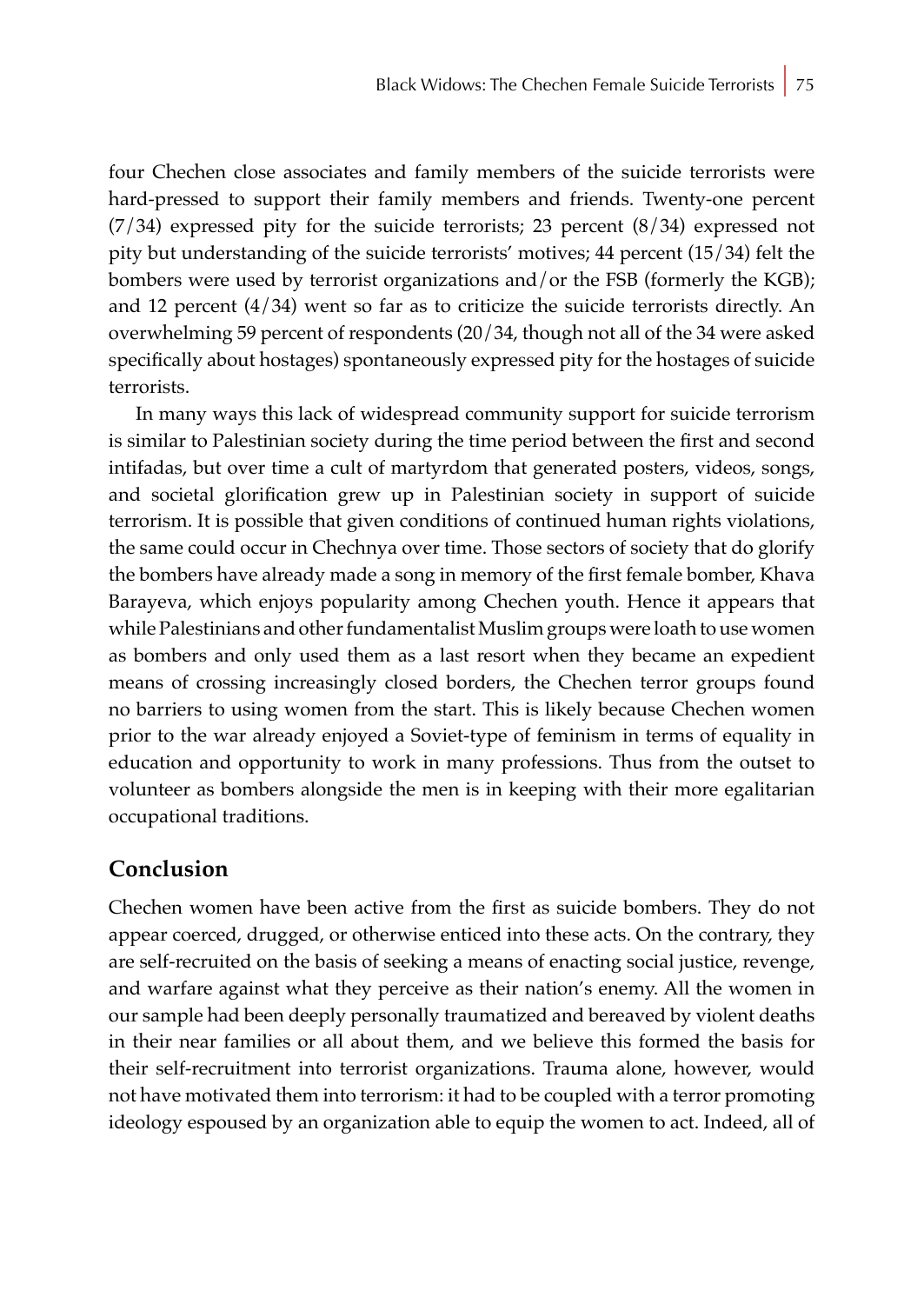the women in our sample were religiously motivated by Wahhabist violent jihadist ideology and were seeking to become martyrs, believing they would be reunited with loved ones in paradise and enjoy the benefits of their family members being admitted to paradise as a result of their act.

While Wahhabists terror groups have managed to radicalize a small segment of Chechen society, the majority of Chechen women (and society as a whole) does not currently support suicide terrorism. They support civil society and want to see an end to the conflicts and violent counterterrorism operations, valuing these as much higher goals than achieving national independence. Nevertheless, an extremely small group of radicalized Chechens continues to be a severe threat. As Ramzan Kadyrov, vice premier of the Russian-backed Chechen government said in his interview to Chechen TV on May 11, 2005, Chechen women are the most dangerous for national security because they have carried out the most risky operations. If the current trend continues, Chechen female bombers will continue to be a grave threat to Russian national security.

### **Notes**

- 1 We have classified suicide bombers as anyone who goes so far as to strap on a bomb or drive a vehicle filled with explosives to a target, or who otherwise attempts to detonate an explosive device on an airplane or elsewhere with the aim of dying to kill, irrespective of whether or not the bomber actually died in the attack or was successful in detonating – as that is often not within the bomber's control. We take the point of strapping on a bomb or other type of improvised explosive device or driving a vehicle loaded with explosives to a target as enough evidence of seriousness of the intent to commit suicide, and we see the end result, which is often out of the hands of the bomber, as less meaningful than the intent implied by these actions.
- 2 These numbers are based upon our database of attacks attributed to Chechens as of late June 2005. Quantifying the exact number of attacks, gender of bombers, and so on is difficult as reports vary by government and news source and the gender of accomplished bombers is not always evident after an attack. In every case we have used the more conservative estimates, as our experience with journalists reporting in and about Chechnya is that they have difficulty getting reports and sometimes rely on rumors. See table 1 for a complete account regarding suicide terror acts attributed to Chechens.
- 3 See Edwin S. Shneidman, *The Suicidal Mind* (Oxford: Oxford University Press, 1996), in which he discusses the concept of a psychological autopsy following a normal suicide. Shneidman also coined the term "psyche ache," psychic pain referring to deeply felt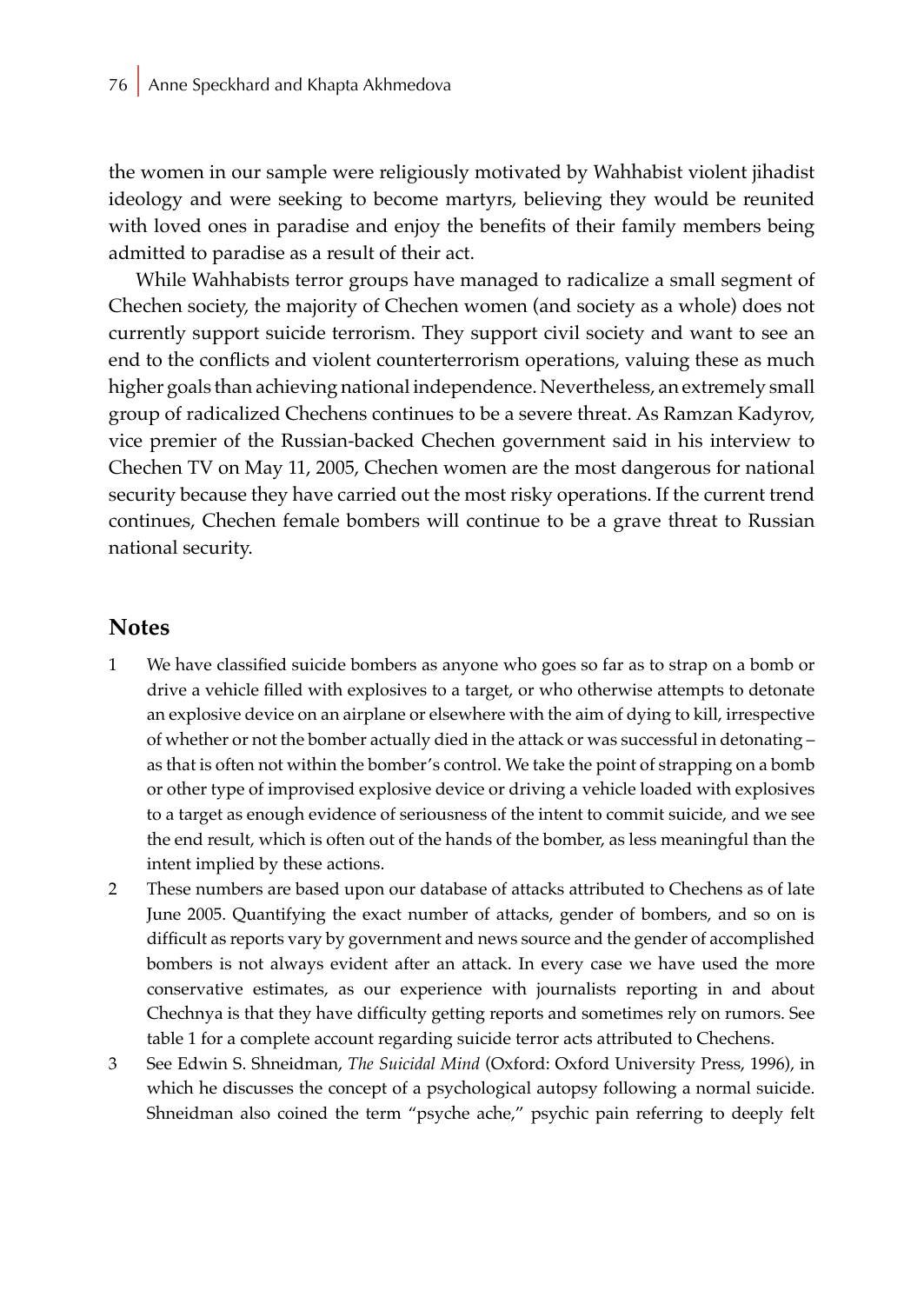emotions that are painful to the individual. He argued that the best predictor of an individual's propensity to suicide is when emotional pain is experienced as overwhelming and inescapable.

- 4 See Scott Atran, "Genesis of Suicide Terrorism," *Science* 200 (March 2003): 534; also Scott Atran, "Mishandling Suicide Terrorism," *The Washington Quarterly* 27, no. 3 (2004): 67-90.
- 5 See Anne Speckhard & Khapta Akhmedova, "Mechanisms of Generating Suicide Terrorism: Trauma and Bereavement as Psychological Vulnerabilities in Human Security – The Chechen Case," in Jill Donnelly, ed. Nato Science Series, Brussels, 2004 for an additional discussion of this factor in regard to Chechens; Anne Speckhard and Khapta Akhmedova, "Talking to Terrorists," *Journal of Psychohistory* (Fall 2005); and Anne Speckhard, "Understanding Suicide Terrorism: Countering Human Bombs and their Senders," in *Topics in Terrorism: Toward a Transatlantic Consensus on the Nature of the Threat*, vol. I, eds. Jason S. Purcell and Joshua D. Weintraub**,** Atlantic Council Publication, 2005.
- 6 Wahhabism is a non-indigenous form of Islam originating in the Arabian Peninsula in the eighteenth century from a reformist movement begun by Mohamed ibn abd al Wahhab (1703-1791) to return Islam to its original purity. Wahhab based his ideas on a strict interpretation of the Qur'an and his movement had as its central tenant the oneness of God. He condemned idolatry in all forms as well as anything that could possibly be interpreted as an intermediary to God, ordering the destruction of sacred tombs, shrines, and so on. He also not only allowed, but also called for waging war on fellow Muslims who had reverted back to a state of jahiliyyah – the state of barbarism and ignorance that prevailed in the Arabian Peninsula prior to Mohammed's revelations. Wahhabism as a belief system, although not in itself necessarily militant, is the subset of Islam that has been used to inform the terrorist ideology, which lies at the base of the current worldwide salafi jihad. Wahhabism, interpreted in its most radical and militant type, also forms the ideological underpinning of Chechen terror groups. While the label Wahhabism denotes a totally other and neutral meaning in the Gulf States and elsewhere in the world, it should be understood that in Russia, Chechnya, the Caucuses, and the other former Soviet Union republics this label denotes an ultra-militant form of Islam and refers to militant religious groups that promote jihad and terrorism – so much so that in Russian the word "wahhabist" has become synonymous with terrorist. For the purposes of this paper we adhere to the Russian meaning of the word as it is understood in the Chechen context: we refer to Wahhabists in Chechnya as those groups that have formed according to a militant interpretation of Islam that promotes jihad and allows for and promotes terrorism. By doing so we mean no offense to Wahhabists who practice Islam peacefully in other parts of the world (or in Chechnya for that matter), and we fully acknowledge that this term has an entirely other, peaceful meaning outside of Chechnya.
- 7 See Anne Speckhard and Khapta Akhmedova, "The New Chechen Jihad: Militant Wahhabism as a Radical Movement and a Source of Suicide Terrorism in Post-War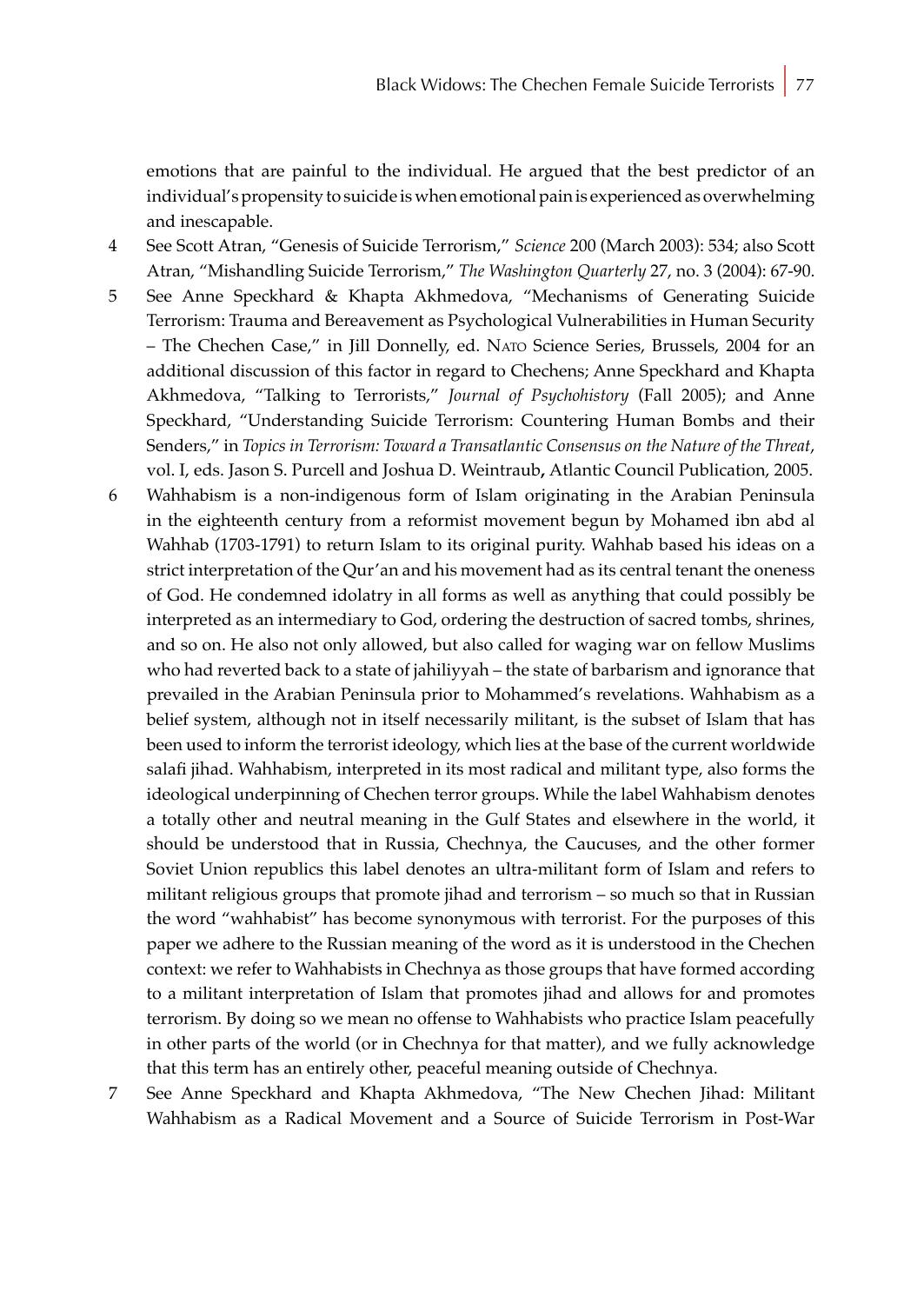Chechen Society," *Democracy and Security* 2 (2006): 1-53; Anne Speckhard and Khapta Ahkmedova, "The Making of a Martyr: Chechen Suicide Terrorism," *Studies in Conflict and Terrorism* 29, no. 5 (2006): 1-65; and Speckhard and Ahkmedova, "Mechanisms of Generating Suicide Terrorism."

- 8 K. Akhmedova, "Fanatism and Revenge Idea of Civilians who had PTSD," *Social and Clinical Psychiatry* 12, no. 3 (2003): 24-32. See also Anne Speckhard, Ken Reidy, Val Vanrompay, and Beatrice Jacuch, "Taking on the Persona of a Suicide Bomber: A Thought Experiment," unpublished research paper, 2005, for a discussion of revenge seeking in normal subjects taking part in a fantasy exercise.
- 9 R. Janoff-Bulman, *Shattered Assumptions: Towards a New Psychology of Trauma* (New York: The Free Press, 1992).
- 10 According to the American Psychiatric Association, dissociation is often a psychological symptom following deep traumatization. The essential feature of dissociation is "a disruption in the usually integrated functions of consciousness, memory, identity or perception of the environment," American Psychiatric Association, *Diagnostic and Statistical Manual of Mental Disorders*, 4th ed., Washington, DC, 1994. In the case of suicide terrorism, this means an emotional barrier is unconsciously erected, walling off the negative emotions generated by choosing to die in this manner and may even include compartmentalizing the event from one's ambitions and daily life. One Palestinian bomber, for example, when planning his attack, suggested that he could not carry a bomb until after his university exams – suggesting that while on the one hand he acknowledged that he was going to his death, he was able separate this reality so completely from his mind that he still felt that the need to complete his exams prior to going to explode himself. For a more complete discussion of this concept in relation to suicide terrorism see Speckhard and Akhmedova, "Mechanisms of Generating Suicide Terrorism" for an additional discussion of this factor in regard to Chechens; Speckhard and Akhmedova, "Talking to Terrorists"; Speckhard, "Understanding Suicide Terrorism: Countering Human Bombs and their Senders"; and Speckhard, Reidy, Vanrompay, and Jacuch, "Taking on the Persona of a Suicide Bomber: A Thought Experiment."
- 11 See John Reuter, "Chechnya's Suicide Bombers: Desperate, Devout, or Deceived?" The American Committee for Peace in Chechnya publication, 2004, p. 21: "Having witnessed the almost total obliteration of their country in the past decade, the Chechen people have suffered immeasurably. This tiny mountain nation has endured an apocalyptic demographic crisis, with nearly **180,000 Chechens killed and over 300,000 displaced**. These unfathomable numbers mean that one in two Chechens were either killed or driven from their homes in the past ten years. Moreover, Chechnya's cities have been reduced to rubble and the extent of the environmental catastrophe is yet to be fully understood. Every single person alive today in Chechnya has been deeply scarred by the bloody conflict raging in their midst." http://www.peaceinchechnya.org/reports/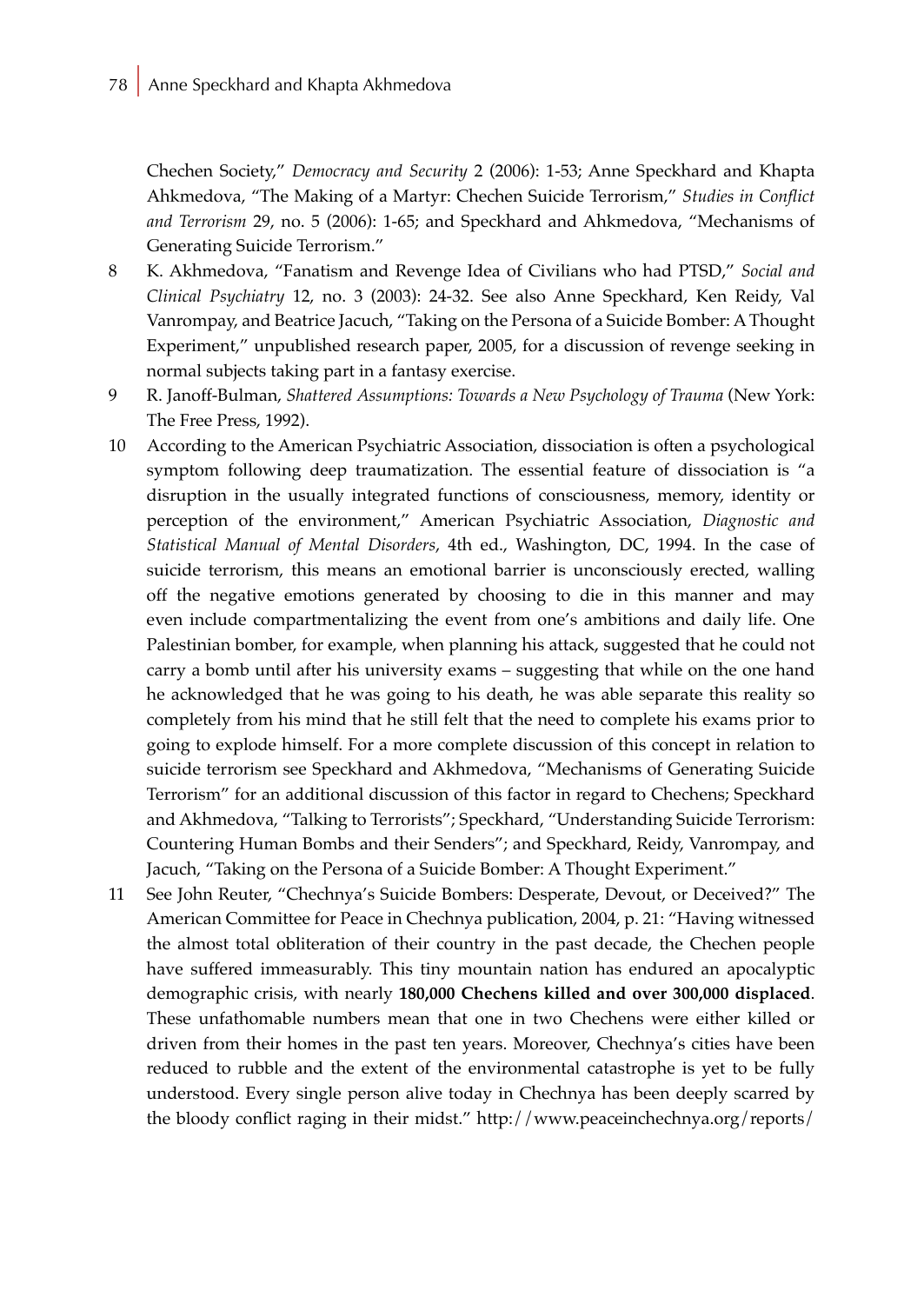SuicideReport/, accessed June 1, 2005,

- 12 See Nichole Argo, "Culture, Society and Martyrdom," unpublished research paper, 2004; Speckhard, "Understanding Suicide Terrorism: Countering Human Bombs and their Senders."
- 13 Zarema Mujikhoeva, the only bomber who did not carry out her act at the last moment, began the rumor of Black Fatima, an older woman that she claimed followed behind the female bombers to make sure they detonated and who was said to be able to detonate by remote. Mujikhoeva later discredited herself and admitted to lying, which was obvious from the fact that if Black Fatima actually existed it's very unlikely Mujikhoeva would have been able to put her bomb-filled rucksack down and walk away from it without it being detonated by remote by this phantom figure.
- 14 See Reuter, "Chechnya's Suicide Bombers: Desperate, Devout, or Deceived?": "The primary characteristic that differentiates the majority of Chechen suicide attackers from other suicide attackers around the world is the prominent role desperation and grief play in precipitating vulnerability to suicide terrorism. In most cases, all that is missing is a skilled recruiter that can operationalize these emotions and turn disenchanted Chechen women into radical shakhidi. As it turns out, Chechen suicide bombers are not wholly desperate, devout, or deceived, but instead they are desperate which allows them to be deceived into being devout," p. 19.
- 15 See Marc Sageman, *Understanding Terror Networks* (Philadelphia: University of Pennsylvania Press, 2004). Also see J. Post, E. Sprinzak, and L. Denny, "The Terrorists in Their Own Words: Interviews with 35 Incarcerated Middle Eastern Terrorists," *Terrorism and Political Violence* 15, no. 1 (2003): 171-84 for a discussion of group dynamics and identity needs as motivational factors for joining and staying in a terror cell.
- 16 Within their homes Chechen women, like most women in the world, still do the majority of housework, cleaning, cooking, and childrearing tasks.
- 17 See Barbara Victor, *Army of Roses: Inside the World of Palestinian Women Suicide Bombers* (Rodale Books, 2003). Speckhard interviewed many of the same families Victor interviewed and received a very different explanation. Hence while it's possible that feminist concerns – especially blocked social roles, the need to hide pregnancies or affairs – can be operational, Speckhard found these Palestinian women to have other issues than feminism as their main motivations.
- 18 See Anne Speckhard, "Soldiers for God: A Study of the Suicide Terrorists in the Moscow Hostage Taking Siege," in *The Roots of Terrorism: Contemporary Trends and Traditional Analysis*, ed. Oliver McTernan, Nato Science Series, Brussels, 2004; Anne Speckhard, Nadejda Tarabrina, Valery Krasnov, and Khapta Akhmedova, "Research Note: Observations of Suicidal Terrorists in Action," in *Terrorism and Political Violence* 16, no. 2 (2004): 305-27; Speckhard and Ahkmedova, "The Making of a Martyr: Chechen Suicide Terrorism"; A. Speckhard, N. Tarabrina, V. Krasnov, and N. Mufel, "Posttraumatic and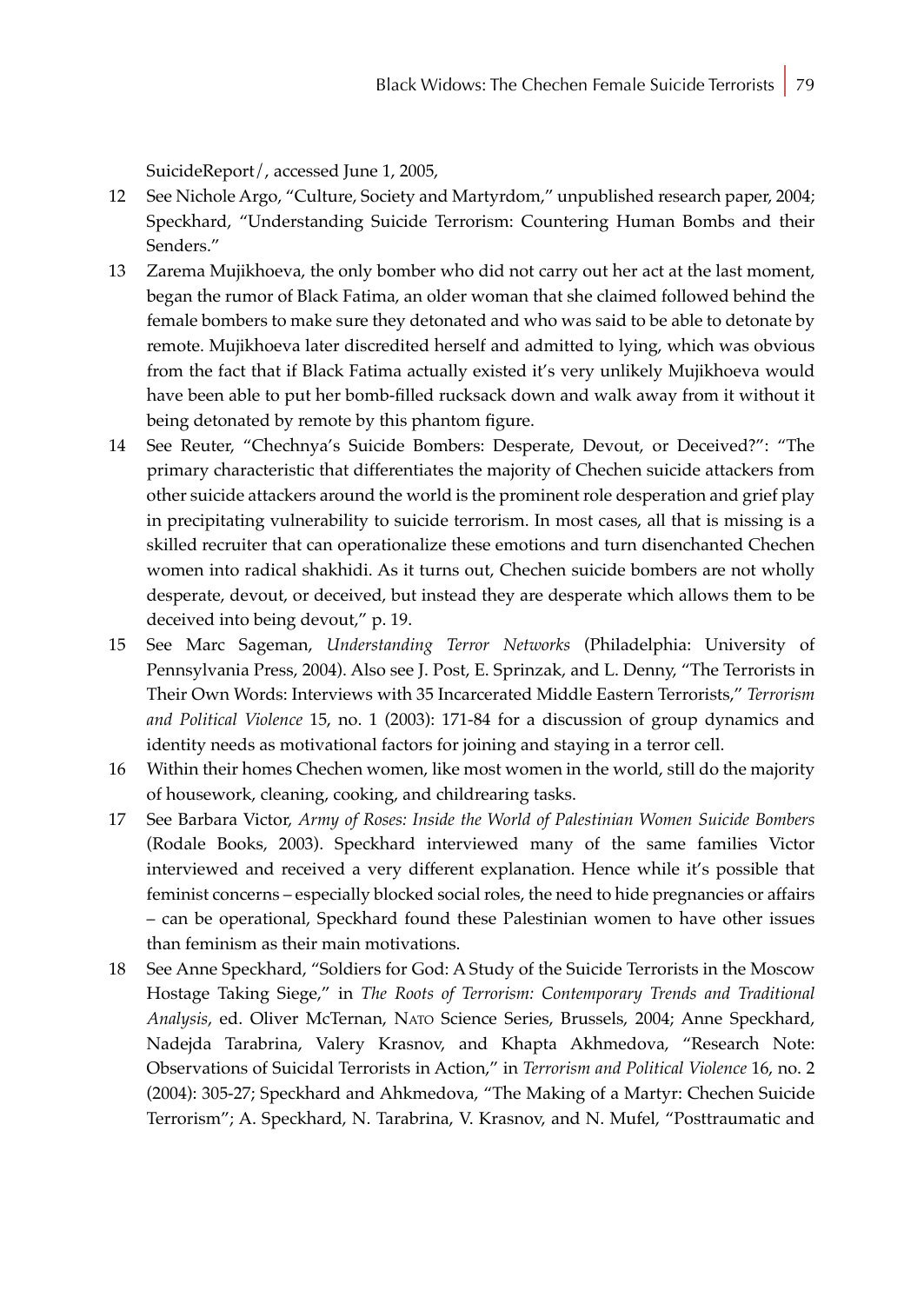Acute Stress Responses in Hostages held by Suicidal Terrorists in the Takeover of a Moscow Theater," *Traumatology* 11, no. 1 (2005); A. Speckhard, N. Tarabrina, V. Krasnov, and N. Mufel, "Stockholm Effects and Psychological Responses to Captivity in Hostages Held by Suicidal Terrorists," *Traumatology:* 11, no. 2 (2005, reprinted in S. Wessely & V. Krasnov, eds., *Psychological Responses to the New Terrorism: A NATO Russia Dialogue*, 2005, IOS Press). It should also be noted that rumours abound about this terror event. Some claim that since the male leadership of the terrorists in the Dubrovka Theater were calling on mobile phones to associates outside of the theater they, as well as the women, may have been waiting for orders about when to detonate the bombs, and lacking this outside order, the women failed to detonate. In either case the women were submissive to male orders.

- 19 Many of these madrassas targeted and preyed upon war widows and their young children, inviting the children to study for free, knowing that being fatherless because of the war they would be more receptive to the jihadist ideology. Nowadays these mosques and madrassas have been shut down by the Russians. See Anne Speckhard and Khapta Akhmedova, "The New Chechen Jihad: Militant Wahhabism as a Radical Movement and a Source of Suicide Terrorism in Post-War Chechen Society," *Democracy and Security* 2 (2006): 1-53.
- 20 Dmitri Trenin, Aleksei Malashenko, and Anatol Lieven, *Russia's Restless Frontier: The Chechnya Factor in Post-Soviet Russia* (Washington, DC: Carnegie Endowment for International Peace, 2004); and Speckhard and Ahkmedova, "The Making of a Martyr: Chechen Suicide Terrorism Studies in Conflict and Terrorism."
- 21 See Speckhard and Akhmedova, "The New Chechen Jihad: Militant Wahhabism as a Radical Movement and a Source of Suicide Terrorism in Post-War Chechen Society."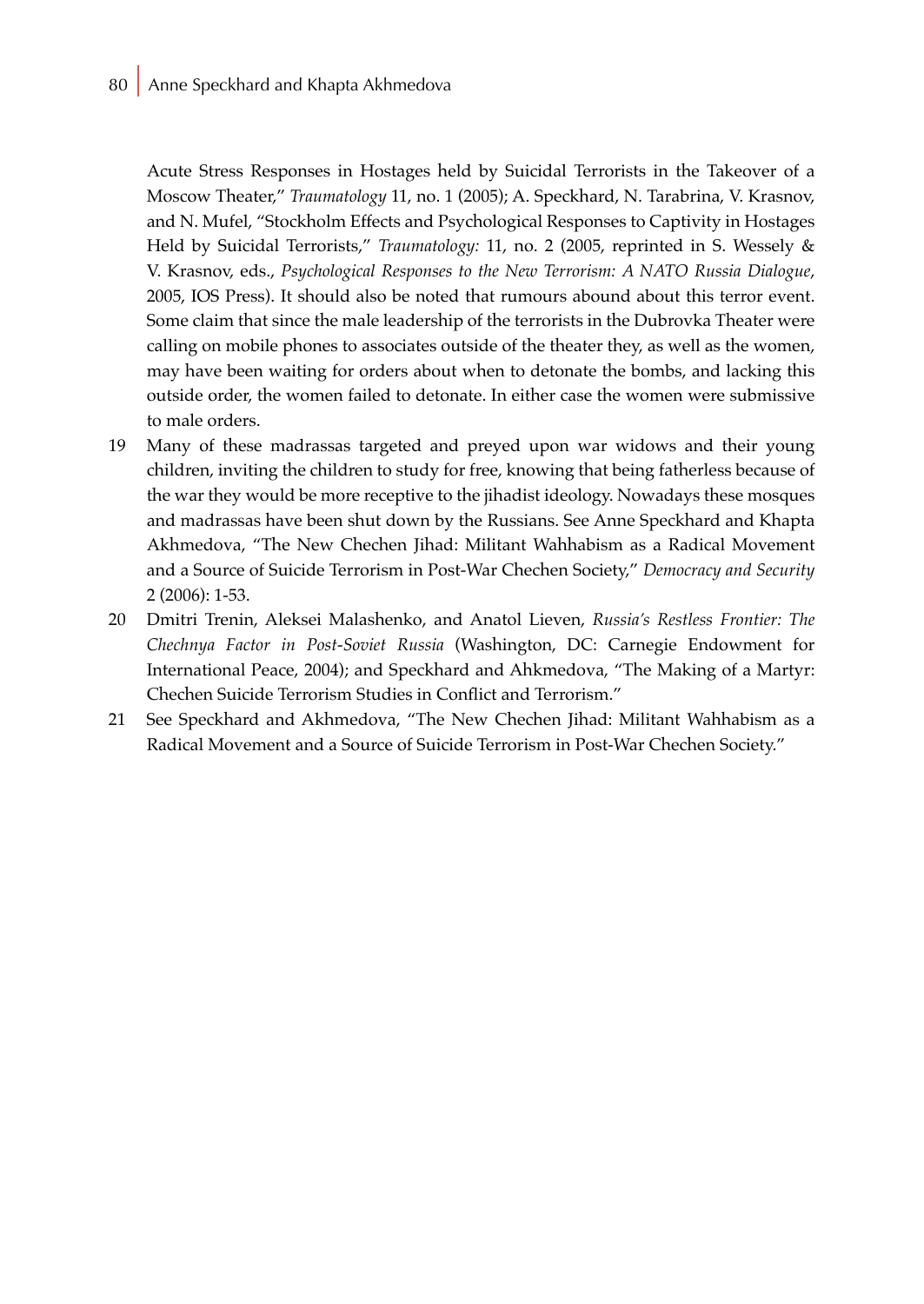# **Female Black Tigers: A Different Breed of Cat?**

# **Arjuna Gunawardena**

### **Suicide Cadres within the LTTE**

The Liberation Tigers of Tamil Eelam (LTTE) is a secular separatist terrorist organization in Sri Lanka whose goal is the establishment of an independent state of Tamil Eelam. Often considered the most ruthless terrorist organization in the world, the LTTE has used lethal force indiscriminately, and has in fact killed more Tamils (including Tamil politicians and leaders and members of other militant groups) than Sinhalese or the military. The organization has a centralized command structure under the direction of the national leader, Vellupullai Prabhakaran, and encompasses various operational/service wings and units. Each branch of service is divided by gender and has a secondary gender-based leadership, i.e., women's military leader or women's Sea Tiger leader, so that women cadres are under the operational control of the respective wing/unit leader, but under the administrative control of the women's wing leader.

The LTTE did not pioneer the concept of martyrdom, but it successfully realized its efficacy and pursued it. The Black Tigers, the suicide terrorists within the LTTE, are not grouped in a separate unit, rather are integral members of any particular host LTTE wing/unit. And while all LTTE cadres carry a cyanide capsule to commit suicide rather than be captured, $^1$  they are not all suicide terrorists. Instead, "Black Tigers"<sup>2</sup> is a generic designation of all suicide cadres of the LTTE, those who set out intentionally to sacrifice their lives as an integral part of their mission.

The first LTTE suicide operation occurred on July 5, 1987. In an effort to offset heavy losses to the Sri Lankan army offensive, an explosives-filled truck was driven by a Tiger volunteer. Significant here is that circumstances, rather than ideology, dictated the operation; that is, operational exigencies prompted the attack, and indeed, during the period of the Indian Peace Keeping Force (IPKF) – from July 1987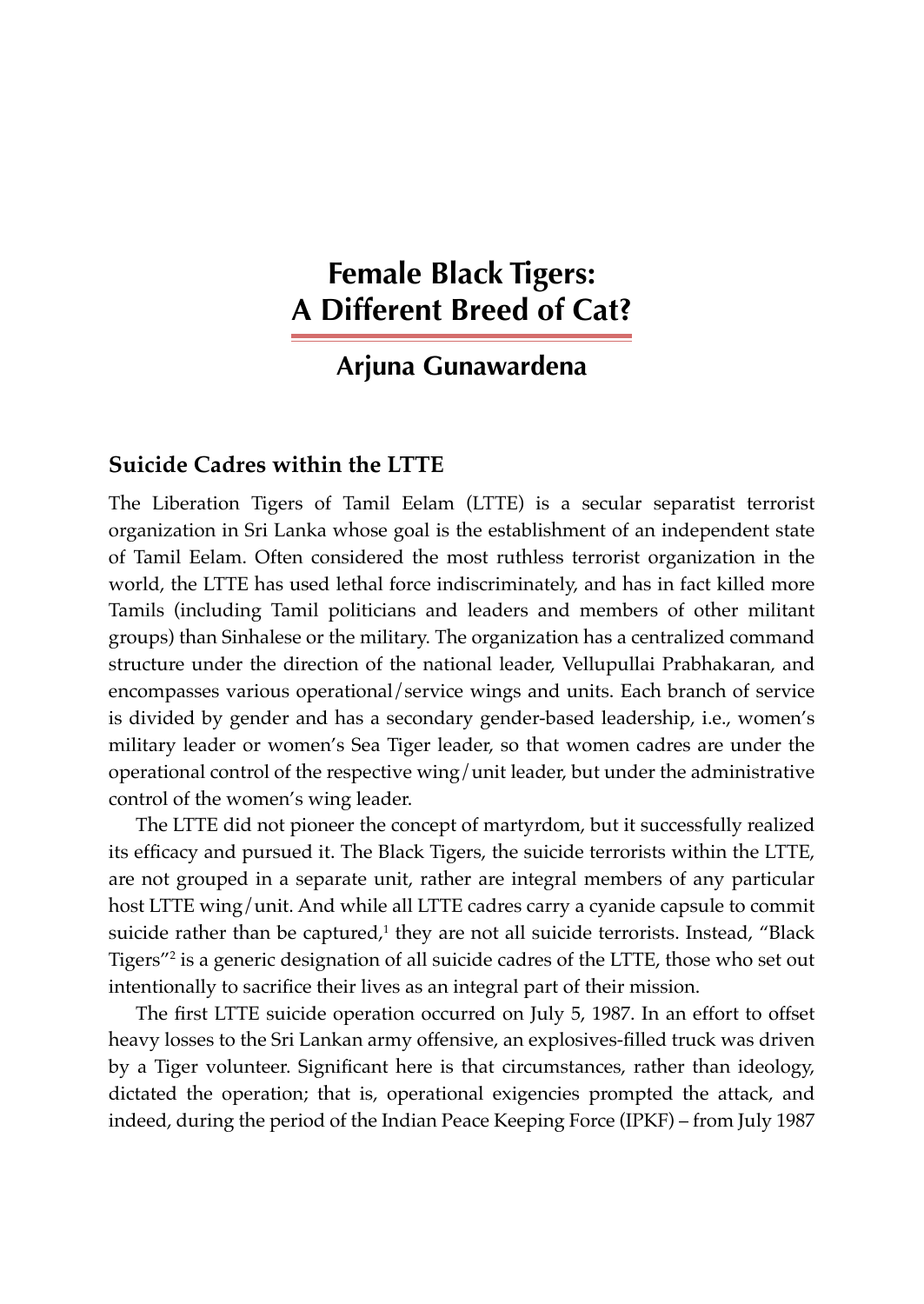to March 1990 – there were no suicide bombings.<sup>3</sup> The LTTE had not yet adopted suicide terrorism as an organizational ideal and had not yet established the Black Tiger suicide cadres, even though the concept of self-sacrificial attacks and preemptive suicide was very much a part of the LTTE ethos.

On July 10, 1990, following the withdrawal of the IPKF and exactly a month after the outbreak of hostilities between the LTTE and the government of Sri Lanka, a Sea Tiger craft rammed a Sri Lankan naval craft, which then exploded. While there was some ambiguity as to whether this was indeed a Black Tiger suicide attack, there is no doubt that the attack on November 22, 1990 was a Black Tiger suicide attack,<sup>4</sup> when an explosives-laden truck driven by a male LTTE suicide bomber was used to spearhead the attack on the Mankulam army camp. The adoption of suicide terrorism came at a time when the LTTE, rebounding back from the attrition suffered during the IPKF period and after having decimated other Tamil groups, required a force multiplier to take on the government forces. It was in the post-IPKF period that the term "Black Tiger" came to be used.

A supportive collective environment has been carefully cultivated by the LTTE within the society over a period of more than two decades. In the context of the Black Tigers this is one of the most important motivational imperatives that encourage volunteers to the Black Tigers rather than religion, cause, mystic indoctrination, or individual personality characteristics. The LTTE has no political ideology (other than its separatist-nationalist stance) and is very much a grievance- based organisation. Therefore, the Black Tigers are used to fill this vacuum as a pseudo-ideology of sorts.

As for the cadres themselves, there is little evidence that Black Tigers have any psychological disorders or are mentally imbalanced. Research has revealed that while it may appear to be a rational choice by the individual – to volunteer to dieto-kill – there are many other factors that come into play in the individual's decision in becoming a suicide terrorist. Societal and peer pressure, social stigma by the dishonor bought about by refusal to become one, the social conditioning of Tamil society, and even economic reasons, all contribute. Self-sacrificial service has become a norm rather than an exceptional act, and is an outward display of commitment to the leader, the organization, and the cause.

More than 316 Black Tigers have been killed over the years, including those who were killed by accidental explosions and training accidents. While the Sri Lankan military hypothesizes that the majority of the Black Sea Tigers are LTTE battle casualties who are seriously disabled, this has yet to be substantiated by empirical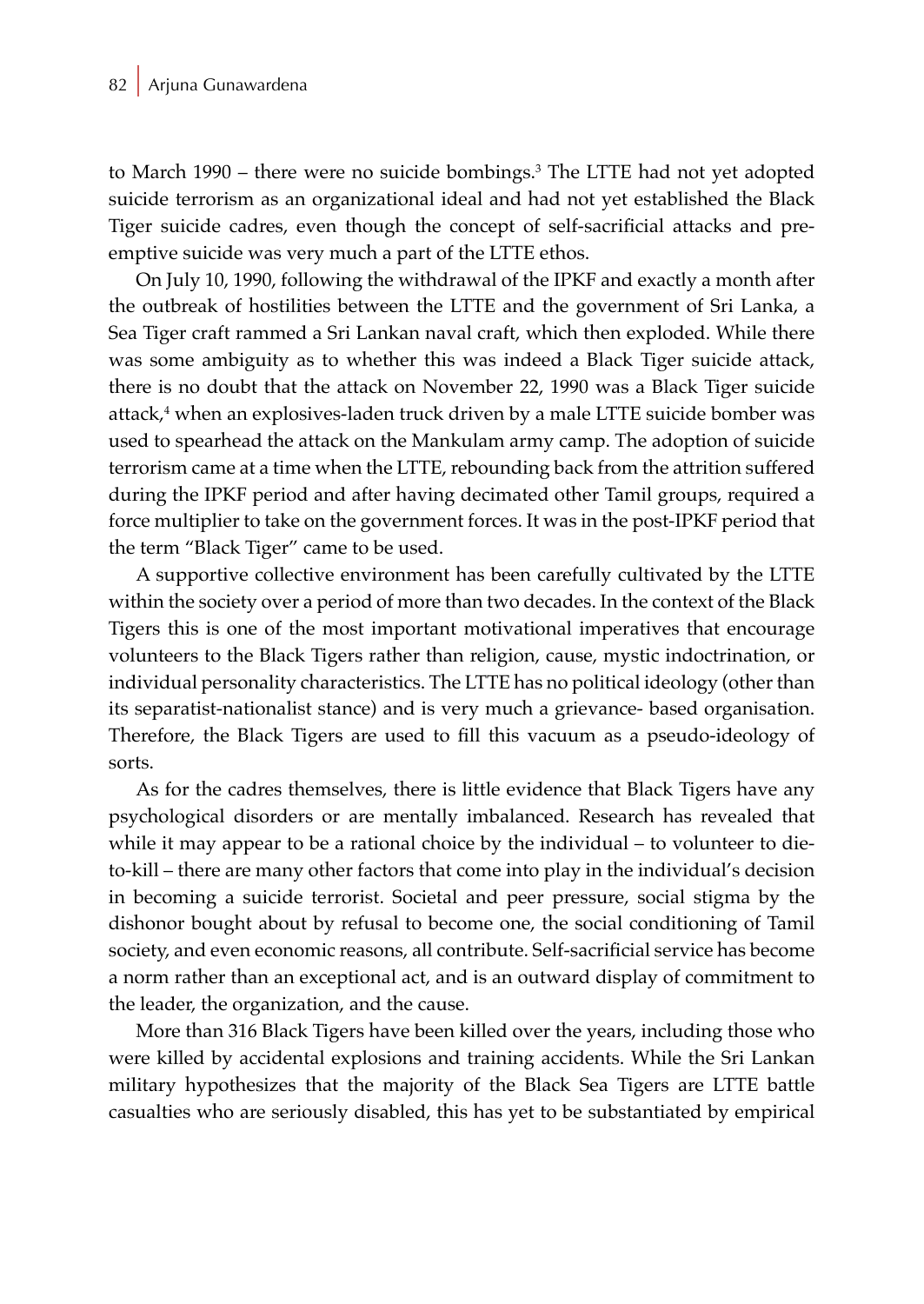evidence. A summary of the numbers by service and gender provides a picture of the distribution and ratio of male to female. The LTTE's own numbers differ, in that they acknowledge only 273 killed. Of these, 196 were reportedly Black Sea Tigers, of whom fifty-six were said to be female. Of the remaining seventy-seven (i.e., Military Wing Black Tigers), eighteen were said to be female. The LTTE does not acknowledge the Intelligence Wing Black Tiger operations.

| <b>Service Wing</b>     | <b>Number of Black Tiger's Killed</b> |               |          |              |            | <b>Attacks</b> |            |
|-------------------------|---------------------------------------|---------------|----------|--------------|------------|----------------|------------|
|                         | Male                                  | <b>Female</b> |          | <b>Total</b> | $%$ of TTL | <b>No</b>      | $%$ of TTL |
| Military Wing BTs       | 58                                    | 18            | 3        | 79           | 25.00      | 30             | 23.62%     |
| <b>Black Sea Tigers</b> | 125                                   | 48            | $\Omega$ | 173          | 54.75      | 62             | 48.82%     |
| Intelligence Wing BTs   | 44                                    | 9             | 11       | 64           | 20.25      | 35             | 27.56%     |
| Totals                  | 227                                   | 75            | 14       | 316          |            | $127+$         |            |

|  |  |  | Table 1. Black Tiger (BT) Attacks and Casualties, 1987-2006 |  |  |
|--|--|--|-------------------------------------------------------------|--|--|
|--|--|--|-------------------------------------------------------------|--|--|

? Gender has not been confirmed yet

+ Does not include accidental explosions, etc.

## **A Different Breed?**

Women entered Tamil militancy seven years after their male counterparts, and females were involved on the periphery of Tamil militancy until 1983, mostly in supportive logistical roles. The recruitment of women to the LTTE combat units expanded during and after the IPKF period, and was clearly more for military operational needs<sup>5</sup> than any drive to empower Tamil women. From the women's perspective, ideological, i.e., nationalist, and personal motivations appear to be the stronger imperatives, rather than feminism.<sup>6</sup> According to Alsion, however, the LTTE's female cadres also represent a type of feminist ideology, bolstering the LTTE contention that female emancipation is one of the key benefits it has achieved. While it has been estimated that a third of the combat strength of the LTTE are women,<sup>7</sup> with the LTTE themselves claiming it is 50 percent, the actual number might be closer to between 20-30 percent.<sup>8</sup> Approximately 6,000 females cadres are said to have been killed in combat;<sup>9</sup> although according to Thamilini, the women's leader of their Political Wing, about 5,000 women have been killed out of an estimated 18,000+ LTTE cadres killed during the conflict. Considering that female cadres are invariably either spearheading attacks or are often in the thick of the battle, the casualty count does not necessarily match the 1:3 ratio of female to male cadres.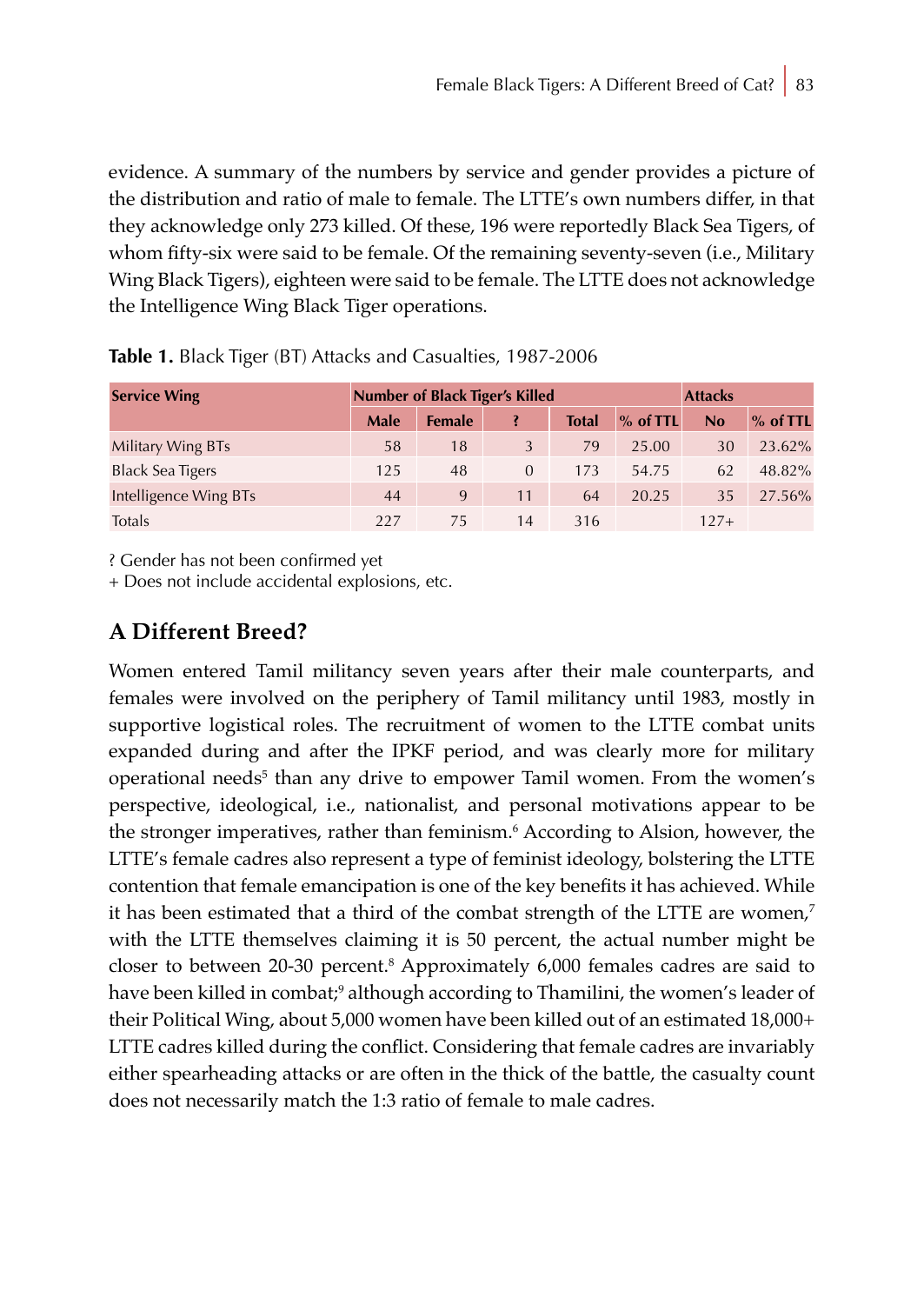It has been suggested that most women who join the LTTE do so out of a drive for liberation from traditional Hindu/Tamil cultural restrictions, in other words, female emancipation. This was cited as the reason female LTTE cadres are referred to as "Freedom Birds." However, the term "Freedom Birds" was more a political and propaganda ploy of the LTTE than an instrument promoting empowerment and emancipation of women.10 On the ground neither they nor the female suicide cadres were referred to as such, despite erroneous claims to that effect.<sup>11</sup> Nor were the female Black Tigers – sometimes referred to in the media as "Black Tigresses" – called the "Birds of Paradise."<sup>12</sup> The term "Freedom Birds" was propagated by Adele Balasingham<sup>13</sup> as a generic name synonymous with the female cadres of the LTTE. But this is again part of the spin that the LTTE created, since women's emancipation is touted both as an achievement and direct result of the LTTE's liberation struggle (freedom from economic, political and social "bondage"<sup>14</sup> is espoused by the LTTE in its propaganda) in an effort to generate much-needed recruits to the LTTE.

The first successful female Black Tiger operation was the assassination of Indian prime minister Rajiv Ghandi on May 21, 1991 in Sriperunpudur, India. Considering the time it initially took to select and train Black Tiger cadres, female cadres may have been selected from the early stages of the adoption of suicide terrorism, around the beginning of 1990. Though there has been much hype about the number of females in the ranks of the Black Tigers, statistically they constitute about 24 percent of the 316 who were killed and identified as being Black Tigers, not including Black Tiger cadres arrested/captured and those known to be Black Tigers who committed suicide by taking cyanide. The number of Black Tiger cadres that neither killed themselves nor were captured is also unknown, and this presents difficulties in interpreting numbers and female representation.

The female suicide bomber in the context of the Tamil Tigers has more than political and organizational underpinnings. The social and cultural backdrop allows a fuller understanding of the phenomenon:

The self-sacrifice of the female bombers is almost an extension of the idea of motherhood in the Tamil culture, [as] in this strongly patriarchal society, Tamil mothers make great sacrifices for their sons on a daily basis; feeding them before themselves or the girl children, serving them and so on. Acting as a human bomb is an understood and accepted offering for a woman who will never be a mother.<sup>15</sup>

Interestingly, in the past, there was no evidence to suggest that any of the female Black Tigers were mothers or for that matter married. In the case of male suicide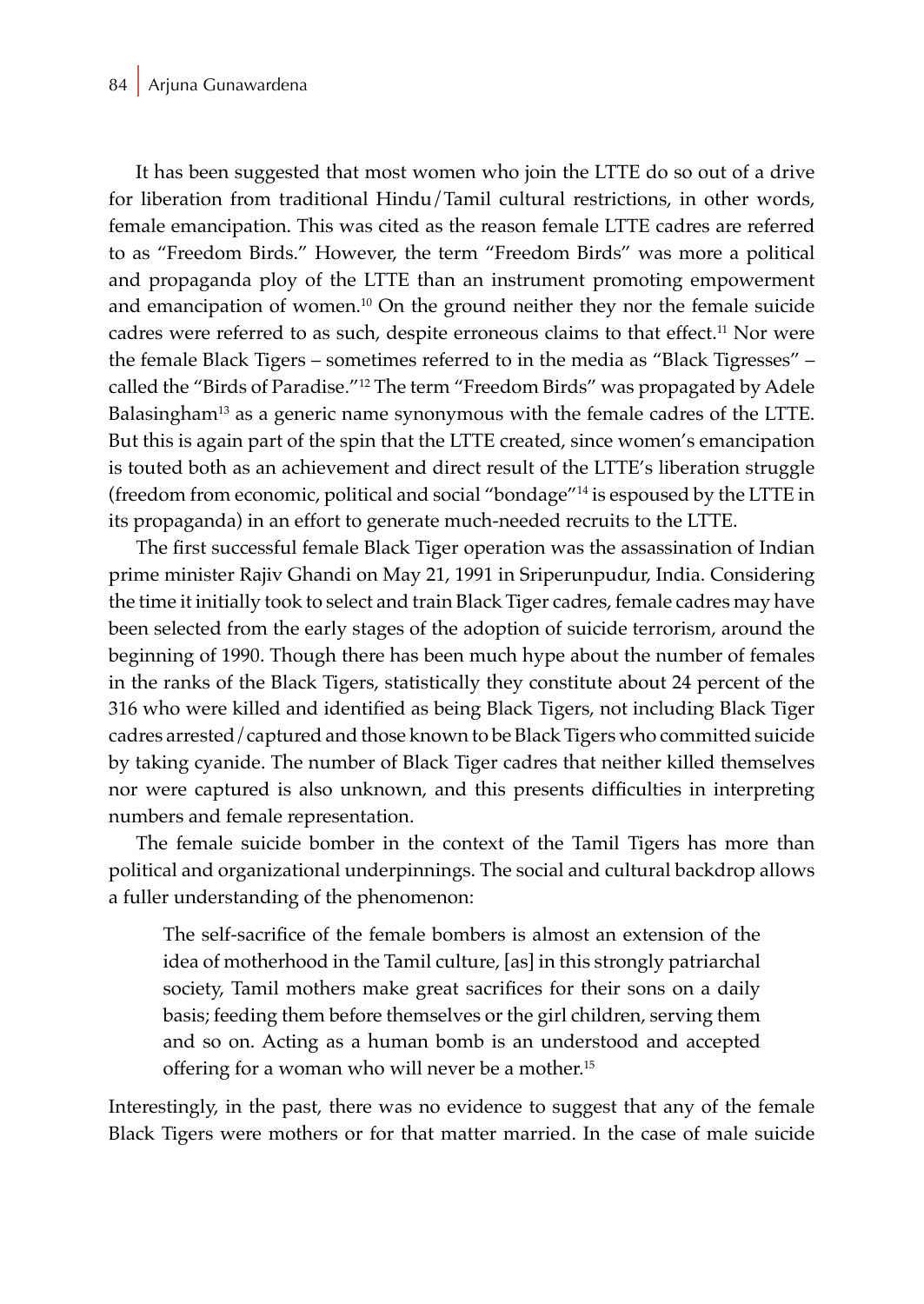bombers, married suicide bombers were a rarity, though a few existed. However, in the April 25, 2006 attack on the commander of the Sri Lanka armed forces, it was alleged that the suicide bomber was a pregnant woman.

To de Mel, "the woman suicide bomber refutes conventional notions that women are essentially pacifist and peace-loving by nature."16 She questioned whether the woman suicide bomber's "act of destruction [is] a moment of victimhood or agency? As she explodes, is she both a victim *and* an agent of change? And what does she signify for the struggles for women's empowerment and the future of the women's movement?" According to Clara Beyler,

There is a difference between men and women suicide attackers: women consider combat as a way to escape the predestined life that is expected of them. When women become human bombs, their intent is to make a statement not only in the name of a country, a religion, a leader, but also in the name of their gender.<sup>17</sup>

Beyler argued that this stems from the fact that a patriarchal structure dominates the societies in which suicide terrorists originate, including Kurd, Tamil, Palestinian, and Arab. However, LTTE women's cadres were inducted to active combat units in equal fashion as the male cadres, received the same training, and were expected to perform equally well. The LTTE has spared no pains to assert that by this women were emancipated. Therefore, gender equality has already been established and does not require the extreme measure of women dying by suicide bombing missions to prove that they are equal to men. At the same time, Beyler also suggests that "a great number of LTTE women are victims of rape and that becoming a suicide bomber is the only redeeming option left." Yet while there have been instances of rape, in the known cases the victims did not become Black Tigers or even members of the LTTE. This was a myth advanced by the LTTE itself for disinformation purposes, but finds little corroboration in reality. While alleged rapes of Tamil females by the Sri Lanka armed forces were reported, with some culprits brought before the law and convicted of such crimes, the incidents have been few and far between. The Sri Lanka military, which has been in combat continually for the past three decades, has matured and become more professional, and understands the importance of winning the hearts and minds of the Tamil populace, as much as winning battles in the overall effort in the war against separatist terrorism. During the IPKF period, rape of Sri Lankan Tamil females was rampant. This contributed significantly towards the militarization of Northern and Eastern Tamil females who flocked to the LTTE for both protection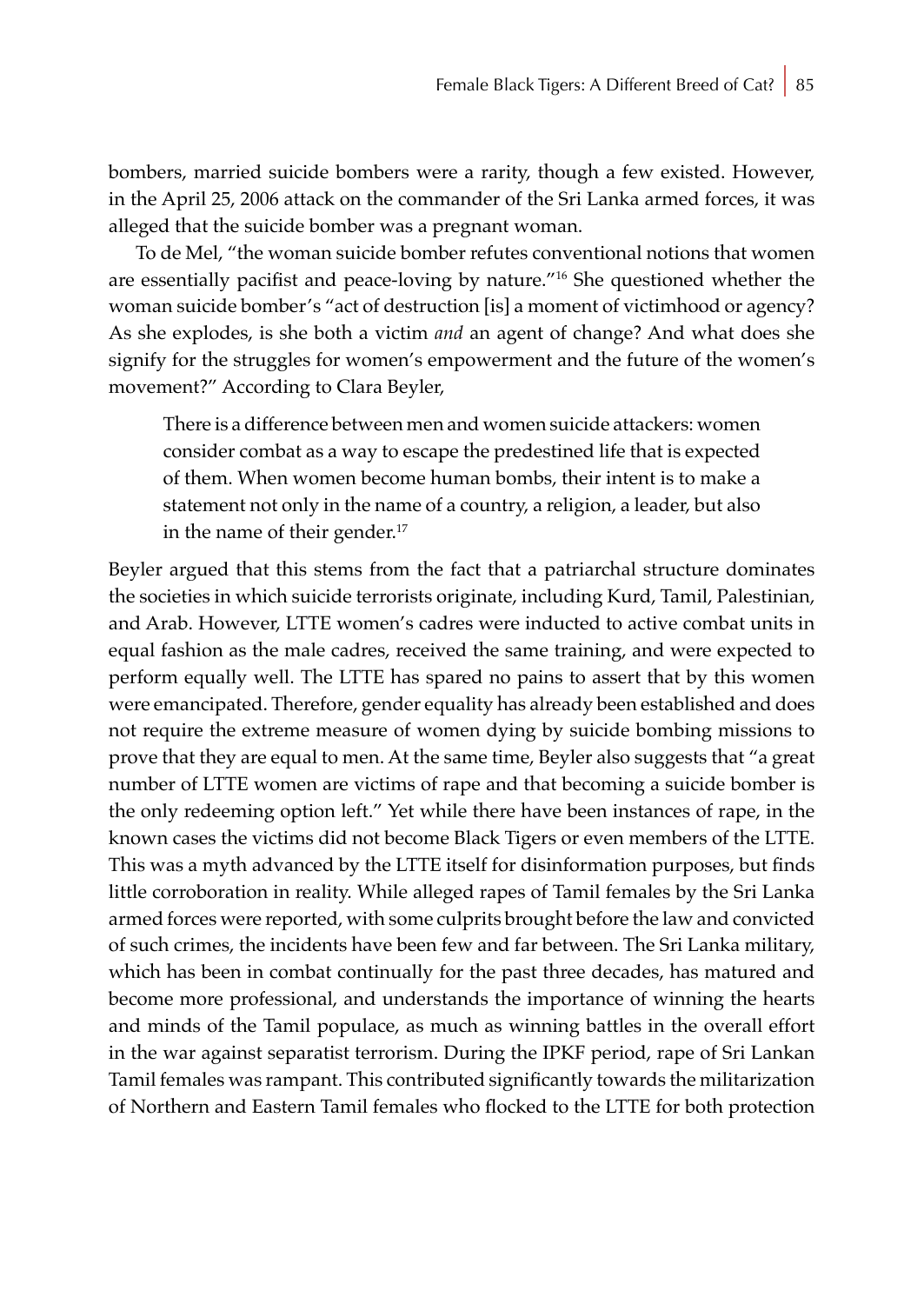and a chance to hit back at the IPKF. However, there is little evidence to suggest or support the contention that females raped by the IPKF turned to suicide terrorism as a means of revenge or as a redeeming option.

The utilitarian value of female terrorists because of certain particular characteristics, i.e. practicality, coolness, dedication, inner strength, ruthlessness, and single-mindedness, has been posited.<sup>18</sup> A dissenting view contends that "to view the female suicide bomber purely in terms of utilitarian purposes would diminish its true effectiveness. In reality, the female suicide bomber's covert function is a liberating tool that challenges the inequality and subordinate status of women in Muslim society."19 How far this is true in Tamil society, which is conservative and traditionalist and somewhat similar to Muslim society, is a question that must be addressed, keeping in mind the organizational characteristics of the organization that operates the female suicide cadres, the LTTE. The LTTE's consideration of women's emancipation has always been subordinate to the overarching goal of Tamil Eelam. Utility is the rationale more than any other motive. The women, particularly in leadership positions, toe the LTTE line and pay lip service to the "struggle for emancipation," but the reality is different.

There are indeed practical advantages that females have over the males. These include "tactical advantages conferred by their seemingly innocent outward appearance and the universal perception of their non-violent character. These enable them more easily to bypass security measures and (security) personnel less suspicious of their intentions. These considerations must overcome the inhibitions grounded in the norms regarding the status of women in the traditional societies in which they operate."20 Another aspect in the use of female perpetrators in suicide terrorism that has received little attention is that women's participation is not just a means, but an end in itself. By portraying the participation of the "weaker" sex as the victim of circumstances (e.g., rape) that drove these women to desperate measures, women are in fact used (or abused) as a justification for suicide terrorism, or at the very least in the case of the LTTE to make Black Tiger operations/suicide terrorism acceptable to the world at large. This disinformation was the main justification put forward by the LTTE for the suicide attack on Rajiv Gandhi, wherein the bomber was portrayed as the victim of an IPKF rape and that the attack was more her personal vendetta rather than a politically motivated assassination. What is less publicized is that on this occasion, there were two female suicide bombers tasked for this target – the second as a standby in reserve. The high level of planning and organizing that was revealed in subsequent investigations clearly refutes this absurd claim.<sup>21</sup>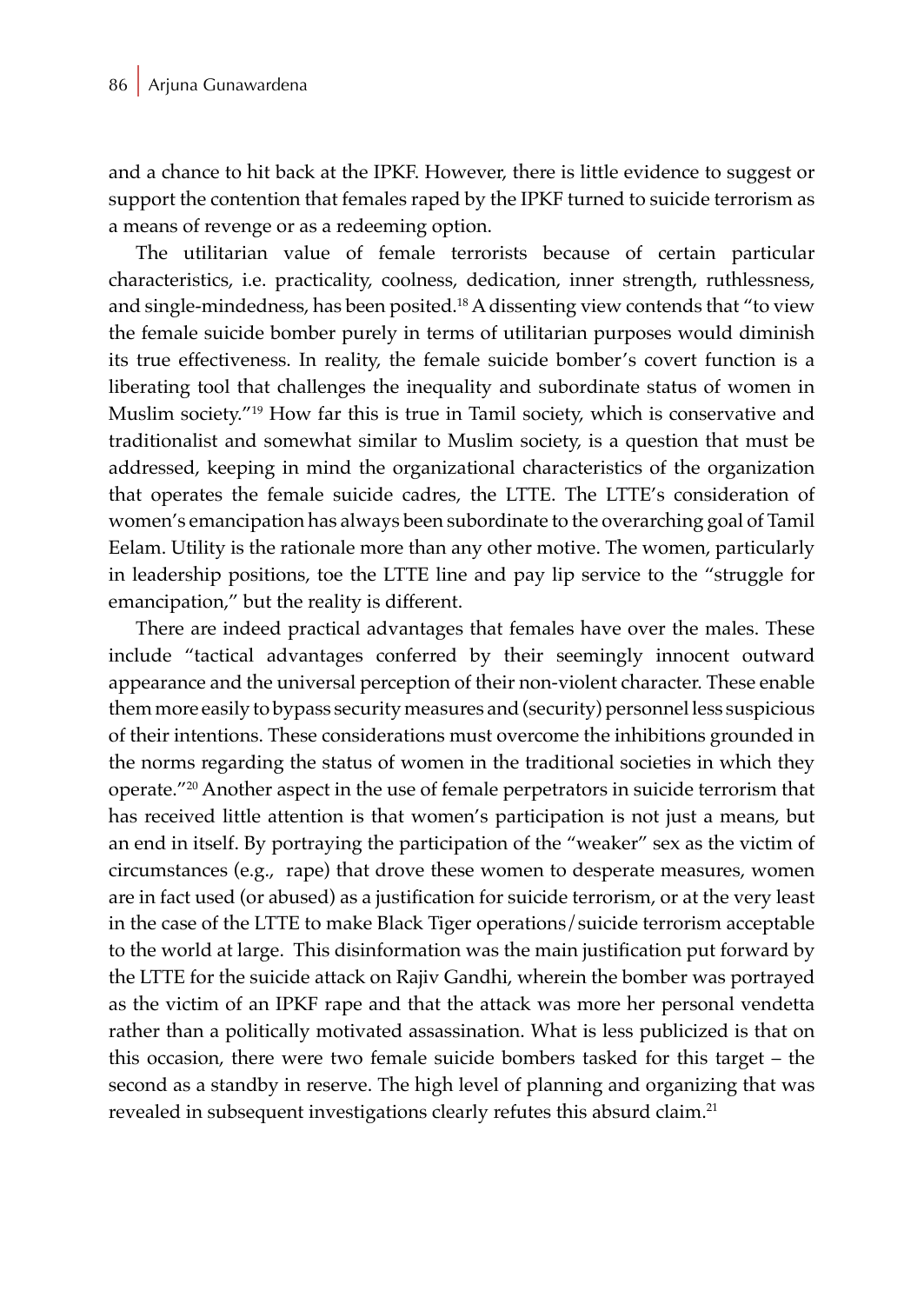"Rebel groups deliberately use personal distress to recruit women because theatrical acts of female suicide bombing with overtones of martyrdom and national liberation receive immense media coverage and widespread public attention."<sup>22</sup> Additionally, suicide terrorism in general and female suicide bombers in particular are used to increase a group's legitimacy in the eyes of the movement's own supporters. Stern raised concerns that terrorist profiling takes into consideration male perpetrators rather than female and this is a deficiency in the counterterrorist mechanisms of security forces in the West.23 Terrorists will no doubt use such loopholes to breach security and conduct suicide terrorist attacks.

However, as in the case of the Chechen Black Widows, who have aroused in the Russian security forces and intelligence organizations a heightened awareness, the attention of the Sri Lankan intelligence and security forces over the years has come to address the female suicide bomber threat – particularly in off-battlefield areas, e.g., Colombo and in VIP protection. This has more to do with the reality of suicide terrorism in Sri Lanka than any particular difference attributed to the female of the suicide terrorist species. Therefore, one might add that the advantages previously enjoyed by female suicide cadres in Sri Lanka have been offset to some extent by the increased awareness and attention they have brought upon themselves.

Yet heightened awareness notwithstanding, lack of training tends to permit suicide terrorist attacks anyway, as was demonstrated when a female Black Tiger was taken into custody on suspicion and blew herself up inside a Colombo police station in July 2004. In the attack on the commander of the Sri Lanka armed forces inside the high security army headquarters complex on April 25, 2006, the thirty-four year old suicide bomber, Kanapathipillai Manjula Devi, was allegedly pregnant. Posing as the wife of a soldier on her way to the maternity clinic, this cover story enabled her to gain relatively easy access into the high security complex where the army hospital is located. On at least two previous occasions she had gained access to the complex on the same basis, had not gone to the maternity clinic itself, and used the opportunity to stake out her the target ground. Subsequent investigations in fact confirmed that she was not pregnant and that it was a clever disguise. Despite the lax security, the attack itself failed, and with it the LTTE lost a great deal strategically, including the supportive environment it enjoyed from its own Tamil constituency in the areas they controlled. Women are traditionally seen as "life-givers" rather than "life-takers": the LTTE has turned them into human bombs. Although sending a female to selfdestruct as a suicide bomber in itself departs from accepted conventions, against the backdrop of a three decade old ethnic conflict, it was condoned as a sacrifice,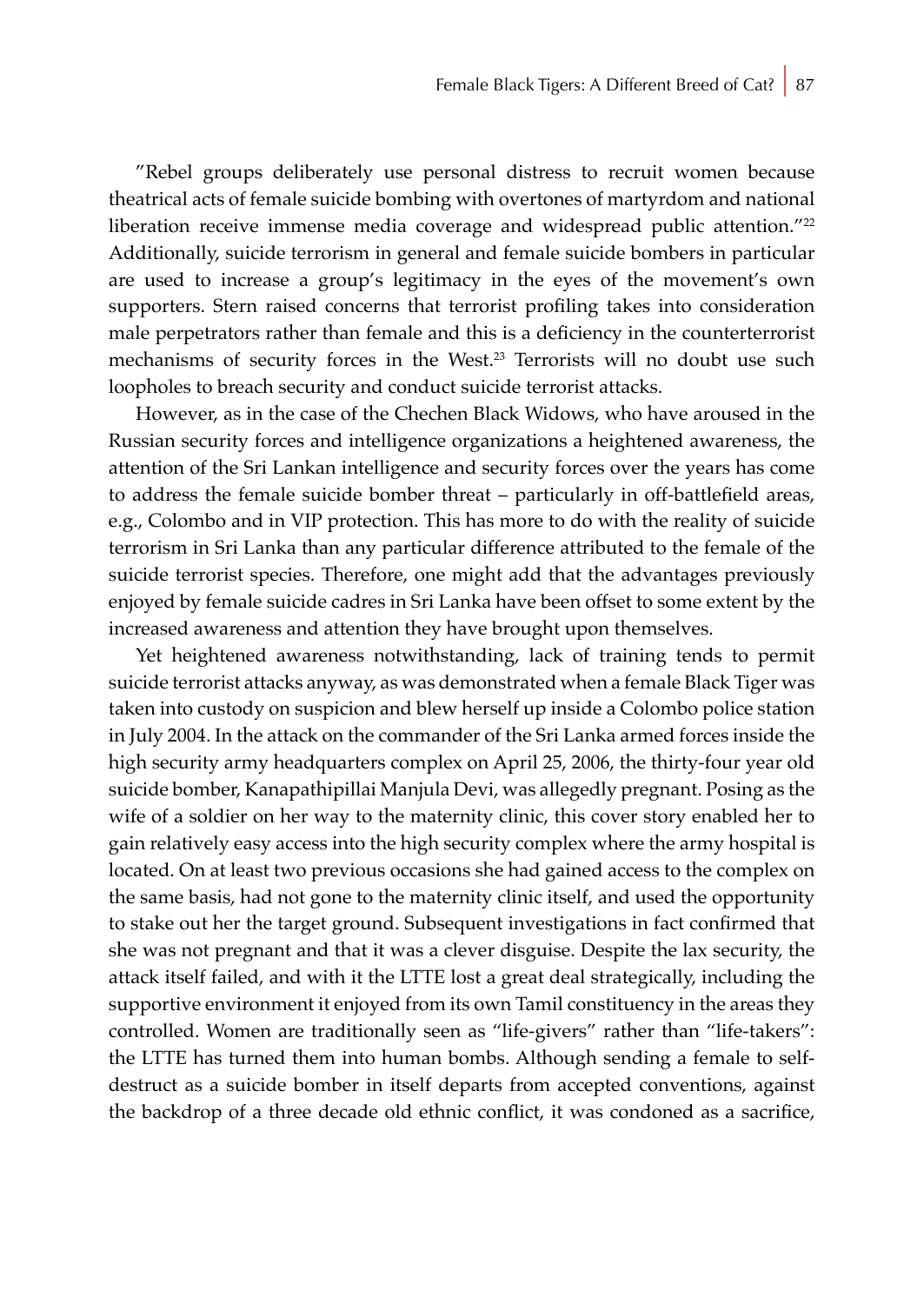a necessity of circumstances, as an asymmetrical response to the much stronger adversary, the Sri Lanka military. However, the revulsion at the decision of using a "pregnant" woman has had adverse effects on the LTTE, both from the international community as well as from within the Tamil community itself.

According to Ayers,

Terrorist organizations have a choice whether to adopt suicide bombing or restrict themselves to conventional bombing tactics…most suicide bombings occur in "marginal" democracies or authoritarian regimes demonstrating that perhaps repressive societal conditions play a greater role in choosing suicide bombing….The presence of repressive conditions is a necessary condition for terrorist organizations to develop cults of martyrdom capable of successfully recruiting suicide bombers.<sup>24</sup>

If repressive conditions support the recruiting and perpetuation of suicide terrorism, then the opposite – tolerant conditions – should have the opposite positive effect. During the past decade or so, there has been greater movement by successive governments towards addressing the root causes of the ethnic problem and devolving administrative and political power to the provinces/regions.

The low-key commemoration of Black Tiger Day on July 5, 2006 indicated the LTTE's appreciation of the reality on the ground, namely, the changing perceptions of its constituency. However, the rhetoric remains intransigent and the importance of retaining the Black Tigers was expounded by the LTTE leadership as "an indispensable weapon in the LTTE arsenal who had played a decisive role."<sup>25</sup> Indeed, the message had just been transmitted nine days prior, when on June 26, 2006, a Black Tiger on an explosive-laden motorbike rode into the car of the third highest ranking army officer, Deputy Chief of Staff Maj. Gen. Parami Kulathunga,<sup>26</sup> killing him and several others, including a civilian on his way to work.

Together with the practical difficulties posed by heightened awareness of the threat posed by female Black Tigers and resulting greater alertness of security forces, and the adverse repercussions of the "pregnant" suicide bomber, the peace dividend of a forbearing atmosphere resulting from almost three years of the ceasefire augers well for the future of countering the LTTE Black Tigress threat. Despite the hype, the numbers clearly indicate that female suicide bombers have not been a significantly greater threat than their male counterparts in Sri Lanka. Nor is there an appreciable difference between the male and female Black Tigers. There are indications that their utility value to the LTTE, as well as the prospects of promulgating the use of female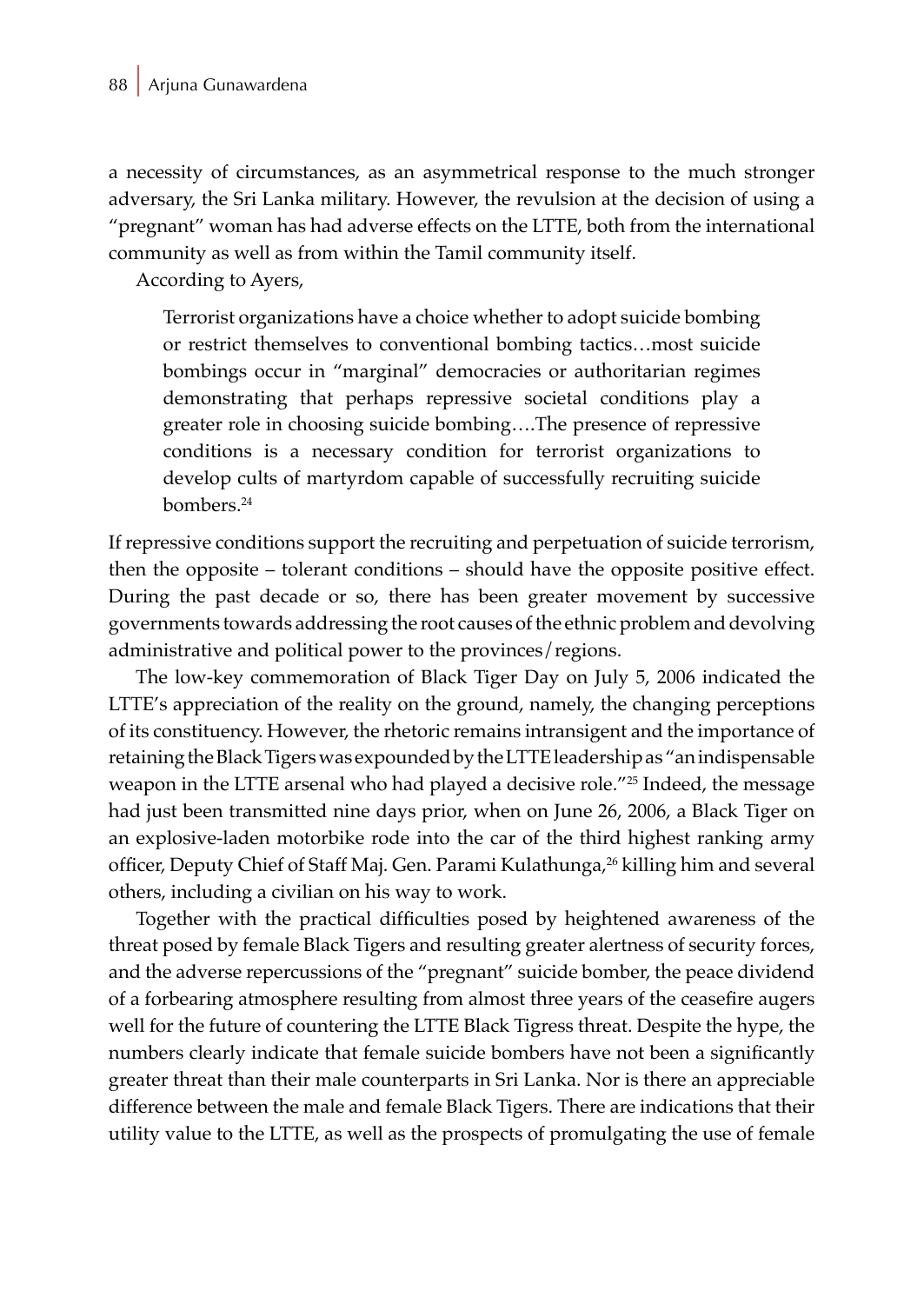suicide bombers is waning, despite reports from an arrested alleged female Black Tiger of twelve female suicide cadres who have been tasked to attack VIP targets in the deep south.<sup>27</sup> However, suicide attacks from their male counterparts remain an evermore increasing threat in the escalating intensity of the conflict, despite the ceasefire agreement., particularly against high profile targets, i.e., political and military leadership, critical infrastructure, and economically sensitive targets.<sup>28</sup>

### **Notes**

- 1 LTTE leader Vellupullai Prabhakaran claimed that he conceived of the concept of the cyanide capsule after Sivakumaran, a Tamil militant, took cyanide in 1974 and became the first "martyr." Ten years later, Prabhakaran institutionalized the practice and included the cyanide capsule among the standard equipment issued to LTTE cadres.
- 2 Contrary to media and current literature. See P. Chalk, "Liberation Tigers of Tamil Eelam's (LTTE) International Organization and Operations – A Preliminary Analysis," Commentary no, 77, a Canadian Security Intelligence Service, Unclassified Publication, 1999.
- 3 This despite that the LTTE threatened the IPKF with suicide attacks. See M. R. N. Swamy, *Tigers of Lanka: From Boys to Guerillas* (Colombo: Vijitha Yapa Publications, 2004), pp. 267, 276. Thus, contrary to generally held view and LTTE propaganda (Anton Balasingham, War *and Peace: Armed Struggle and Peace Efforts of Liberation Tigers*, Mitcham: Fairfax Publishing, 2004, p. 97), the July 1987 attack was just a one-time operation.
- 4 Photographs taken of the 'last supper' with Prabhakaran and other hallmarks of the Black Tiger hype were clearly in place on this occasion.
- 5 M. Alsion, "Armed Violence and Poverty in Sri Lanka," (University of Warwick: Centre of International Cooperation and Security, 2004), http://www.bradford.ac.uk/acad/ cics/publications/avpi/AVPI\_Sri\_Lanka.pdf.
- 6 Alsion, "Armed Violence and Poverty in Sri Lanka."
- 7 D. Filkins, "Sri Lanka Women at War," *Herald Tribune*, March 13, 2000.
- 8 Alsion, "Armed Violence and Poverty in Sri Lanka," and J. Kainz, "Women Warriers," Focus Asia: Interview of Female LTTE Cadres, July 25, 2004 , http://www.focusasiatv. org/archive.php.
- 9 Alsion, "Armed Violence and Poverty in Sri Lanka."
- 10 The term was adopted from the title of a journal *Suthanthirap Paravaikal* (Freedom Birds), first published in December 1984.
- 11 For example, C. L Joshi, "Sri Lanka: Suicide Bombers, " *Far East Economic Review*, June 1, 2000, http://www,faer.com/\_0006\_01/p64currents.html.
- 12 Mia Bloom, "Devising a Theory of Suicide Terror," Center for Global Security and Democracy, Rutgers University , p. 13.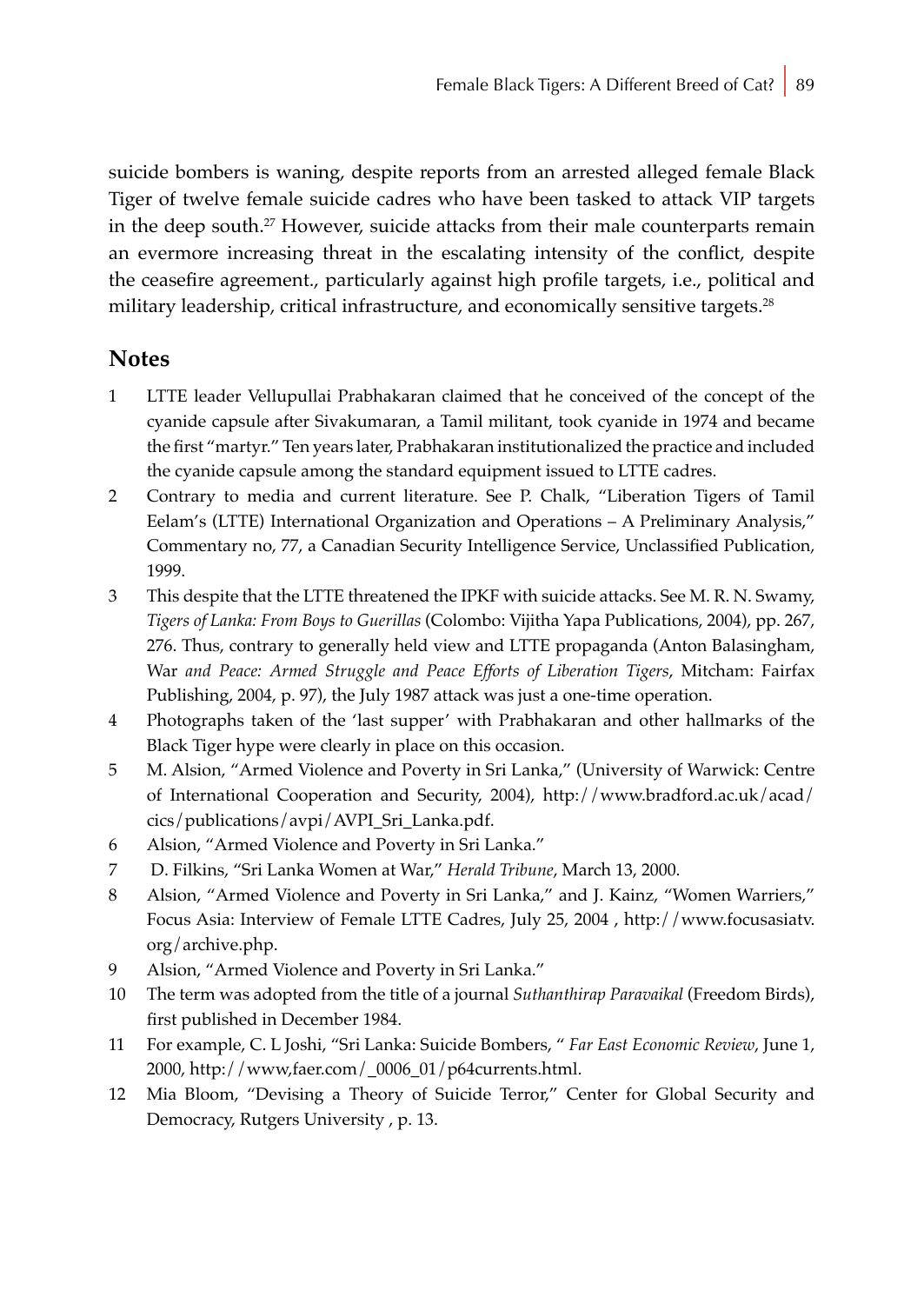### 90 Arjuna Gunawardena

- 13 Adele Balasingham, *The Will to Freedom: An Inside View of Tamil Resistance*, 2nd ed. (Mitcham, Fairmax Publishing, 2003).
- 14 Besides the conservative and religious aspects of Tamil/Hindu culture, traditions such as the caste and dowry systems were also considered elements of female bondage. The stated policy of the LTTE does not recognize or permit caste restrictions and the dowry system in the areas controlled by the LTTE. However, the reality of Tamil society makes this ban almost impossible to enforce and continues. While outward appearances have indeed changed – from *sari* to trousers – despite the LTTE's public stand and the freedom LTTE female cadres have allegedly earned for themselves, little has changed in the deeprooted caste system and dowry is now demanded in the form of a "bridal gift."
- 15 Mangalika Silva, "Co-ordinator, Women for Peace," quoted in Ana Cutter, "Tamil Tigresses, Hindu Martyrs," Columbia University, *Journal of International Affairs*, 1998.
- 16 N. De Mel, *Beyond the Gaze: The Female Suicide Bomber, Gender, Sexuality and Militarism in Sri Lanka* (Colombo: Vijitha Yappa Publications, 2002).
- 17 Clara Beyler, "Messengers of Death: Female Suicide Bombers" (Herzliya: ICT, 2003).
- 18 Arjuna Gunawardena, *Black Tigers: LTTE Suicide Terrorism the Sri Lankan Experience,* MSc dissertation, University of Leicester, UK, 2003.
- 19 Laura Ann Trombley, "Female Suicide Bombers: The Newest Trend in Terrorism," May 8, 2002, http://www.nyu.edu/classes/keefer/joe/tromb1.html.
- 20 Yoram Schweitzer, "A Fundamental Change in Tactics," *Washington Post*, October 19, 2003.
- 21 Jain Commission Report on the assassination of Rajiv Gandhi.
- 22 W. A. Knight and T. Narozhna, "Black Widow Terrorists are a Puzzling Breed," *Express News*, 2004, http://expressnews.ualberta.ca/article.cfm?ide=6052.
- 23 J. Stern, "When Bombers are Women," *Washington Post*, December 18, 2003.
- 24 N. Ayers, "Choosing to Die: Repression and the Adoption of Suicide Tactics," PS311C IR Workshop (Fearon/Goldstein), Stanford University, March 5, 2006.
- 25 LTTE political leader at a ceremony commemorating Black Tiger Day on July 5, 2006.
- 26 Posthumously promoted to Lt. Gen.
- 27 Iqbal Athas, "Situation Report," *Sunday Times*, Wijeya Newspapers Ltd, Colombo, July 22, 2006.
- 28 This is the case even though an all-out war may well be what the LTTE wishes to avoid at this juncture, during which the LTTE has made use of the ceasefire agreement (CFA) to create a situation of a state-in-the-making. An all-out war would result in both the loss of infrastructure built during the CFA and a negative international impact. Use of suicide terrorism, however, as well as claymore mines/landmines in government controlled areas can be a means of exerting pressure on the government and compelling the redeployment of additional troops away from the defense lines in a general defensive posture vs. an offensive posture, even setting the stage for a UDI, which may be what Sri Lanka will face next.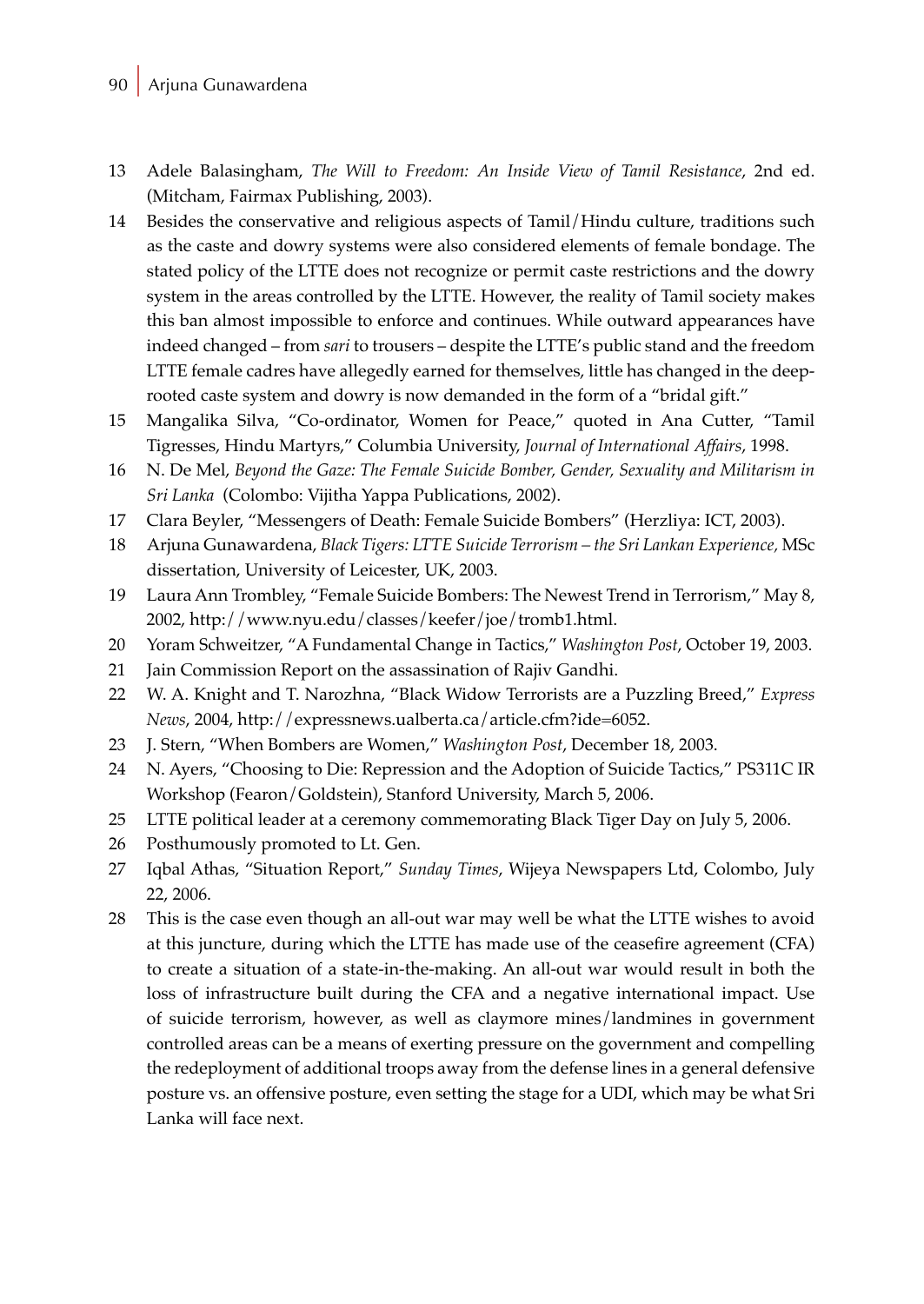# **Criminological Perspectives on Female Suicide Terrorism**

## **Maria Alvanou**

Following the terrorist strikes that shook the United States on September 11, 2001, the phenomenon of suicide attacks became a topic of particular interest to terrorism analysts, psychologists, government officials, and much of the general public in various regions of the world. Special attention has turned to the use of women as suicide attackers, as it appears to be a broadening trend among Chechen and Palestinian groups.<sup>1</sup>

Yet despite the media sensation that it created, the phenomenon of female suicide terror has not earned widespread attention in the academic literature, and to date only a handful of scholarly articles have been published on the subject. Most studies are oriented towards the issue of suicide terrorism in general and then concern themselves with particular interpretations that touch on religious, cultural, or psychological dimensions. In addition, the majority of academic approaches are derived from theories of collective violence in the field of political science, with others emerging from the disciplines of psychology, international relations, religion, and economics. Among this plethora of studies, a further methodological question can be put forward: What has criminology to offer in the study of terrorism? And beyond that, what about female suicide bombers is worth examining?

## **Criminology and the Study of Suicide Terrorism**

Perhaps predictably, the fields of study that until now have dealt with terrorism have been largely confined to their own theoretical perspectives: political scientists focus particularly on the relationship between terrorism and the state, policy programs, and political institutions; international studies scholars investigate the subject in terms of the complicated interfaces between nations and other localities; and psychologists try to explain the inner world, thinking, and motivation of terrorism's physical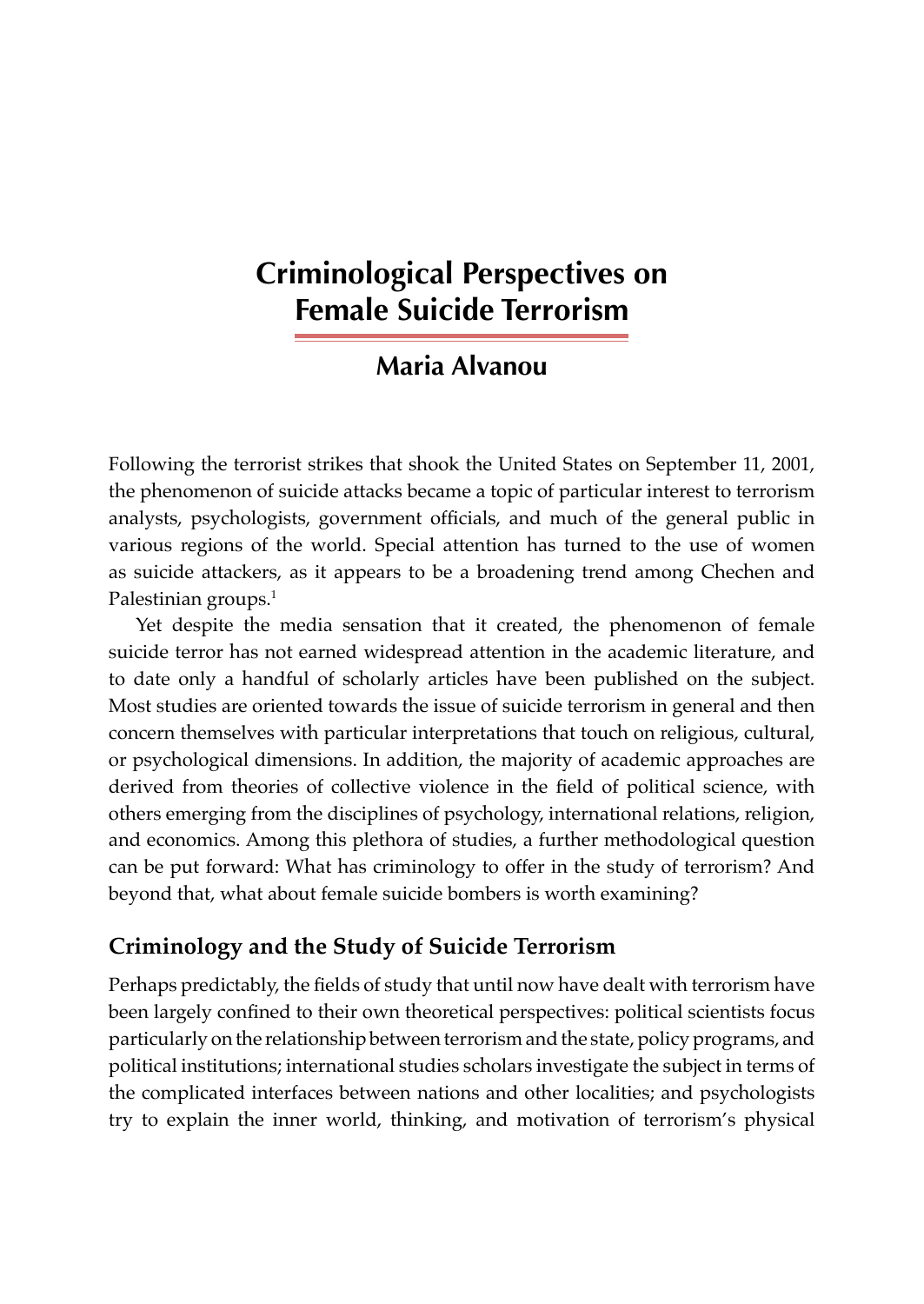actor. Moreover, suicide missions, like terrorism in general, have been discussed and analyzed as a mode of warfare, a method of struggle, a strategy of insurgency, and a form of political protest, with all these ever challenged by the same question of "terrorism or freedom fighting," accompanied by the ongoing problem of what constitutes terrorism or what defines its absence.<sup>2</sup>

The semantic and political controversies aside, there is no question that the threat or use of murder, injury, or destruction are all crimes, committed to coerce the government or other target groups into conceding to the demands of the said terrorist(s). In particular, the suicide attack is a bloody and intensely violent act of homicide, often resulting in multiple fatalities and numerous injuries. Thus more than the source of tremendous horror, it is above all a crime. Yet few scholars<sup>3</sup> have taken the issue of suicide terrorism to the fore of the criminological debate and they are indeed a minority within criminology's limited contribution to the study of the general phenomenon of terrorism.4 This is surprising because the raison d'être of criminology is to address criminal behavior; breaking of laws has long been the central concern of criminology, and a suicide mission – even if not labeled as terrorism – is closely related to legal transgression.

Criminologists relate to the notion of a crime with reference to its legal context, that is, as a violation of a law, and eschew the non-technical, frequent usage of "crime" to mean any evil act. Here the advantage of criminology over other disciplines is that the controversial ethical dimension in terrorism's ideological construction has little meaning whatsoever. A suicide attack as a method of intentional killing of others is legitimately researched in depth as homicide, overcoming arguments of a "just cause." While terrorist organizations usually describe themselves as national liberation movements, fighters against social, economic, or religious oppression or a combination of these,<sup>5</sup> the validity of their argument has little to do with their violent act.6 Some groups undoubtedly do fight for self-determination or national liberation, but not all resort to terrorism. Some groups are both terrorist and liberationist; some are either and some are neither. But what is important is whether their missions violate international law or the law of the territory where they operate and concentrate their activities. In such a case, regardless of any potential virtue or justification, they can be more than legitimately considered the object of criminological research.

Suicide bombings, apart from the particular national homicide law they violate (depending on where the attacks occur), also fall into the category of crimes against humanity. Although the definition of this term might differ slightly from treaty to treaty, all treaties condemn the deliberate, widespread, or systematic killing of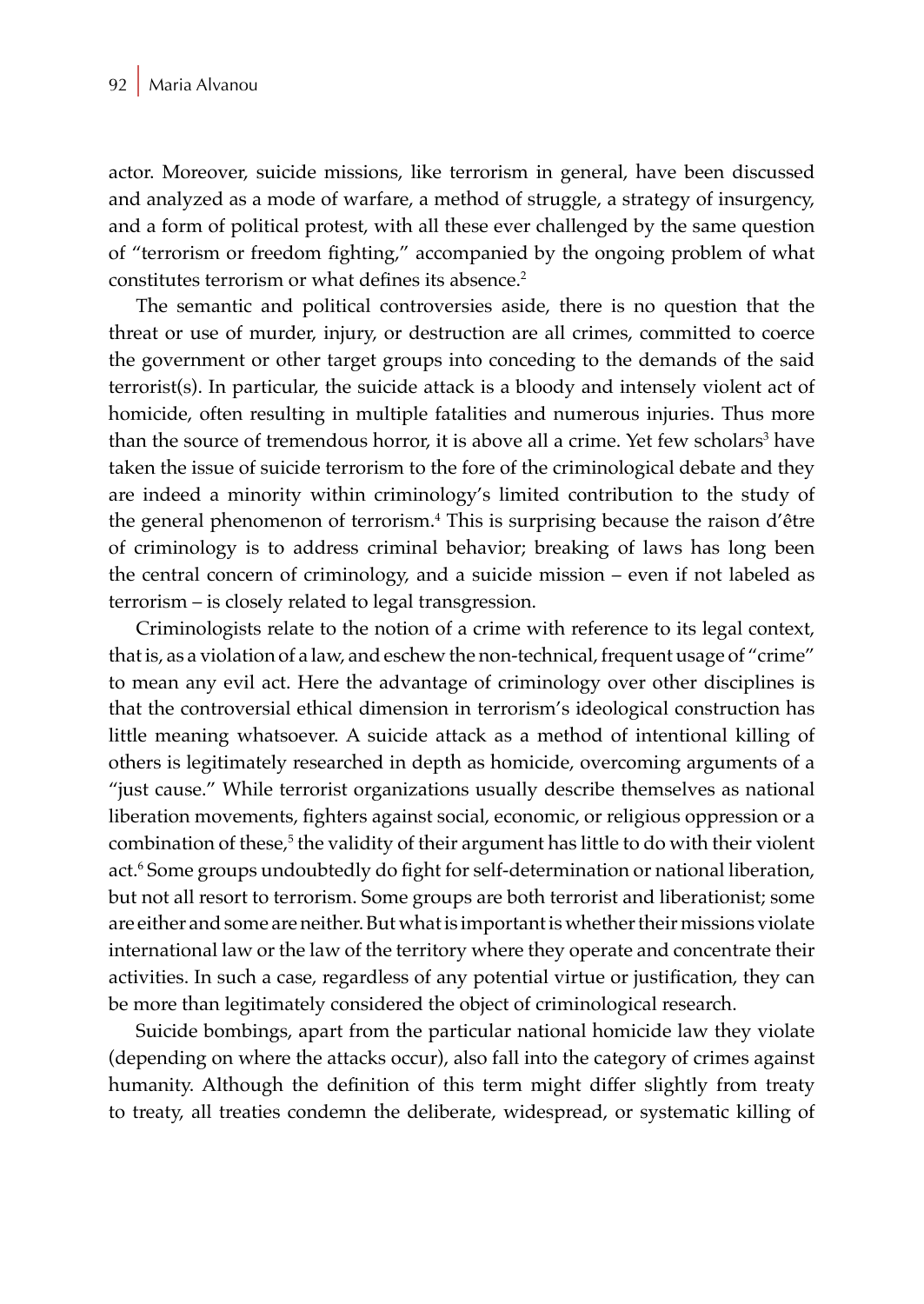civilians by an organization or government.<sup>7</sup> Unlike war crimes, crimes against humanity may be committed in times of peace or in periods of unrest that do not rise to the level of an armed conflict.<sup>8</sup> The most recent definition of crimes against humanity is contained in the Rome Statute of the ICQ, which entered into force on July 1, 2002. The statute defines crimes against humanity as the "participation in and knowledge of a widespread or systematic attack against a civilian population," and "the multiple commission of [such] acts…against any civilian population, pursuant to or in furtherance of a State or organizational policy to commit such attack." The statute's introduction defines "policy to commit such attack" to mean that the state or organization actively promoted or encouraged such attacks against a civilian population. The elements of the "crime against humanity of murder" require that: (1) "the perpetrator killed one or more persons" (2) "the conduct was committed as part of a widespread or systematic attack directed against a civilian population" and (3) "the perpetrator knew that the conduct was part of, or intended the conduct to be part of, a widespread or systematic attack against a civilian population."<sup>9</sup>

The suicide mission, moreover, from a criminal law perspective, is a murder act with a particular *mens rea*: the willingness to kill combined with the willingness to  $die<sup>10</sup>$  with the latter expressed as the specific operational method to accomplish the first objective. We are actually dealing with a combined violent act, one of special characteristics. This is why the component element "suicide" may be misleading, because the main objective of the mission is not suicide but mass homicide, albeit carried out by means of self-destruction designed to inflict lethal harm on others.<sup>11</sup> The suicide terrorist actually becomes a human time bomb in order to hurt others and clearly needs to be distinguished from an ordinary person who entertains suicidal tendencies.12 For the suicide bomber, it is not the determination to kill him or herself, but rather the determination to kill the enemy that is the driving force.<sup>13</sup>

### **Female Suicide Terrorism**

But what is so special and particular about women suicide bombers? Why should any research on suicide terrorism be focused on them? Apart from women's seeming innocence and assumed aversion to violence – which are the key reasons terrorist groups use them in order to bypass security measures and easily avoid detection – from an operational point of view there doesn't seem to be any other difference between female and male perpetrators. Irrespective of the perpetrator's gender, the definition of a suicide attack remains the same: an "operational method in which the very act of the attack is dependent upon the death of the perpetrator. The terrorist is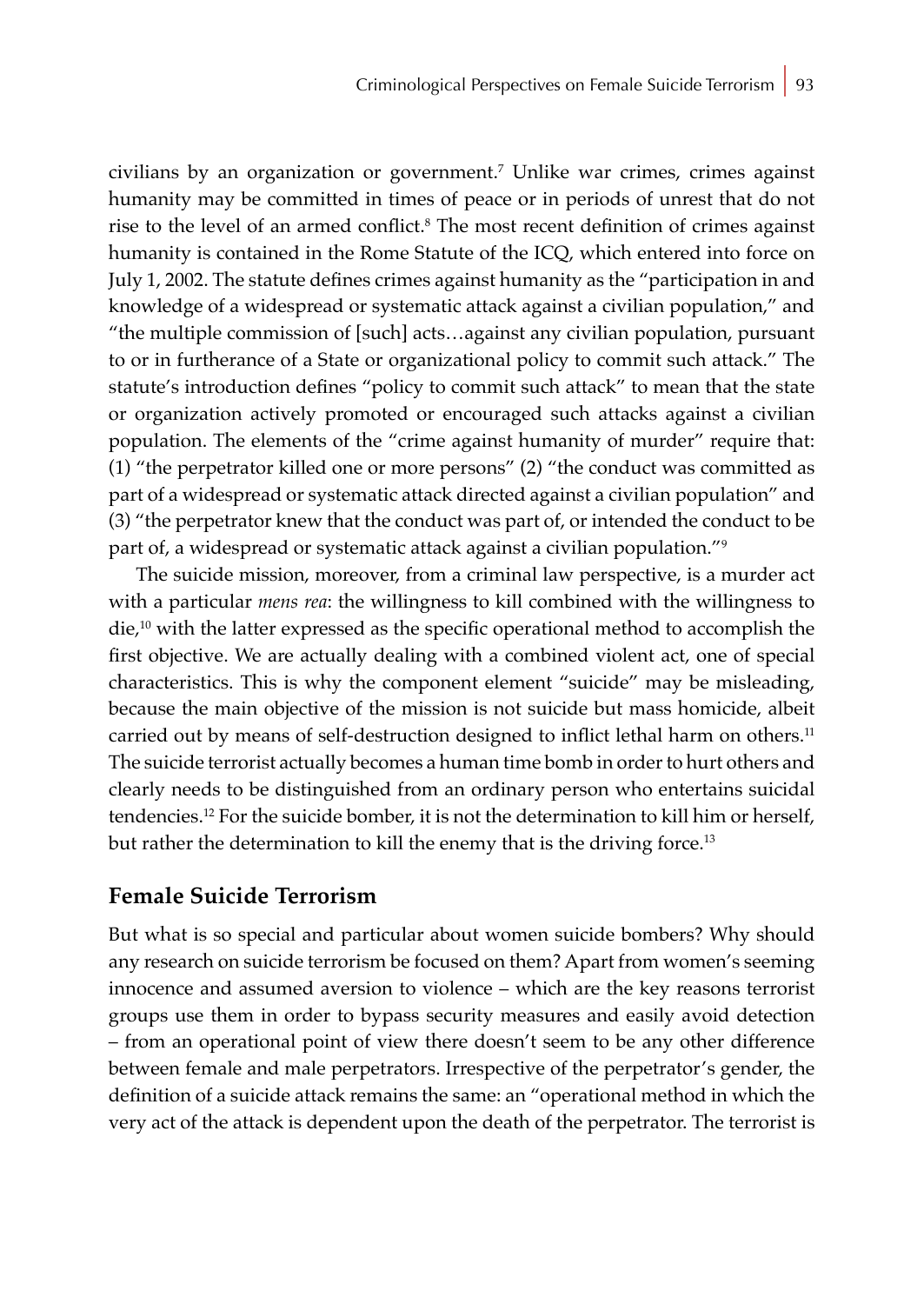fully aware that if she/he does not kill her/himself, the planned attack will not be implemented."<sup>14</sup>

Still, there is an additional "bonus" of female suicide terrorism: many organizations deliberately recruit women for strategic purposes, because female suicide bombers receive even more media attention than their male equivalents. Women who kill or threaten to kill are "hot news." It is a reaction that knows "no state or religious boundaries."15 Their media shock value is a lot higher than that of men, and as research has shown, "public perceptions of the level of terrorism in the world appear to be determined not by the level of violence, but rather by the quality of the incidents, the location, and the degree of media coverage."16 While generally with suicide attacks the terrorists put together an operational "package that is so spectacular, so violent, so compelling, that the [media,] acting as executives, supplying the cameras and the audience, cannot refuse the offer,"<sup>17</sup> making the suicide bomber the ultimate victim of the act while claiming moral high ground,<sup>18</sup> there is an additional value when the perpetrator is a woman. People around the world try to comprehend the motivations of such an act, and the underlying message is that the present environment these women lived in must have been so humiliating that death is preferable to life under such conditions,<sup>19</sup> even for those creatures that are programmed by nature to breed and sustain life. The fact that the attacker was willing to cast her own life with those of her victims permits a sympathetic audience to balance out and "soften" the crime.<sup>20</sup> This position does indeed earn sympathy:21 suddenly the media finds superficial similarities between perpetrator and victim, implying some sort of commonality.<sup>22</sup> If "terrorism is theatre,"<sup>23</sup> then the play particularly hits the box office when women are starring.

But criminology has more reasons to deal with women suicide terrorists than their great echo effect in the media. Criminology is an applied discipline that searches for the causes of crime in order to eradicate the problem. What is unique to it and indeed is its defining characteristic is the central question about the causes of crime and the ultimate focus on the offender, rather than on mechanisms of discipline and regulation that go beyond the limits of the field of crime. The actor, the offender, the criminal is the key in interpreting, analyzing, and ideally combating the crime. Gender and its social implications are an important factor of every person's activity and as a result, also of the illegal actions attributed to a deviant person.

It is an established fact that males and females differ biologically and undergo diverse and different sociological influences too, such as gender-specific role playing that appears to be rooted within most families and societies. Though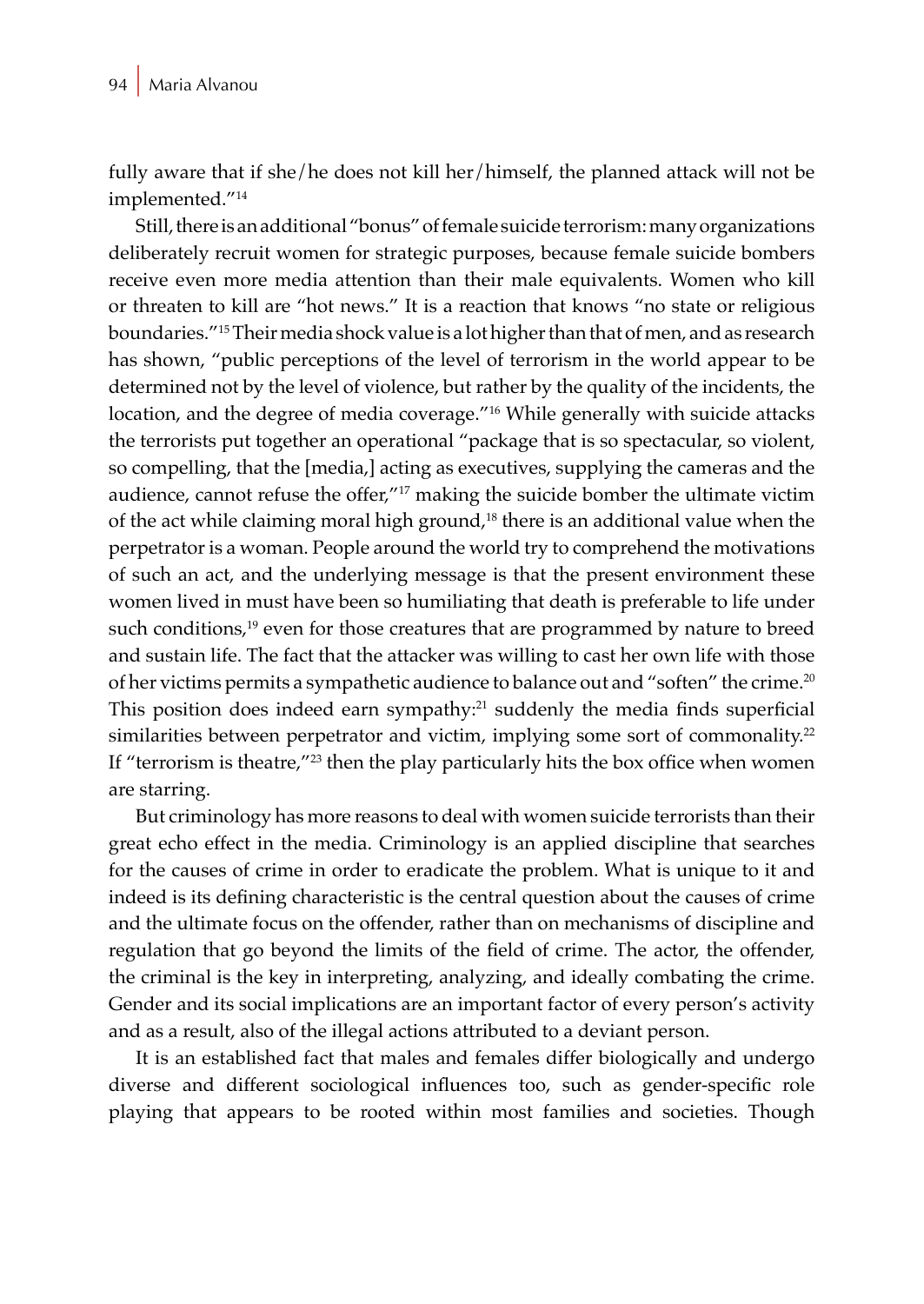quite provocative, the idea that "the enemy is within every woman, but is not her reproductive biology, rather it is the habit regarding it into which she has been led by centuries of male domination"<sup>24</sup> is not that distant from reality.<sup>25</sup> The unequal position of women in society due to social oppression and economic dependency on men and the state, especially in the environments where female suicide terrorism occurs, has to be examined. Feminist perspectives over the past thirty years have not only added some new topics under the criminological umbrella; they have challenged the theories, concepts, methods, and assumptions of most of the people already involved in the study of crime. Most theories of criminality have been developed from male subjects and validated on male subjects. While there is nothing inherently wrong with this methodology, the problem is that these theories have been extended generally to include all criminals, defendants, and prisoners. It was assumed that the theories would apply to women; yet most do not appear to do so because they do not consider the special circumstances of female reality. Social and economic conditions, environmental influences, cultural traditions, and physiological factors must all be taken into account when dealing with female criminality and female suicide terrorism.

The problem of suicide "martyrs" is particularly difficult to understand. The perpetrators are willing not merely to risk their lives, but to commit themselves to die for their cause. It is this apparent readiness to sacrifice oneself that makes the threat of suicide terrorism so large and so incomprehensible, as most of us cannot imagine ourselves committing any such act. Suicide bombings seem to epitomize the violence of irrationality. They are a form of an extraordinary self-immolation, an act that operates against the most basic of all human instincts, self-preservation. When women are involved, the issue becomes even more perplexing, especially when these women were brought up in a cultural environment that dictates their roles as mothers and submissive creatures. We are more used to mad, bad, ruthless, male terrorists, though their actions as suicide bombers defy our understanding; on the other hand, women exploding themselves totally destroy their traditional gender roles of nurturing caregivers.

There is a major question about the interpretation of female criminality, which doesn't extend much beyond the early theories of the experts in delinquency.<sup>26</sup> In fact, we still tend to attribute female deviant behavior to particular biological or psychological traits and ignore interactioning and sociological parameters. A common image of the deviant woman as "non-woman" – masculine or unfeminine – is the most popular when discussing the feminine role in terrorism and political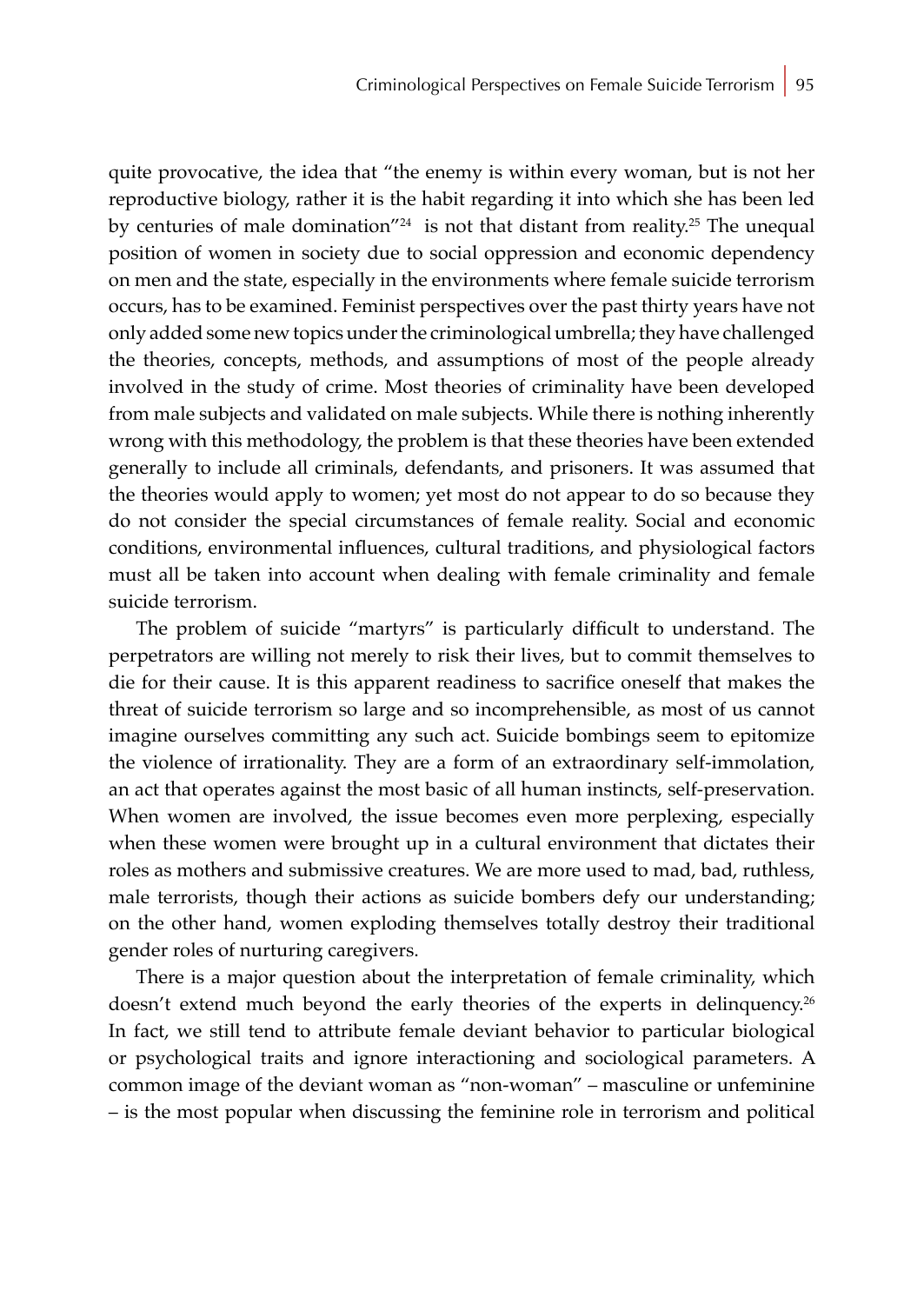deviance. The female terrorist, engaging in illegal activity, traditionally considered the domain of men, purportedly engages in this activity because she is in essence masculine and thus often portrayed as unisexed, unattractive, and unnatural. This is especially so when she does not engage in sidekick activity, but contributes actively and essentially to the terrorist group operations.<sup>27</sup> Female terrorists have traditionally been described as cruel, crueler in fact than their male comrades.<sup>28</sup> Even today, women are generally measured as deviant according to attitudes that derive largely from classical Greece, Rome, and medieval Europe, be they of pagan mythology or Judeo-Christian theology.<sup>29</sup> The mega-proportioned violence of suicide attacks is a further challenge to break stereotypes and discover how given their boundaries, role, and function in society women can indeed commit the same criminal acts as men, even the most hideous ones.

Just as women's roles in societies have customarily been distinguished from men's roles,<sup>30</sup> so too their roles in warring have also been clearly delineated with unmistakably demarcated boundaries. Society, through its body of rules and its numerous institutions, has conventionally dictated the female roles within the boundaries of militancy. Though nationalist movements invite women to participate, "on the other hand they reaffirm the boundaries of culturally acceptable feminine conduct and exert pressure on women to articulate their gender interests within the terms of reference set by nationalist discourse."<sup>31</sup> Assisting in subordinate roles has always been welcomed and encouraged, but actually active fighting in the war has not. Thus women have had to demand to be integrated in all aspects of war, including frontline fighting.<sup>32</sup> In the context of wars and conflicts, women have tended to be classified within the single category "women and children," as the vulnerable victims who suffer under violence with no means of defense. Yet women are not necessarily vulnerable and certainly have needs, experiences, and roles in war that differ from those of children.<sup>33</sup> Furthermore, women have been and are actively engaged in many armed conflicts around the world, playing their own part in wars throughout history.34

So the question remains, what leads women to support and join violent organizations and commit atrocious acts? Paraphrasing Simone de Beauvoir, women suicide bombers are not born; they are made. Suicide terrorism is a social fact in the Durkheimian sense, and it ought to "be explained not as an individual psychological aberration but as the product of specific social conditions."35 Rather than trying to figure out what kind of woman becomes a suicide bomber, it may be more useful to consider the factors that attract these people to this horror-spreading activity.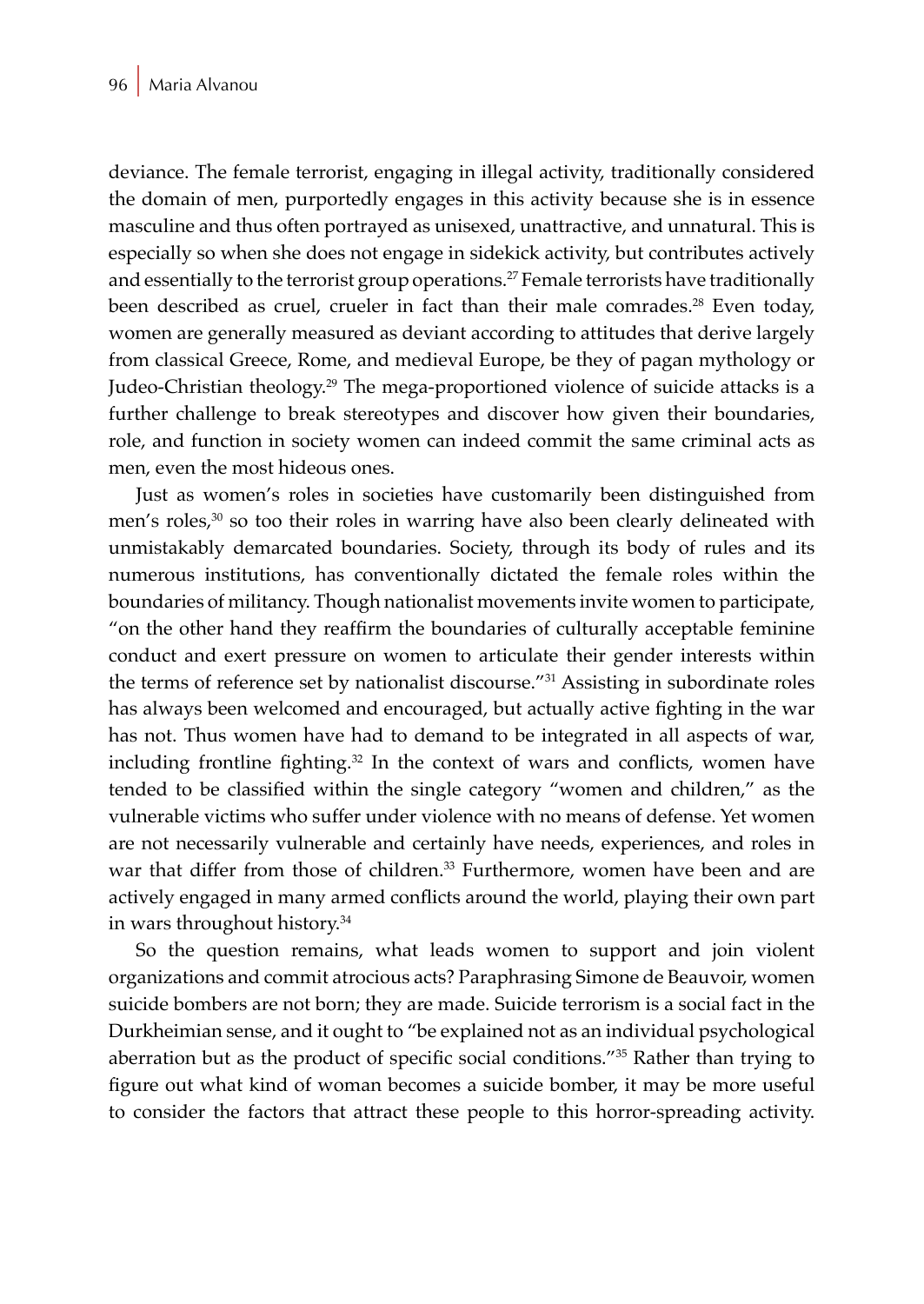One can examine the processes by which a woman might be encouraged to fulfill a specific role. It is furthermore essential to link the female presence in terrorist groups to social developments of particular interest to women in the societies where the terrorist groups recruit and operate. Some groups espouse ideologies that inhibit women from joining them while others do not,<sup>36</sup> and in some cases female suicide terrorism has not been welcomed by terrorist groups themselves.<sup>37</sup>

The Palestinian-Israeli conflict represents an opportunity and example to study female suicide terrorism in the context of an ongoing conflict and within the terms of a patriarchal society. Palestinians in the West Bank and Gaza Strip launched a campaign of suicide attacks as part of their operational tactics since 1993 and especially after the start of the al-Aqsa intifada in September 2000. The volume of terrorism perpetrated against Israel during the first two years of this intifada was unprecedented in the country's history<sup>38</sup> and was a seismic shock to most observers. After January 2002 with the self-detonation of Wafa Idris,<sup>39</sup> Palestinian women have heightened their involvement in the conflict<sup>40</sup> by joining the ranks of men who use themselves as human bombs and commit acts of suicide bombing. In the framework of the second intifada, women have proven to be a valuable and precious weapon in the fight against Israel. It is no exaggeration that they have become critical components of the new Palestinian human precision bomb<sup>41</sup> that operates against the undeniable military supremacy of the Israelis. On the Palestinian streets suicide bombings carried out by women are deemed as a response weapon to the enemy's structured armed forces: "The Israelis have women in their army. We do not have F-16s, rockets or tanks. But these girls are our rockets. It's OK for our girls to fight the Jews."<sup>42</sup> Though not necessarily with the conscious goal of breaking down gender roles, the female suicide bombers have nonetheless found themselves challenging traditional cultural standards of Palestinian society.<sup>43</sup> Given the specific traits (socialcultural-religious) of Palestinian society and the intensity of the Israeli-Palestinian conflict, the question is what drives the female involvement in suicide attacks. How is it that Palestinian women, brought up and living in a patriarchal society with strong and growing Islamic influence and predetermined careers as mothers and breeders and who are minimally represented in "common" criminality, engage in this type of violent and deadly activity?

### **Conclusion**

Aristotle argued over 2000 years ago that it was legitimate to resist tyranny, yet he provided no arguments as to which means were legitimate.<sup>44</sup> Until today, although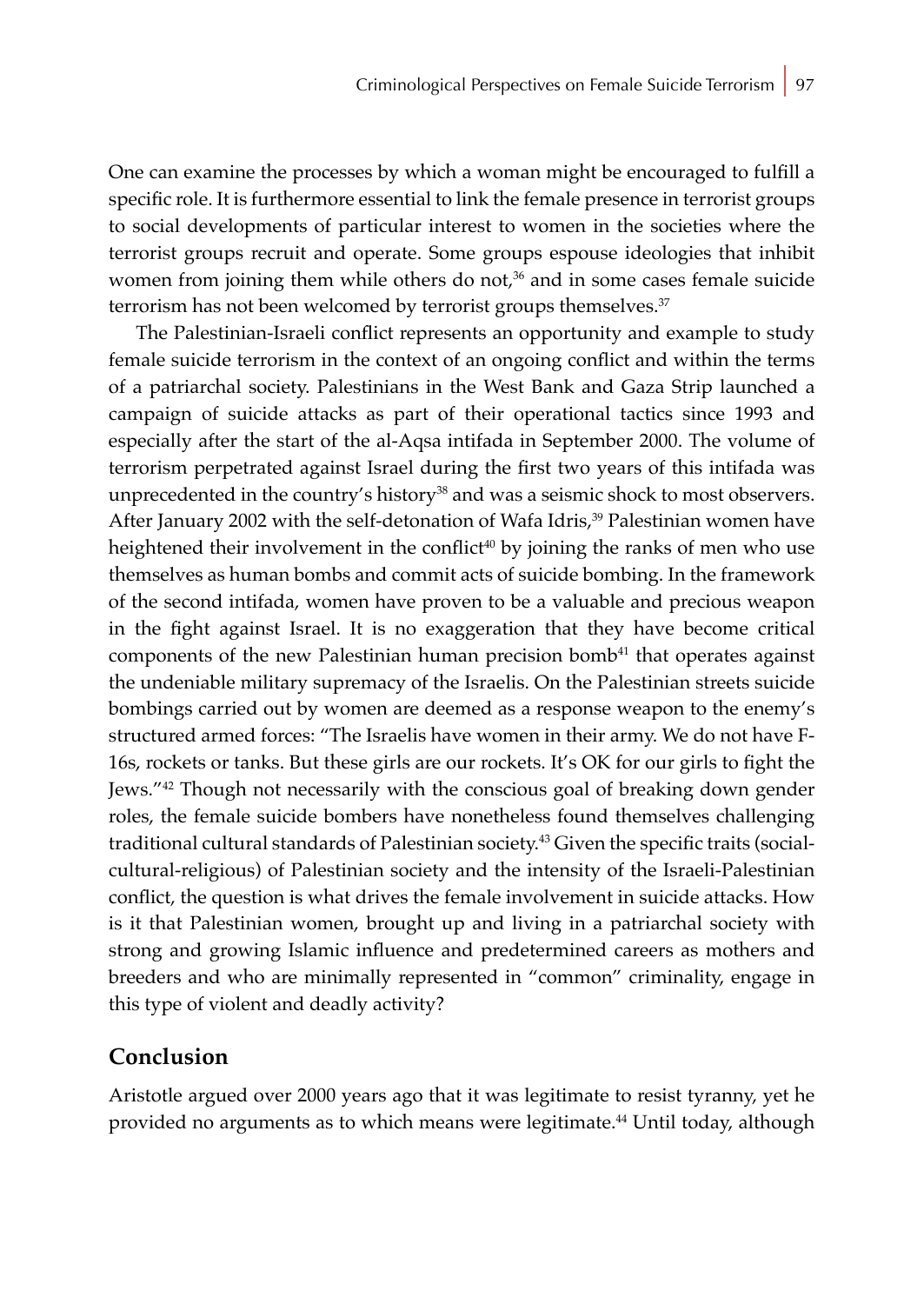we still cannot agree in defining legally what activity can be characterized as "terrorism," we can all repeat the famous words, "I can't define it but I know when I see it."<sup>45</sup> Most important, we all feel the need to explain it and finally combat it. Yet human bombs, this fashionable weapon of today's terror campaigns, pose an extra difficulty, as they are perceived by many as most difficult to prevent and repel: how can someone actually stop and deter a person who is not afraid of giving up life? The appearance of women in this kind of murder activity has complicated the question, as their gender makes it quite difficult to detect let alone understand them, due to existing images and perceptions about the female role in society and crime.

Usually security services, policymakers, and analysts have little conceptual understanding of how the factors contributing to terrorism, as well as the various social parameters, actually affect the individual terrorist. Instead they seem to believe strongly that hard-line policies will prevent terrorism because terrorists want to avoid high costs. The prescriptions dictated by this approach are quite attractive, because they are conventional, compatible with the existing political doctrine, and relatively easy to implement. Few efforts have been made thus far to devise an analytical framework for understanding the processes and factors that underlie the development of the suicide bomber and the execution of suicide bombing attacks, and even fewer about the female actors. Yet to date the approach has contributed little in combating suicide terrorism, where the perpetrators clearly are oblivious to the physical cost of their actions.

If multiple factors are likely to underlie any one observation,<sup>46</sup> this undoubtedly applies to suicide terrorism, which is a complex phenomenon not caused by one single factor and not to be adequately explained by one overarching motivation. In order to understand it there is a need to appreciate the ethnic, religious, political, social, and economic context in which it takes place.<sup>47</sup> If perceived as a crime, then any factor that affects or concerns the perpetrator also has to be analyzed in order to break down the pattern of deviance and deter it adequately.

Gender is one of these crucial factors, so the female participation in suicide terrorism merits special research, since the cultural, social, and religious standards in the terrorism arenas put women in a very different position than that of men. They are "special" deviants, not because the operational method of their self-immolation differs from that of men, but because their womanhood plays a key role in the way the whole social environment influences them. It is the specific province of criminology, which involves studying the manifestations of crime and social control in relation to law as well as the conditions, processes, and implications at the societal level, that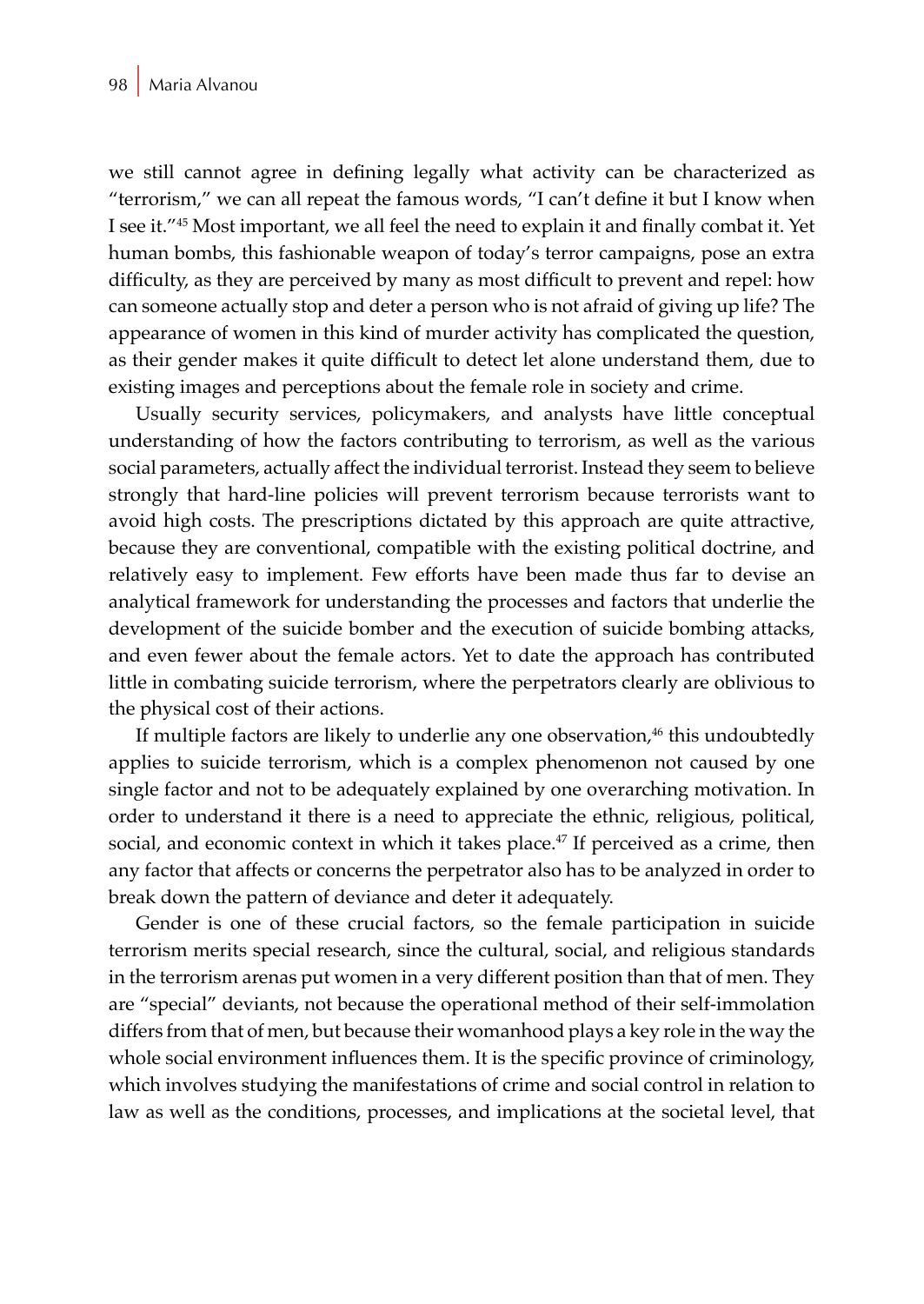contributes to identifying and analyzing female suicide attacks. Thus, criminology can offer valuable explanations to the formidable goals of counterterrorism, which in turn will be better able to try to combat or modify the special characteristics of this form of female criminal behavior.

### **Notes**

- 1 In the past groups such as the Sri Lankan Tamil Tigers (LTTE) and the Turkish Kurdistan Workers' Party (PKK) have also had their suicide missions carried out by female perpetrators. Actually, one of the most infamous terrorist attacks, the suicide operation in 1991 that killed Rajiv Gandhi in India, was staged by an LTTE woman. See Radika Coomaraswamy, "Women of the LTTE: The Tiger's and Women's Emancipation," *Frontline*, January 10, 1997, pp.61-64; Dexter Filkins, "Shri Lanka Women at War: Tamil Rebel Group is Now One-Third Female," *International Herald Tribune* (Paris), March 13, 2000; Adam Dolnik, "Die and Let Die: Exploring Links between Suicide Terrorism and Terrorist Use of Chemical, Biological, Radiological and Neuclear Weapons," *Studies in Conflict and Terrorism* 26 (2003): 24; and Yoram Schweitzer, "Suicide Terrorism: Development and Main Characteristics," in ICT, *Countering Suicide Terrorism*, pp. 82-83.
- 2 It is a known and over-discussed fact that there is no uniform definition of terrorism and no universal consensus about it. As a sample, see the US State Department definition, Title 22 of the U.S. Code, Chapter 38, Section 2656f (d): "premeditated, politically motivated violence perpetrated against non-combatant targets by subnational groups or clandestine agents, usually intended to influence an audience"; the FBI definition: "unlawful use of force or violence against persons or property to intimidate or coerce a government, the civilian population, or any segment thereof, in furtherance of political or social objectives"; and the United Nations definition: "any act intended to cause death or serious bodily injury to a civilian, or to any other person not taking an active part in the hostilities in a situation of armed conflict, when the purpose of such act, by its nature or context, is to intimidate a population, or to compel a government or an international organization to do or to abstain from doing any act," Article 2(b) of International Convention for the Suppression of the Financing of Terrorism, May 5, 2004.
- 3 See Mathieu Deflem, ed., *Terrorism and Counter-Terrorism: Criminological Perspectives*, Amsterdam: Elsevier, 2004, which is one of the few published criminology works on this subject.
- 4 Although the research literature on terrorism has expanded dramatically since the 1970s, adequate work has not been done by criminologists or appeared in criminology journals.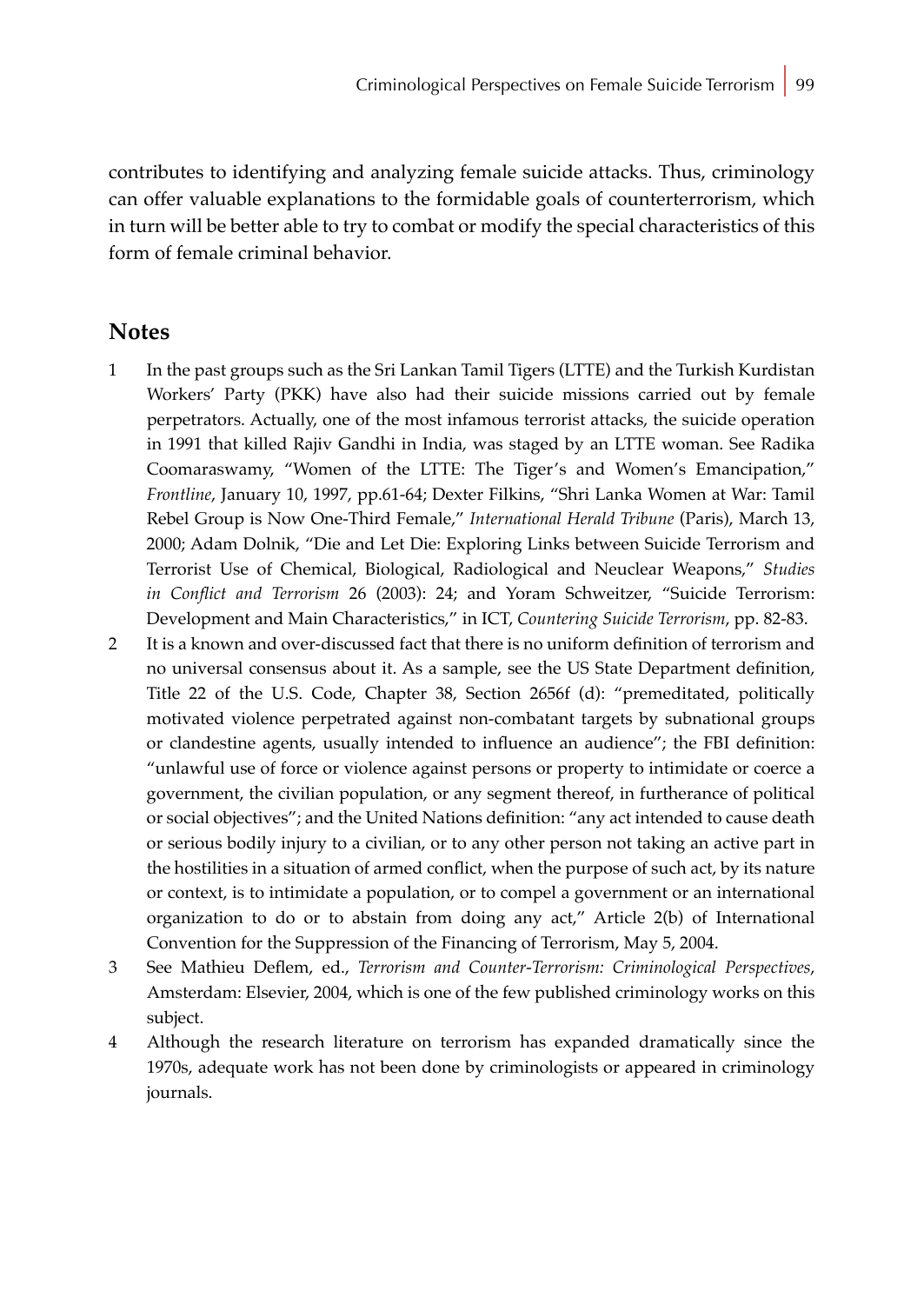#### 100 Maria Alvanou

- 5 Ariel Merari, "Terrorism as a Strategy of Insurgency," *Terrorism and Political Violence* 5, no. 4 (1993): 213-51, especially, p. 225.
- 6 Even Amnesty International unreservedly condemns direct attacks on civilians as well as indiscriminate attacks, whatever the cause for which the perpetrators are fighting and whatever justification they give for their actions. For example, see "Israel and the Occupied Territories and the Palestinian Authority: Without distinction: Attacks on Civilians by Palestinian Armed Groups," Amnesty International, July 2002, AI Index: MDE 02/003/2002.
- 7 One example of a definition is contained in article 18 of the Draft Code of crimes against the Peace and Security of Mankind, drafted by the expert members of the International Law Commission. Article 18 uses a definition of crimes against humanity based on the Nuremberg Charter, but also takes into account developments in international law since Nuremberg. It sets out two conditions that must be met for acts such as murder, enslavement, mutilation, and rape to qualify as crimes against humanity. The first was that the act be committed "in a systematic manner or on a large scale," meaning that it must have been committed as a result of a deliberate plan or policy, usually resulting in repeated acts. The second condition was that the acts be directed against multiple victims, either "as a result of the cumulative effect of a series of inhumane acts or the singular effect of an inhumane act of extraordinary magnitude." See Article 18 – Crimes Against Humanity in chapter II, "Draft Code of Crimes Against the Peace and Security of Mankind" in the International Law Commission Report, 1996 at http://www.un.org/ law/ilc/reports/1996/chap02.htm#doc3 (accessed September 3, 2002).
- 8 But those who commit crimes against humanity, like war crimes, are held individually criminally responsible for their actions. Actually, crimes against humanity give rise to universal jurisdiction, do not admit the defense of following superior orders, and they do not benefit from statutes of limitation. International jurisprudence and standard setting of the last ten years have consolidated the view that those responsible for crimes against humanity and other serious violations of human rights should not even be granted amnesty.
- 9 Article 7(1)(a), "Finalized draft text of the Elements of Crimes Adopted by the Preparatory Commission for the International Criminal Court," November 2, 2000, U.N. Document PCNICC/2000/1/Add.2.
- 10 Simultaneous or contiguous suicide and homicide has also occurred in the past in a military context, for example when some 5000 young Japanese pilots in all died as kamikaze in the last ten months of World War II; see Walter Laquer, "Reflections on Eradication of Terrorism," in Charles Kegley Jr., ed., *International Terrorism*, New York: St. Martins Press, 1990, p. 209, and Harvey Gordon, "The 'Suicide' Bomber: Is it a Psychiatric Phenomenon?" *Psychiatric Bulletin* 26 (2002): 285.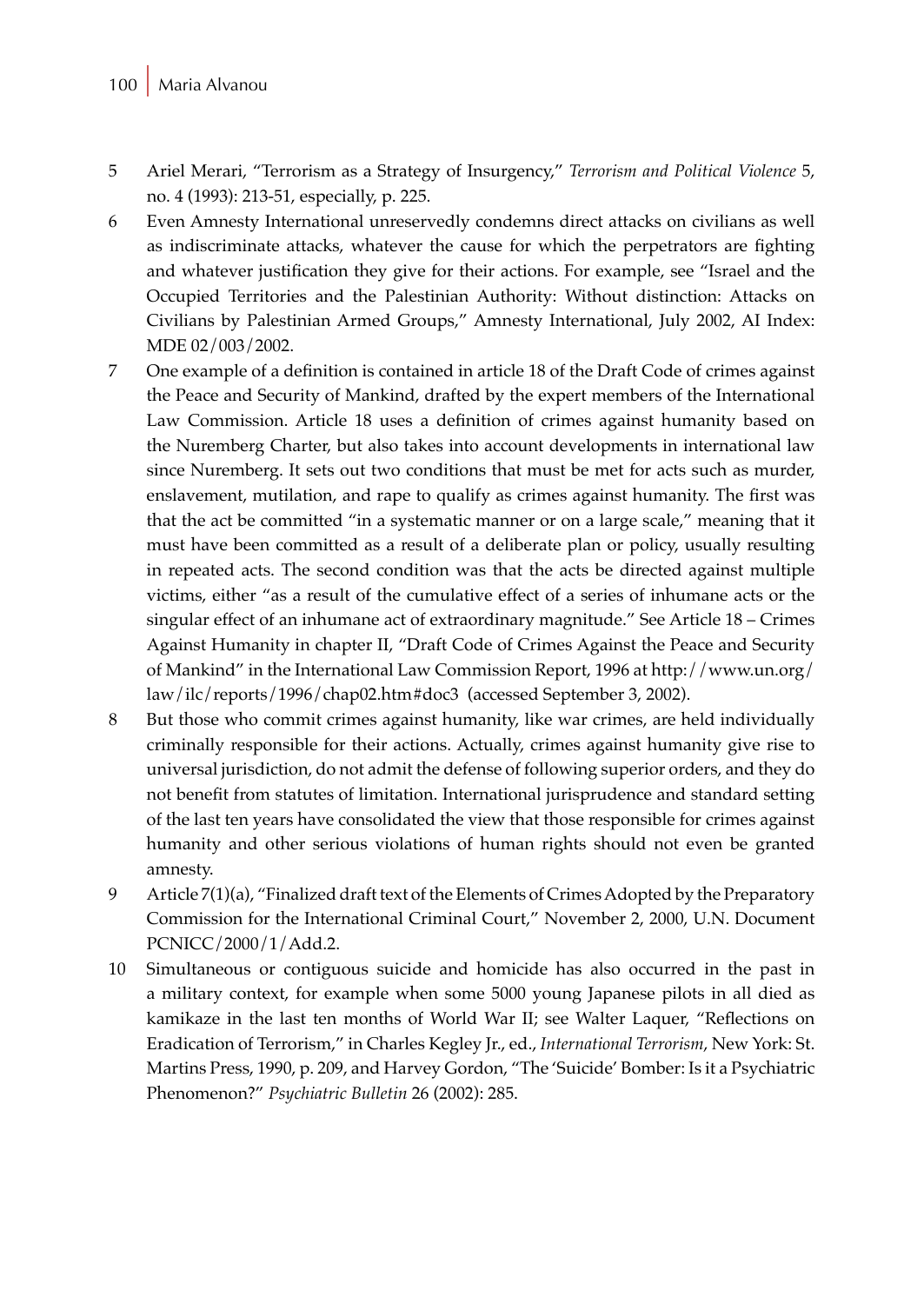- 11 Indicative is the deliberate effort to maximize human suffering not only in the immediate explosion but also in the minutes, days, and even years following it. Planners of suicide attacks in Israel, for example, have often packed explosives with foreign objects. Long after the attack, victims can still have pieces of shrapnel, nails, bolts, screws, ball bearings, and other projectiles that were built into the bombs embedded in their bodies. Another recent innovation is the addition of chemicals such as rat poison, which is an anti-coagulant and makes it much more difficult for rescue workers to stem the bleeding from injured victims. Over time, suicide attacks that incorporate such elements can be psychologically more punishing, not only to the victims but to the population at large. On this subject, see Tracy Wilkinson, "The World Lives Forever Scarred After Suicide Bombings in Israel: Survivors Labor to Recover Physically and Mentally; Some Still Have Shrapnel in Their Bodies," *Los Angeles Times*, July 21, 2002, p. A1.
- 12 On the "classic" characteristics of a suicidal individual, see Daniel S. and Neal M. Soss, "An Economic Theory of Suicide," *Journal of Political Economy* 82, no.1 (1974): 83-98.
- 13 See Raphael Israeli, "Islamikaze and their Significance," *Terrorism and Political Violence* 9, no. 3 (1997): 104. This is why the term does not include self-inflicted deaths that occur without any violence directed outward, like hunger strikes or cult suicides; see Yoram Schweitzer, "Suicide Terrorism: Development and Main Characteristics," in *Countering Suicide Terrorism: An International Conference*, Herzliya, Israel: International Policy Institute for Counter-Terrorism, 2001, pp. 75-76. Even if suicides do act as a form of protest. politically motivated suicide behavior is by no means a new phenomenon; acts of self-killing have been used as a methodical demonstration of commitment and unyielding form of protest. For example, Stefan Lux shot himself on the floor of the League of Nations in 1936 to protest against England's failure to act against Germany; Buddhist monks set themselves on fire during the Vietnam War to protest against the regime of South Vietnam; the same tactic was used by Jan Palach and Jan Zajic in 1968 to protest against the Warsaw Pact troops invasion. See Hala Jaber, *Hizballah* (New York: Columbia University Press, 1997), p. 76; Uzi Arad, "Do Nations Commit Suicide? A Middle Eastern Perspective" in *Countering Suicide Terrorism*, p. 25; and Irwin Mansdorf, "The Psychological Framework of Suicide Terrorism," *Jerusalem Viewpoints* no 496, April 15, 2003, p. 3.
- 14 Boaz Ganor, "The First Iraqi Suicide Bombing. A Hint of Things to Come?" March 30, 2003; available from http://www.ict.org.il/articles/articledet.cfm?articleid-477; accessed September 5, 2003.
- 15 Melanie Reid, "Myth that Women are the Most Deadly Killers of All," *Herald* (Glasgow), January 29, 2002, sec. A, p.14, database on-line; available from Lexis-Nexis; accessed September 5, 2003.
- 16 Yonah Alexander and John M. Gleason, eds., *Behavioural and Quantitative Perspectives on Terrorism* (New York: Pergamon Press, 1981), p. 8.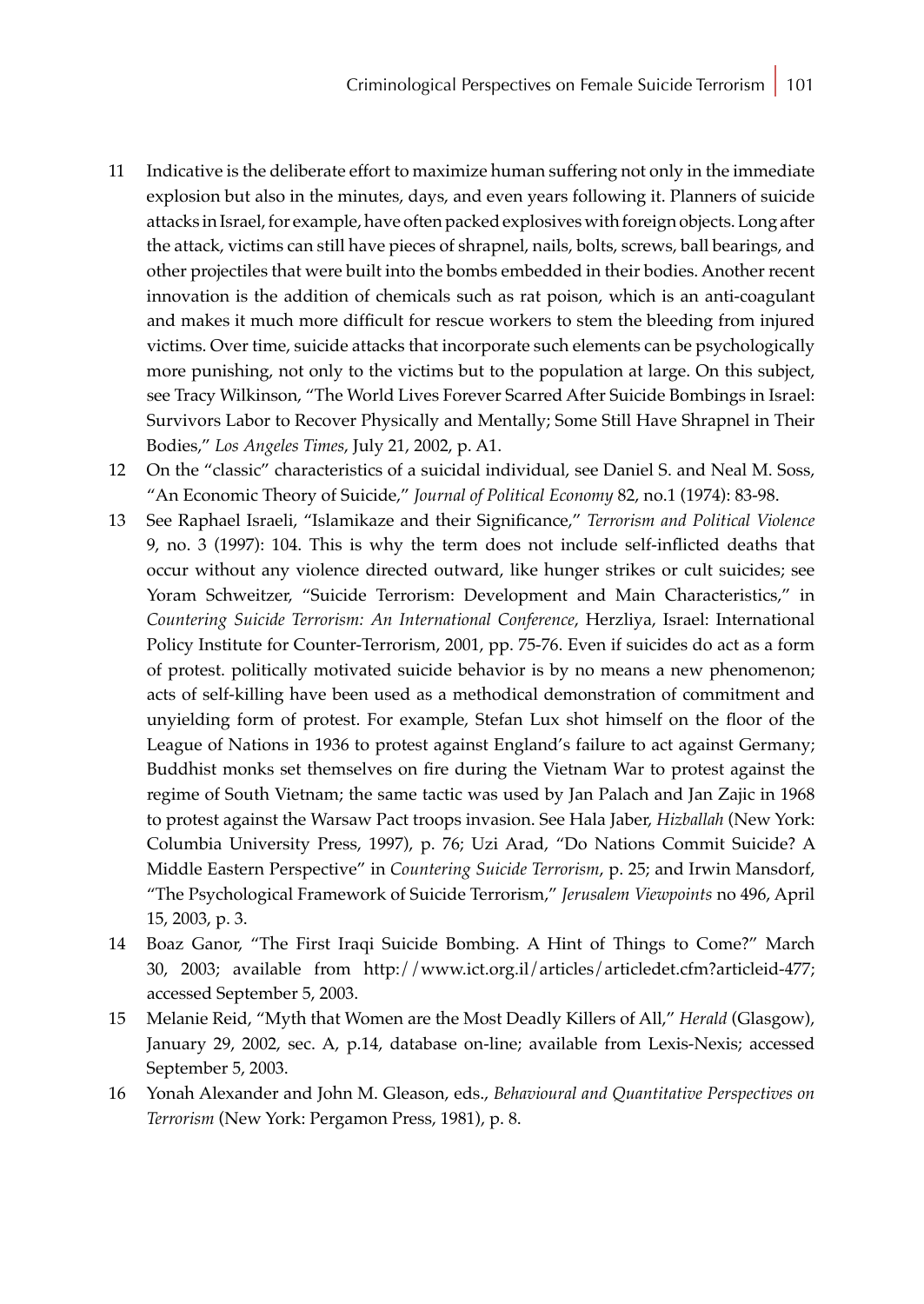- 17 J. Bowler Bell, quoted in Brigitte Nacos, *Terorism and the Media* (New York: Columbia University Press, 1994), p. 51.
- 18 Avishai Margalit, "The Suicide Bombers," *New York Review of Books* 50, no. 1, January 16 2003, http://www.nybooks.com/articles/15979#fnr1.
- 19 Dolnik, "Die and Let Die," p. 21.
- 20 As Camus noted, "A life is paid for another life, and from these two sacrifices springs the promise of a value," in Albert Camus, *The Rebel*: *An Essay on Man in Revolt* (New York: Vintage Books, 1956), p. 169.
- 21 The "despair" element of suicide bombers is a basic reason for the sympathy of the public towards them. In this spirit Cherie Blair commented about Palestinian suicide terrorism in Israel: "As long as young people feel they have got no hope but to blow themselves up, you are never going to make progress," quoted in George Jones and Anton La Guardia, "Anger at Cherie Sympathy for Suicide Bombers," *Telegraph*, June 19, 2002.
- 22 Very indicative and enlightening on this argument is the Associated Press article by Celean Jacobson, "Mirror Images: Two Teenage Girls, Bomber and Victim," April 6, 2002, in which seventeen year old Ayat Ahras was compared to her Israeli female teenage victim.
- 23 Brian Michael Jenkins, "International Terrorism: A New Mode of Conflict," in David Carlton and Carlo Schaerf, eds., *International Terrorism and World Security* (London: Croom Helm, 1975), p. 16.
- 24 S. Edwards, *Women on Trial* (New Hampshire: Manchester University Press, 1984), p. 91.
- 25 Loraine Gelsthorpe and Alison Morris, *Feminist Perspectives in Criminology* (Buckingham: Open University Press, 1990).
- 26 Luisella de Cataldo Neuburger and Tiziana Valentini, *Women and Terrorism* (New York: St. Martin's Press, 1996).
- 27 It is clear that some women played an important role in the terrorist groups that were active during the 1970s. Whether in the Symbionese Liberation Army and the Weather underground in the US, the Popular Front for the Liberation of Palestine in the Middle East, or the German Red Army Faction and the Italian Red Brigades, women have made headlines and attracted attention with their strong and active involvement in terrorism.
- 28 Notorious examples of this assumption have been the facts that Renata Chiari remained obdurately non-cooperative while her husband became a "super penitent" of the Walter Alasia column; Silveria Russo and Susanna Ronconi decided, against the opinion of the men, to form a female commando squad to strike a female prison guard in the Torino penitentiary; Mara Cagol against the opinion of her male comrades attempted to help her husband Renato Curcio escape from the Monferrato jail.
- 29 The dark ages and the witch hunt affected dramatically the feminine representation in crime and even in terrorism, since whichcraft was practically the only woman's crime for a long time. The "logical" relationship between being a woman and engaging in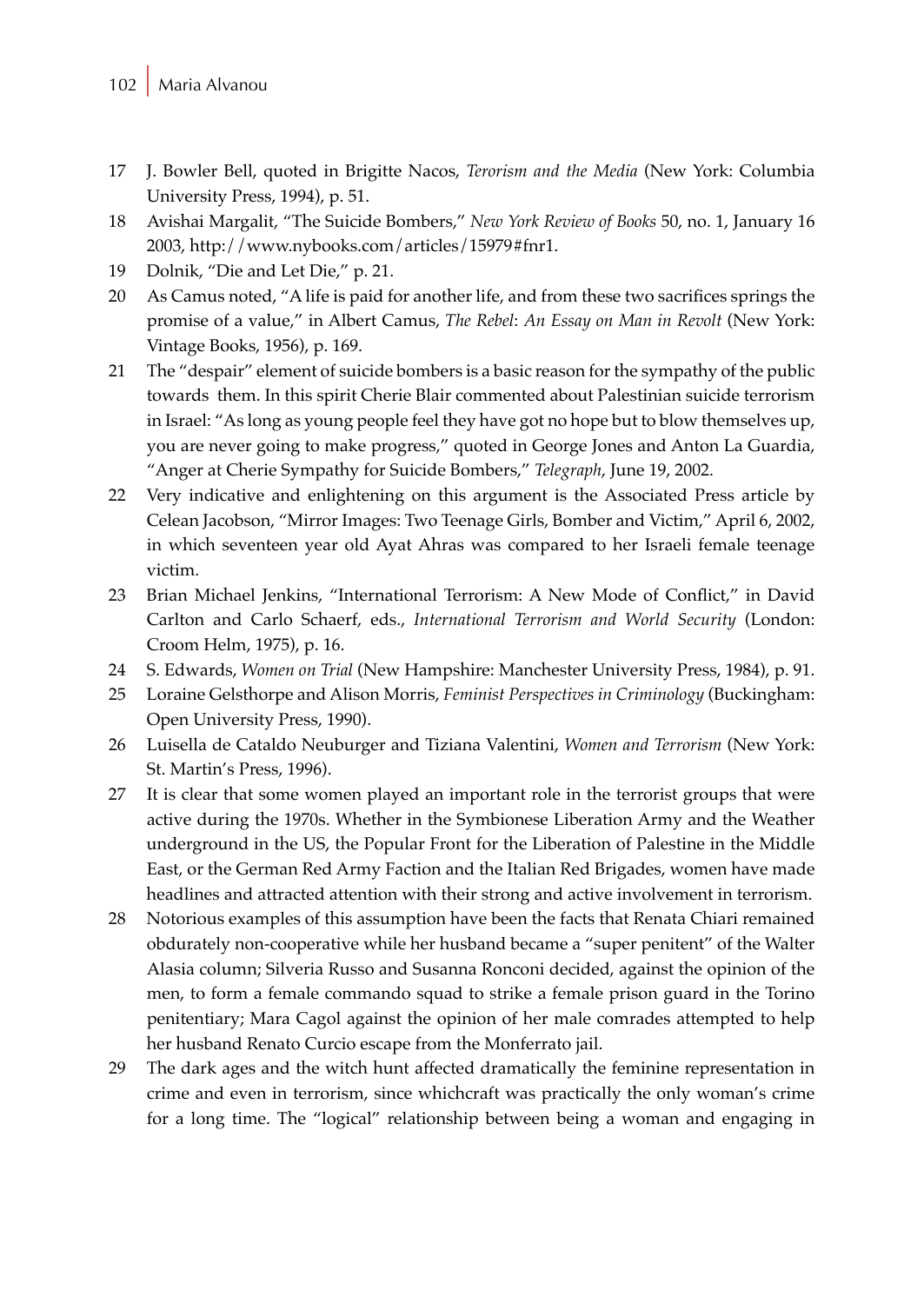witchcraft was quite direct: witches are women, hence all women are potential witches. This image of a witch remains a potent symbol, easily conjured up even subliminary as witnessed for example in the IRA's "Evil Sisters"; for more see de Cataldo Neuburger and Valentini, *Women and Terrorism*, pp. 32-33.

- 30 For example, during the first intifada, a discussion of women was conspicuously absent from the majority of the leaflets distributed by the Palestinians, since the uprising was articulated as a product of male agency. The leaflets were addressed to the "sons of Palestine," "cubs," and "soldiers of justice." The women were only spoken of as mothers; see T. Sherwell, "Palestinian Costume, the Intifada and the Gendering of Nationalist Discourse," *Journal of Gender Studies* 5, no.3 (1996): 301.
- 31 D. Kandiyoti, "Identity and its Discontents: Women and the Nation," in P. Williams and L. Chrisman, eds., *Colonial Discourse and Post Colonial Theory* (London: Harvester and Wheatsheaf, 1993), p. 380.
- 32 Lucy Frazier, "Abandon Weeping for Weapons: Palestinian Female Suicide Bombers," www.nyu.edu/classes/keefer/joe/frazier.html, August 6, 2002.
- 33 Although in many conflicts children are coerced into taking on adult roles.
- 34 For more, see Charlotte Lindsey, "Women and War An overview, 30-09-2000," International Review of the Red Cross, no. 839, pp. 561-79. Actually, it was the Second World War that highlighted women's role primarily in reservist or support units (including work in munitions factories) in the German and British forces and, in the case of the Soviet Union, their direct participation in the fighting as members of all services and units "constituting 8% of the total armed forces"; see Françoise Krill, "The Protection of Women in International Humanitarian Law," IRRC, no. 249, November-December 1985, pp. 337-63. Since then, women have assumed a much greater role and join the armed forces more frequently, voluntarily and involuntarily, performing both support and combatant roles. To give a few examples, in the United States military, "overall, 14% of active duty personnel are women," and of the US forces who served in the 1991 Gulf War, 40,000 were women, see Greg Siegle, "Women Critical to Success of US All-Volunteer Force," *Jane's Defence Weekly* 31, no. 23, June 23, 1999. It is estimated that a fifth of the Eritrean armed forces are female; see David Hirst, "Ethiopia: Human Waves Fall as War Aims Unfold," *The Guardian*, May 18, 1999, and up to a third of the fighting forces of the Liberation Tigers of Tamil Eelam (LTTE) involved in the civil war in Sri Lanka are women; see Dexter Filkins, "Sri Lanka Women at War," *Herald Tribune*, March 13, 2000. The role of the female suicide bombers of the LTTE has also underscored the horrifying extent to which women are prepared to take action in that ongoing conflict. Ironically, much of their "success" in hitting targets can be attributed to the fact that as women they can often get closer to their objective – possibly precisely due to the common perception that they are more vulnerable and therefore less likely to carry out such attacks.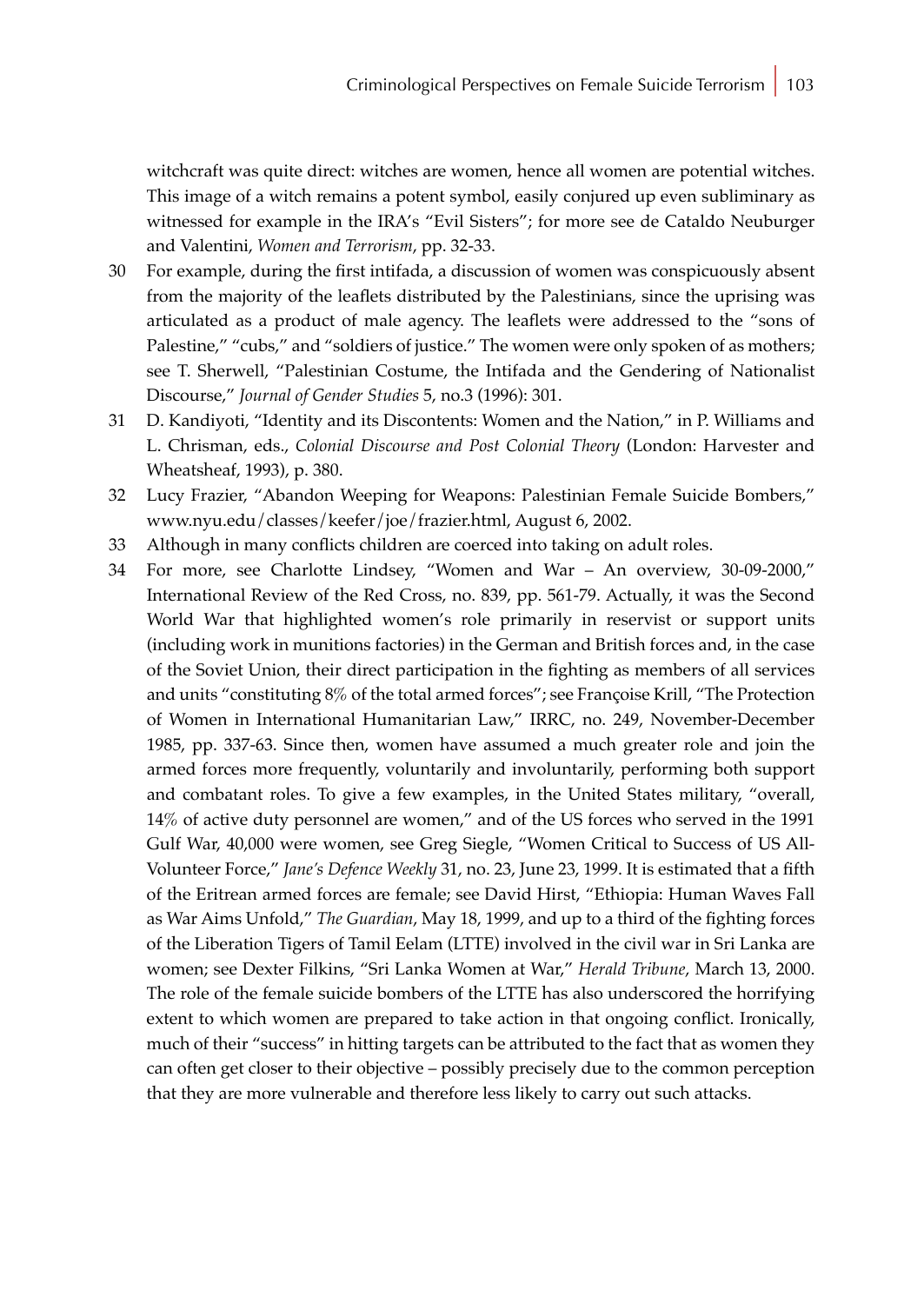#### 104 Maria Alvanou

- 35 Ghassan Hage, "'Comes a Time We Are All Enthusiasm': Understanding Palestinian Suicide Bombers in Times of Exighophobia," *Public Culture* 15, no. 1 (2003): 69.
- 36 An indicative example even in "conventional" terrorism can be the Basque organization ETA, which deliberately discouraged female involvement because women's place "was at home" and they "talked too much, especially to priests." See Robert Clark, "Patterns in the Lives of ETA Members," paper prepared for delivery at the Annual Conference of Europeanists, Washington. DC, April 1987, p. 7.
- 37 The Palestinian case is one of interest in this subject, as there was a whole debate on whether women were or were not allowed to carry out suicide missions. Maria Alvanou, "Hijab of Blood: The Role of Islam in Female Palestinian Terrorism," in *ERCES on line Quarterly Review* 1, no.3, (2004), available at http://www.erces.com/journal.
- 38 This is not the first time that Palestinian armed groups used suicide bombings to target Israeli civilians, although the scale and intensity of the wave of attacks was unprecedented. Between September 1993 and the outbreak of the clashes between Palestinians and Israelis in late September 2000, Palestinian groups carried out fourteen suicide bombing attacks against Israeli civilians, mostly in 1996-97, killing more than 120 and wounding over 550. Suicide bombing attacks against Israeli civilians in late February and early March 1996 killed fifty-six and injured more than 150. Five attacks in 1997 killed twentynine and wounded more than 200. The last suicide bombing prior to the al-Aqsa intifada was an attack in November 1998 that wounded twenty-four. There were no Palestinian suicide bomb attacks against civilians in 1999 or 2000.
- 39 On February 9, 2002, the *New York Times* reported that an Israeli government investigation concluded that Wafa Idris was in fact a suicide bomber. The investigation had been ordered since circumstances surrounding the attack were initially unclear, especially the question of whether Idris had attempted to plant a bomb and escape, or whether she had intended to die in the attack. For more on this issue, see James Bennet, "Israelis Declare Arab Woman was in Fact a Suicide Bomber," *New York Times*, February 9, 2002 (internet edition). Before that, in August 2001, a Palestinian woman subsequently classified as a would-be suicide bomber was caught while attempting to carry a bomb into Tel Aviv's central bus station; see Douglas Davis, "Report: Palestinian Women Suicide Bombers in Training," *Jerusalem Post On-line News*, August 6, 2001. Previously, Ataf Alian was apparently the first woman who (in 1987) tried to commit a suicide bombing in Jerusalem, according to an article of Zvi Barel, "Women's Work," *Haaretz*, January 23, 2004, p. B4.
- 40 Yet the story about female involvement in the general framework of Palestinian fighting comes from further back, even if with different forms and modalities. On August 29, 1968, Leila Khaled, a young PFLP activist, participated in the hijacking of the Rome-Athens flight. Arrested and then released in exchange with other prisoners, she lives in Damascus and is the mother of two children. In 1978, nineteen year old Dalal al-Mughrabi, close to the Fatah organization, was head of a group of eleven attackers (with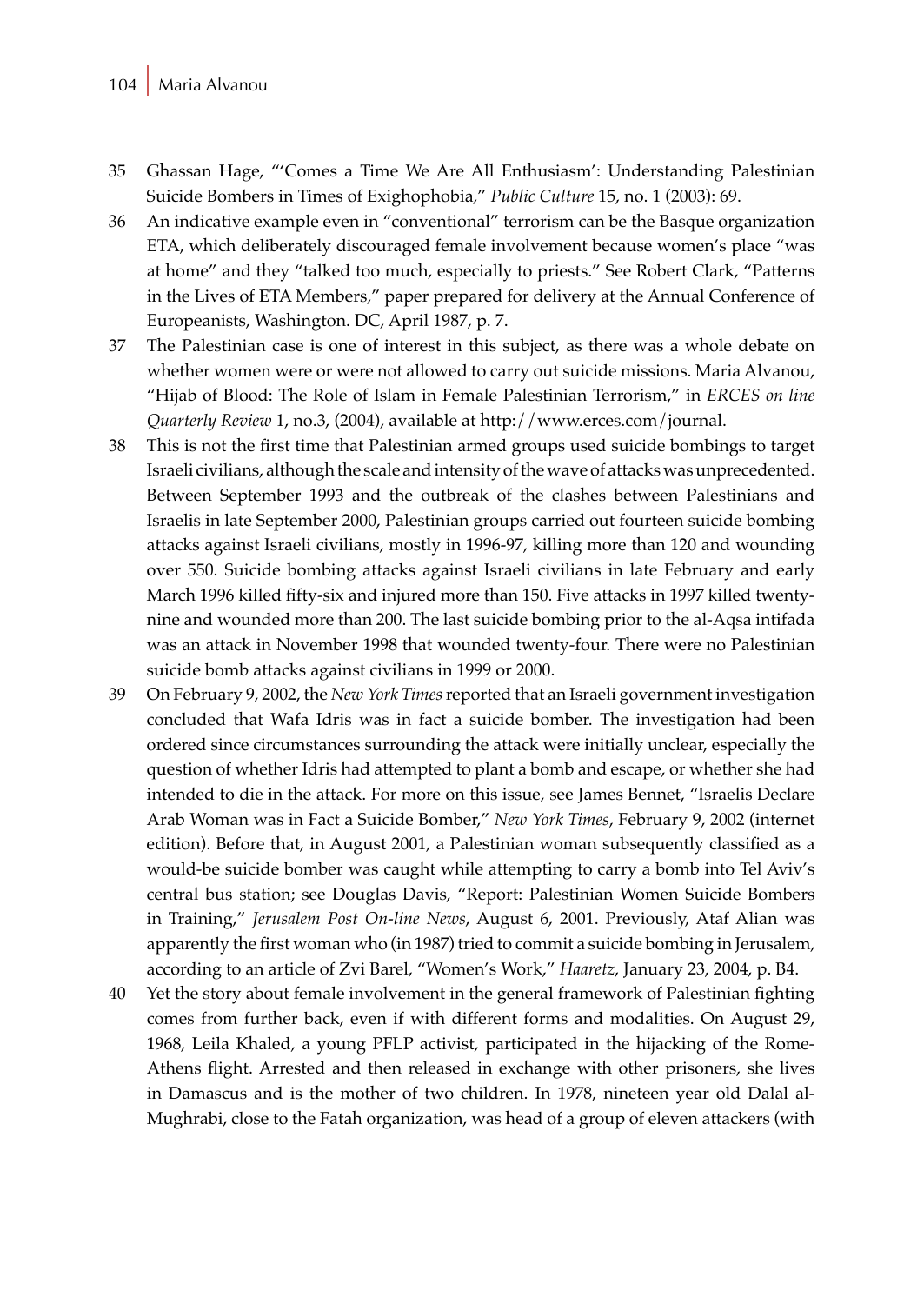a second woman in the group) that hijacked an Israeli bus. The attack ended up with 39 dead and 72 wounded. Elsewhere in the Middle East, there is also a precedent for the use of female suicide bombers. On March 10, 1985, eighteen year old Sumayah Sa'ad drove a car loaded with dynamite into an Israeli military position in southern Lebanon, killing twelve Israeli soldiers and wounding fourteen others. Roughly two weeks later, on March 25, seventeen year old San'ah Muheidli drove a TNT-laden car into an IDF convoy, killing two soldiers and wounding two more. The two women were posthumously awarded the honouring title of "Brides of Blood" (*Arous ad-Damm*). For more, see Luca Ricolfi, Paolo Campana, "Suicide Missions in the Palestinian Area: A New Database," and Amir Taheri, *Holy Terror: Inside the World of Islamic Terrorism* (Bethesda, MD: Adler & Adler, 1987), pp. 126-29.

- 41 As one Palestinian trainer is quoted to have boastfully described them in Hala Jaber, "The Avengers," *Sunday Times* (London), December 7, 2003, sec. Features, p. 1, database on-line; available from Lexis- Nexis; accessed January 15, 2004.
- 42 A Palestinian teacher's opinion quoted in "Why Women Turn To Suicide Bombings," by Kevin Toolis, *The Observer*, October 12, 2003.
- 43 Frazier, "Abandon Weeping for Weapons: Palestinian Female Suicide Bombers."
- 44 Aristotle, *Politics*.
- 45 Borrowing Justice's Potter Stewart's famous words: "I shall not today attempt to further define [pornography]…but I know it when I see it," in Jacobellis v. Ohio, June 22, 1964.
- 46 Charles Ragin argues that most causal relationships are governed by equifinality rather than homogeneity: "Typically, there are several combinations of conditions that may produce the same emergent phenomenon," *The Comparative Method* (Berkeley: University of California Press, 1987).
- 47 John Horgan and Max Taylor, "The Making of a Terrorist," *Jane's Intelligence Review* 13, no. 12 (2001): 16.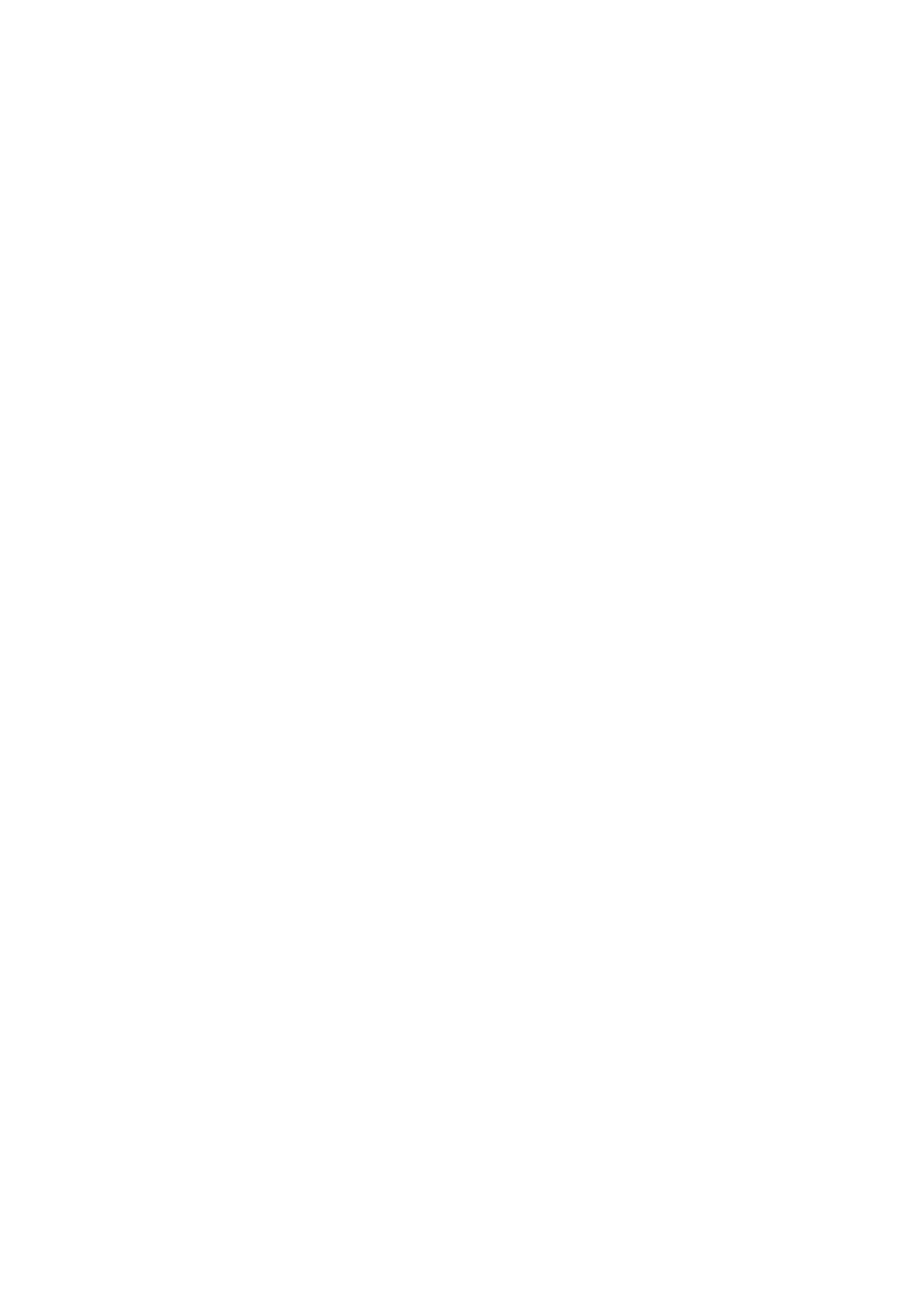# **List of Contributors**

- Khapta Akhmedova, Ph.D. Professor of Psychology, Chechen State University, Russia, and Coordinator of the Psychosocial Rehabilitation Program of Medecins Du Monde
- Maria Alvanou, Ph.D. defense lawyer, Hellenic Court of Appeals, doctorate in criminology, University of Trento
- Arjuna Gunawardena Researcher on suicide terrorism with expertise on Sri Lankan terrorism
- Avi Issacharoff Arab Affairs Correspondent, *Haaretz*
- Yoram Schweitzer Senior Research Associate, Jaffee Center for Strategic Studies
- Anne Speckhard, Ph.D. Adjunct Associate Professor of Psychiatry, Georgetown University Medical Center and Psychological Consultant for Advances in Health
- Mira Tzoreff, Ph.D. Department of Middle Eastern History, Tel Aviv University, and Arab Literature Department, Beit Berl College
- Rivka Yadlin, Ph.D. Department of Islamic and Middle Eastern Studies and The Harry S. Truman Institute for the Advancement of Peace, Hebrew University of Jerusalem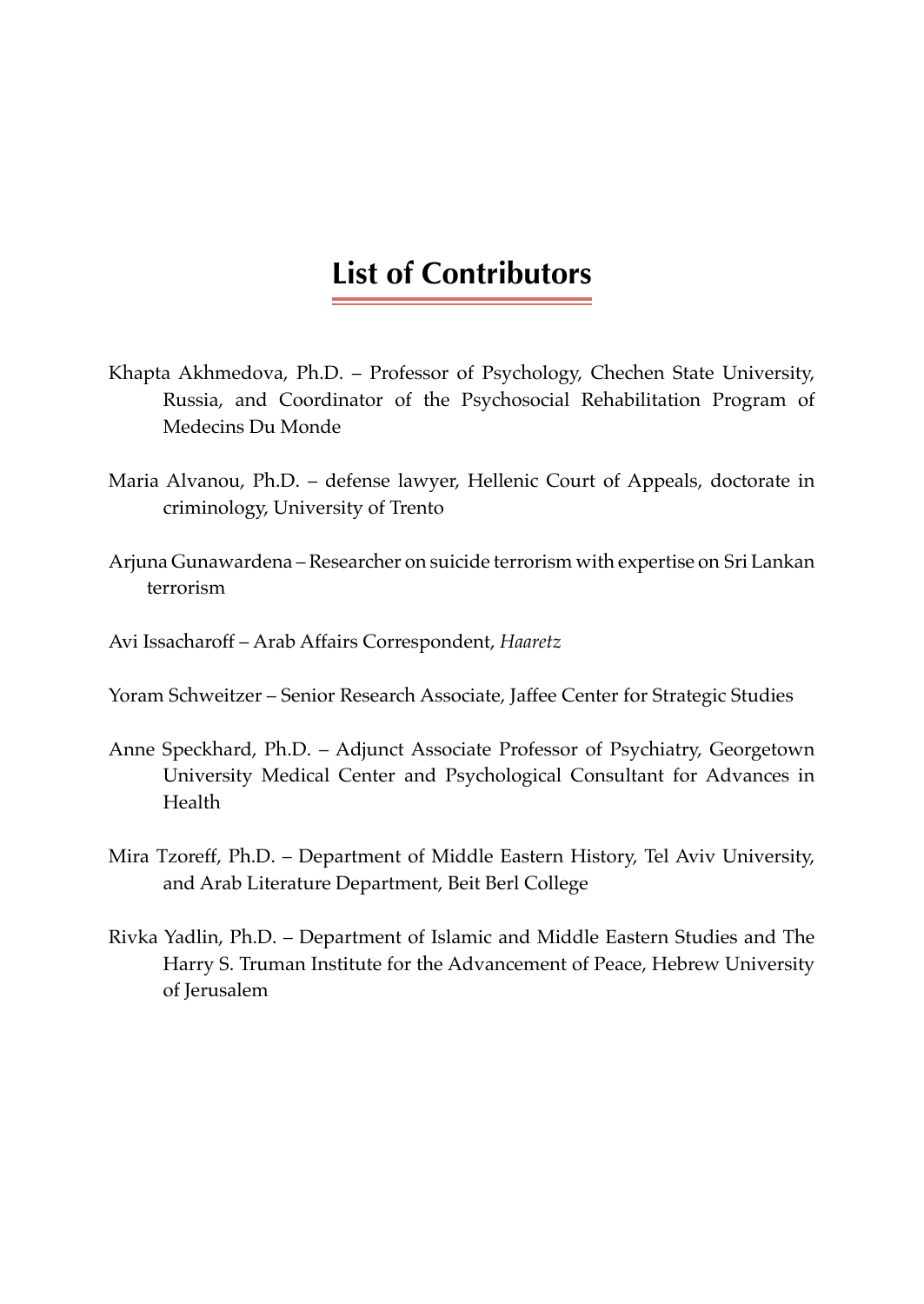# **JCSS Publications 2000 – Present**

### *Books*

- Emily B. Landau, *Arms Control in the Middle East: Cooperative Security Dialogue and Regional Constraints*. Eastbourne: Sussex Academic Press and Jaffee Center for Strategic Studies, 2006 (in press).
- Anat N. Kurz, *Fatah and the Politics of Violence, The Institutionalization of a Popular Struggle*. Brighton: Sussex Academic Press and Jaffee Center for Strategic Studies, 2005.
- Nachman Tal, *Radical Islam in Egypt and Jordan*. Brighton: Sussex Academic Press and Jaffee Center for Strategic Studies, 2005.
- Zaki Shalom, *Israel's Nuclear Option: Behind the Scenes Diplomacy between Dimona and Washington*. Brighton: Sussex Academic Press and Jaffee Center for Strategic Studies, 2005. [Hebrew: *Between Dimona and Washington: The Development of Israel's Nuclear Option 1960-1968*. Tel Aviv: The Ben-Gurion Research Institute and Jaffee Center for Strategic Studies, 2004].
- Ephraim Kam, *From Terror to Nuclear Bomb: The Significance of the Iranian Threat*. Tel Aviv: Ministry of Defense Publishing House and Jaffee Center for Strategic Studies, 2004 (Hebrew).
- Shai Feldman (ed.), *After the War in Iraq: Defining the New Strategic Balance*. Brighton: Sussex Academic Press and Jaffee Center for Strategic Studies, 2003. [Hebrew: Shai Feldman and Moshe Grundman, (eds.), Tel Aviv: Ministry of Defense Publishing House and Jaffee Center for Strategic Studies, 2004].
- Abraham Ben-Zvi, *John F. Kennedy and the Politics of Arms Sales to Israel*. London: Frank Cass, 2002.
- Zeev Maoz and Azar Gat (eds.), *War in a Changing World*. Ann Arbor: University of Michigan Press, 2001.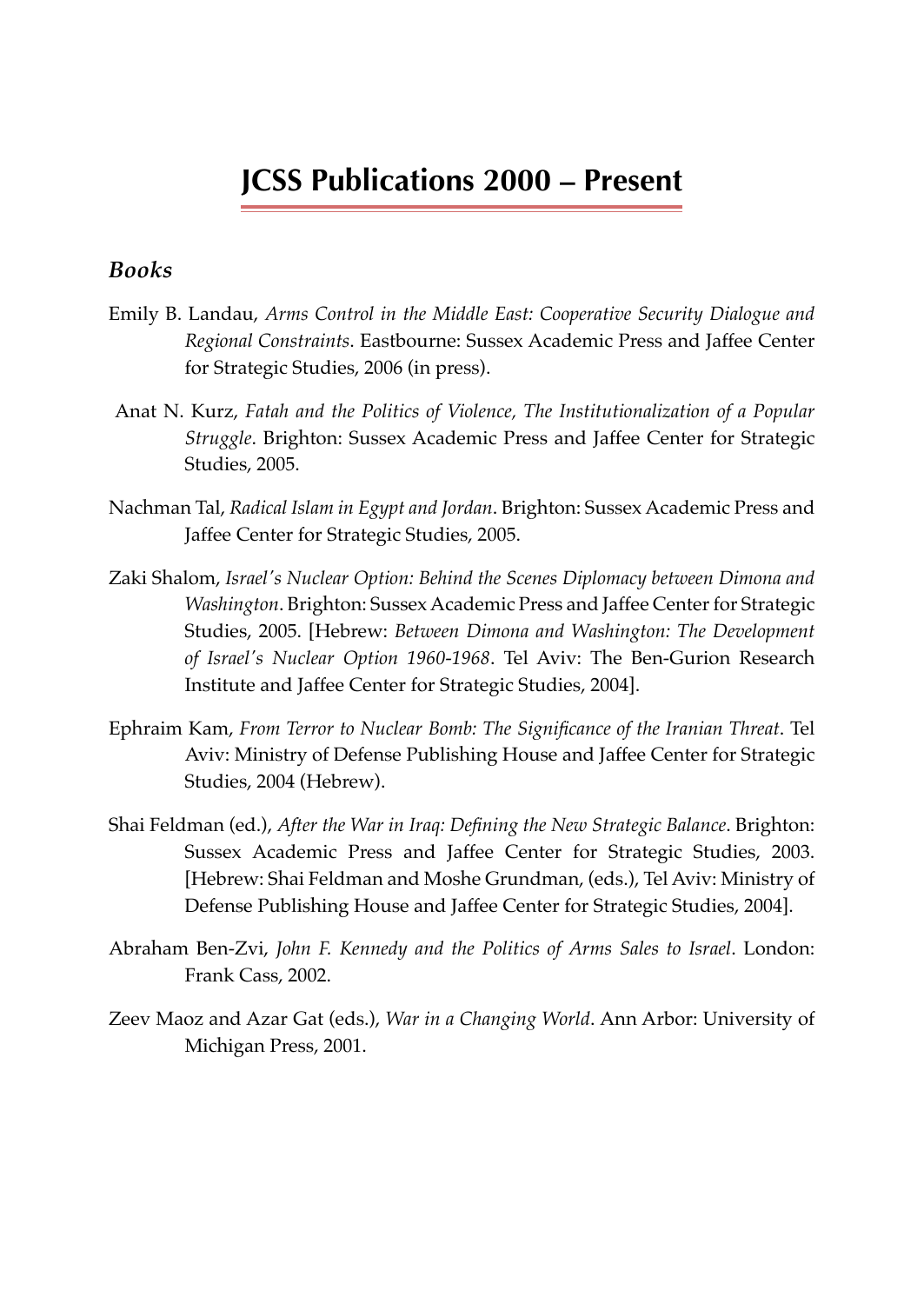## *Annual*

- Zvi Shtauber and Yiftah Shapir (eds.), *The Middle East Strategic Balance 2004-2005*. Brighton: Sussex Academic Press and Jaffee Center for Strategic Studies, 2006.
- Shai Feldman and Yiftah Shapir (eds.), *The Middle East Strategic Balance 2003-2004*. Brighton: Sussex Academic Press and Jaffee Center for Strategic Studies, 2004.
- Ephraim Kam and Yiftah Shapir (eds.), The Middle East Strategic Balance 2002-2003. Tel Aviv: Jaffee Center for Strategic Studies, 2003.
- Shlomo Brom and Yiftah Shapir (eds.), *The Middle East Military Balance 2001-2002*. Cambridge, MA: MIT Press and Jaffee Center for Strategic Studies, 2002.
- Shai Feldman and Yiftah Shapir (eds.), *The Middle East Military Balance 2000-2001*. Cambridge, MA: MIT Press and Jaffee Center for Strategic Studies, 2001.
- Shlomo Brom and Yiftah Shapir (eds.), *The Middle East Military Balance 2000-2001*. Cambridge, MA: MIT Press and Jaffee Center for Strategic Studies, 2000.

## *Memoranda*

- No. 84, August 2006, Yoram Schweitzer, ed. *Female Suicide Bombers: Dying for Equality?*
- No. 83, May 2006, Hussein Agha and Ahmad S. Khalidi, *A Framework for a Palestinian National Security Doctrine* [Hebrew].
- No. 82, February 2006, Ram Erez, ed., *Civil-Military Relations in Israel in Times of Military Conflict* [Hebrew].
- No. 81, January 2006, Meir Elran, *Israel's National Resilience: The Influence of the Second Intifada on Israeli Society* [Hebrew].
- No. 80, December 2005, Asher Tishler and Yoed Shefi, *The Optimal Structure of the Defense Industry in Israel: Significance and Implications* [Hebrew].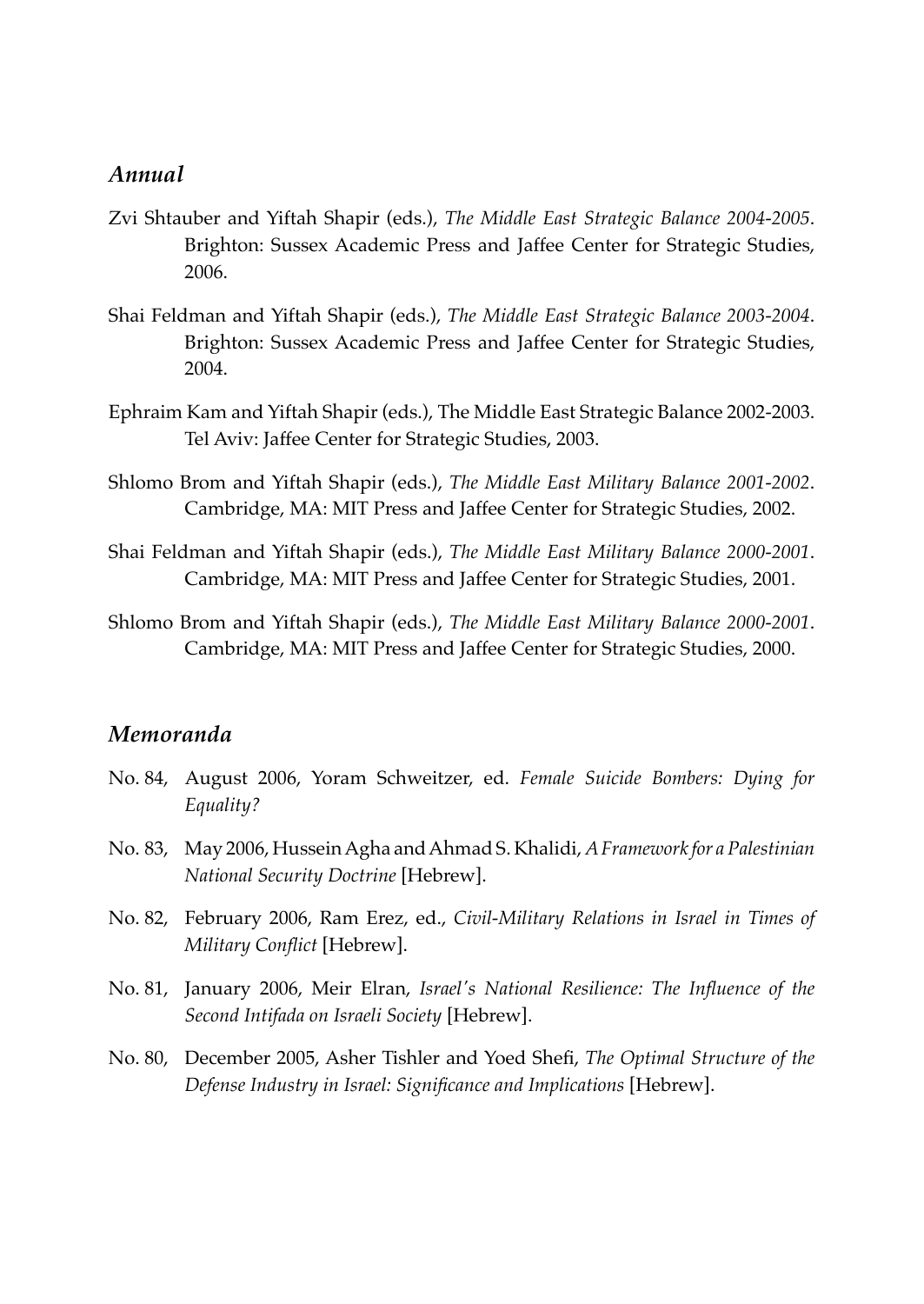- No. 79, November 2005, Paul Rivlin, *The Russian Economy and Arms Exports to the Middle East*.
- No. 78, November 2005, Yoram Schweitzer and Sari Goldstein Ferber, *Al-Qaeda and the Internationalization of Suicide Terrorism*.
- No. 77, September 2005, Mark A. Heller and Rosemary Hollis, eds., *Israel and the Palestinians: Israeli Policy Options* [Hebrew].
- No. 76, June 2005, Yoram Schweitzer and Sari Goldstein Ferber, *Al-Qaeda and the Globalization of Suicide Terrorism* [Hebrew].
- No. 75, March 2005, Uzi Eilam, *L'Europe de la Défense* [Hebrew].
- No. 74, December 2004, Paul Rivlin and Shmuel Even, *Political Stability in Arab States: Economic Causes and Consequences*.
- No. 73, November 2004, Shaul Kimhi and Shmuel Even, *Who are the Palestinian Suicide Bombers?* [Hebrew].
- No. 72, October 2004, Aviezer Yaari, *Civil Control of the IDF* [Hebrew].
- No. 71, July 2004, Anat Kurz, ed., *Thirty Years Later: Challenges to Israel since the Yom Kippur War* [Hebrew].
- No. 70, June 2004, Ephraim Asculai, *Rethinking the Nuclear Non-Proliferation Regime*.
- No. 69, January 2004, Daniel Sobelman, *New Rules of the Game: Israel and Hizbollah after the Withdrawal from Lebanon*.
- No. 68, November 2003, Ram Erez, *Civil-Military Relations in Israel: Influences and Restraints* [Hebrew].
- No. 67, October 2003, Asher Arian, *Israeli Public Opinion on National Security 2003*.
- No. 66, October 2003, Shlomo Gazit, *Between Warning and Surprise: On Shaping National Intelligence Assessment in Israel* [Hebrew].
- No. 65, June 2003, Daniel Sobelman, *New Rules of the Game: Israel and Hizbollah after the Withdrawal from Lebanon* [Hebrew].